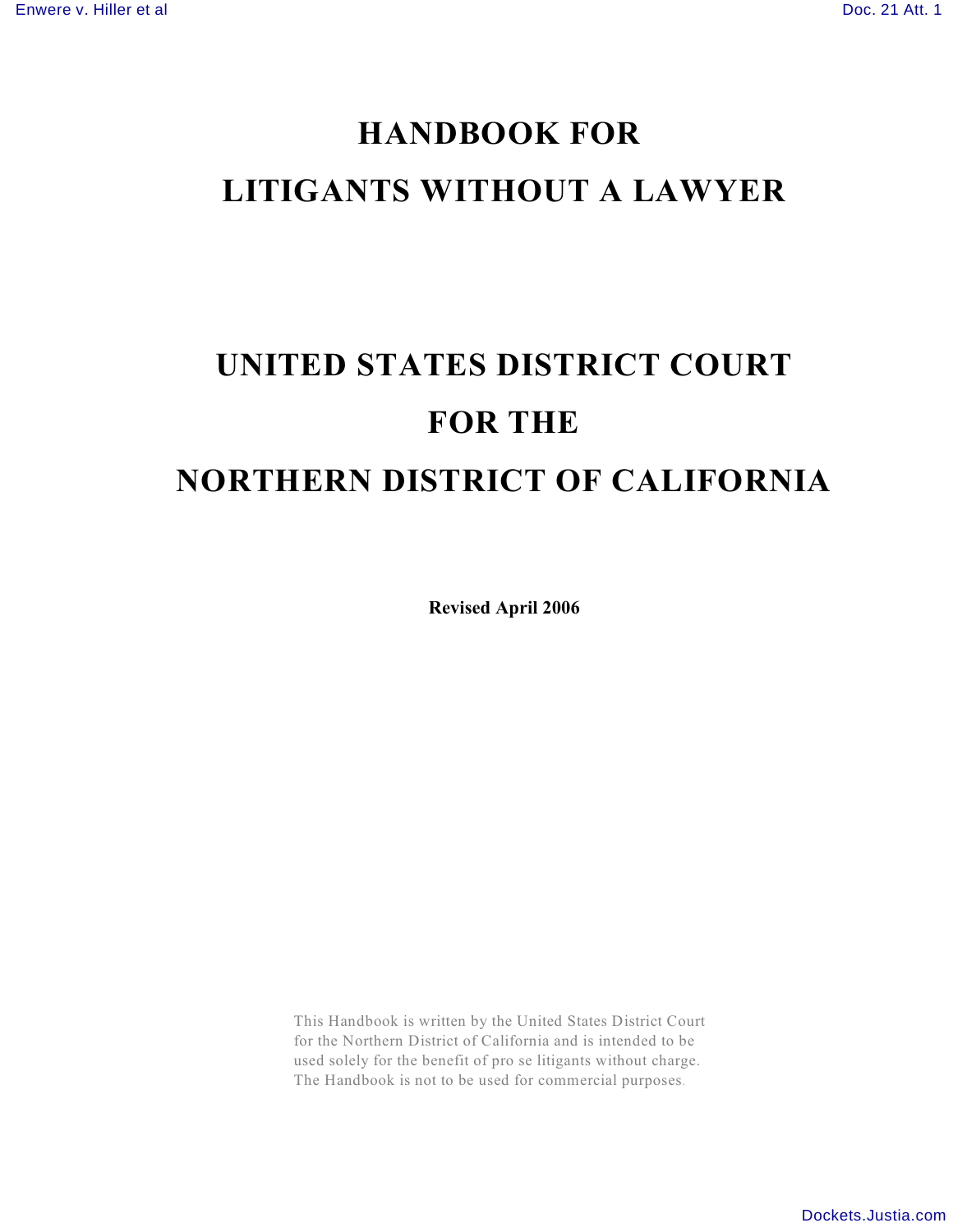| Why do I have to include my name, address, and telephone and fax numbers in the complaint? $20$ |  |
|-------------------------------------------------------------------------------------------------|--|
|                                                                                                 |  |
|                                                                                                 |  |
|                                                                                                 |  |
| How do I determine the division of the court to which my lawsuit should be assigned?  22        |  |
|                                                                                                 |  |
|                                                                                                 |  |
|                                                                                                 |  |
|                                                                                                 |  |
|                                                                                                 |  |
|                                                                                                 |  |
|                                                                                                 |  |
|                                                                                                 |  |
|                                                                                                 |  |
|                                                                                                 |  |
|                                                                                                 |  |
|                                                                                                 |  |
|                                                                                                 |  |
|                                                                                                 |  |
|                                                                                                 |  |
|                                                                                                 |  |
|                                                                                                 |  |
|                                                                                                 |  |
| CHAPTER 5 - WHAT ARE THE REQUIREMENTS FOR SERVING DOCUMENTS ON THE OTHER PARTIES                |  |
|                                                                                                 |  |
|                                                                                                 |  |
|                                                                                                 |  |
|                                                                                                 |  |
|                                                                                                 |  |
|                                                                                                 |  |
|                                                                                                 |  |
|                                                                                                 |  |
|                                                                                                 |  |
|                                                                                                 |  |
|                                                                                                 |  |
| How do I serve the United States, its agencies, corporations, officers, or employees?  40       |  |
|                                                                                                 |  |
|                                                                                                 |  |
|                                                                                                 |  |
|                                                                                                 |  |
|                                                                                                 |  |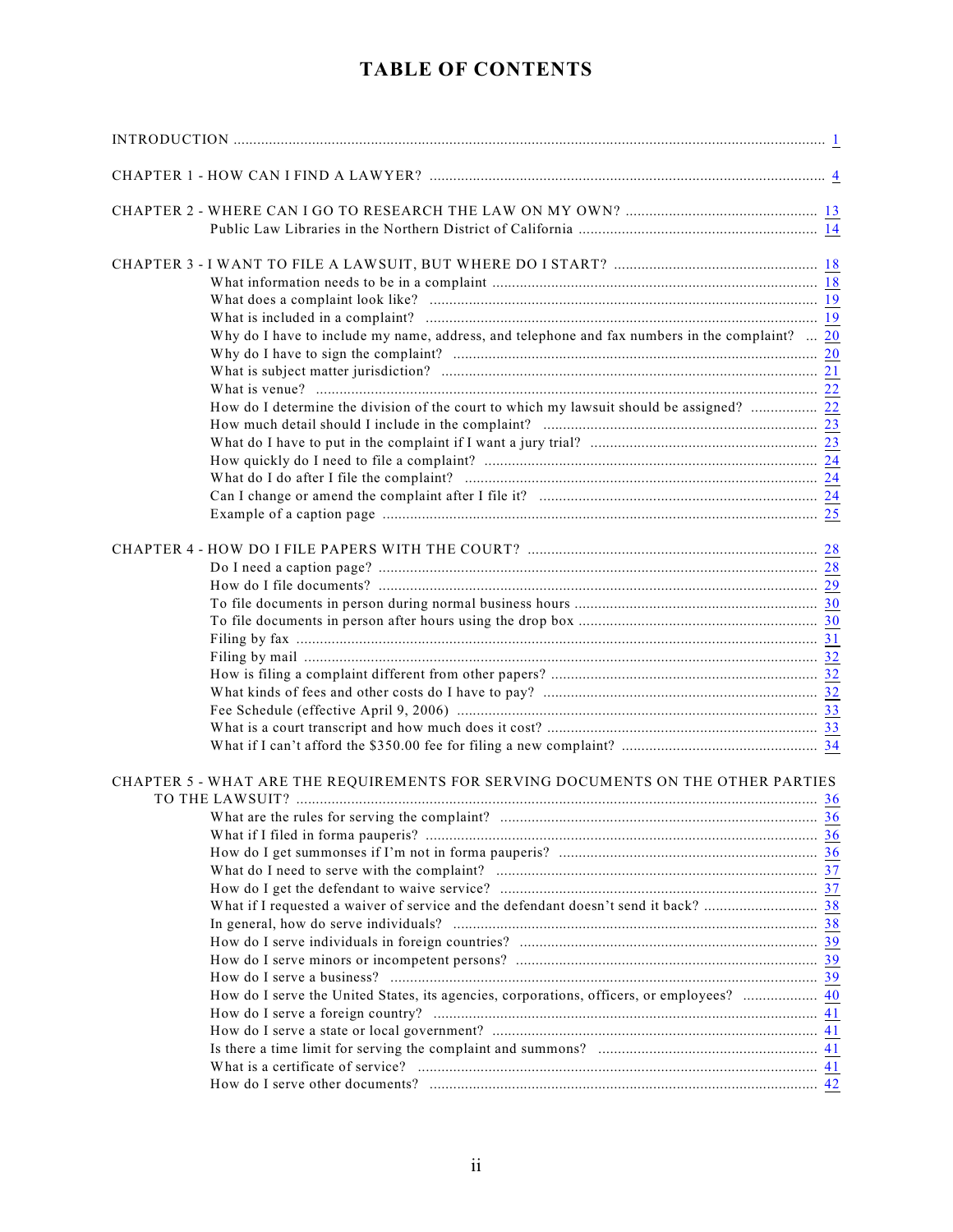| CHAPTER 6 - AFTER THE COMPLAINT HAS BEEN SERVED ON THE DEFENDANT, WHAT HAPPENS     |  |
|------------------------------------------------------------------------------------|--|
|                                                                                    |  |
|                                                                                    |  |
|                                                                                    |  |
|                                                                                    |  |
|                                                                                    |  |
|                                                                                    |  |
|                                                                                    |  |
|                                                                                    |  |
|                                                                                    |  |
|                                                                                    |  |
|                                                                                    |  |
|                                                                                    |  |
|                                                                                    |  |
|                                                                                    |  |
|                                                                                    |  |
|                                                                                    |  |
|                                                                                    |  |
| CHAPTER 7 - WHAT IS A MOTION, AND HOW DO I WRITE OR RESPOND TO ONE?  52            |  |
|                                                                                    |  |
|                                                                                    |  |
|                                                                                    |  |
|                                                                                    |  |
|                                                                                    |  |
|                                                                                    |  |
| CHAPTER 8 - HOW CAN I MAKE SURE THAT I KNOW ABOUT EVERYTHING THAT IS HAPPENING IN  |  |
|                                                                                    |  |
|                                                                                    |  |
|                                                                                    |  |
| CHAPTER 9 - WHAT IS A CASE MANAGEMENT OR STATUS CONFERENCE, AND HOW DO I PREPARE   |  |
|                                                                                    |  |
|                                                                                    |  |
|                                                                                    |  |
|                                                                                    |  |
|                                                                                    |  |
|                                                                                    |  |
|                                                                                    |  |
|                                                                                    |  |
|                                                                                    |  |
|                                                                                    |  |
|                                                                                    |  |
|                                                                                    |  |
|                                                                                    |  |
|                                                                                    |  |
| CHAPTER 10 - WHAT INFORMATION DO I HAVE TO GIVE TO THE OTHER PARTIES, EVEN IF THEY |  |
|                                                                                    |  |
|                                                                                    |  |
|                                                                                    |  |
|                                                                                    |  |
|                                                                                    |  |
|                                                                                    |  |
|                                                                                    |  |
|                                                                                    |  |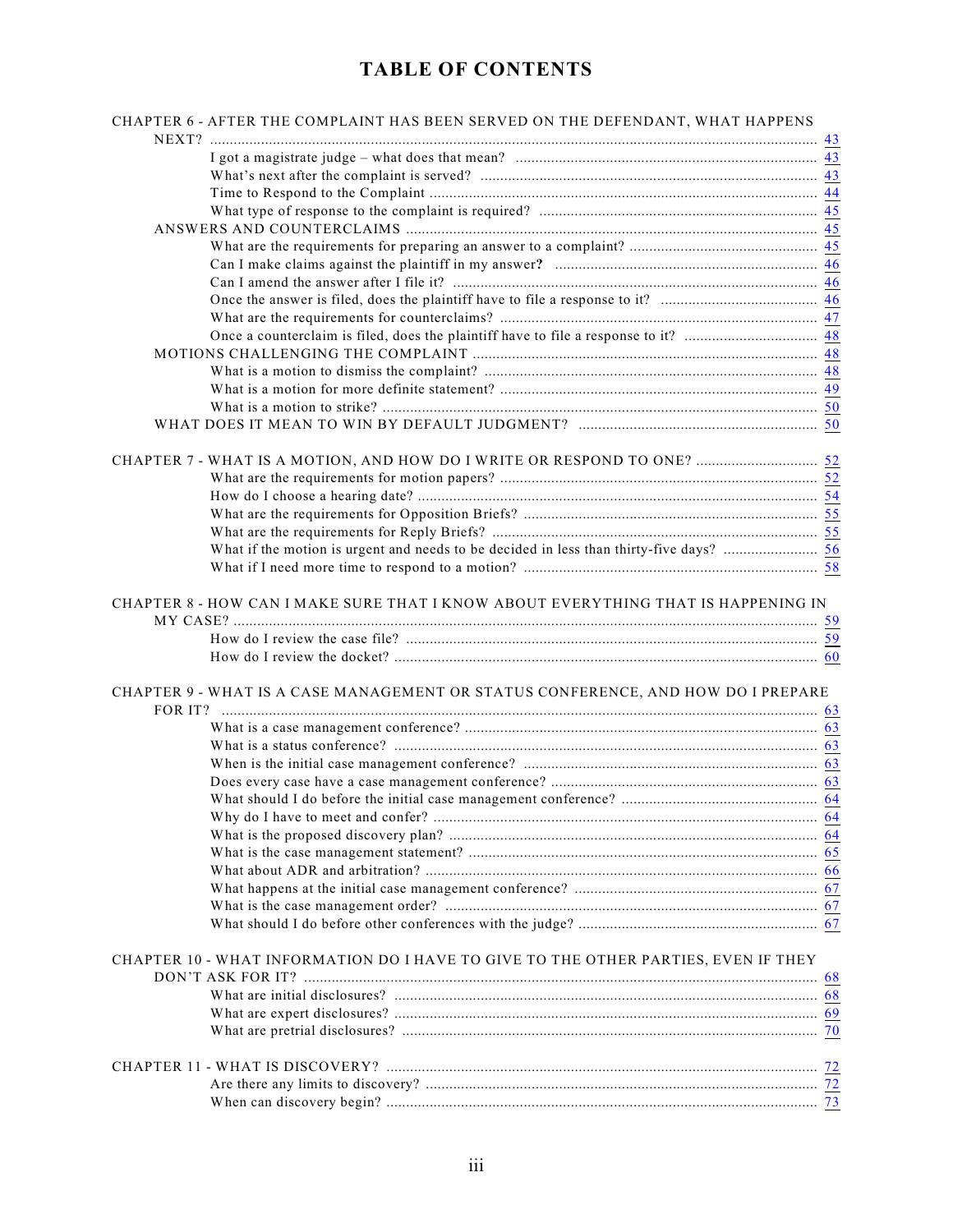| CHAPTER 12 - WHAT CAN I DO IF THERE ARE PROBLEMS WITH DISCLOSURES OR DISCOVERY?  88 |  |
|-------------------------------------------------------------------------------------|--|
|                                                                                     |  |
|                                                                                     |  |
|                                                                                     |  |
|                                                                                     |  |
|                                                                                     |  |
|                                                                                     |  |
|                                                                                     |  |
|                                                                                     |  |
|                                                                                     |  |
|                                                                                     |  |
|                                                                                     |  |
|                                                                                     |  |
|                                                                                     |  |
|                                                                                     |  |
|                                                                                     |  |
|                                                                                     |  |
|                                                                                     |  |
|                                                                                     |  |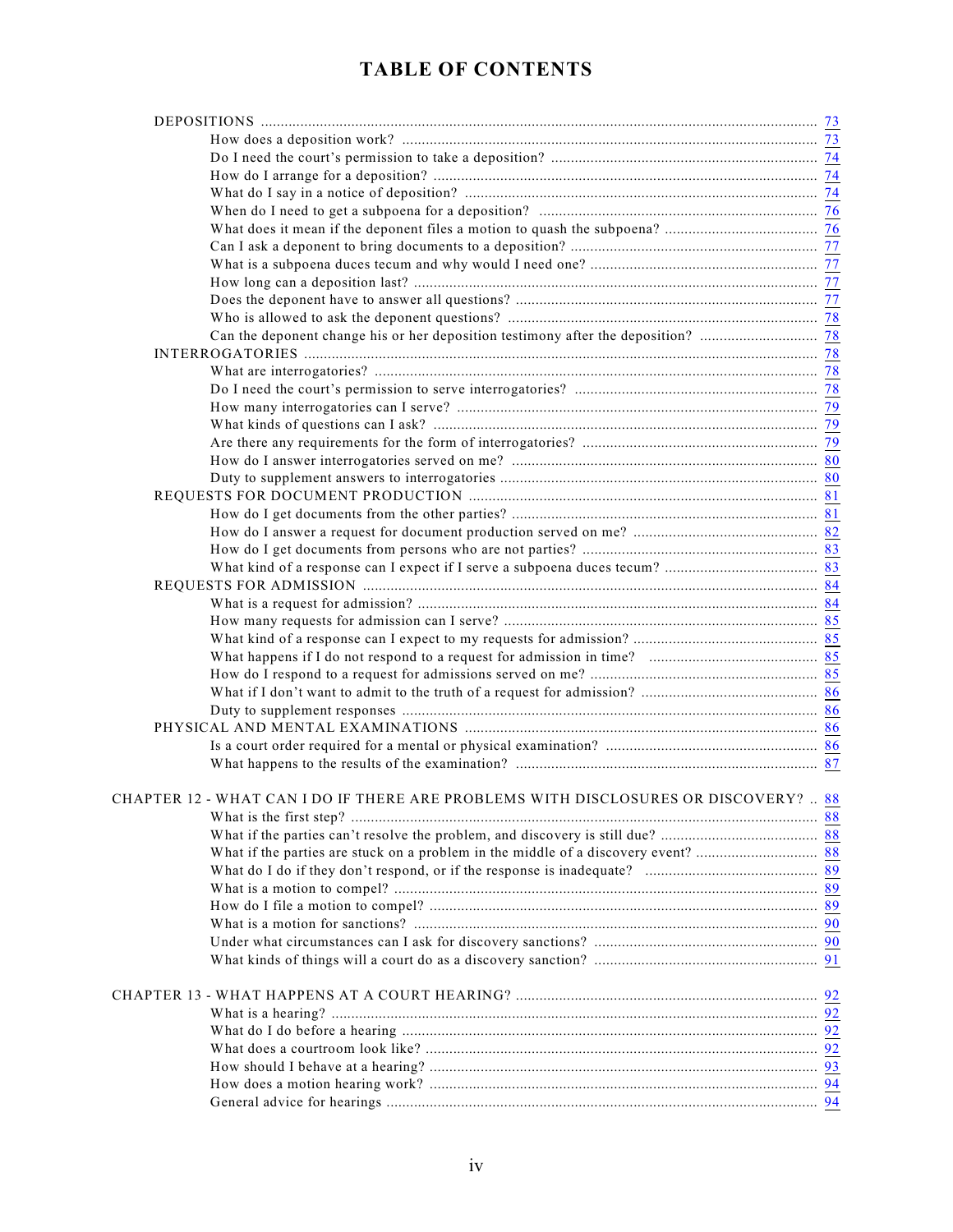| What if my opponent files a motion for summary judgment before I have all my discovery?  100             |  |
|----------------------------------------------------------------------------------------------------------|--|
|                                                                                                          |  |
|                                                                                                          |  |
|                                                                                                          |  |
|                                                                                                          |  |
|                                                                                                          |  |
|                                                                                                          |  |
|                                                                                                          |  |
| What is a motion for judgment as a matter of law, and why do some parties make that motion right         |  |
|                                                                                                          |  |
|                                                                                                          |  |
|                                                                                                          |  |
|                                                                                                          |  |
|                                                                                                          |  |
|                                                                                                          |  |
| CHAPTER 16 - WHAT CAN I DO IF I THINK THE JUDGE OR JURY MADE A MISTAKE?  107                             |  |
|                                                                                                          |  |
|                                                                                                          |  |
|                                                                                                          |  |
| Am I allowed to object to the magistrate judge's decisions in general, or just the final decision on the |  |
| How do I get review of a magistrate judge's final decision on the merits of a claim?  108                |  |
|                                                                                                          |  |
| What is a motion for a new trial, and what is a motion to amend or alter the judgment?  110              |  |
|                                                                                                          |  |
|                                                                                                          |  |
|                                                                                                          |  |
|                                                                                                          |  |
|                                                                                                          |  |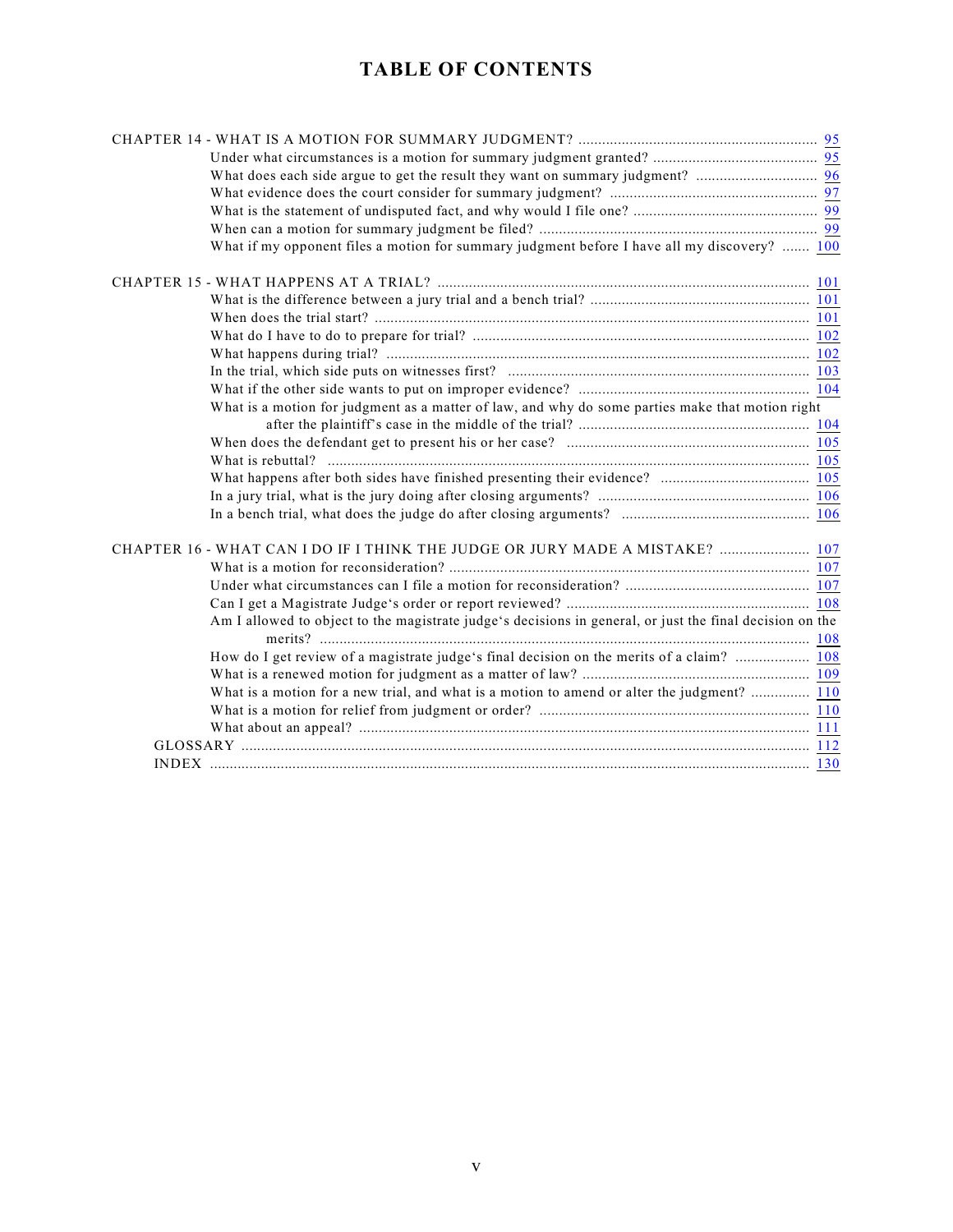#### <span id="page-5-0"></span>**INTRODUCTION**

This handbook is intended to help people who want, or need, to participate in a civil lawsuit in this court without having the help of a lawyer. It is **not** intended for use by people who want to defend themselves in a criminal case without a lawyer.

This handbook is also not intended for companies or similar entities (under Civil Local Rule 3-9, only individuals may participate in a lawsuit without a lawyer). If you are suing on behalf of a company or a partnership or some other such entity, you need to get a lawyer who is a member of the bar of the United States District Court for the Northern District of California.

Assuming that you are an individual who is considering representing yourself in a civil lawsuit, you should be aware that there may be alternatives to suing. Lawsuits can be costly, time-consuming and stressful. Some alternatives include the following:

#### 1. Gathering Information

Sometimes things are not what they seem at first. Sometimes things that appear to have been done on purpose were done unintentionally. Better information may help you decide whether a lawsuit is advisable.

#### 2. Working Things Out

Consider talking directly to the people who you think might be responsible for causing the problem. Sometimes people are more likely to respond in a positive way if they are approached respectfully and given a real opportunity to talk than if the first thing they hear from you is a lawsuit.

#### 3. Going to Governmental or Private Agencies

Consider whether there are other processes you could use, or agencies you could enlist, to address your problem. Sometimes there is a governmental or private agency that can address the problem you have or who would lend you assistance. Examples of such agencies include the Equal Employment Opportunity Commission (or an equivalent state or local agency) to address employment discrimination, the local police review board or office of citizens' complaint to hear complaints about police misconduct, a consumer protection agency or the local district attorney's office to investigate consumer fraud, and the Better Business Bureau or private professional associations (e.g., associations of contractors, accountants, securities dealers, architects and engineers, etc.) to hear business-related complaints.

#### 4. Using a Small Claims Court

In some cases you may have the option of filing a case in small claims court, which is designed to be used directly by the people without formal training in the law. These courts are part of the California state (not federal) court system.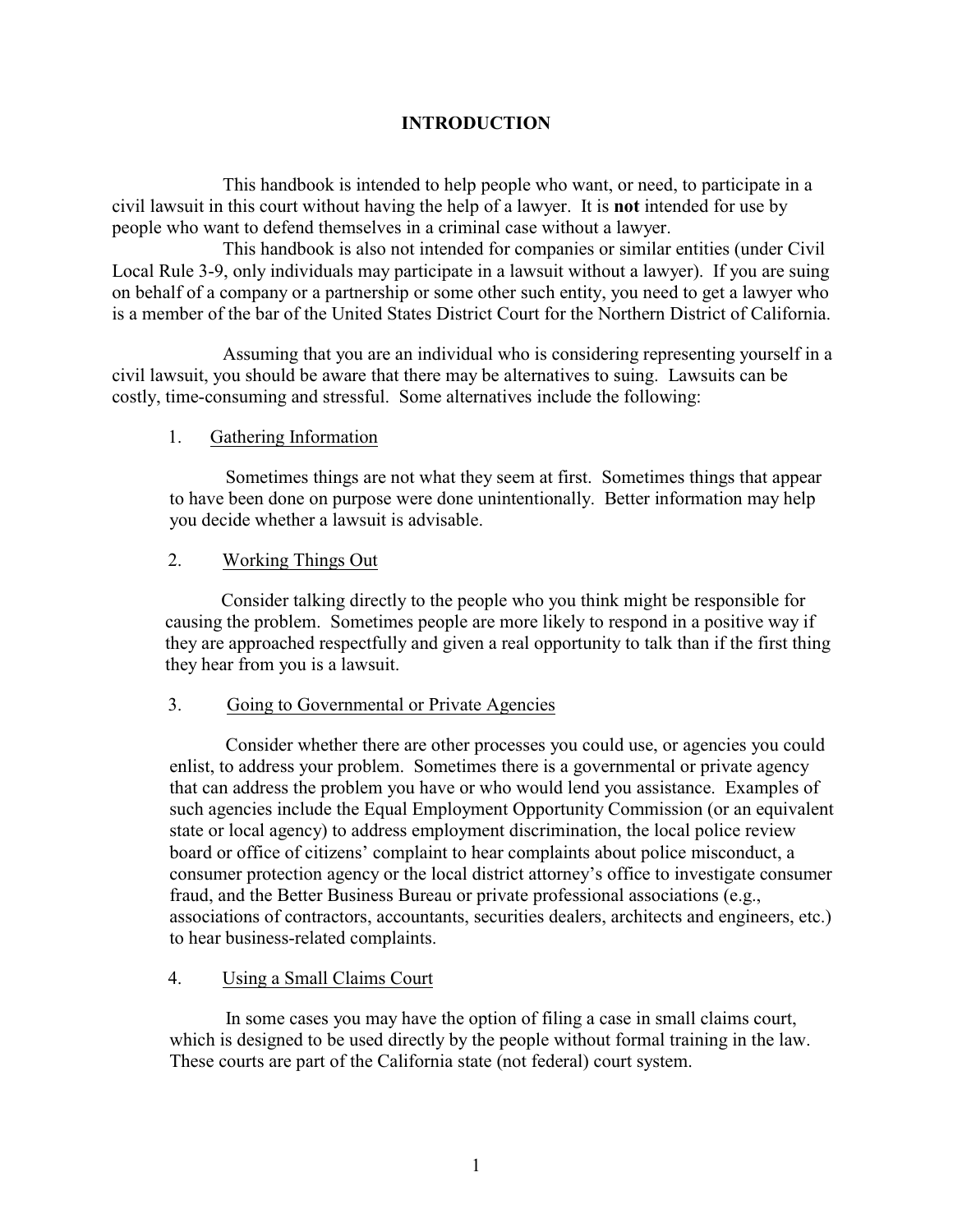#### 5. Mediation

Dispute resolution services–such as mediation or arbitration—may be faster and less expensive than taking a case to court. Mediation encourages parties to communicate clearly and constructively to find common ground or to identify solutions that can serve the parties' real interests.

The point of this Handbook, and this Introduction, is not to discourage you from using a court if you need to. If your rights under the law have been violated, you are entitled to seek relief from the court. Moreover, there may be time limits that require you to bring a lawsuit within a certain amount of time. Nonetheless, you may want to consider all your options before going forward with a lawsuit.

**Because representing yourself in a lawsuit is difficult, the Court urges you to think seriously about getting a lawyer, if at all possible**. Please see Chapter 1, for some suggestions on how to get a lawyer for your case.

If you have tried to get a lawyer and have not been able to find one, this handbook will help you through some of the procedures involved in participating in a civil lawsuit. To use this book, look first at the table of contents located at the beginning of the manual. You can find specific topics covered in this handbook there.

Many of the terms in this book may seem unfamiliar, so please use the Glossary at the end of the book to look up explanations for words you do not understand. You can also look up unfamiliar words in a legal dictionary at your local public library. One that is often used is *Black's Law Dictionary*. You can also try free internet legal dictionaries; one can be found at the website: http://dictionary.law.com.

This handbook will help you understand the legal process, but it will not teach you about the law. For that, you will need to do your own research at a law library. A list of law libraries that are open to the public can be found in Chapter 2.

The staff of the Clerk's Office can also help you with court procedures, but they are forbidden by federal law from giving you any legal advice. For example, they cannot help you decide how to litigate your lawsuit; suggest legal strategies that may help you win your lawsuit; give you "inside information" about judges or other court personnel; interpret the law for you; or even advise you about when documents are due. If you have questions or need to know more about the law, you need to research the answers yourself. **You may not call the judge or the judge's staff to ask for legal advice on how to pursue your case, or to argue your position outside of court.**

While this handbook is designed to help you proceed without an attorney, it is no substitute for having your own lawyer. Besides having to research and learn the facts in your case, you must also learn and obey detailed procedural rules that may seem confusing or even picky. Those rules are important, and failing to follow them can affect how your case turns out; in some cases a mistake may even cause you to lose your case. Litigation is already stressful and time-consuming for the people involved; that stress is even greater for people who are trying to be their own lawyer. So as you read these materials, remember that deciding to act without a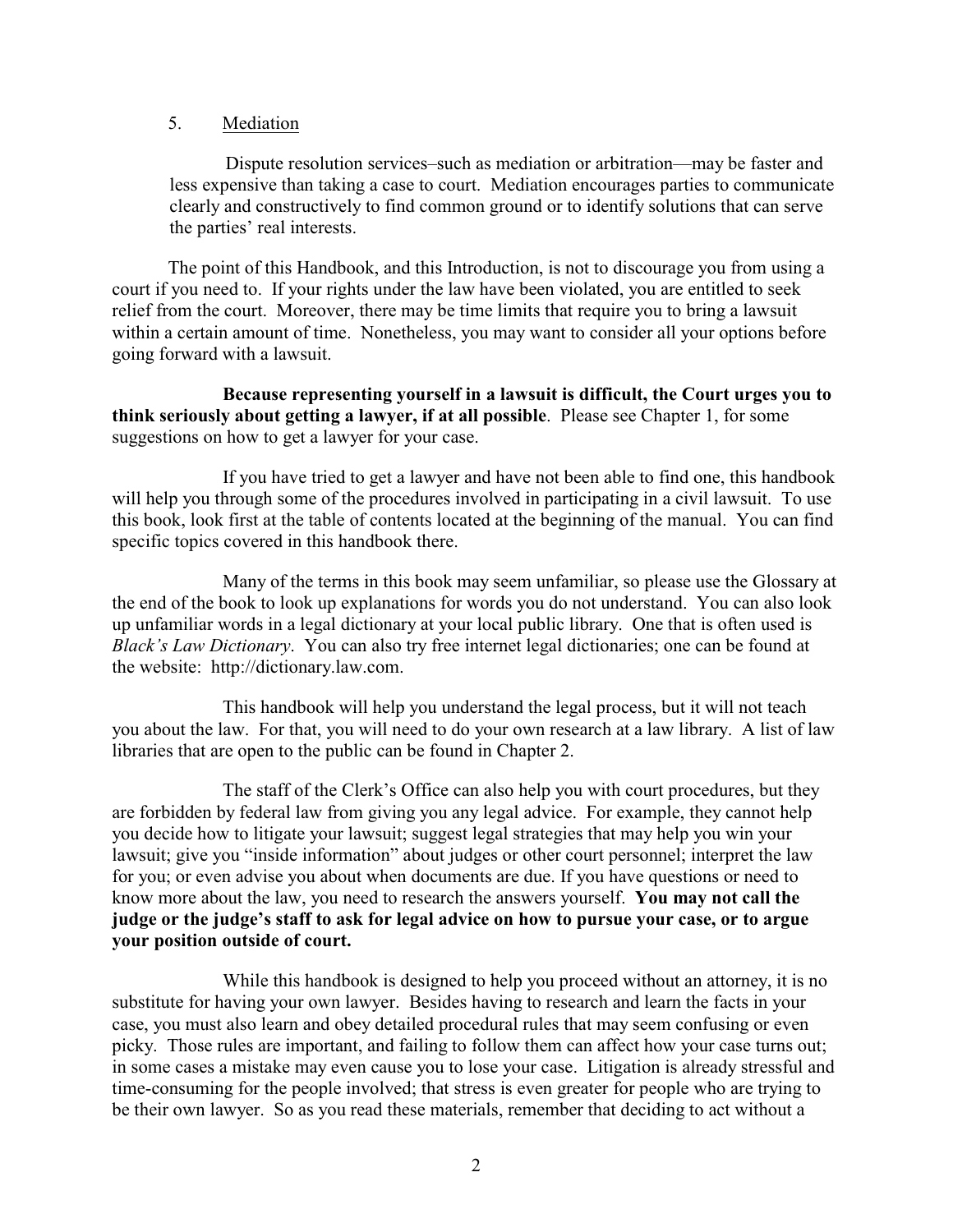lawyer is a major step, and that not presenting your arguments effectively can have a dramatic effect on your case and, in turn, your life. **The Court strongly urges everyone who needs to participate in a lawsuit to obtain a lawyer, if possible.**

This handbook does not try to cover all of the procedures that may apply to your case; it is only a summary. Therefore, you should NEVER rely entirely on these materials, and you should ALWAYS review the law before taking any action in your lawsuit. If you have questions or need to know more about the law, that is up to you. Representing yourself means that you are responsible for following the law. Not knowing the law is no excuse; you will need to do research at a law library yourself.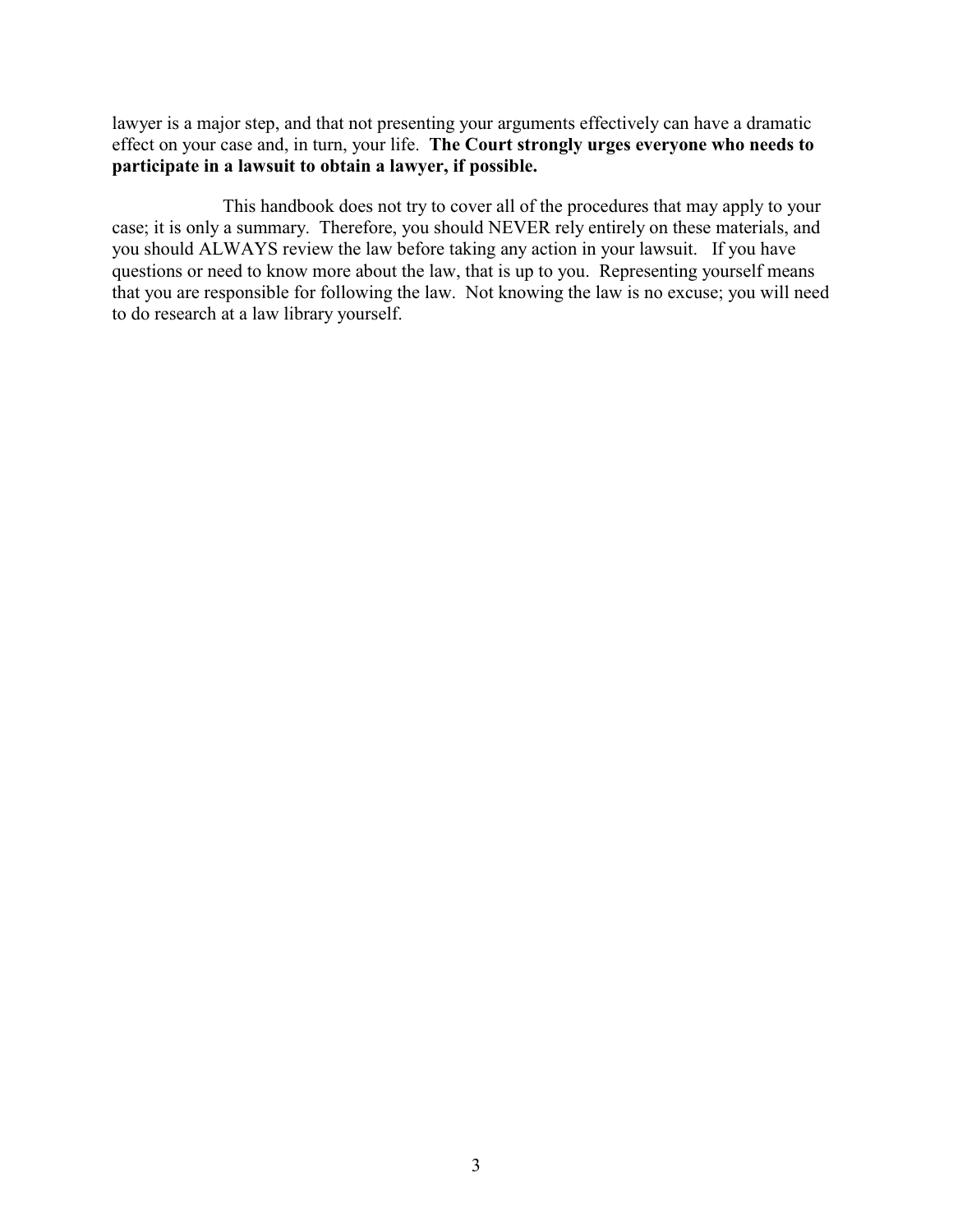#### <span id="page-8-0"></span>*CHAPTER 1 -*  **HOW CAN I FIND A LAWYER?**

Everyone who is involved in a lawsuit<sup>1</sup> should make a serious effort to get a lawyer. The law can be complicated. In every case, there are important issues that take skill and practice to understand and handle. If you represent yourself, you are responsible for understanding and presenting not just your own point of view about your case, but also understanding the law, the rules of procedure, and the strengths and weaknesses of the other party's case.

Some organizations specialize in helping people in particular cases or just finding a lawyer. The organizations listed below are all certified legal referral services who may be able to help you find a lawyer to help you with your case. This list was obtained from the website of the State Bar of California and was updated as of January 1, 2003. You may wish to visit that website at http://www.calbar.org/2con/referral.htm to obtain the most current listings. Many lawyers also advertise in the Yellow Pages under "Attorneys."

#### **SERVING ALL COUNTIES:**

**Elder Law**

**California Advocates for Nursing Home Reform Lawyer Referral Service** 1610 Bush Street San Francisco, CA 94109 (800) 474-1116 (415) 474-5171 (415) 474-2904 (fax) LRS@canhr.org http://www.canhr.org

#### **Rights Relating To Creative Works California Lawyers for the Arts**

Headquarters, San Francisco County Branch Office, Oakland Building C, Room 255 1212 Broadway St., #834 Fort Mason Center Calculars CA 94612<br>
San Francisco, CA 94123 (510) 444-6351 San Francisco, CA 94123 (415) 775-7200 x762 (510) 444-6352 (fax) (415) 775-1143 (fax) oaklandcla@yahoo.com cla@sirius.com www.calawyersforthearts.org

To help you understand this manual better, most legal terms are defined in the Glossary, located at the end <sup>1</sup> of this handbook. You should consult this glossary any time you are not sure what a word means.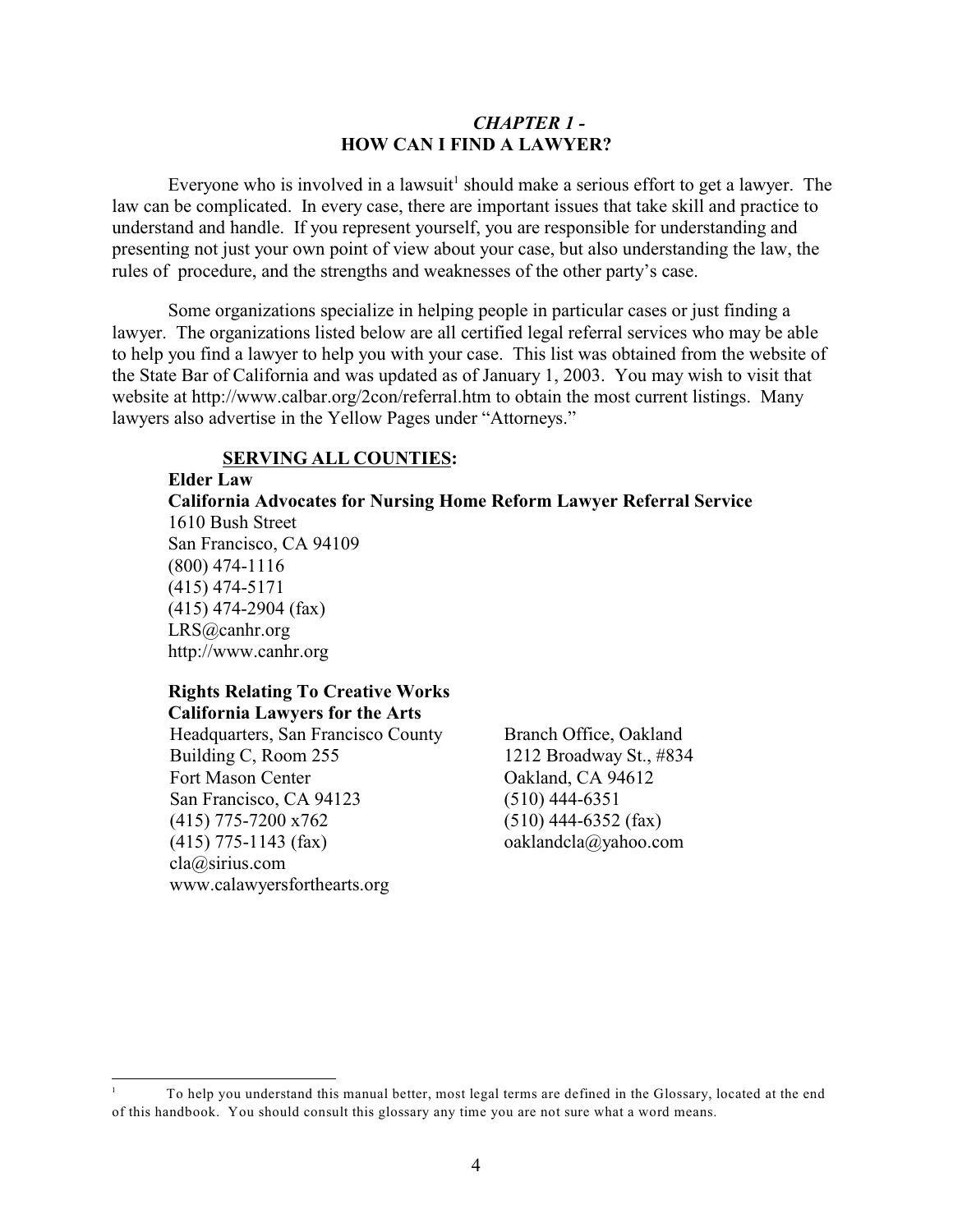Branch Office, Sacramento Branch Office, Santa Monica 926 "J" Street, #811 1641 18th Street Sacramento, CA 95815 Santa Monica, CA 90404 (916) 442-6210 (310) 998-5590 (916) 442-6281 (310) 998-5594 (fax) UserCLA@aol.com

#### **ALAMEDA COUNTY:**

#### **Alameda County Bar Association Lawyer Referral Service**

610 Sixteenth Street, Suite 426 Oakland, CA 94612 (510) 893-7160 (510) 893-3119 (fax) http://www.acbanet.org

#### **AIDS Legal Referral Panel of the San Francisco Bay Area**

205 13th Street, Suite 270 San Francisco, CA 94103-2461 (415) 701-1100 (415) 701-1400 (fax) www.alrp.org Counties served: Alameda, Contra Costa, Marin, San Francisco, San Mateo, Solano, Sonoma

#### **Bay Area Policewatch**

1230 Market Street, #409 San Francisco, CA 94102 (415) 951-4844 (415) 451-4813 (fax) humanrts@ellabakercenter.org www.ellabakercenter.org Counties served: San Francisco, Alameda, Contra Costa, Fresno, Marin, Napa, San Joaquin, San Mateo, Santa Clara, Solano, Sonoma

#### **Project Sentinel Lawyer Referral Service**

430 Sherman Avenue, Suite 308 Palo Alto, CA 94306 (650) 321-6291 (650) 321-4173 (fax) Counties served: Alameda, San Francisco, San Mateo, Santa Clara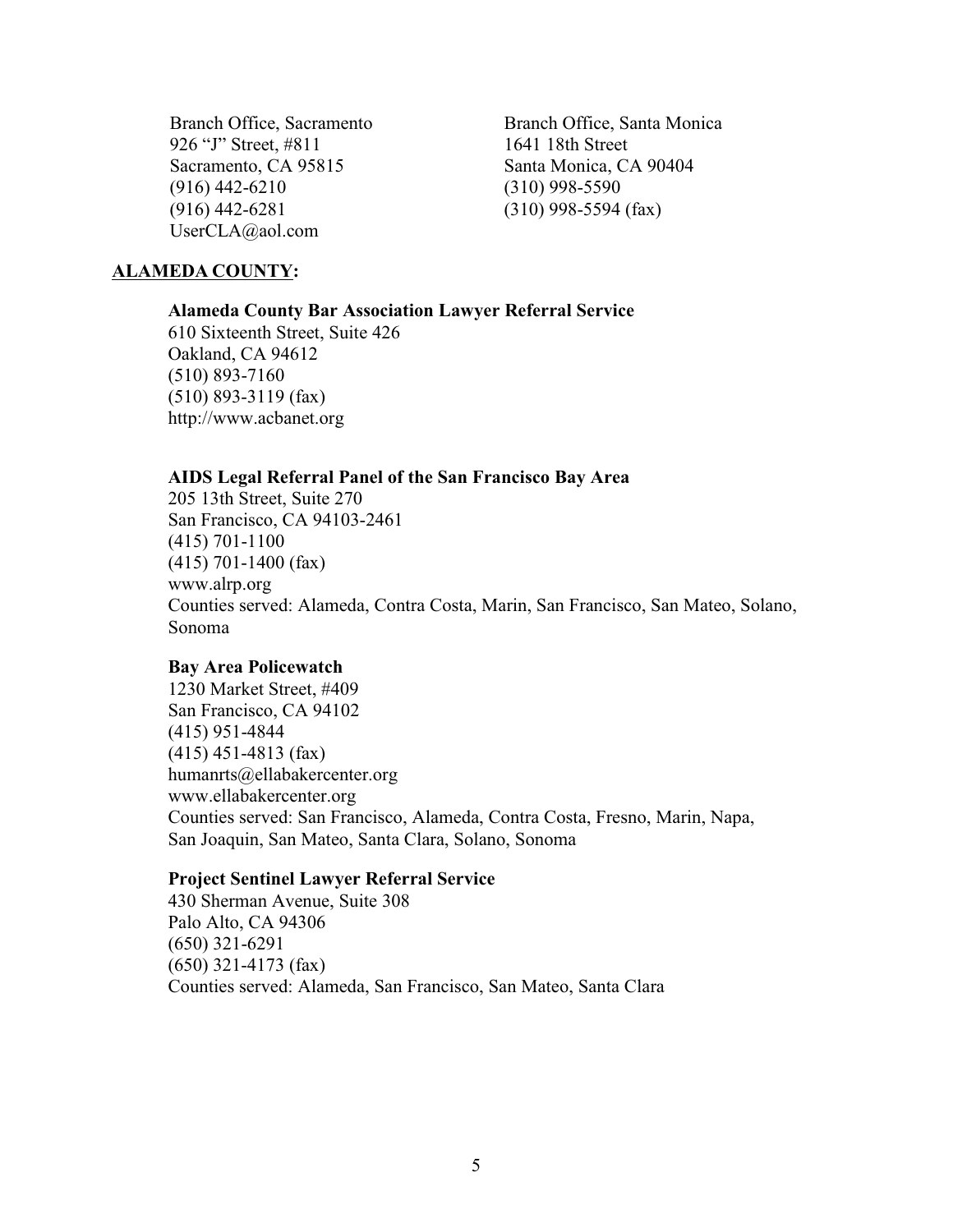#### **CONTRA COSTA COUNTY:**

#### **Contra Costa County Bar Association Lawyer Referral Service**

1001 Galaxy Way, Suite 102 Concord, CA 94520-5736 (925) 825-5700 (925) 686-9867 (fax) http://www.cccba.org/cclawyer/lrs.htm

#### **AIDS Legal Referral Panel of the San Francisco Bay Area**

205 13th Street, Suite 270 San Francisco, CA 94103-2461 (415) 701-1100 (415) 701-1400 (fax) www.alrp.org Counties served: Alameda, Contra Costa, Marin, San Francisco, San Mateo, Solano, Sonoma

#### **Bay Area Policewatch**

1230 Market Street, #409 San Francisco, CA 94102 (415) 951-4844 (415) 951-4813 (fax) humanrts@ellabakercenter.org www.ellabakercenter.org Counties served: San Francisco, Alameda, Contra Costa, Fresno, Marin, Napa, San Joaquin, San Mateo, Santa Clara, Solano, Sonoma

#### **DEL NORTE COUNTY:**

There are no certified legal referral services in Del Norte County.

#### **HUMBOLDT COUNTY:**

**Humboldt County Bar Association Lawyer Referral Service** 123 Third Street P.O. Box 1017 Eureka, CA 95502 (707) 445-2652 (707) 445-0935 justice@reninet.com

#### **LAKE COUNTY:**

There are no certified legal referral services in Lake County.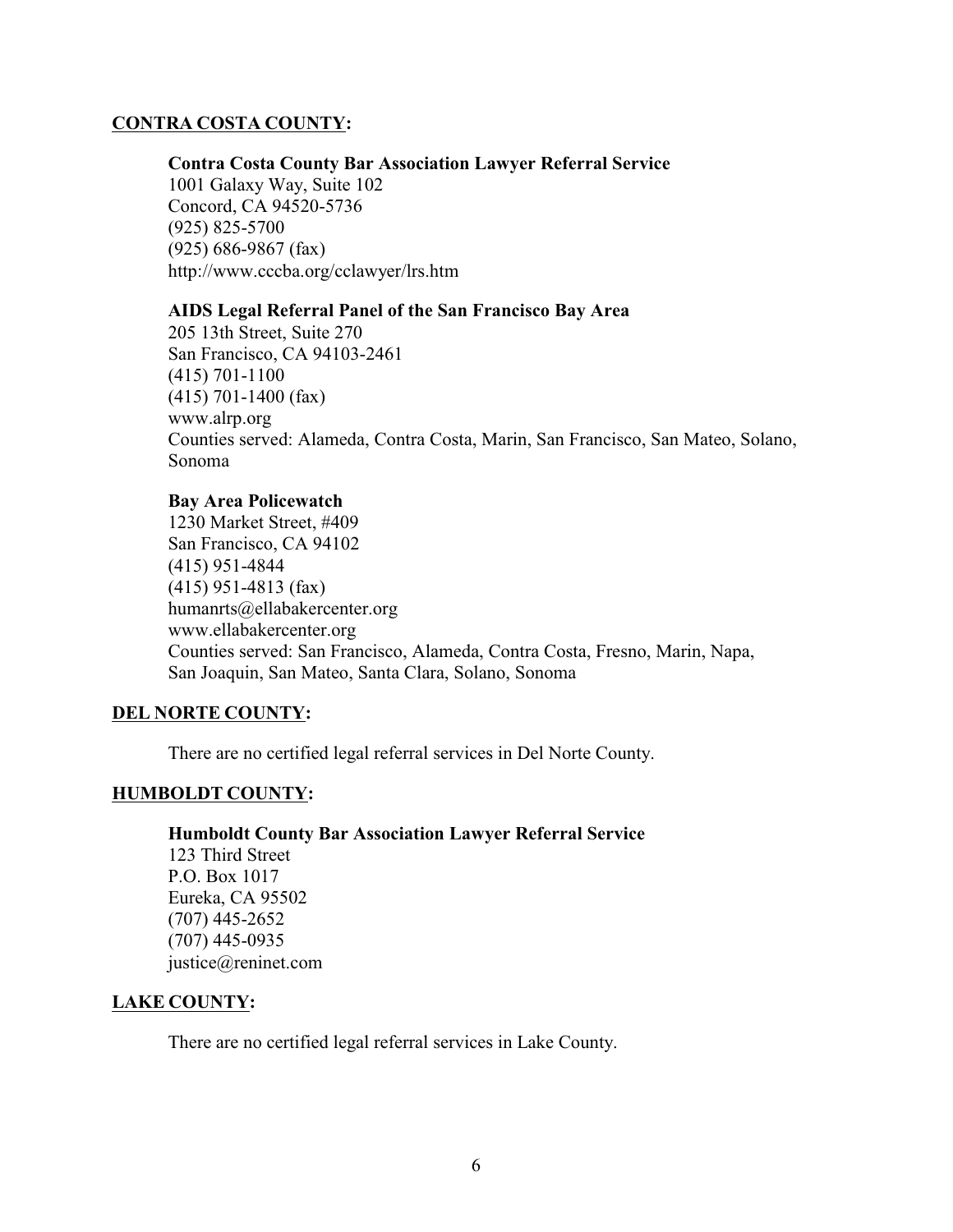#### **MARIN COUNTY:**

#### **Lawyer Referral Service of the Marin County Bar Association**

1010 B Street, Suite 325 San Rafael, CA 94901-2989 (415) 453-5505 (415) 453-8273 (fax) http://www.marinbar.org

#### **AIDS Legal Referral Panel of the San Francisco Bay Area**

205 13th Street, Suite 270 San Francisco, CA 94103-2461 (415) 701-1100 (415) 701-1400 (fax) www.alrp.org Counties served: Alameda, Contra Costa, Marin, San Francisco, San Mateo, Solano, Sonoma

#### **Bay Area Policewatch**

1230 Market Street, #409 San Francisco, CA 94102 (415) 951-4844 (415) 951-4813 (fax) humanrts@ellabakercenter.org www.ellabakercenter.org Counties served: San Francisco, Alameda, Contra Costa, Fresno, Marin, Napa, San Joaquin, San Mateo, Santa Clara, Solano, Sonoma

#### **MENDOCINO COUNTY:**

There are no certified legal referral services in Mendocino County.

#### **MONTEREY COUNTY:**

#### **Monterey County Bar Association Lawyer Referral Service**

140 W. Franklin Street, #308 P.O. Box 2307 Monterey, CA 93940 (408) 375-9889 (408) 375-5036 (fax) sgood@redshift.com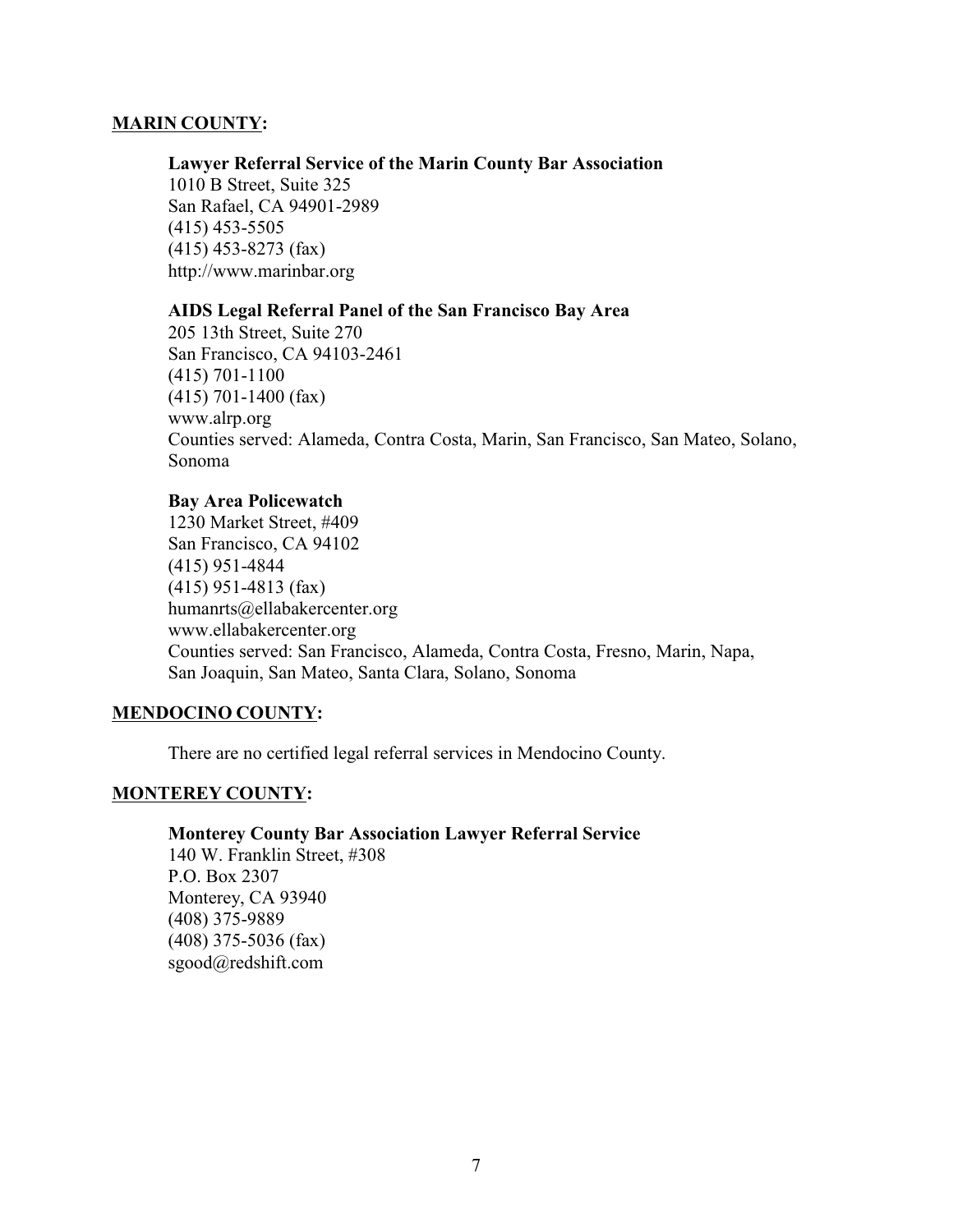#### **NAPA COUNTY:**

#### **Bay Area Policewatch**

1230 Market Street, #409 San Francisco, CA 94102 (415) 951-4844 (415) 951-4813 (fax) humanrts@ellabakercenter.org www.ellabakercenter.org Counties served: San Francisco, Alameda, Contra Costa, Fresno, Marin, Napa, San Joaquin, San Mateo, Santa Clara, Solano, Sonoma

#### **SAN BENITO COUNTY:**

There are no certified legal referral services in San Benito County.

#### **SAN FRANCISCO COUNTY:**

#### **Bar Association of San Francisco Lawyer Referral Service** (No walk-ins)

465 California Street, Suite 1100 San Francisco, CA 94104-1804 (415) 989-1616 (415) 782-8985 (TDD) (415) 477-2389 (fax) www.sfbar.org/lrs/general.html

**Barustors** (No walk-ins) 595 Market Street, #1900 San Francisco, CA 94105 (415) 957-1330 http://www.barustors.com/maywerecommend.shtml

#### **AIDS Legal Referral Panel of the San Francisco Bay Area**

205 13th Street, Suite 270 San Francisco, CA 94103-2461 (415) 701-1100 (415) 701-1400 (fax) www.alrp.org Counties served: Alameda, Contra Costa, Marin, San Francisco, San Mateo, Solano, Sonoma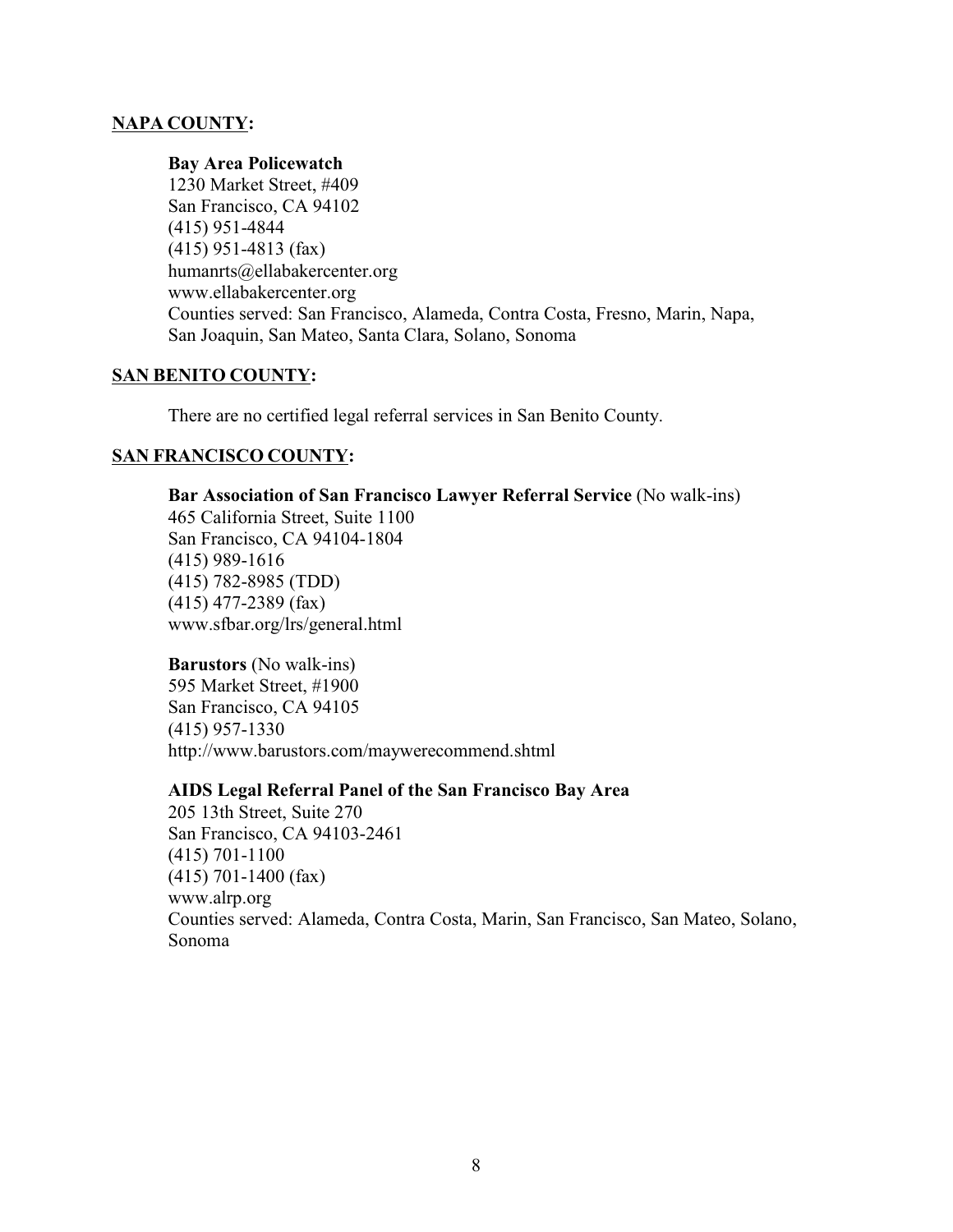#### **Bay Area Policewatch**

1230 Market Street, #409 San Francisco, CA 94102 (415) 951-4844 (415) 951-4813 (fax) humanrts@ellabakercenter.org www.ellabakercenter.org Counties served: San Francisco, Alameda, Contra Costa, Fresno, Marin, Napa, San Joaquin, San Mateo, Santa Clara, Solano, Sonoma

#### **Project Sentinel Lawyer Referral Service**

430 Sherman Avenue, Suite 308 Palo Alto, CA 94306 (650) 321-6291 (650) 321-4173 (fax) Counties served: Alameda, San Francisco, San Mateo, Santa Clara

#### **SAN MATEO COUNTY:**

#### **Lawyer Referral Service of the San Mateo County Bar Association**

303 Bradford Street, Suite B Redwood City, CA 94063 (650) 369-4149 (650) 368-3892 (fax) http://www.smcba.org/lrs.htm Counties served: San Mateo, Santa Clara

#### **Palo Alto Area Bar Association Lawyer Referral Service**

405 Sherman Avenue Palo Alto, CA 94306 (650) 326-8322 (650) 326-2218 (fax) www.lawscape.com/paaba/ Counties served: San Mateo, Santa Clara

#### **AIDS Legal Referral Panel of the San Francisco Bay Area**

205 13th Street, Suite 270 San Francisco, CA 94103-2461 (415) 701-1100 (415) 701-1400 (fax) www.alrp.org Counties served: Alameda, Contra Costa, Marin, San Francisco, San Mateo, Solano, Sonoma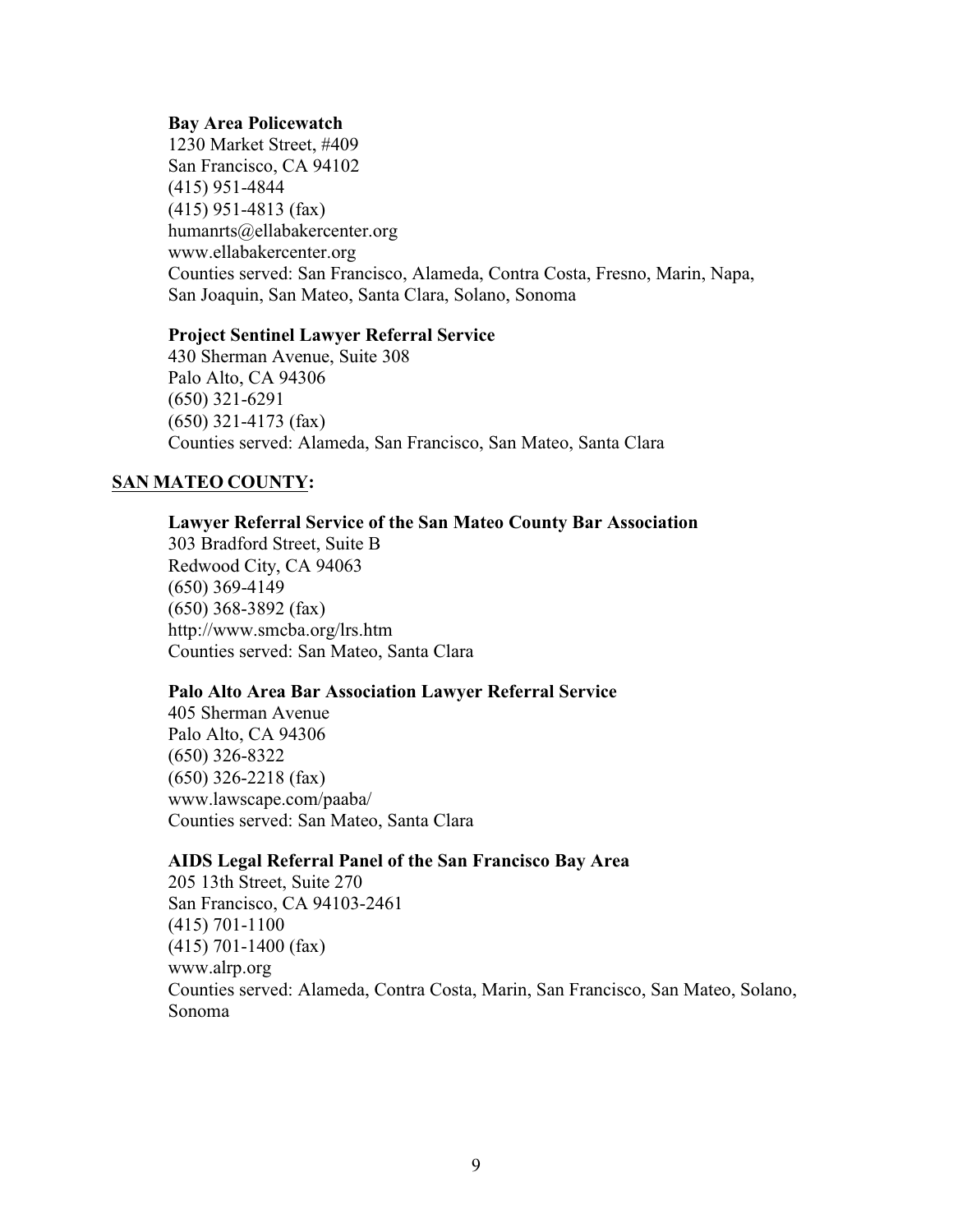#### **Bay Area Policewatch**

1230 Market Street, #409 San Francisco, CA 94102 (415) 951-4844 (415) 951-4813 (fax) humanrts@ellabakercenter.org www.ellabakercenter.org Counties served: San Francisco, Alameda, Contra Costa, Fresno, Marin, Napa, San Joaquin, San Mateo, Santa Clara, Solano, Sonoma

#### **Project Sentinel Lawyer Referral Service**

430 Sherman Avenue, Suite 308 Palo Alto, CA 94306 (650) 321-6291 (650) 321-4173 (fax) Counties served: Alameda, San Francisco, San Mateo, Santa Clara

#### **SANTA CLARA COUNTY:**

#### **Santa Clara County Bar Association Lawyer Referral Service**

4 North Second Street, Suite 400 San Jose, CA 95113 (408) 971-6822 (408) 287-6083 (fax) http://www.sccba.com/legalconsumer/

#### **Lawyer Referral Service of the San Mateo County Bar Association**

303 Bradford Street, Suite B Redwood City, CA 94063 (650) 369-4149 (650) 368-3892 (fax) http://www.smcba.org/lrs.htm Counties served: San Mateo, Santa Clara

#### **Palo Alto Area Bar Association Lawyer Referral Service**

405 Sherman Avenue Palo Alto, CA 94306 (650) 326-8322 (650) 326-2218 (fax) www.lawscape.com/paaba/ Counties served: San Mateo, Santa Clara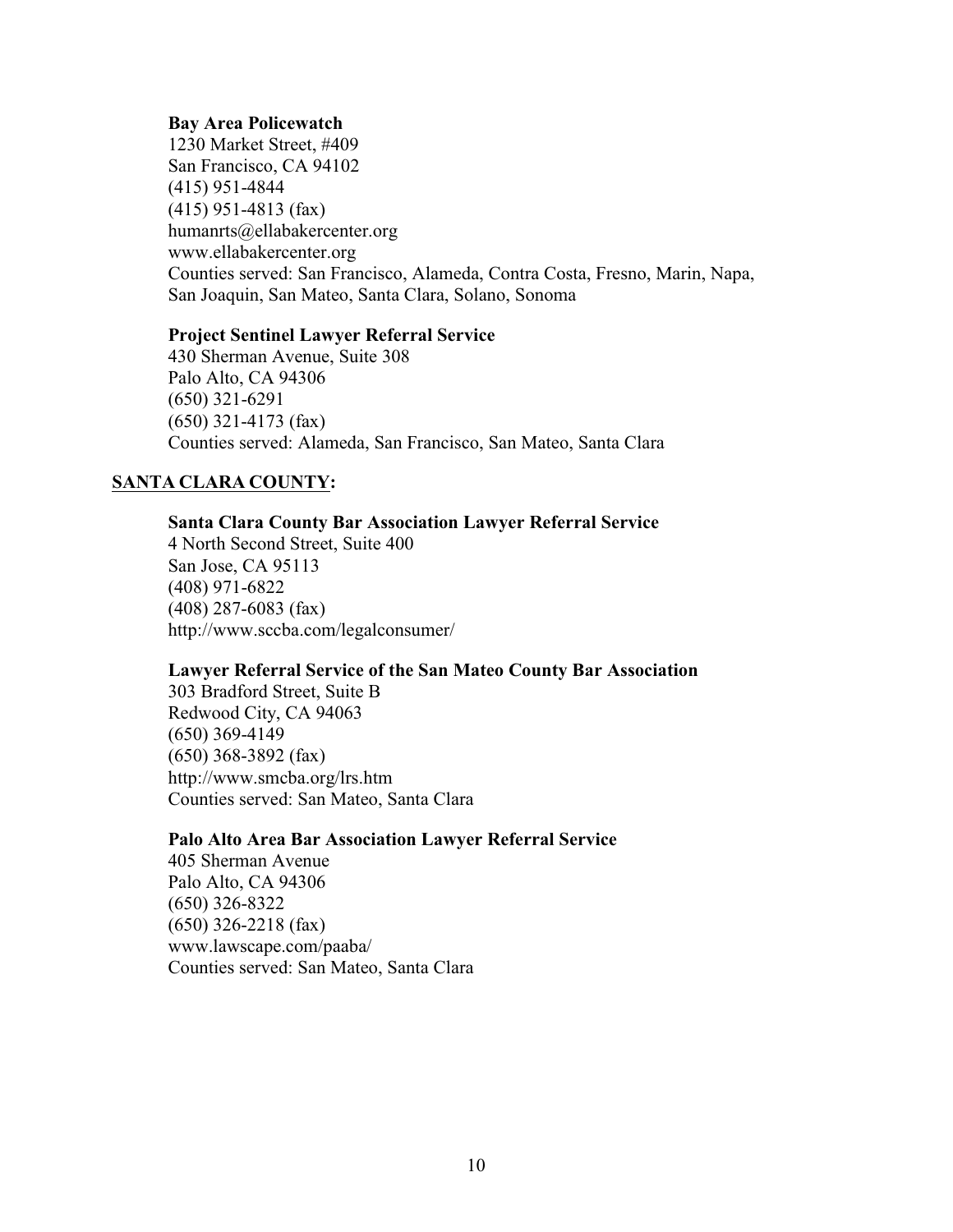#### **Bay Area Policewatch**

1230 Market Street, #409 San Francisco, CA 94102 (415) 951-4844 (415) 951-4813 (fax) humanrts@ellabakercenter.org www.ellabakercenter.org Counties served: San Francisco, Alameda, Contra Costa, Fresno, Marin, Napa, San Joaquin, San Mateo, Santa Clara, Solano, Sonoma

#### **Project Sentinel Lawyer Referral Service**

430 Sherman Avenue, Suite 308 Palo Alto, CA 94306 (650) 321-6291 (650) 321-4173 (fax) Counties served: Alameda, San Francisco, San Mateo, Santa Clara

#### **SANTA CRUZ COUNTY:**

#### **Lawyer Referral Service of Santa Cruz County**

P.O. Box 1311 Santa Cruz, CA 95061-1311 (831) 425-4755 (831) 423-6202 (fax) scba@juno.com

#### **SONOMA COUNTY:**

#### **Sonoma County Lawyer Referral Service**

37 Old Courthouse Square, Suite 100 Santa Rosa, CA 95404 (707) 546-5297 (707) 542-1195 (fax) socobar@sonomacountybar.org http://www.sonomacountybar.org/public/index.htm

#### **Sonoma County Lawyer Referral Service Council on Aging**

730 Bennet Valley Road Santa Rosa, CA 95404 (707) 525-1146

#### **Sonoma County Legal Services Foundation Modest Means Program**

1212 Fourth Street #I Santa Rosa, CA 95404 (707) 546-2924 (707) 546-0263 (fax)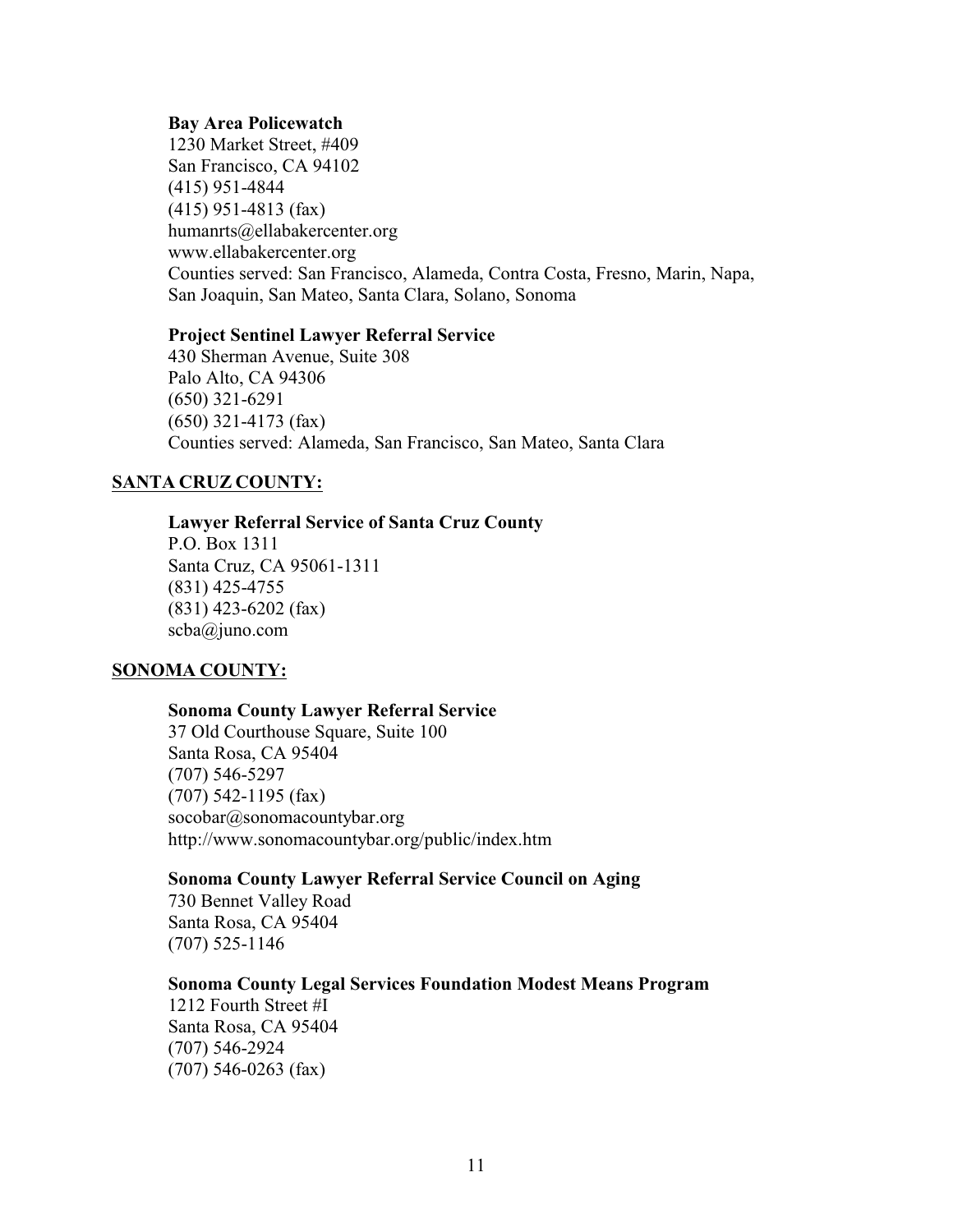#### **AIDS Legal Referral Panel of the San Francisco Bay Area**

205 13th Street, Suite 270 San Francisco, CA 94103-2461 (415) 701-1100 (415) 701-1400 (fax) www.alrp.org Counties served: Alameda, Contra Costa, Marin, San Francisco, San Mateo, Solano, Sonoma

#### **Bay Area Policewatch**

1230 Market Street, #409 San Francisco, CA 94102 (415) 951-4844 (415) 951-4813 (fax) humanrts@ellabakercenter.org www.ellabakercenter.org Counties served: San Francisco, Alameda, Contra Costa, Fresno, Marin, Napa, San Joaquin, San Mateo, Santa Clara, Solano, Sonoma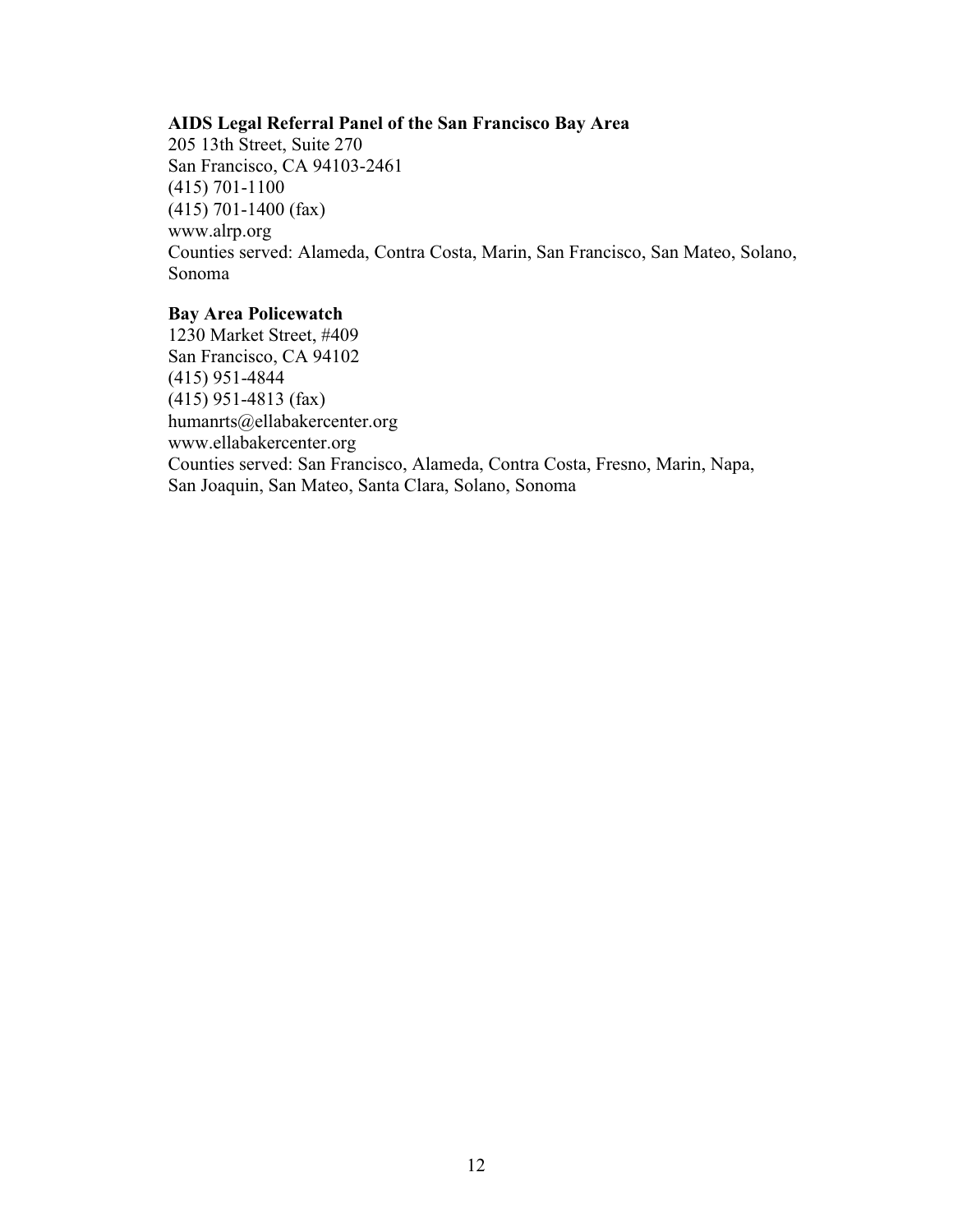#### <span id="page-17-0"></span>*CHAPTER 2 -*  **WHERE CAN I GO TO RESEARCH THE LAW ON MY OWN?**

To bring a case in this Court, you need to know the procedural law or "steps" of a lawsuit. You also need to know the "substantive law," that is, what your case is about. For example, your case may concern an employment issue, or discrimination, or social security benefits; each of these subjects has a different set of laws.

Before you bring a lawsuit, you should look through the rules that explain the court's procedures. They can be found in several places, and you must know them all.

**First**, you need to know the **Federal Rules of Civil Procedure**. These rules apply in every federal court in the country, including this Court. These rules include information such as when briefs are due, how many pages they can be, and various other procedures. You can review the Federal Rules of Civil Procedure in any law library. You can also find them on the internet at http://www.law.cornell.edu/rules/frcp/overview.htm. The court does not provide copies of the Federal Rules of Civil Procedure.

**Second**, you should consult the **Federal Rules of Evidence**. These rules define what types of evidence can be given to the court. Obviously, a case can turn dramatically on what information can and cannot be shown to the court, so you should learn these rules early in your case. You can review the Federal Rules of Evidence in any law library. You can also find them on the internet at http://www.law.cornell.edu/rules/fre/overview.html. The court does not provide copies of the Federal Rules of Evidence.

**Third**, this Court has what are known as "Local Rules" that every person must know. The **Local Rules of the United States District Court for the Northern District of California** are in addition to the Federal Rules of Civil Procedure; and they apply **only to this Court**. You can obtain a copy of these rules free of charge in three different ways: (a) If you have a computer, you can download a copy of the rules to your computer from this Court's website, http://www.cand.uscourts.gov. (b) You also may pick up a copy by visiting any office of the clerk of the court during office hours. (c) You also may obtain a copy by mail by sending a written request, along with a stamped (with \$4.30 return postage), self-addressed 10"x14" envelope to:

Local Rules Clerk, U.S. District Court 450 Golden Gate Avenue P.O. Box 36060 San Francisco, California 94102.

**Fourth**, each judge has rules for his or her courtroom. These special rules are called "Standing Orders." Normally, the judge's clerk will send you a copy of these if you are the one who has filed the complaint. If you do not get them, you can call the judge's courtroom deputy or check the Court's website: http://www.cand.uscourts.gov.

In order to find the law that applies to your lawsuit–for example, the law of employment discrimination, or housing claims, or social security benefits–you will need to visit a law library.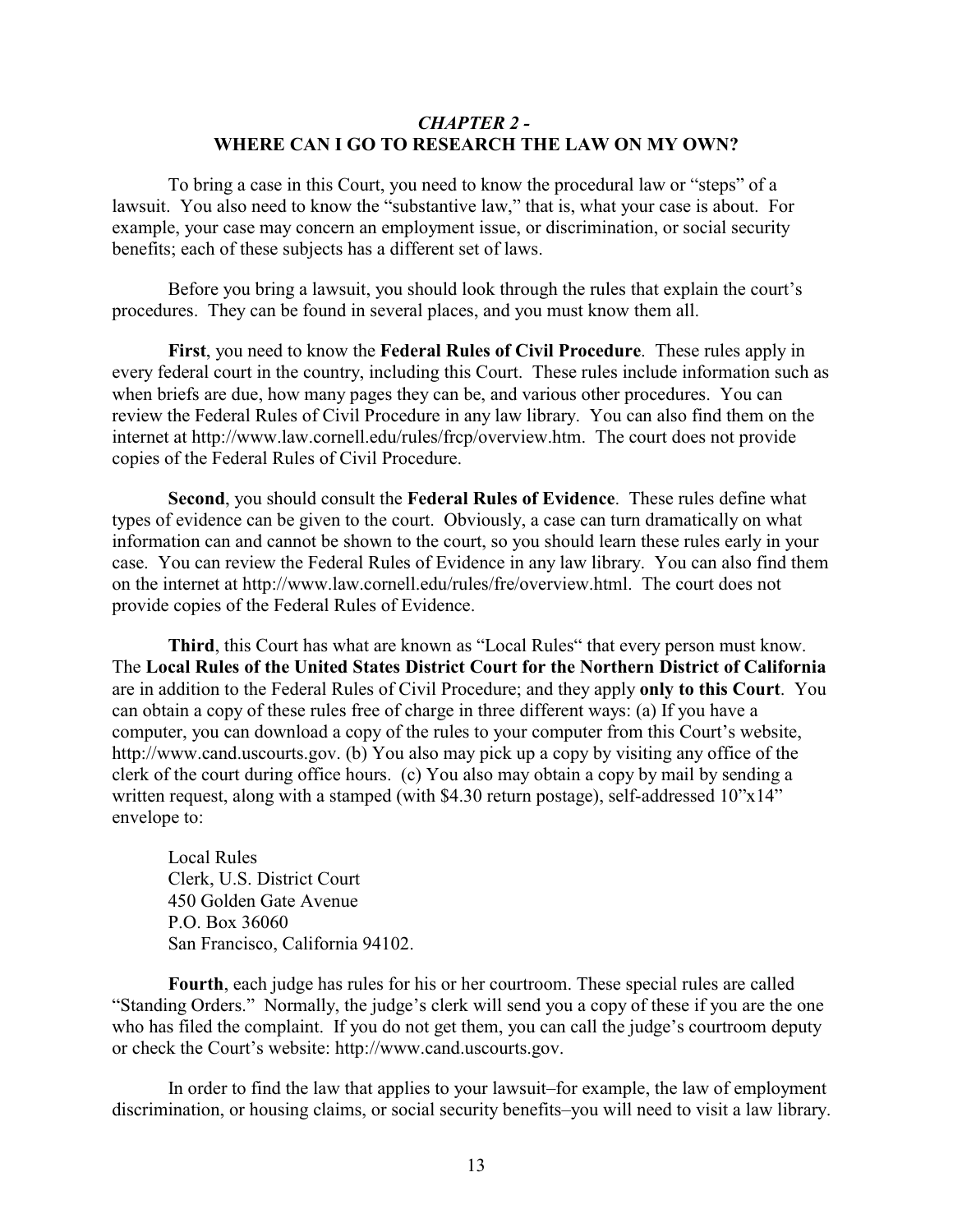You should seek help from a law librarian, who can show you where to find the specific law that you need. The following law libraries are all open to the general public. Always call first to make sure that the library will be open when you plan to visit.

# <span id="page-18-0"></span>**Public Law Libraries in the Northern District of California**

#### **Alameda County:**

| Bernard E. Witkin Alameda County Law Library |                            |
|----------------------------------------------|----------------------------|
| http://www.co.alameda.ca.us/law/index.htm    |                            |
| Main Branch                                  | <b>South County Branch</b> |
| 125 12th Street                              | 224 W. Winton Avenue, Rm.  |
|                                              | 162                        |
| Oakland, CA 94607-4912                       | Hayward, CA 94544          |
| Telephone: (510) 208-4800                    | Telephone: (510) 670-5230  |
| Fax: $(510)$ 208-670-4836                    | Fax: (510) 670-5292        |
|                                              |                            |

University of California Law Library, Boalt Hall Berkeley, CA 94720-2499 Telephone: (510) 642-4044 Fax: (510) 643-5039 http://www.law.berkeley.edu/library/library.html

#### **Contra Costa County:**

Contra Costa County Public Law Library http://www.cccllib.org<br>Main Branch 1020 Ward Street, 1st Floor 100 37th Street, Room 237 Martinez, CA 94553<br>
Telephone: (925) 646-2783<br>
Telephone: (510) 374-Fax: (925) 646-2438

#### **Del Norte County:**

Del Norte County Law Library County Courthouse 450 H Street Crescent City, CA 95531 Telephone: (707) 464-8115

Richmond Branch Telephone: (510) 374-3019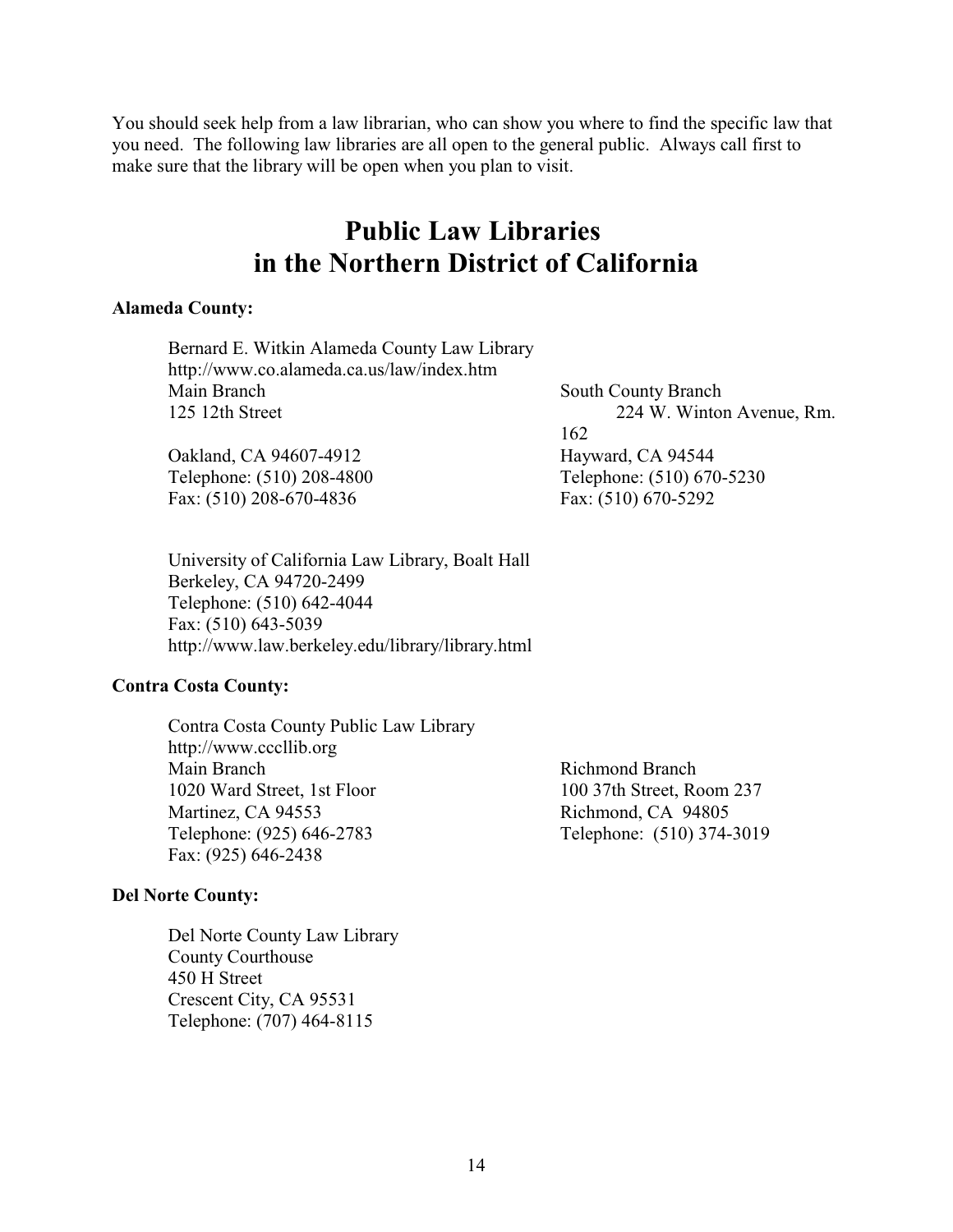#### **Humboldt County:**

Humboldt County Law Library County Courthouse 825 5th Street #812 Eureka, CA 95501 Telephone: (707) 269-1270 Fax: (707) 445-7201

#### **Lake County:**

Lake County Law Library 175 3rd Street Lakeport, CA 95453 Telephone: (707) 263-2205 Fax: (707) 263-2207

#### **Marin County:**

Marin County Law Library 20 North San Pedro Road, Suite 2015 San Rafael, CA 94903 Telephone: (415) 499-6356 Fax: (415) 499-6837

#### **Mendocino County:**

Mendocino County Law Library Room 307 100 North State Street Ukiah, CA 95482 Telephone: (707) 463-4201 Fax: (707) 468-3459

#### **Monterey County:**

Monterey County Law Library Monterey Branch Salinas Branch Courthouse Federal Office Building 1200 Agualjito Road, Room 202 100 W. Alisal Street, Room 144 Monterey, CA 93940 Salinas, CA 93901 Telephone: (831) 647-7746 Telephone: (831) 755-5046 Fax: (831) 372-6036 Fax: (831) 422-9593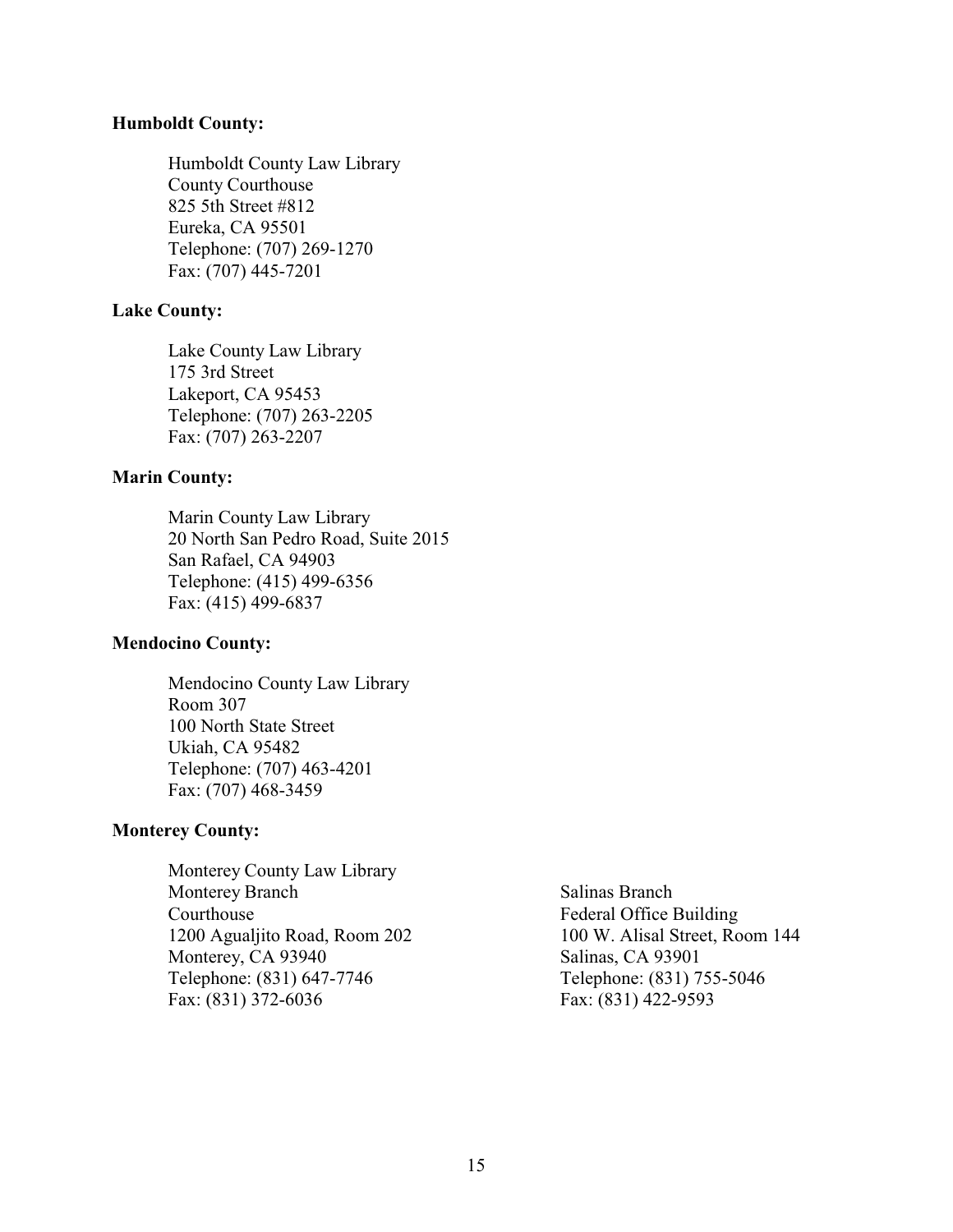#### **Napa County:**

Napa County Law Library Historic Courthouse 825 Brown Street Napa, CA 94559 Telephone: (707) 259-8191 Fax: (707) 259-8318

#### **San Benito County:**

San Benito County Law Library Courthouse 440 Fifth Street Hollister, CA 95023 Telephone: (831) 636-9525

#### **Santa Clara County:**

Santa Clara County Law Library 360 N. First Street San Jose, CA 95113 Telephone: (408) 299-3568 Fax: (408) 286-9283

#### **Santa Cruz County:**

Santa Cruz Law Library 701 Ocean Street, Room 070 Santa Cruz, CA 95060 Telephone: (831) 457-2525 Fax: (831) 457-2255 librarian@lawlibrary.org

#### **San Francisco County:**

San Francisco Law Library Financial District Branch 401 Van Ness Avenue, Room 400 Monadnock Building San Francisco, CA 94102<br>
Telephone: (415) 554-6821<br>
San Francisco, CA 94105 Telephone: (415) 554-6821 Fax: (415) 554-6820<br>http://www.ci.sf.ca.us/sfll/ Fax: (415) 882-9594  $http://www.ci.sf.ca.us/sfll/$ 

http://www.ci.sf.ca.us/sfll//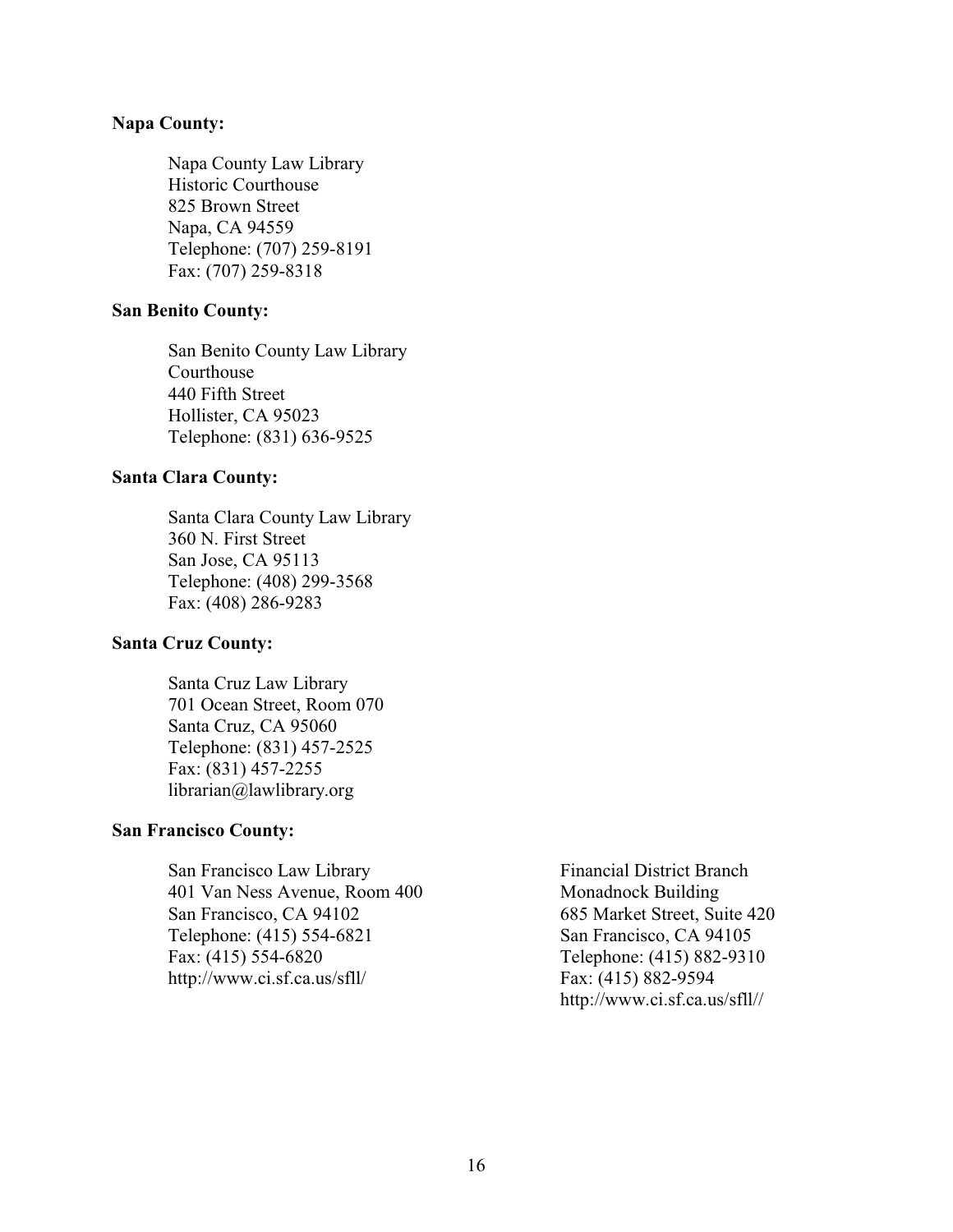Hastings College of the Law, Library 200 McAllister Street, 4th floor San Francisco, CA 94102-4978 Telephone: (415) 565-4750 Fax: (415) 621-4859 http://www.uchastings.edu/library/index.html

### **San Mateo County:**

San Mateo County Law Library Cohn-Sorenson Law Library Building 710 Hamilton Street Redwood City, CA 94063 Telephone: (650) 363-4913 Fax: (650) 367-8040 http://www.smcll.org

#### **Sonoma County:**

Sonoma County Law Library Hall of Justice, Room 213-J 600 Administration Drive Santa Rosa, CA 95403-2879 Telephone: (707) 565-2668 Fax: (707) 565-1126 http://www.sonomacountylawlibrary.org/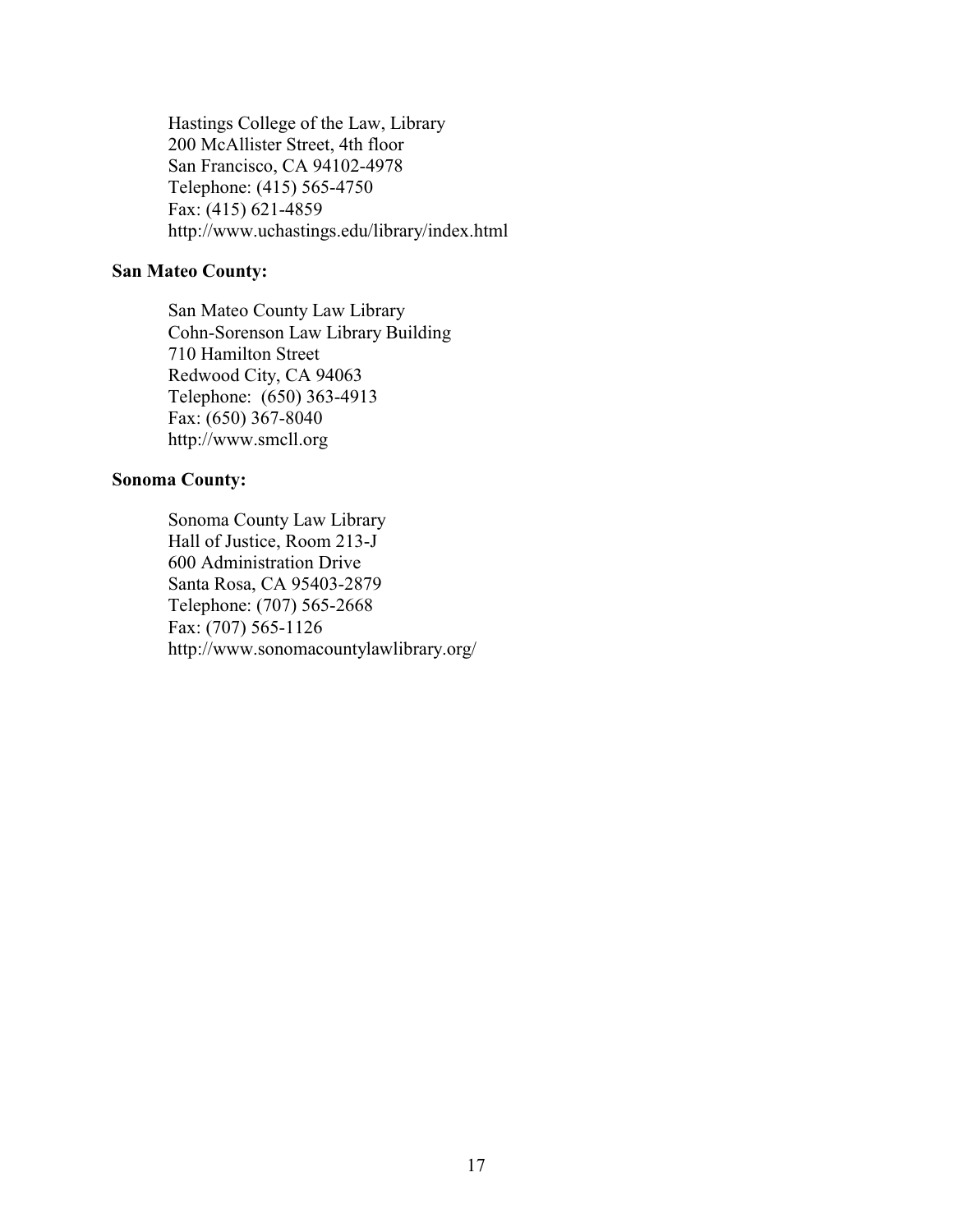#### <span id="page-22-0"></span>*CHAPTER 3 -*  **I WANT TO FILE A LAWSUIT, BUT WHERE DO I START?**

Generally, the first official step in filing a lawsuit is to file a complaint with the court. The complaint is a legal document in which you tell the court and the defendant or defendants how and why you believe the defendant or defendants violated the law in a way that has injured you.

You may hear people refer to a lawsuit as "the case" or "the action." These words mean the same thing, and are just other ways of referring to a lawsuit.

#### <span id="page-22-1"></span>**What information needs to be in a complaint?**

The complaint must contain all of the following information:

The names, addresses, telephone numbers, and fax telephone numbers (if any) of all of the plaintiffs, and the names of all of the defendants. The plaintiffs are the people who file the complaint and who claim to be injured by a violation of the law. The defendants are the people that the plaintiffs contend injured them in violation of the law. The plaintiffs and the defendants together are referred to as "the parties" or "the litigants" to the lawsuit.

A statement explaining why you believe this court has the power to decide this particular case (i.e., that it has "subject matter jurisdiction" over your lawsuit). Federal courts cannot decide all legal questions, so you need to explain briefly what federal law allows the court to decide this dispute.

A statement explaining why you believe the Northern District of California is the proper federal court (as opposed to other federal district courts) for deciding your lawsuit. This is called establishing the "venue."

A statement indicating the division of the Northern District of California court–i.e., San Francisco, Oakland, or San Jose – to which you believe the case should be assigned.

A statement explaining what you believe the defendant or defendants did to you that violated the law and how it injured you  $-i.e.,$  lost wages, lost benefits, etc.

A statement explaining what you want the court to do.

The signatures of each of the plaintiffs.

Each of these items is explained in greater detail below.

#### <span id="page-22-2"></span>**What does a complaint look like?**

There are form complaints available through the clerk's office if your case is about one of the following: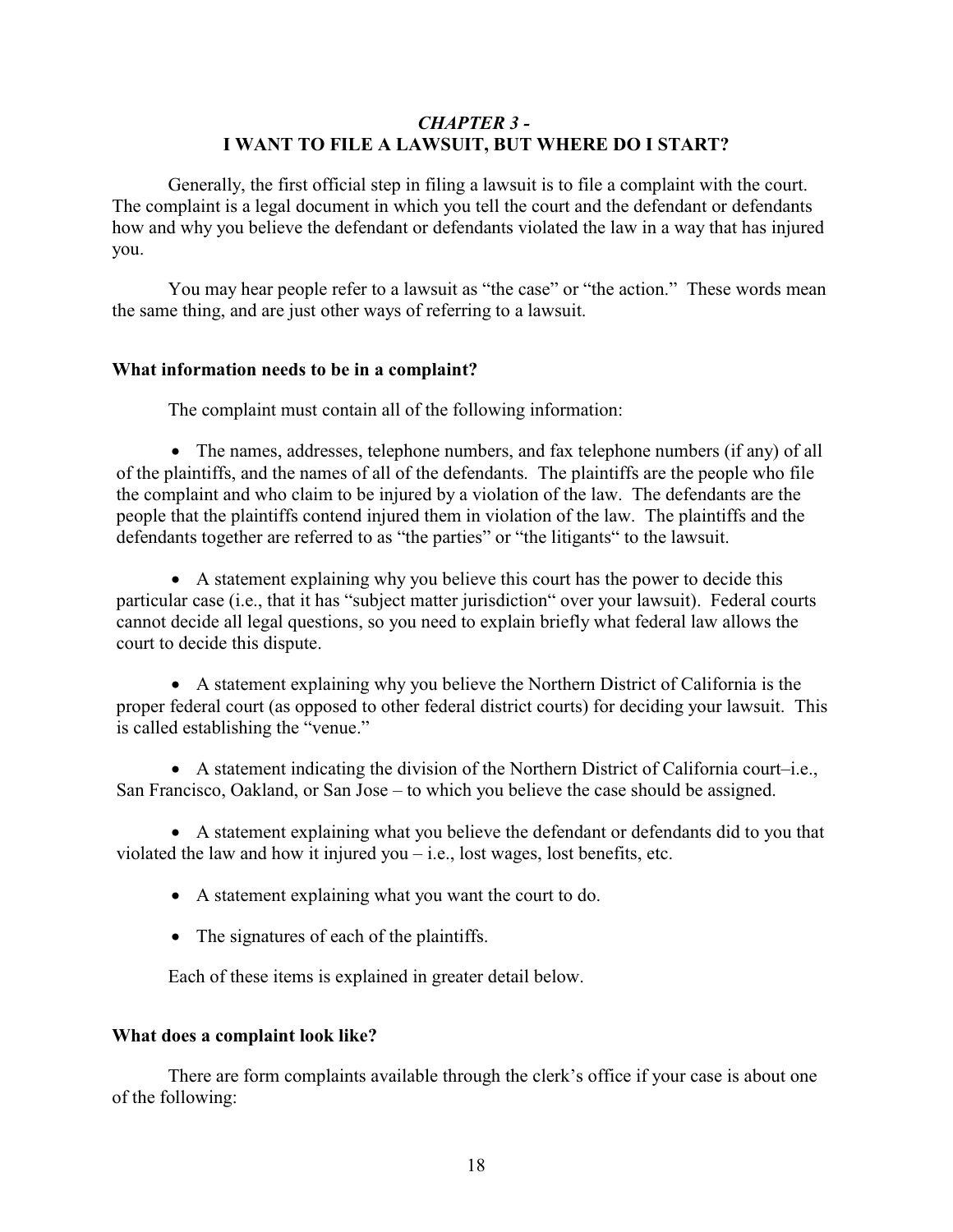Employment discrimination (complaints alleging violations of Title VII of the Civil Rights Act of 1964); or

Review of a denial of social security benefits.

You can get a form complaint from the clerk's office in the court, or on the Northern District's website at http://www.cand.uscourts.gov. If your lawsuit is in one of these two categories, using the forms will probably make it easier for you to write your complaint.

You can also find form complaints for many other areas of the law in nearly any law library. The following books are examples of large multi-volume encyclopedias of the law that contain form complaints for many areas of the law:

California Forms of Pleading and Practice;

West's Federal Forms;

Federal Procedural Forms, Lawyer's Edition; and

American Jurisprudence Pleading and Practice Forms.

Other books may contain additional helpful forms. Any law librarian can help you find these books or other books that may help you write your complaint.

Even if there is a form complaint, you may choose to write your own complaint. If you cannot find a form complaint that applies to your lawsuit, you **must** write your own complaint.

#### <span id="page-23-0"></span>**What is included in a complaint?**

The first page of any document you file with the court is sometimes called the "caption page." Rule 10(a) of the Federal Rules of Civil Procedure and this Court's Civil Local Rule 3-4 explain what needs to be on the caption page and how it should look. The last page of this chapter shows what a typical caption page should look like. When you file your complaint, please leave the case number blank. The clerk will assign a case number when you file the complaint and will stamp that number on the complaint.

After the caption, you can begin writing the text of your complaint. Rule 10(b) of the Federal Rules of Civil Procedure requires you to write your complaint using a specific format. Each paragraph must be numbered, and each paragraph must discuss only a single set of circumstances. Do not combine different ideas in a single paragraph. Rule 10(b) also requires you to state each claim separately, as long as it helps make the complaint easier to read. A claim is a statement in which you argue that the defendant violated the law in a specific way.

Ordinarily, complaints begin with a paragraph explaining the basis for the court's subject matter jurisdiction (i.e., what law allows a federal court to decide this case). The next paragraph should explain the basis for filing the federal lawsuit in this venue, that is the Northern District of California. The concepts of subject matter jurisdiction and venue will be explained below.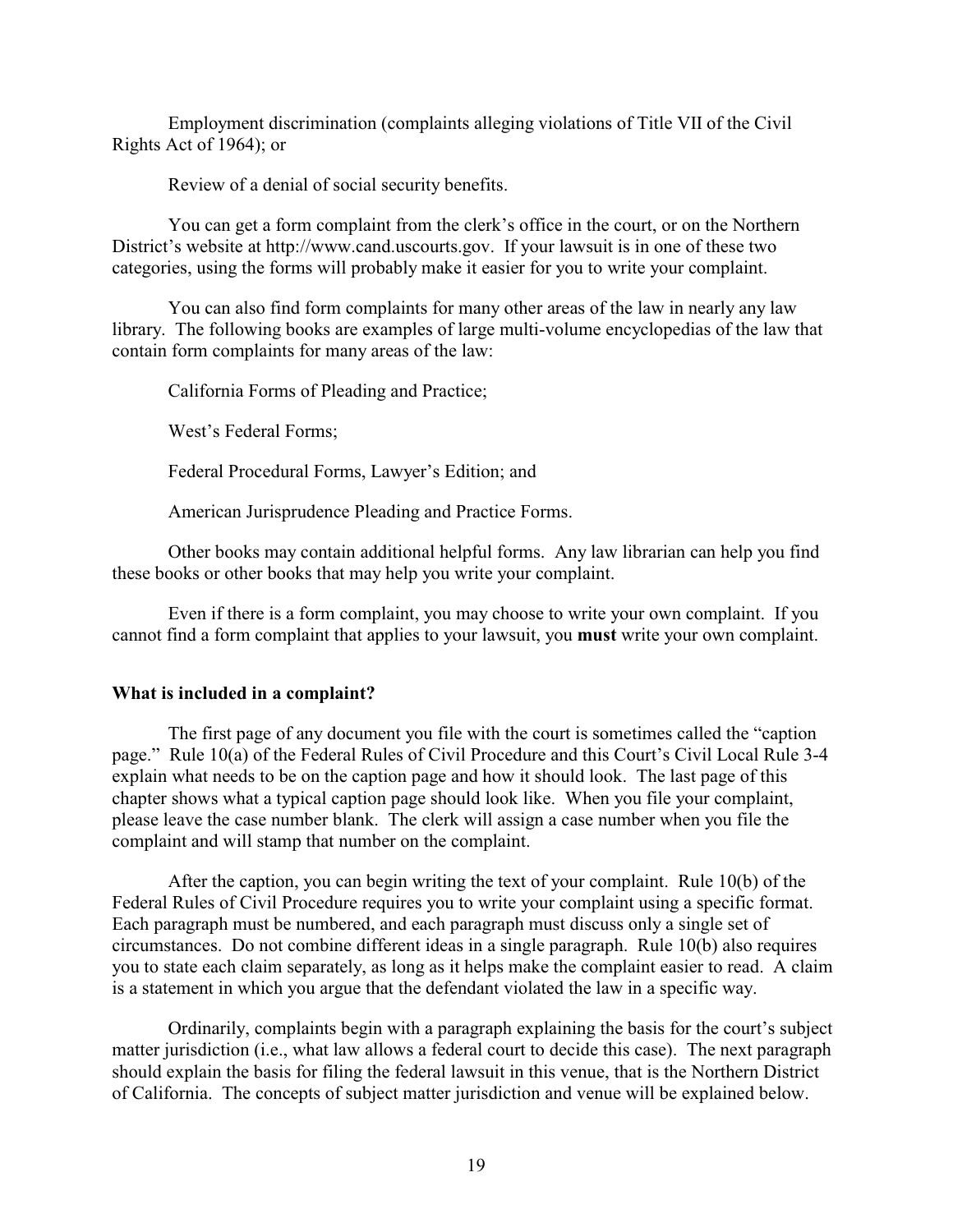The next paragraphs of the complaint should identify the plaintiffs and defendants.

After you have identified the plaintiffs and defendants, the following paragraphs should explain what happened and how you were injured.

Next, you should state your separate claims (also known as "counts"), explaining how you believe the defendant's actions violated the law. If you know the specific laws that you believe the defendant violated, you should state them. It makes it easier for the court and the defendants to understand your complaint if you explain the specific laws that you think were violated. It is not required, however, and if you believe the defendant violated the law, but are not sure which law was violated, you still may file a complaint.

The last part of the complaint should be a section entitled "Prayer for Relief." In the prayer for relief, you should state what you want the court to do. For example, you can request that the court order the defendant to pay you money, or order the defendant to do something or stop doing something. If you are not sure what is appropriate, you can also ask the court to award "all additional relief to which to the plaintiff is entitled."

<span id="page-24-1"></span>At the very end of the complaint, all of the plaintiffs must sign their names.

#### <span id="page-24-0"></span>**Why do I have to include my name, address, and telephone and fax numbers in the complaint? Why do I have to sign the complaint?**

Rule 10(a) of the Federal Rules of Civil Procedure requires the complaint to include the names of all of the parties to the lawsuit. Rule 11(a) of the Federal Rules of Civil Procedure requires that every document filed in the lawsuit be signed by the plaintiffs if they are not represented by a lawyer. Rule 11(a) also requires that every document filed with the court must state the address and telephone number of the person who signed it. This Court's Civil Local Rule 3-4(a) requires that every document filed with the Court include the fax number of the person on whose behalf the document is being filed, if they have one.

The purpose of including the addresses and telephone numbers is to ensure that the court and the defendants have a way to contact you. Under Civil Local Rule 3-11, you have a duty to promptly notify the court and all opposing parties if your address changes while your lawsuit is pending. If the court sends you mail and it is returned as undeliverable, and the court does not receive a written communication from you within 60 days with your correct, current address, the court may dismiss your case.

Rule 11(b) of the Federal Rules of Civil Procedure states that by signing the complaint you are promising to the court that:

You are not filing the complaint for any improper purpose, such as to harass the defendant or to force the defendant to spend unnecessary legal fees;

The legal arguments you make in the complaint are justified by existing law, or by a good faith argument for extending or changing the existing law; and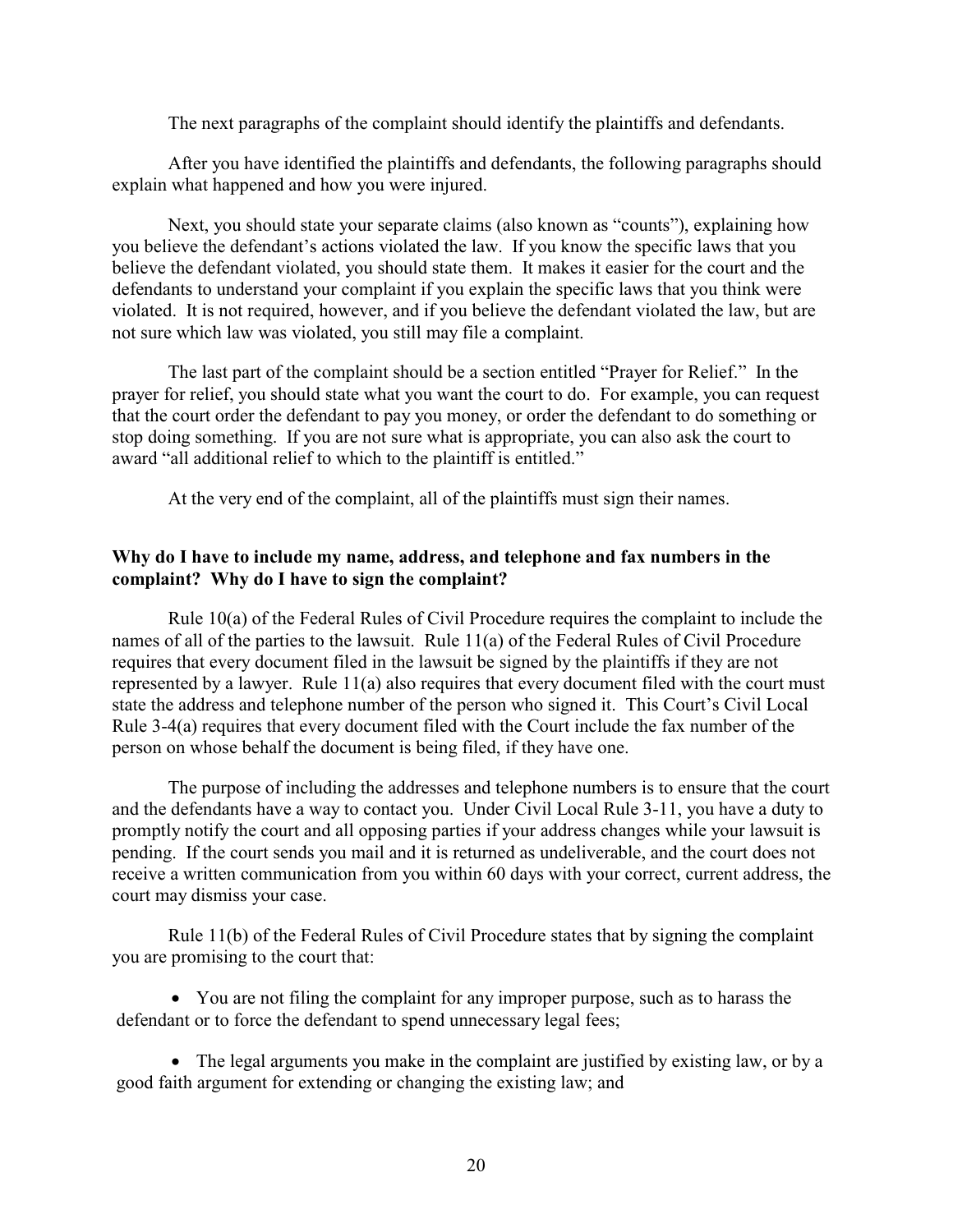You have evidence to support the facts stated in your complaint, or you are likely to have that evidence after a reasonable opportunity for further investigation or discovery.

If the court later finds that one of these things was not true–for instance, that you filed the complaint to harass the defendant, or that you had no evidence to support the facts you alleged in the complaint–it can impose sanctions on you. Sanctions are penalties. For example, the court might order you to pay a fine, or to pay the defendant's attorney's fees. It can also dismiss your complaint, or impose any other sanction that it believes is necessary to prevent you, or other persons like you, from violating Rule 11 again. See Rule 11(c) for more information about sanctions.

Given the risk of Rule 11 sanctions, it is very important that you investigate the facts and the law **before** you file your complaint.

#### <span id="page-25-0"></span>**What is subject matter jurisdiction?**

The first paragraph of the complaint should explain why you believe this court has subject matter jurisdiction to hear your lawsuit. Civil Local Rule 3-5(a) requires you to identify the law and facts that give the court jurisdiction over your lawsuit.

The court system in the United States is made up of state courts and federal courts, which are completely separate from each other. State courts have the authority to hear almost any type of case, but federal courts are authorized under the law to hear only certain types of cases. This Court, the United States District Court for the Northern District of California, is a federal court. If the law permits a federal court to hear a certain type of lawsuit, the court is said to have subject matter jurisdiction over that type of lawsuit.

The two most common types of lawsuits that federal courts are authorized to hear are the following:

(1)At least one of the plaintiffs' claims arises under the Constitution, laws, or treaties of the United States (see 28 U.S.C. § 1331). This is often referred to as "federal question jurisdiction."

(2)None of the plaintiffs live in the same state as any of the defendants, and the amount in controversy exceeds \$75,000 (see 28 U.S.C. § 1332). This is often referred to as "diversity jurisdiction." "Amount in controversy" refers to the dollar value of what you want the court to do.

There are also other types of lawsuits that federal courts are authorized to hear. You can find more information in the United States Code beginning at 28 U.S.C. § 1330.

Generally, but not always, if a federal court does not have subject matter jurisdiction to hear your lawsuit, you should file your lawsuit in state court.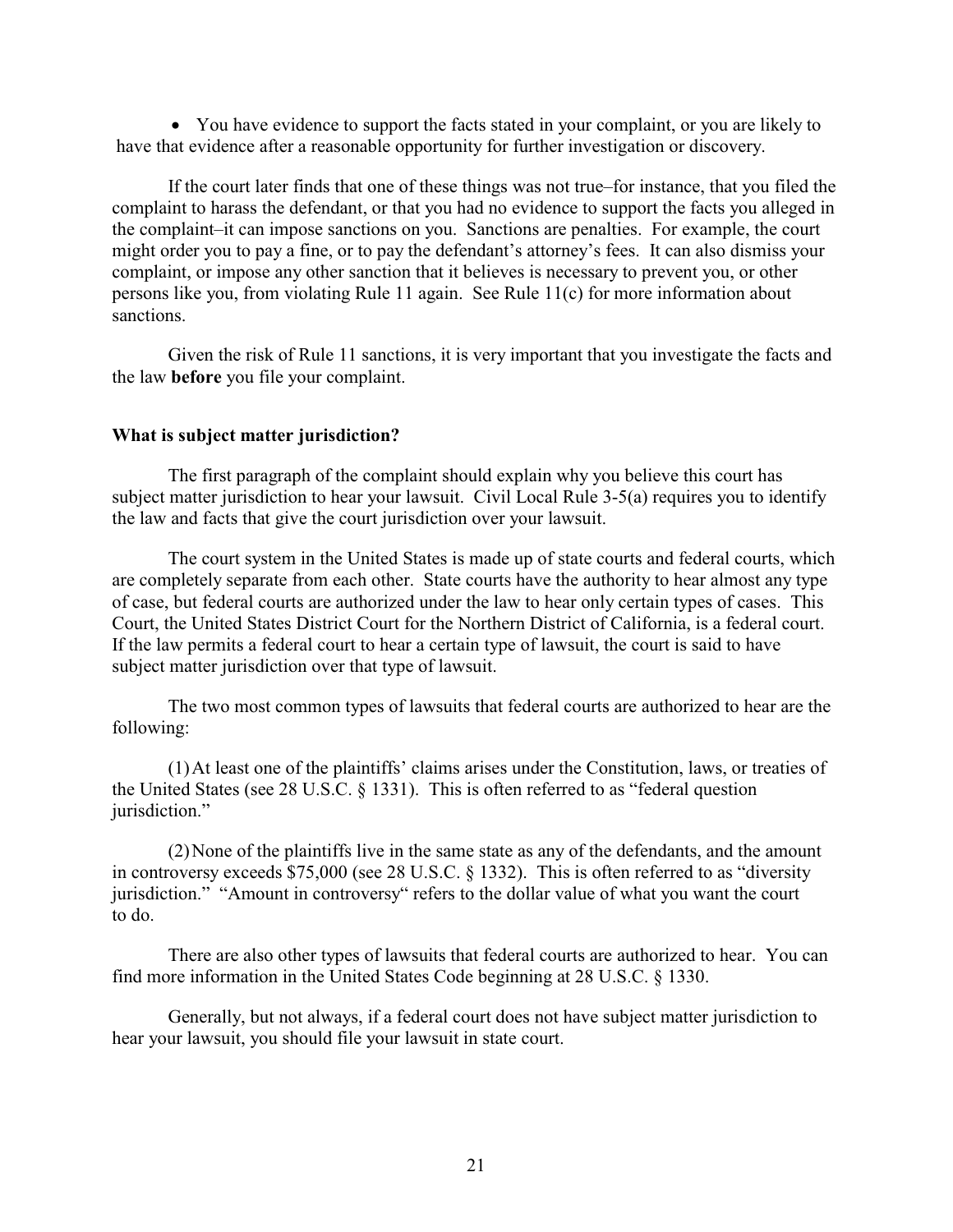#### <span id="page-26-0"></span>**What is venue?**

"Venue" means the place where the lawsuit is filed. The law does not allow you to file your lawsuit just anywhere in the United States. Generally, you must file your lawsuit in a district that is convenient for the defendant. This Court is in the Northern District of California, which includes all of the following counties: Alameda, Contra Costa, Del Norte, Humboldt, Lake, Marin, Mendocino, Monterey, Napa, San Benito, San Francisco, San Mateo, Santa Clara, Santa Cruz, and Sonoma.

Although the rules on venue are somewhat complicated, it is generally appropriate to file your lawsuit in:

A district where any of the defendants reside, if they all reside in the same state, or

A district where the defendants did a substantial part of the things that you believe violated the law.

The United States Code contains much more detailed information about venue beginning at 28 U.S.C. § 1391.

#### <span id="page-26-1"></span>**How do I determine the division of the court to which my lawsuit should be assigned?**

This district has courts in three locations or "divisions": San Francisco, Oakland, and San Jose. Civil Local Rule 3-4(b) requires a complaint to include a paragraph entitled "Intradistrict Assignment," which must identify any basis for assigning the case to a particular location or division of the Court.

Civil Local Rule 3-2(c) explains that the location or division of the Court to which each new lawsuit should be assigned is usually determined by the county in which the lawsuit arose. A civil lawsuit arises where:

A substantial portion of the events that gave rise to the lawsuit occurred, or

Where a substantial part of the property that is the subject of the lawsuit is located.

If the lawsuit arose in Alameda, Contra Costa, Del Norte, Humboldt, Lake, Marin, Mendocino, Napa, San Francisco, San Mateo or Sonoma counties, the lawsuit usually will be assigned to the San Francisco or Oakland Divisions of the Court. If the lawsuit arose in Santa Clara, Santa Cruz, San Benito or Monterey counties, it usually will be assigned to the San Jose Division of the Court.

A different rule applies to patent infringement actions, securities class actions, capital and noncapital prisoner petitions, and prisoner civil rights actions. Those lawsuits are assigned randomly to one of the three divisions of the Court.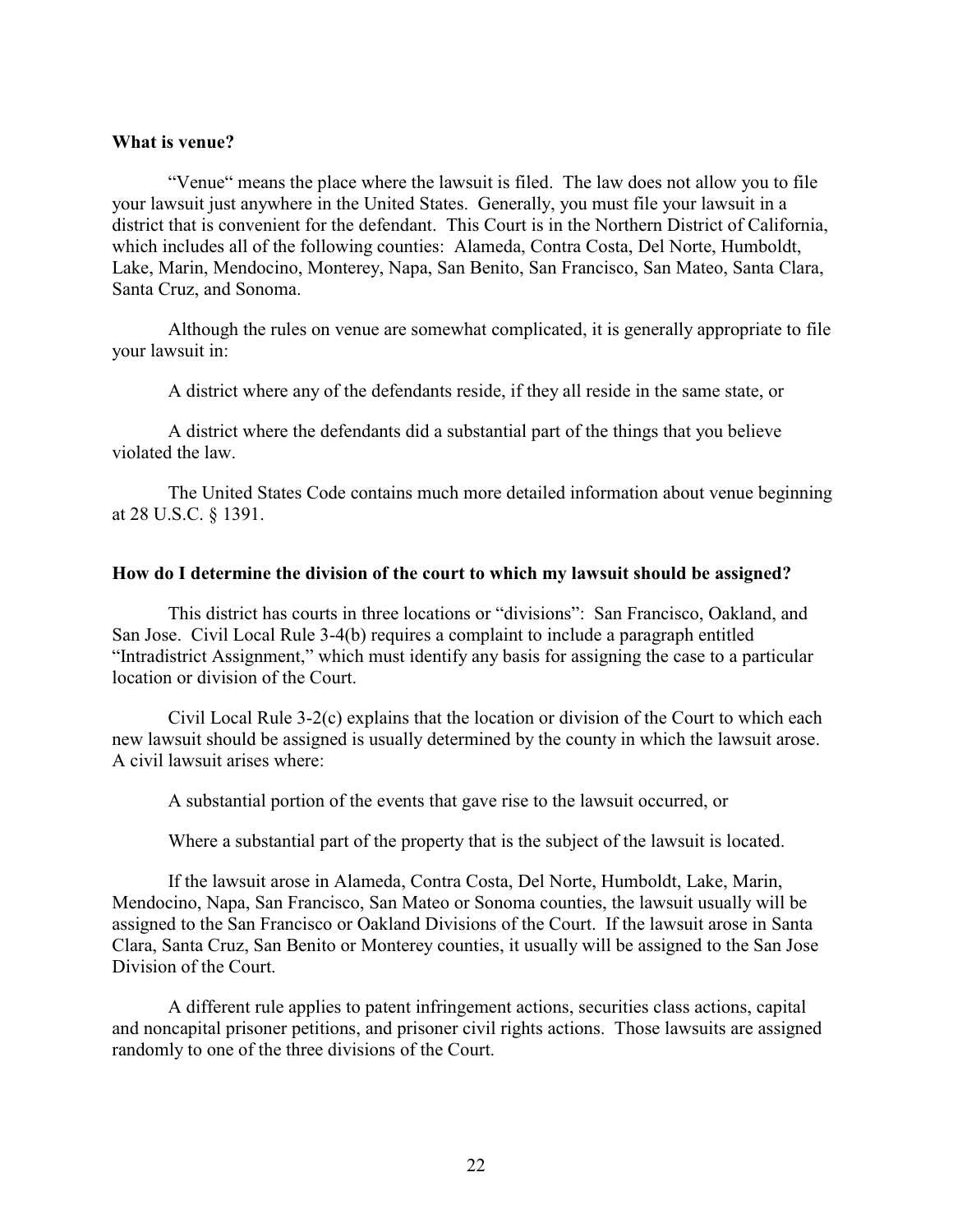#### <span id="page-27-0"></span>**How much detail should I include in the complaint?**

Rule 8(a) of the Federal Rules of Civil Procedure states that a complaint only needs to contain "a short and plain statement of the claim showing that the pleader is entitled to relief." Therefore, you should include enough detail so that the court and the defendant can clearly understand what happened, how you were injured, and why you believe that you are entitled to a remedy from the court. You do not need to state every bit of detail that you can remember.

It is often easiest for the court and the defendants to understand your complaint if you tell your story in the order it happened.

Rule 9(b) of the Federal Rules of Civil Procedure requires you to include more detail about any claim that the defendant engaged in fraud than you would for other types of claims. The circumstances constituting fraud must be stated with particularity, which means that you must state the time and place of the fraud, the persons involved, the statements made, and an explanation of why or how those statements were false or misleading.

If you have documents that support your complaint, you can attach copies of them to the complaint as exhibits. Do not attach copies of any documents that you do not discuss in your complaint.

#### <span id="page-27-1"></span>**What do I have to put in the complaint if I want a jury trial?**

Under the law, not all lawsuits are entitled to jury trials. If you want the trial of your lawsuit to be heard by a jury, however, it is a good idea to include a "demand for jury trial" in your complaint. If you do not tell the court and the defendants in writing that you want a jury trial within ten days after filing the complaint, you may be found to have given up any right you might have had to a jury trial. See Rule 38 of the Federal Rules of Civil Procedure for more information. If you give up your right to a jury trial, the trial of your case will be heard by a judge without a jury.

Because the time limit for requesting a jury trial is so short, many people find it easier and more convenient to include the jury demand in the complaint, although it is okay to file it as a separate document. If you decide to demand a jury trial in your complaint, Civil Local Rule 3- 6(a) requires that you make the demand at the end of the complaint. To ask for a jury trial in your complaint, all you need to do is include a line at the end of the complaint that says, "Plaintiff demands a jury trial on all issues" and put the words "DEMAND FOR JURY TRIAL" in the caption of your complaint. See Civil Local Rule 3-6(a).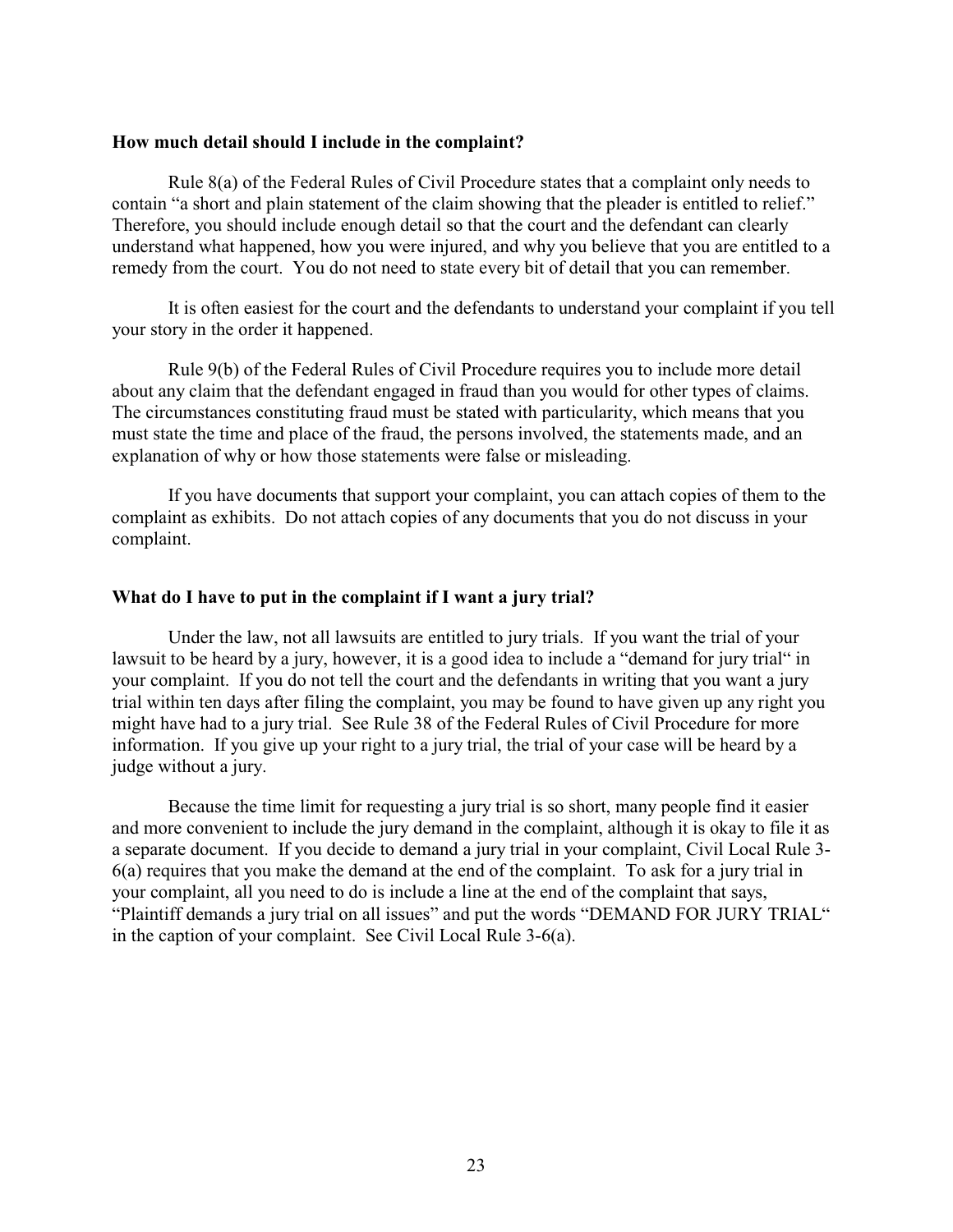#### <span id="page-28-0"></span>**How quickly do I need to file a complaint?**

Every claim has a time limit associated with it, which is referred to as the "statute of limitations." The statute of limitations is the amount of time you have to file a complaint after you have been injured, or, in some cases, after you became aware of the cause of the injury. Once that time limit has passed, the claim is considered to be too old to be the basis of a lawsuit. If you include a claim in your complaint that is too old, the opposing party may file a motion to dismiss the claim as "time-barred," which is just another way of saying that it is too late: the statute of limitations has expired on that claim.

The statute of limitations is different for every claim. The only way to find out the statute of limitations for a particular claim is to do research at a law library.

#### <span id="page-28-1"></span>**What do I do after I file the complaint?**

After you file the complaint, you must serve a copy of the complaint on all of the defendants. Nothing else will happen in your lawsuit until you serve the complaint on the defendants. The requirements for serving the complaint are explained in Chapter 5 of this handbook.

#### <span id="page-28-2"></span>**Can I change or amend the complaint after I file it?**

Changing a document that has already been filed with the court is known as "amending" the document. Under Rule 15(a) of the Federal Rules of Civil Procedure, you can amend your complaint at any time before the defendant files an answer. You do not need to get permission from the court or from the defendant to amend before the defendant answers.

If you want to amend your complaint after defendant has filed an answer, Rule 15(a) lets you do this in one of two ways.

First, you can file the amended complaint if you get written permission from the defendant. When you file the amended complaint, you must also file the document showing that you have written permission from the defendant to amend your complaint.

Second, if the defendant won't agree to let you amend your complaint, you must file a motion with the court to get its permission to amend your complaint. In that motion, you must explain why you need to amend your complaint. You should include a copy of the amended complaint that you want to file. If the court grants your motion, you can then file your amended complaint.

When you file an amended complaint, Civil Local Rule 10-1 requires you to file an entirely new complaint. Because an amended complaint completely replaces the original complaint, you cannot just file the changes that you want to make to the original complaint. The caption of your amended complaint should say: "FIRST AMENDED COMPLAINT." If you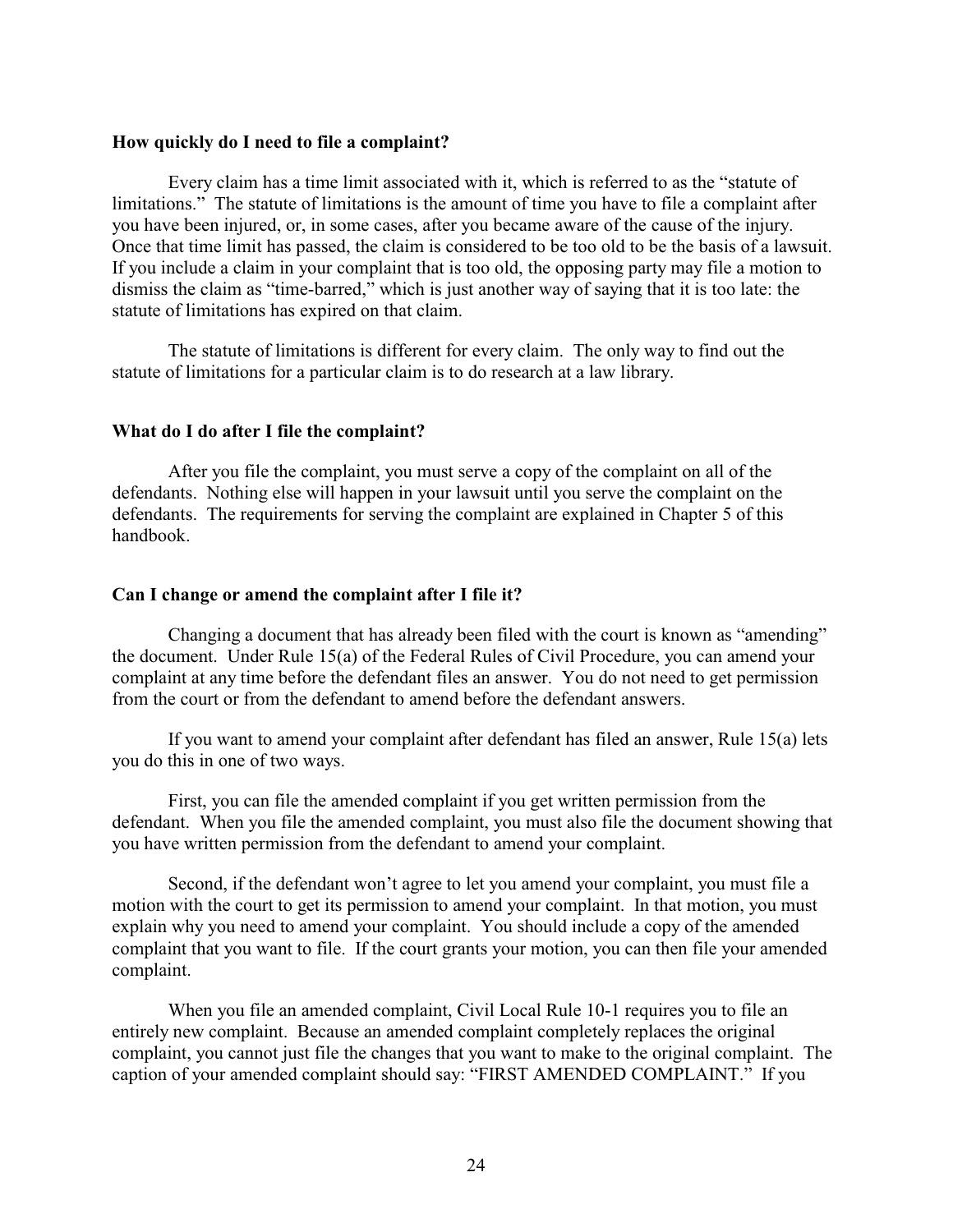amend your complaint a second time, the caption should say: "SECOND AMENDED COMPLAINT."

#### <span id="page-29-0"></span>**Example of a caption page**

The following page shows an example of a caption page for a complaint where the plaintiffs are John Doe and Jane Jones, the defendants are John Smith and Smith Construction Company, and the plaintiffs are asking for a jury trial.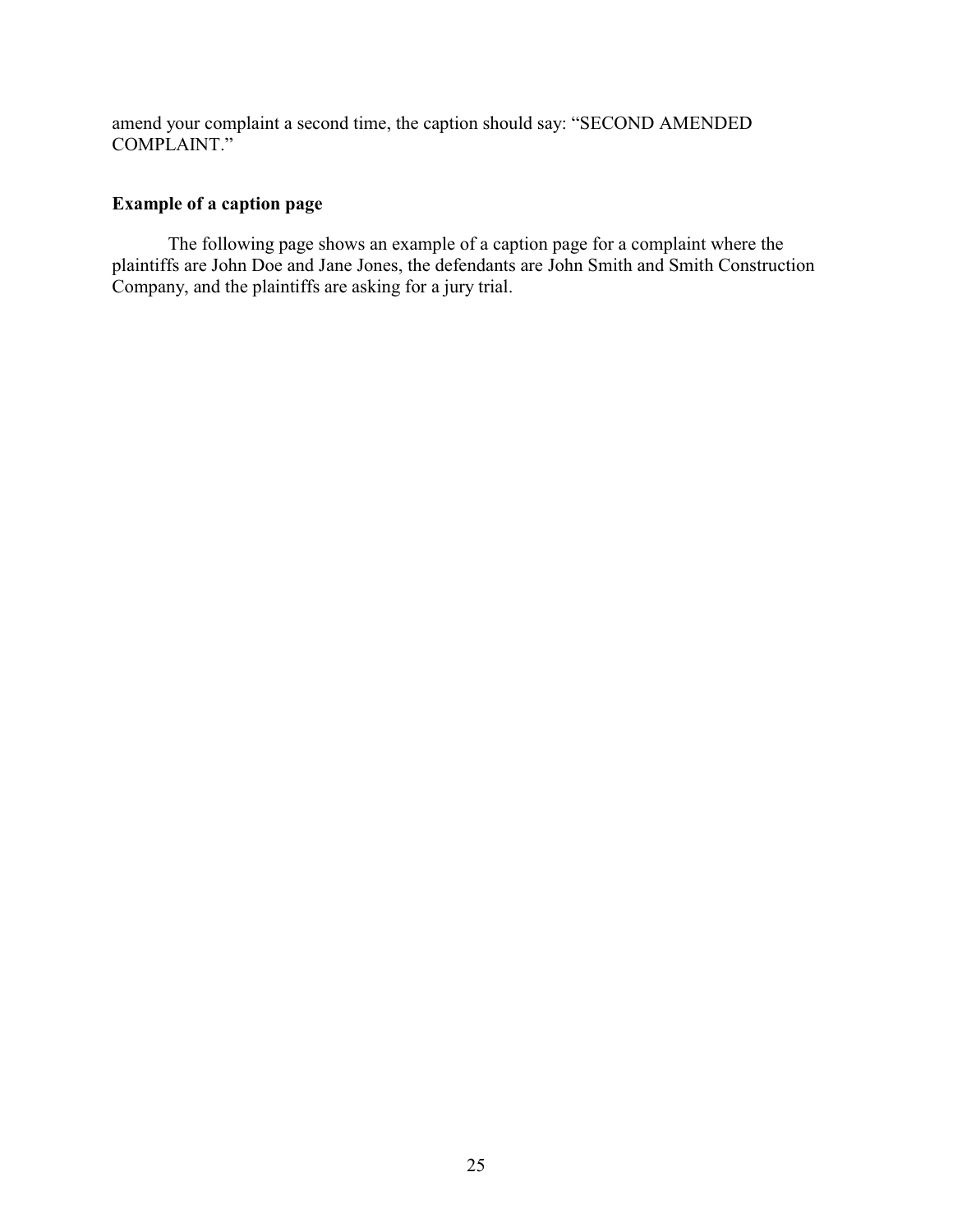John Doe 123 Main Street San Francisco, CA 94102 (415) 555-1234 (415) 555-1235 (FAX)

Jane Jones 127 Main Street San Francisco, CA 94102 (415) 555-6789 (415) 555-6700 (FAX)

Plaintiffs

#### UNITED STATES DISTRICT COURT

#### NORTHERN DISTRICT OF CALIFORNIA

#### SAN FRANCISCO DIVISION

| JOHN DOE and JANE JONES,                  |             |                              |
|-------------------------------------------|-------------|------------------------------|
|                                           | Plaintiffs, | Case No.                     |
| VS.                                       |             | <b>COMPLAINT</b>             |
| JOHN SMITH and<br>SMITH CONSTRUCTION CO., |             | <b>DEMAND FOR JURY TRIAL</b> |
|                                           | Defendants. |                              |

1. **Jurisdiction.** This court has jurisdiction over this complaint because it arises under the laws of the United States.

 $\hspace{.5in}$   $\hspace{.5in}$   $\hspace{.5in}$   $\hspace{.5in}$   $\hspace{.5in}$   $\hspace{.5in}$   $\hspace{.5in}$   $\hspace{.5in}$   $\hspace{.5in}$   $\hspace{.5in}$   $\hspace{.5in}$   $\hspace{.5in}$   $\hspace{.5in}$   $\hspace{.5in}$   $\hspace{.5in}$   $\hspace{.5in}$   $\hspace{.5in}$   $\hspace{.5in}$   $\hspace{.5in}$   $\hspace{.5in}$ 

2. **Venue.** Venue is appropriate in this court because both of the defendants reside in this district, and a substantial amount of the acts and omissions giving rise to this lawsuit occurred in this district.

3. **Intradistrict Assignment.** This lawsuit should be assigned to the San Francisco Division of this Court because a substantial part of the events or omissions which give rise to this lawsuit occurred in Marin County.

4. Plaintiffs John Doe ("Doe") and Jane Jones ("Jones") are construction workers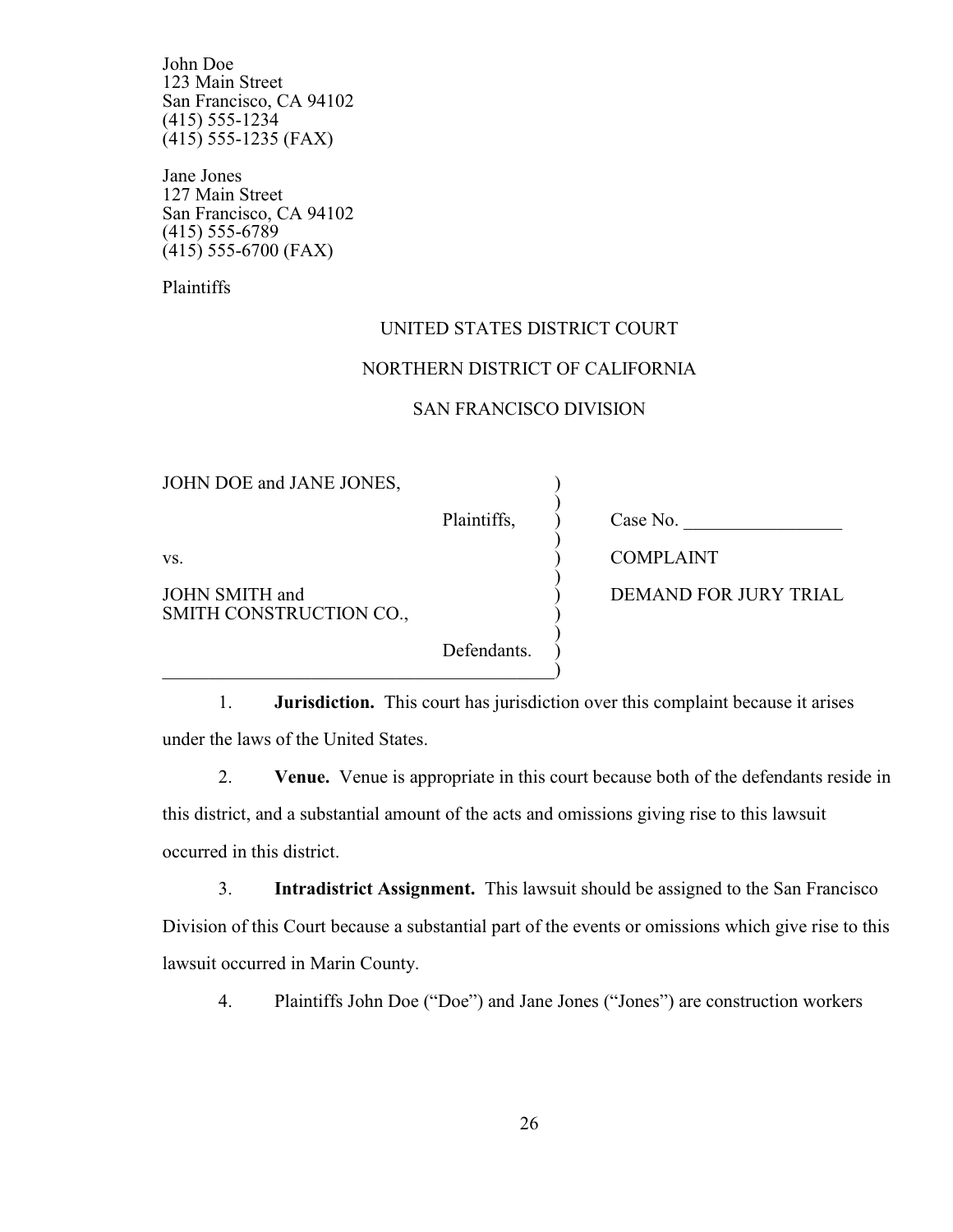| $\,1\,$          | employed by defendant Smith Construction Co. |
|------------------|----------------------------------------------|
| $\sqrt{2}$       |                                              |
| $\overline{3}$   |                                              |
| $\overline{4}$   |                                              |
| 5                |                                              |
| $\sqrt{6}$       |                                              |
| $\boldsymbol{7}$ |                                              |
| $\,8\,$          |                                              |
| $\mathbf{9}$     |                                              |
| $10\,$           |                                              |
| $11\,$           |                                              |
| $12\,$           |                                              |
| 13               |                                              |
| $14$             |                                              |
| $15\,$           |                                              |
| $16\,$           |                                              |
| $17\,$           |                                              |
| $18\,$           |                                              |
| 19               |                                              |
| $20\,$           |                                              |
| $21\,$           |                                              |
| 22               |                                              |
| 23               |                                              |
| 24               |                                              |
| 25               |                                              |
| 2627             |                                              |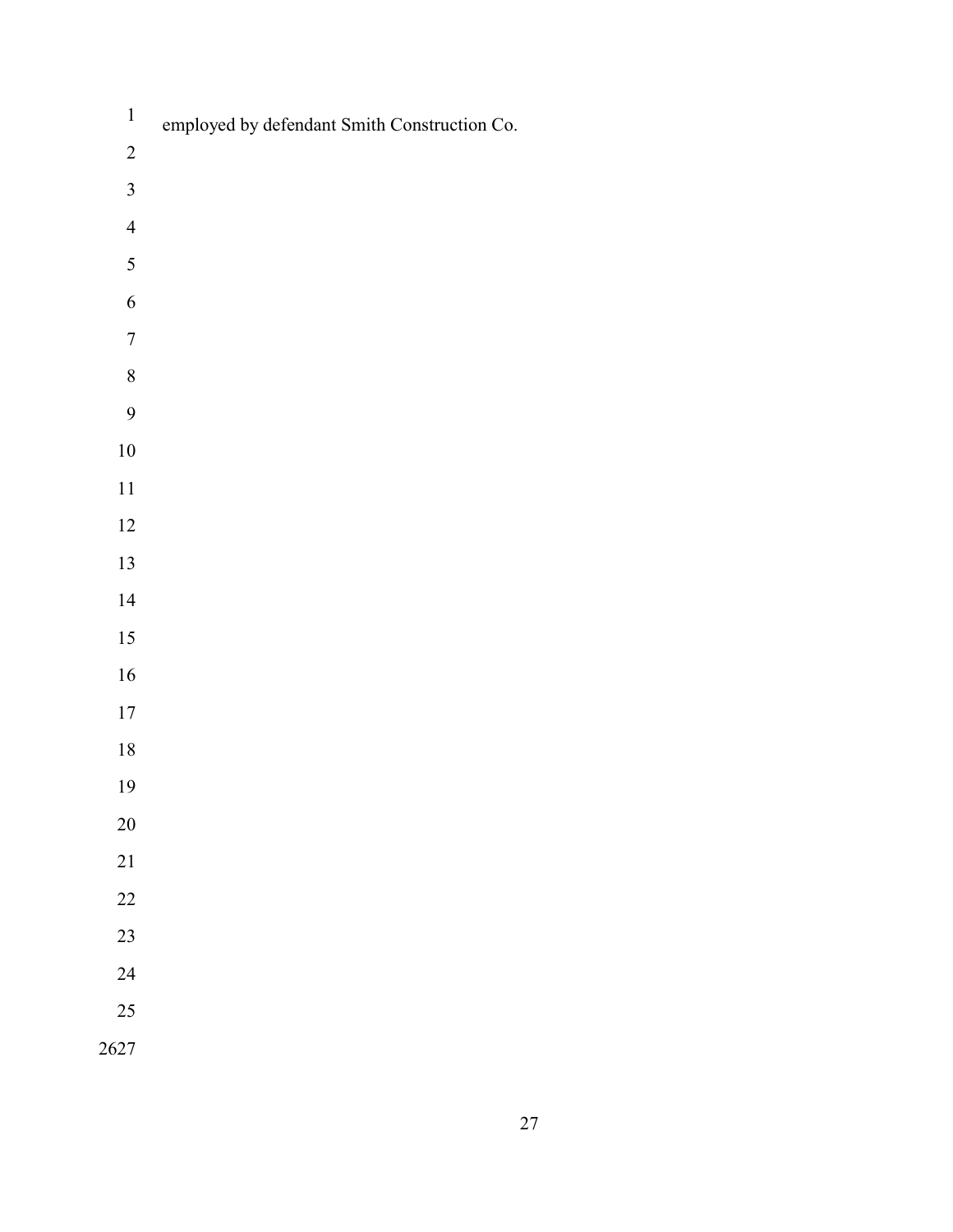#### <span id="page-32-0"></span>*CHAPTER 4 - HOW DO I FILE PAPERS WITH THE COURT?*

In order to start a lawsuit in federal court, there are two things that every person must do. First, you must file your papers with the court. Although it may sound simple, this means more than just giving your papers to the clerk's office to file. The papers must comply with the court's rules, and if they do not, the clerk will not accept them. Second, you must serve your papers on the other side, which means making sure they receive copies. Until the other side receives the papers in a way that the law says is valid, they are not a party to the lawsuit, and the case has not really begun. Although sending papers to another party may sound simple, it too can be complicated.

This chapter describes how you file documents with the court, including your complaint. The next chapter explains how to serve papers that you submit to this Court. While the rules about filing and serving may seem difficult, they exist for very good reasons.

The court's rules about filing ensure that the court receives the papers you want it to receive, and your papers will not be lost somehow. In a lawsuit, the court must keep track of everything that the parties want the judge to receive. Filing your papers with the clerk allows the judges to be sure that they have all the papers, and it allows you a way to check and make sure that the judges actually have your papers to read.

Following the filing rules is important, because most of what happens in your case will be based on the papers that you file. All of your communications with the court will be in writing, except when the judge has a hearing in your lawsuit. (A hearing is a formal meeting that occurs in the courtroom at a date and a time agreed to by the judge.) You may talk to the judge at the hearing to explain the position that you put in your papers to the court. Even then, however, you are allowed only to explain the arguments that you actually gave the court in writing. Because most of your contact with the court is based on what you write and file, pay close attention to the filing rules. Before you begin writing any document that you plan to file with the court, be sure to read Civil Local Rule 3-4. That rule explains what you have to do for your document to be accepted for filing. Although this chapter summarizes the process, you are responsible for obeying the rules themselves.

#### <span id="page-32-1"></span>**Do I need a caption page?**

Every document you file must begin with a caption page. As discussed in Chapter 3, a caption page is a cover page that includes: (1) your name, address, telephone number, and, if you have a fax machine, your fax number; and (2) the caption that includes the name of this Court, the name of the case, the case number, and a title describing the document. You may wish to look at captions filed in other cases to get a sense of what the caption should look like, and how a cause of action is described. However, do not assume that a caption that you have reviewed complies with all of the rules. You need to review those rules yourself before you submit papers to the court. (One sample caption can be found at the end of Chapter 3.

#### <span id="page-32-2"></span>**How do I file documents?**

You can file documents in three different ways: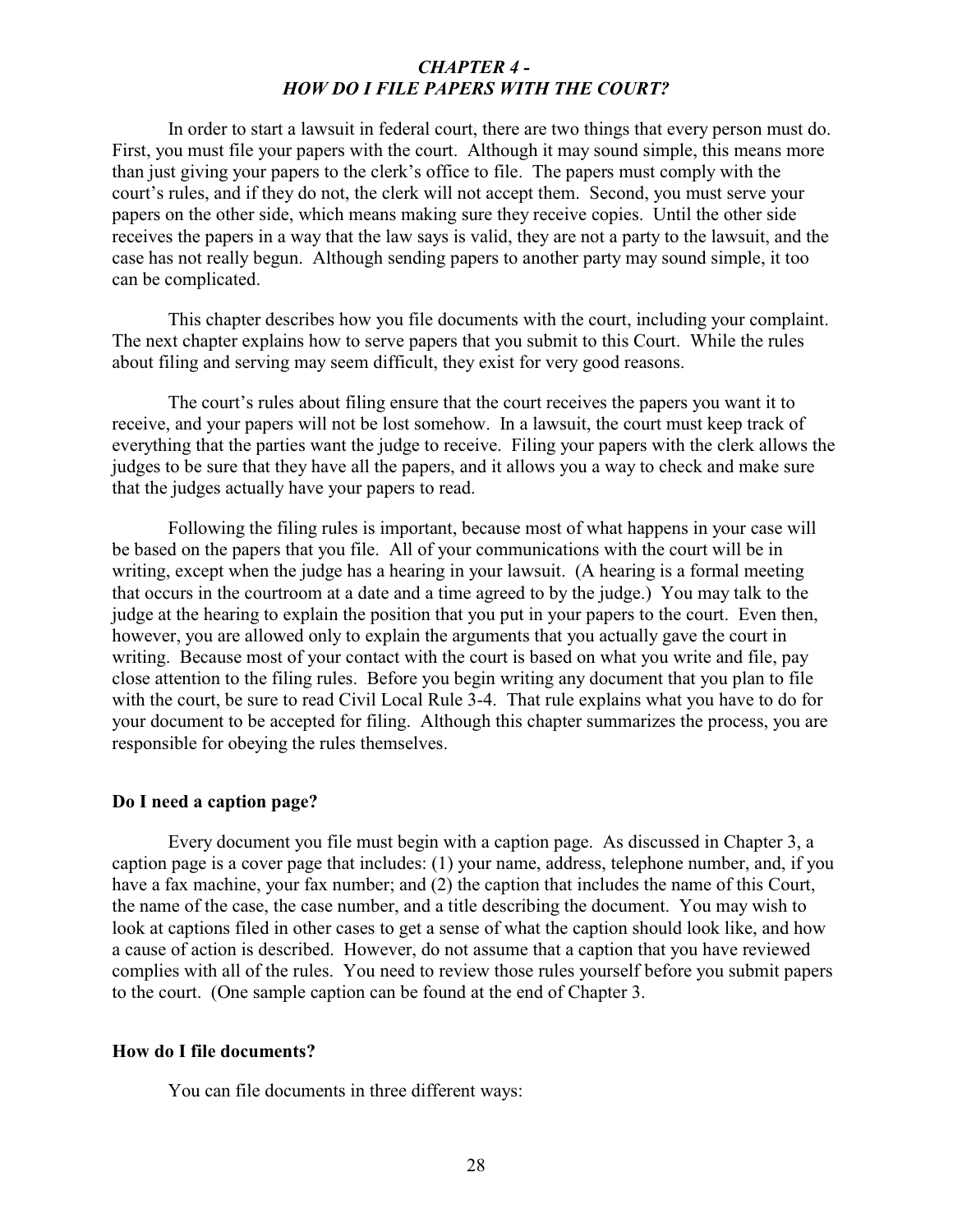1. You can bring the documents to the clerk's office to file them in person;

2. You can fax the documents to a company known as a "fax filing service," which will then bring the documents to the clerk's office to file them; or

You can mail the documents to the court for filing. Each of these methods is explained in detail below.

Regardless of which method you use, certain rules apply in every case. You need to file all documents in the clerk's office of the correct courthouse. The Northern District of California has three different courthouses: San Francisco, Oakland, and San Jose. Each of these is a different division. You should be sure to send or bring your documents to the clerk's office in the division to which your lawsuit has been assigned, unless the judge informs you that you may file papers elsewhere. For example, if your lawsuit has been assigned to a judge in the San Francisco division of this Court, you must file all papers in that lawsuit in San Francisco, and not in the Oakland or San Jose divisions.

You need to have the correct number of copies of your document. In this Court, you always need an original and **at least** one copy. To file a document, you must give the clerk the original copy of the document (that is, the one that you actually signed) and one photocopy of the signed original. The photocopy must be marked "CHAMBERS" on the caption page. If your case has been assigned to a magistrate judge for a hearing, you must also file a third copy for the magistrate judge . Be sure to keep an extra copy of every document you file for your own files.

The original document that you give the court will be filed in the permanent court file for your lawsuit. Filing means that the document is kept by the court and becomes one of the documents that are formally available to be used by the parties and the judge. The copy will be sent to the judge in his or her private office or chambers – that's why the copy should be marked "CHAMBERS." Documents that are not accepted for filing may not be sent to the judge, and will not be considered by the judge.

With every document you file, you should also file a certificate of service, which shows that you provided a copy of the document to all of the other persons (including organizations) who are named as parties to the lawsuit. The methods for serving documents on other parties must be strictly followed, and are described elsewhere in this handbook. If you do not submit a certificate of service, the clerk will not refuse to file your documents. However, the judge may disregard any document if a party to the lawsuit demonstrates that you did not serve it with a copy of the document. For this reason, you should be sure to carefully follow all of the rules for serving documents and include a certificate of service with all documents that you file.

#### <span id="page-33-0"></span>**To file documents in person during normal business hours**

The clerk's office in each division of the court is open from 9:00 a.m. to 4:00 p.m., Monday through Friday, except for federal holidays. In San Francisco, the clerk's office is located at 450 Golden Gate Avenue, on the 16th floor. In Oakland, the clerk's office is located at 1301 Clay Street, Suite 400 South. In San Jose, the clerk's office is located at 280 South First Street.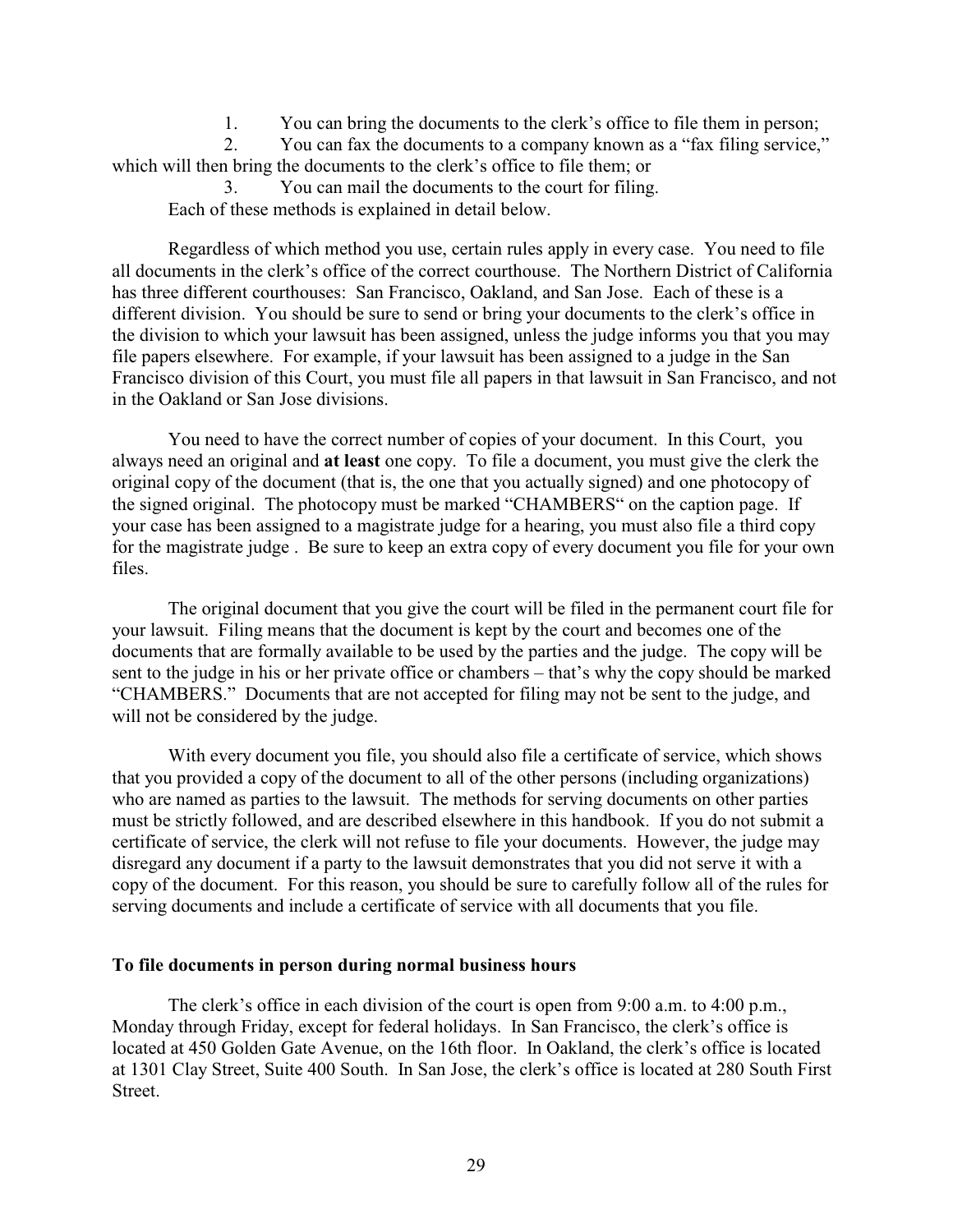To file documents in person, bring the completed documents, in the format required by Civil Local Rule 3-4, to the clerk's office during business hours.

Although the clerk's office makes every effort to file documents quickly, some days and times of the day are busier than others, and sometimes there are long lines of people waiting to file documents. If you want to avoid waiting in line, the clerk's office is usually less busy in the middle of the week than it is on Monday or Friday. It is also less busy in the middle of the day than it is first thing in the morning and between 3:00 p.m. and 4:00 p.m. in the afternoon.

When the document is filed, the clerk's office personnel will stamp the document with the date you filed the document. If you want to have a stamped copy for your own files, you must bring another copy for the clerk to stamp. The clerk will stamp that copy and hand it back to you. Although you are not required to obtain a stamped copy for your own files, it is a good idea because on very rare occasions documents do get misplaced or lost in the court. If you have a stamped copy of the document in your own files, you will be able to prove to the judge that you filed the document on time.

#### <span id="page-34-0"></span>**To file documents in person after hours using the drop box**

If you want to file your documents in person, but you are unable to go to the clerk's office between 9:00 a.m. and 4:00 p.m., the clerk's office also maintains a drop box that can be used to file most documents before and after regular business hours.

In San Francisco, the drop box is open between 6:00 a.m. and 9:00 a.m. and between 4:00 p.m. and 6:00 p.m., Monday through Friday, except for federal holidays. The drop box is near the entrance to the clerk's office.

In Oakland, the drop box is open between 7:00 a.m. and 9:00 a.m. and between 4:00 p.m. and 5:00 p.m., Monday through Friday, except for federal holidays. The drop box is located in the courthouse lobby on the first floor.

In San Jose, the drop box is open between 7:30 a.m. and 9:00 a.m., and between 4:00 p.m. and 5:00 p.m., Monday through Friday, except for federal holidays. The drop box is located near the clerk's office entrance on the second floor.

Civil Local Rule 5-3 explains the rules for using the Court's drop box to file documents. Before putting a document in the drop box, you must stamp the last page of the document "Received," using the electronic file-stamping machine that is next to the drop box. Don't forget to stamp your document in the machine before it goes in the drop box. After stamping each original and enclosing one chambers copy, the documents must be placed in an orange court mailing pouch or red Expando folder. These are provided by the court, and will be near the drop box. Each original document should be placed on top of its copies. Before placing the pouch or folder in the drop box, please insert in the pouch or folder window a fully completed Drop Box Filing Information Card. These cards will also be right near the drop box. You may use more than one pouch or folder per filing, but you'll need to include a separate Drop Box Filing Information Card with every pouch or folder.

If you would like a file-stamped copy of each document, you must provide an extra copy of each document. If you would like the clerk's office to mail the file-stamped copies back to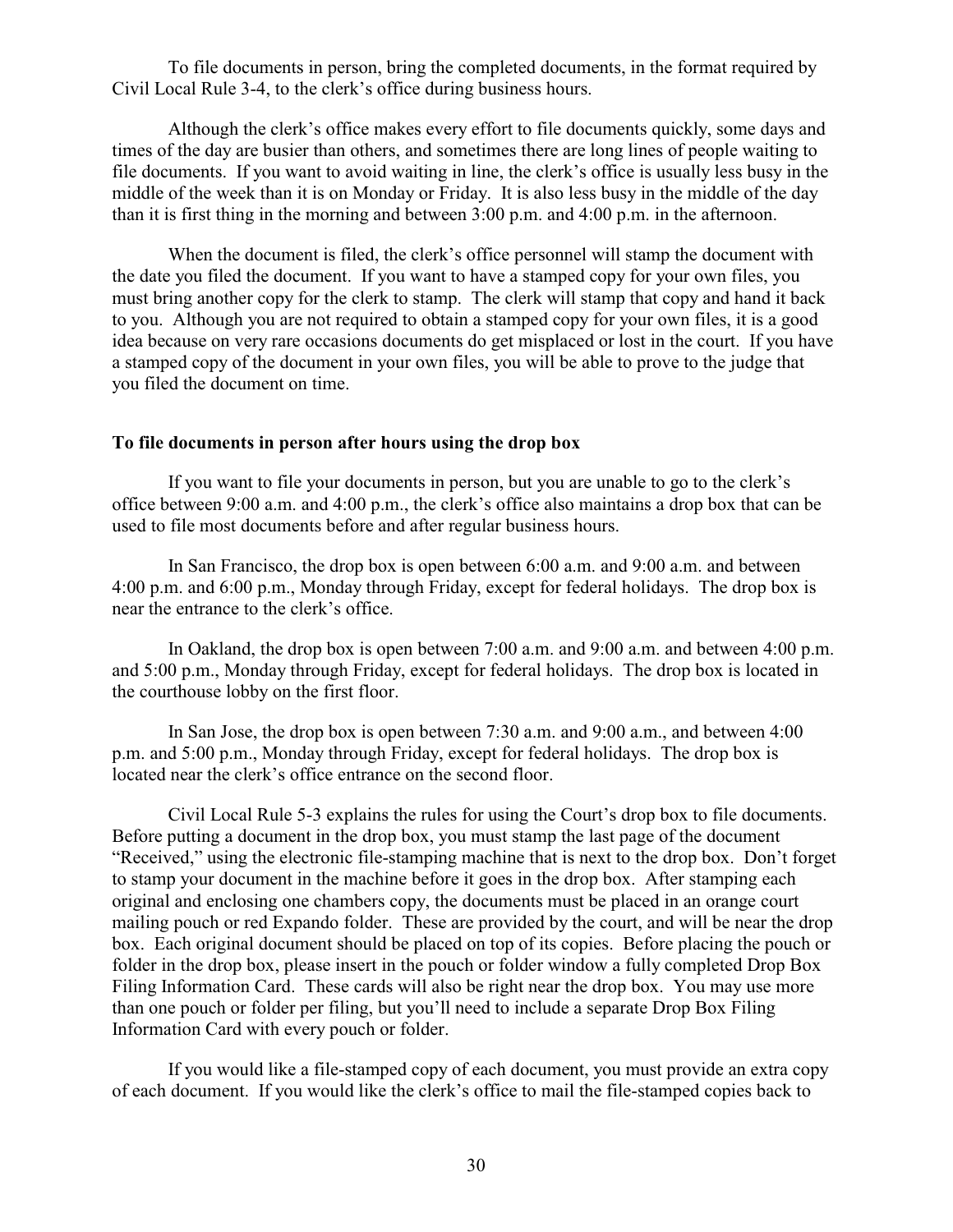you, you also must enclose an appropriately sized, self-addressed, stamped envelope with adequate return postage. If you don't mind coming back to the courthouse to pick up your filestamped copies, you may mark your return envelope "FOR MESSENGER PICKUP BY: (NAME)." Your copies will be available for pick-up at the clerk's office between 2:00 and 4:00 p.m. on the day the drop box is emptied.

The drop box cannot be used for matters that you want to have heard on very short notice. Specifically, the drop box may not be used to file any papers in support of, or in opposition to, any matter that is scheduled for hearing within seven calendar days.

If you use the drop box to file a complaint, you must include a check or money order for the amount of the applicable filing fee. The check or money order should be made payable to "Clerk, United States District Court." Do not enclose cash.

#### <span id="page-35-0"></span>**Filing by fax**

Civil Local Rule 5-2 explains the procedure for filing documents by fax. Although this Court will accept fax copies for filing, you cannot fax the documents directly to the Court. Instead, you must fax the documents to a fax filing agency or to some other person who will then file the faxed documents in person at the clerk's office. You must arrange with this person or service to file an additional "chambers" copy of the faxed document, just as if you were filing the original documents in person.

When you file a document by fax, you must keep the original document until the end of the case. You also must keep a copy of the fax record that shows you sent the document. (Most fax machines make one of these records, called a transmission record, automatically when you send a document.) The record must state the telephone number of the receiving machine, the number of pages sent, the transmission time and an indication that no error in transmission occurred. You must keep this transmission record until the case is over.

You must allow the court or any other party to the lawsuit to review the original document, upon request.

#### <span id="page-35-1"></span>**Filing by mail**

You can also file documents by mailing them to the court.

In San Francisco, the mailing address is Clerk's Office, United States District Court for the Northern District of California, 450 Golden Gate Avenue, 16th Floor, San Francisco, CA 94102.

In Oakland, the mailing address is Clerk's Office, United States District Court for the Northern District of California, 1301 Clay Street, Suite 400 South, Oakland, CA 94612.

In San Jose, the mailing address is Clerk's Office, United States District Court for the Northern District of California, 280 South 1st Street, San Jose, CA 95113.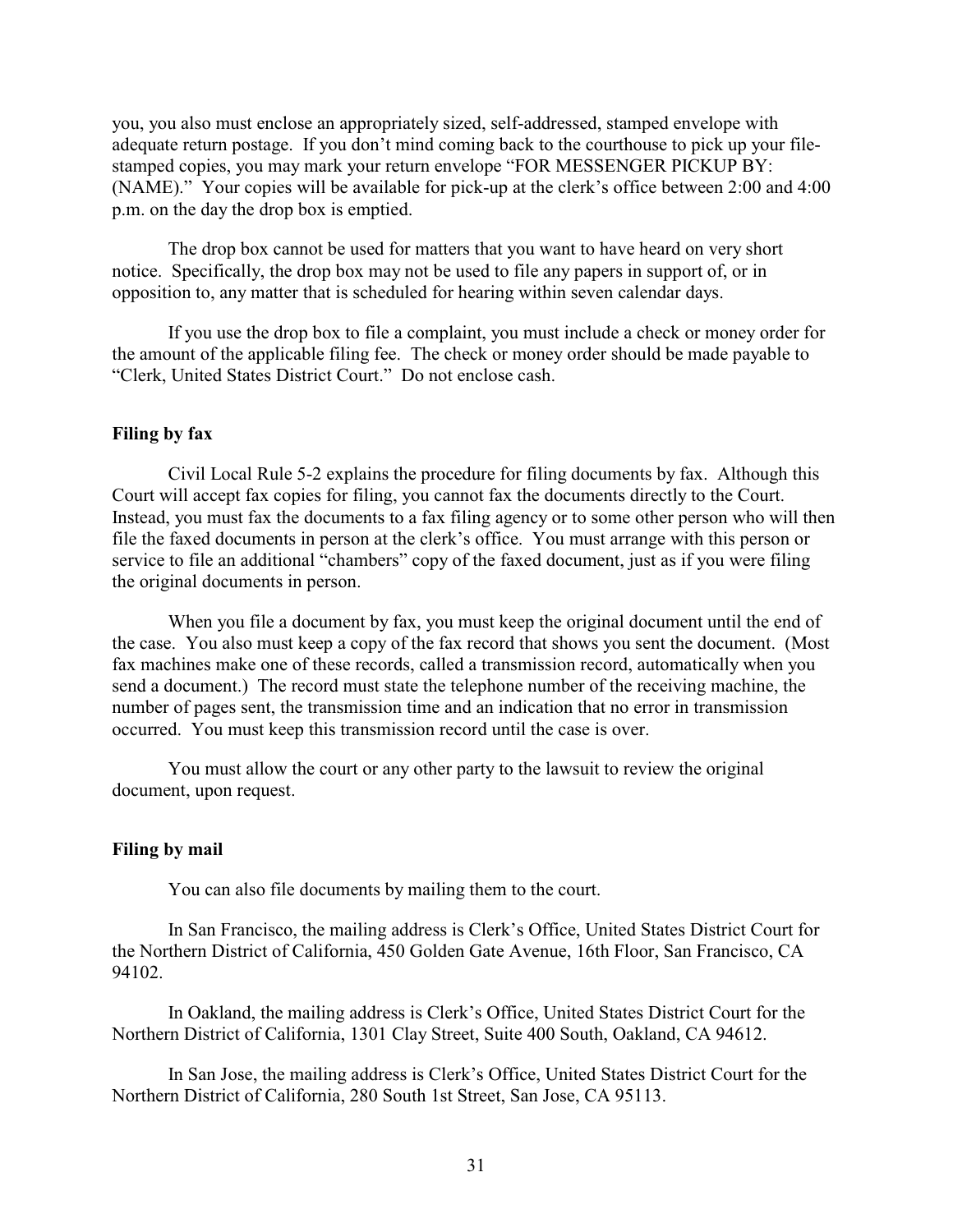If you would like a copy of each document with a stamp on it to show that it was filed, you must provide an extra copy of each document. If you would like the clerk's office to mail the file-stamped copies back to you, you also must enclose an appropriately sized, selfaddressed, stamped envelope with adequate return postage.

## **How is filing a complaint different from other papers?**

There are special rules for filing a complaint. In addition to the rules explained above, you also must fill out a Civil Cover Sheet. You can obtain a copy of the form for the Civil Cover Sheet at the clerk's office or at this Court's website at http://www.cand.uscourts.gov. Instructions for filling out the Civil Cover Sheet are on the form.

When filing a complaint, you must file the original complaint plus **two** copies. If your complaint contains claims relating to patents, copyrights, or trademarks, you must file the original complaint plus **three** copies.

If you are filing your complaint in person, you must arrive at the clerk's office before 3:30 p.m. because it can take a longer time for the clerk to file complaints.

## **What kinds of fees and other costs do I have to pay?**

The fee for filing a complaint is \$350.00. After the initial complaint is filed, you do not have to pay any additional fees to file most documents with the court.

The following chart shows some of the fees that a party must pay if they file certain types of documents. These fees are set by the United States Congress and the Judicial Conference of the United States.

The Clerk's Office can only accept payment by exact change, check, or money order made payable to "Clerk, U.S. District Court."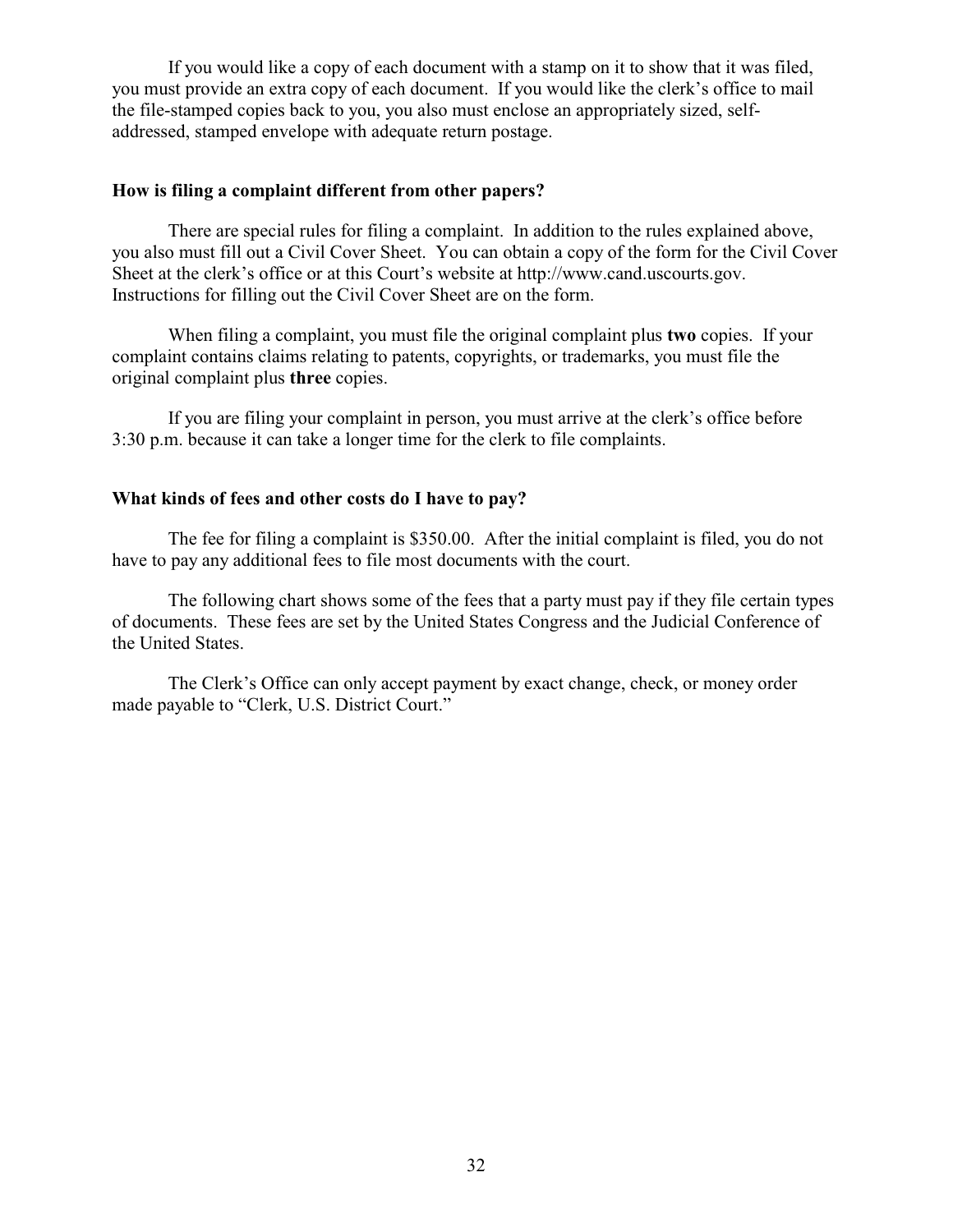### **Fee Schedule (effective April 9, 2006)**

| Civil Case filing fee (provided with a Complaint)                                                                                                                                                                                                                                                                                                        | \$350.00                                |
|----------------------------------------------------------------------------------------------------------------------------------------------------------------------------------------------------------------------------------------------------------------------------------------------------------------------------------------------------------|-----------------------------------------|
| Notice of Appeal filing fee                                                                                                                                                                                                                                                                                                                              | \$455.00                                |
| Habeas Corpus petition filing fee                                                                                                                                                                                                                                                                                                                        | \$5.00                                  |
| Filing fee for civil action brought under Title III of the Cuban Liberty and<br>Democratic Solidarity (LIBERTAD) Act of 1996 (\$4,180 in addition to \$350<br>filing fee)                                                                                                                                                                                | \$5531.00                               |
| Filing of miscellaneous case, including filing of a petition to perpetuate<br>testimony per Rule 27(a) of the Federal Rules of Civil Procedure, the filing of<br>papers by trustees under 28 U.S.C. § 754, the filing of letters rogatory or<br>letters of request, and registering of a judgment from another district, pursuant<br>to 28 U.S.C. § 1963 | \$39.00                                 |
| Search of the records conducted by the clerk of the district court or a deputy<br>clerk                                                                                                                                                                                                                                                                  | \$26.00 per<br>name or item<br>searched |
| Certification of any document, whether made directly on the document or by<br>separate instrument                                                                                                                                                                                                                                                        | \$9.00                                  |
| Exemplification of any document or paper                                                                                                                                                                                                                                                                                                                 | \$18.00                                 |
| Reproduction of any record or paper, whether from original documents or                                                                                                                                                                                                                                                                                  | \$.50                                   |
| from microfiche or microfilm reproductions of original records                                                                                                                                                                                                                                                                                           | per page                                |
| Reproduction of tape recordings, including cost of materials                                                                                                                                                                                                                                                                                             | \$20.00                                 |
| Retrieval of a record from the Federal Records Center or National Archives                                                                                                                                                                                                                                                                               | \$35.00                                 |
| Check paid into the court which is returned for lack of funds                                                                                                                                                                                                                                                                                            | \$35.00                                 |
| Appeal to a district judge from a judgment of conviction by a magistrate judge<br>in a misdemeanor case                                                                                                                                                                                                                                                  | \$25.00                                 |
| Printing copies of any record or document accessed electronically at a public                                                                                                                                                                                                                                                                            | \$.10                                   |
| terminal in the courthouse                                                                                                                                                                                                                                                                                                                               | per page                                |
| Usage of electronic access to court records (Web-PACER)                                                                                                                                                                                                                                                                                                  | \$.08                                   |
|                                                                                                                                                                                                                                                                                                                                                          | per page                                |

The Clerk shall assess a charge for the handling of registry funds deposited with the court.

For complete text of fee schedule see "Judicial Conference Schedule of Additional Fees" following the federal statute 28 U.S.C. § 1914.

### **What is a court transcript and how much does it cost?**

Most, but not all, court hearings are recorded by a court stenographer (also known as a court reporter) who types everything that is said in court as it is being said, or by a tape recorder operated by either an electronic court recorder operator (ECRO) or a calendar clerk. To find out if a court proceeding was reported or recorded, you should look at the docket entry of the hearing. Docketinformation is available on-line from PACER or by calling the docket clerk for your judge. (See Chapter 8 of this Handbook for more details on accessing docket information and the PACER system.) Immediately after the docket entry "MINUTES," you will see another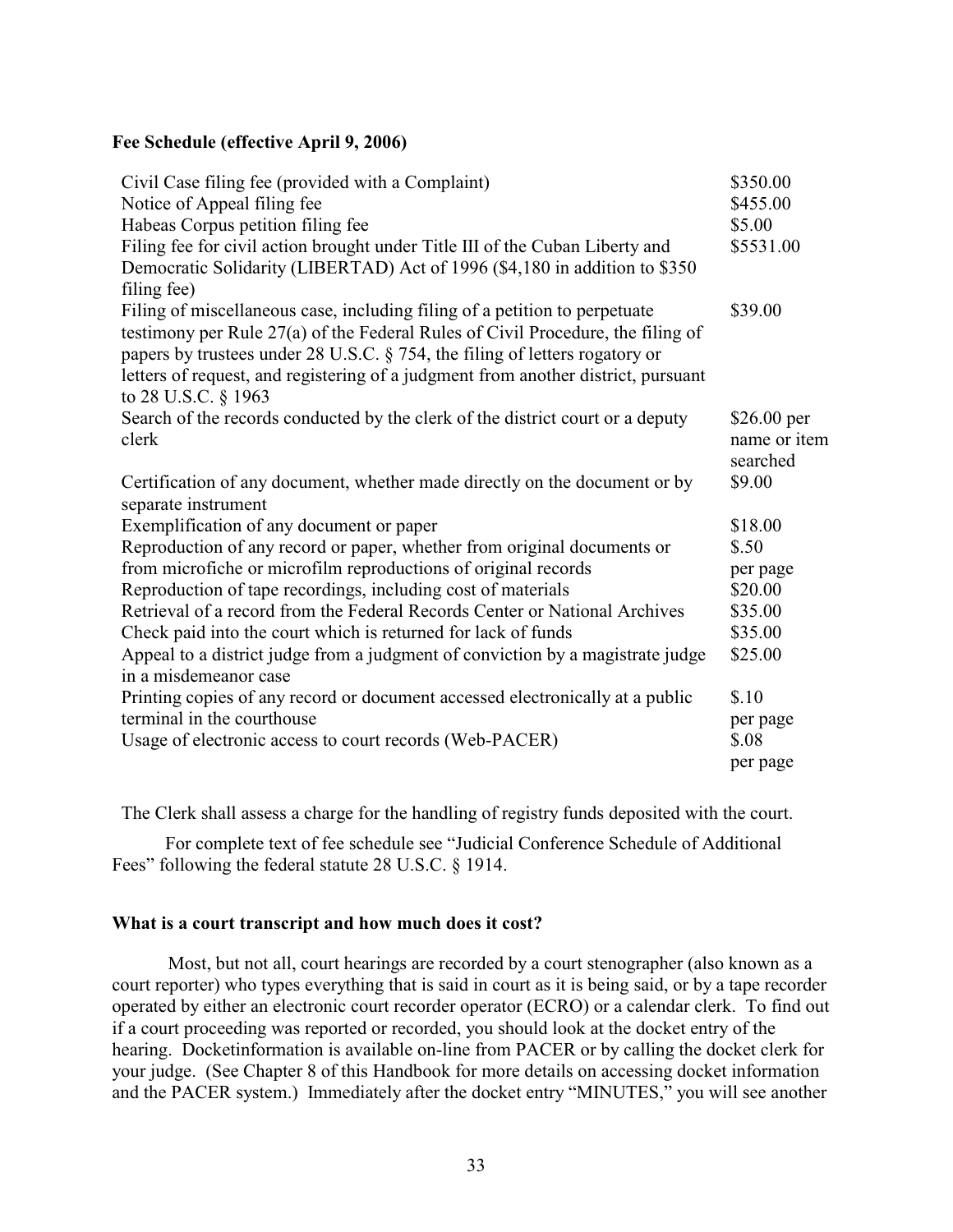entry such as: "(C/R: John Smith)." In this example, John Smith would have been the reporter or ECRO. If "None" is listed, the proceeding was not taken down by a court reporter and so no transcript is available. If the proceeding was tape recorded by a calendar clerk, the entry after "MINUTES" will be a tape recording number.

If a reporter or ECRO's name is listed, you may obtain a transcript by contacting that court reporter or ECRO directly. If the docket entry indicates that a tape recording of the proceeding was made, you may obtain a copy by contacting the calendar clerk for the assigned judge.

By and large, the faster you want to see the transcript, the more it will cost. There are many different types of transcription. The fastest is real-time transcription, sometimes called a "dirty disk" because it is likely to be messy and contain some errors. Real-time transcripts are available immediately; they are draft, uncorrected transcripts produced by a certified real-time reporter. Real-time transcripts can be delivered electronically during the proceedings, so you can actually see the transcript being written as the court reporter types it into his or her computer, or it can be delivered immediately after court adjourns. The next fastest type of transcription is hourly, which can be delivered within two hours. Then there's daily transcription, where the transcript will be delivered to you after the court adjourns on that day, but before the next normal opening hour of court. Expedited transcripts will be delivered within 7 calendar days after the reporter receives your request. Finally, there is the ordinary rate. For the ordinary rate, the transcripts are delivered within 30 calendar days after the reporter receives your request.

The following is the fee schedule for transcripts; these rates apply to **each** page of transcript:

|                       | Original per page | 1st Copy to Each Party | Each Additional Copy   |
|-----------------------|-------------------|------------------------|------------------------|
|                       |                   | per page               | to Same Party per page |
| <b>Ordinary Rate</b>  | \$3.30            | \$.75                  | \$.50                  |
| <b>Expedited Rate</b> | \$4.40            | \$.75                  | \$.50                  |
| Daily Rate            | \$5.50            | \$1.00                 | \$.75                  |
| <b>Hourly Rate</b>    | \$6.60            | \$1.00                 | \$.75                  |
| Realtime              | \$2.75            |                        |                        |

More information about requests for transcripts for appellate purposes is in Civil Local Rule 79-1.

## **What if I can't afford the \$350.00 fee for filing a new complaint?**

If you cannot afford the \$350.00 filing fee, you must file an Application to Proceed In Forma Pauperis. In Forma Pauperis (IFP) is a Latin phrase which means that you are proceeding as an indigent person. You must fill out the application completely to the best of your ability if you wish to show the court that you do not have enough money to pay the filing fee. You can get this form at either the clerk's office or at the Court's website, http://www.cand.uscourts.gov. If the Court finds that you have demonstrated that you cannot afford to pay the \$350.00 fee, you will be allowed to file your complaint without paying it.

When you file an Application to Proceed IFP, the clerk will not file your complaint immediately. Instead, the complaint and the Application to Proceed IFP will be assigned to a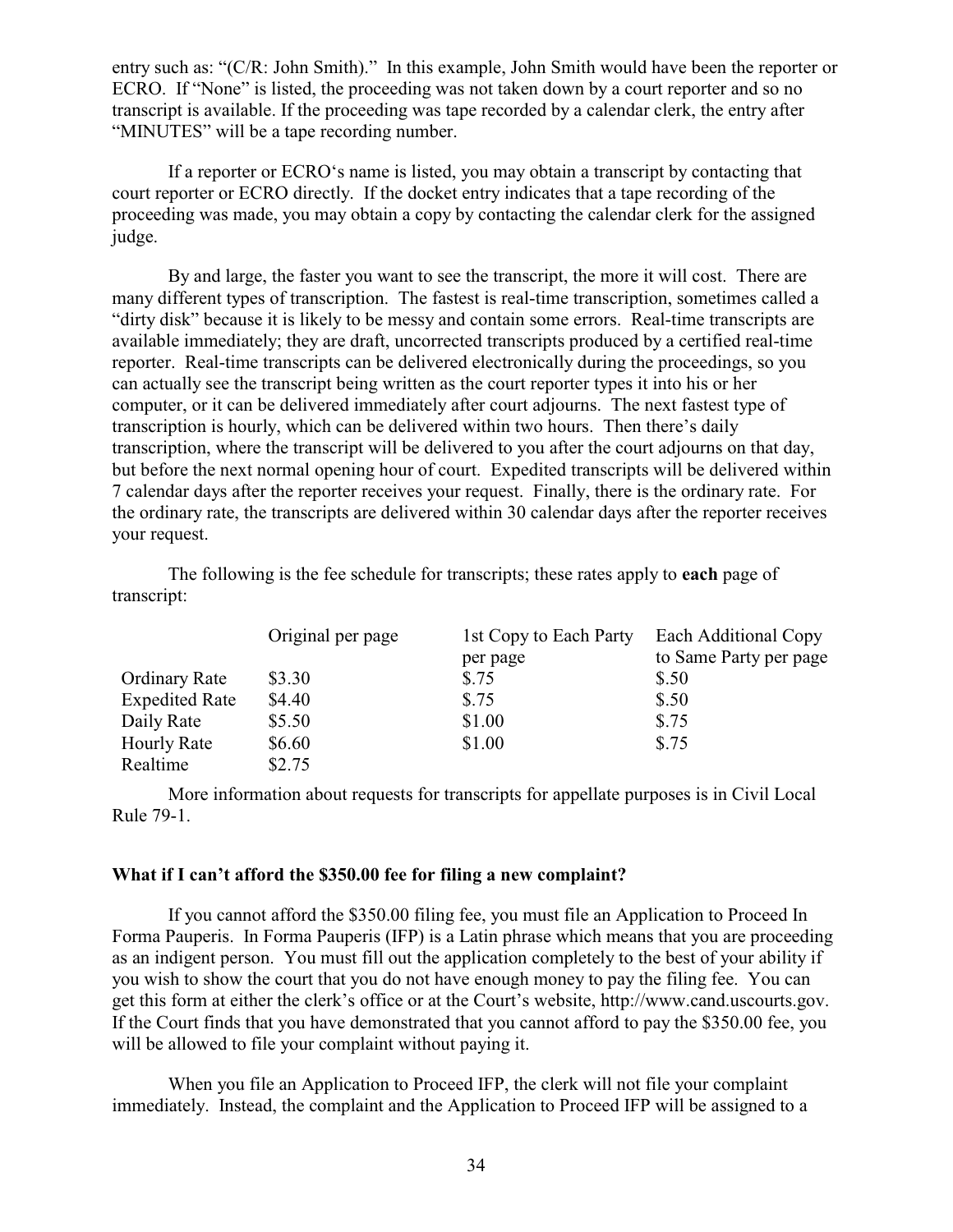judge. That judge will decide whether you should be allowed to file your complaint without paying the filing fee. Although the judge will try to make a decision on your application as quickly as possible, it probably will not be done on the day you file your application. Therefore, there is no reason to wait in the clerk's office. You will be notified of the judge's decision by mail.

When the judge reviews your application, he or she will also review your complaint. Whether or not you can afford to pay the filing fee, the judge must dismiss your complaint if he or she finds that your complaint (1) is frivolous or malicious (that is, its only purpose is to harass the other side); (2) fails to state a proper legal claim (that is, a claim on which relief may be granted); or (3) seeks money from a defendant who is legally not required to pay money damages. These requirements are laid out in the federal statute 28 U.S.C. § 1915.

If the judge decides that your complaint meets these requirements, but he or she also finds that you **can** afford to pay the filing fee, your complaint will be dismissed unless you pay the filing fee within a specific period of time.

If the judge decides that your complaint meets these requirements, and he or she also finds that you **cannot** afford to pay the filing fee, then the judge will order the clerk to file your complaint without making you pay the filing fee. You will not need to go back to the clerk's office to file your complaint. When the judge approves your Application to Proceed In Forma Pauperis, the clerk will file the complaint.

However, even if the judge grants your Application to Proceed IFP, the only fee that you will be excused from paying is the initial \$350.00 filing fee. You will **still** have to pay all other applicable fees listed above.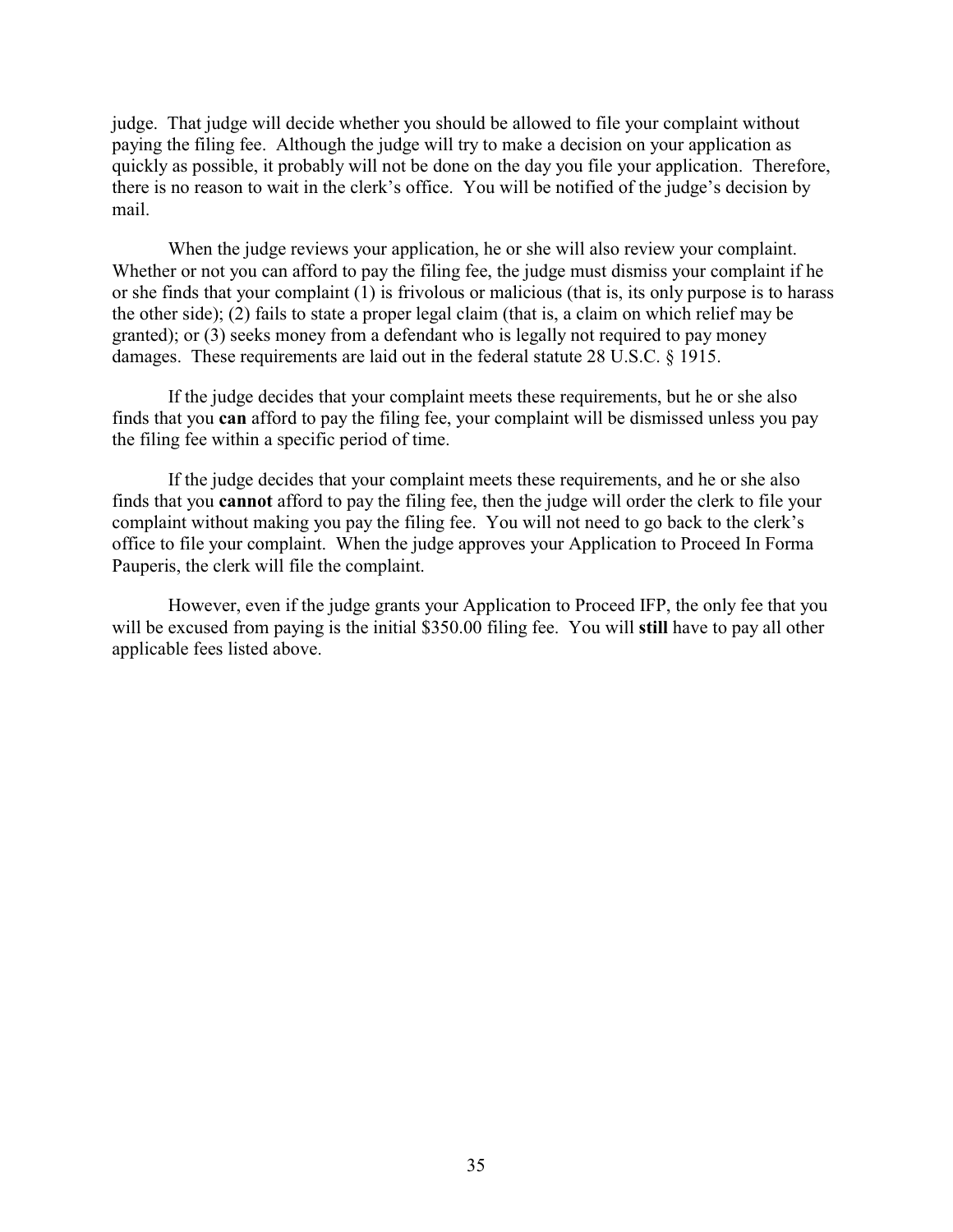## *CHAPTER 5 -*  **WHAT ARE THE REQUIREMENTS FOR SERVING DOCUMENTS ON THE OTHER PARTIES TO THE LAWSUIT?**

You must give the other partiesto your lawsuit a copy of every document that you file with the court. This is often referred to as "serving" the other parties. Like filing, serving your documents is critical. If you do not give your papers to the other parties in exactly the way required by law, it is as if you never filed those papers at all.

The rules for serving the original complaint are different from the rules for serving other documents, and must be followed exactly. If the complaint is not properly served on the other parties, the case will not proceed. This chapter describes how to serve your complaint (which can be a complicated process) and how to serve all other papers (which is generally much simpler).

#### **What are the rules for serving the complaint?**

Rule 4 of the Federal Rules of Civil Procedure lays out the rules for serving the original complaint. Serving a complaint is often called "service of process." The rules for serving a complaint can be very complicated, but they must be followed carefully. Until the complaint is served, nothing else will happen in the lawsuit.

In order to serve the original complaint, you must first get a summons from the court. You can get a form for this from the clerk's office or at the Court's website at http://www.cand.uscourts.gov. It is your choice whether to ask for one summons listing all of the defendants, or to get a separate summons for each defendant named in your lawsuit.

Rule 4 of the Federal Rules of Civil Procedure describes the different ways to serve a complaint. We explain the gist of them here, but you should always read Rule 4, and the Local Civil Rules of this Court, for yourself to see the complete rules that apply.

#### **What if I filed in forma pauperis?**

As discussed in the previous chapter, filing or proceeding in forma pauperis means filing a case or proceeding as one who cannot afford the court fees, in particular the \$350.00 filing fee. If you file an Application to Proceed In Forma Pauperis, you should fill out your summons forms and submit them to the clerk's office when you file the complaint. If the court approves your Application to Proceed In Forma Pauperis, the court will issue the summonses and forward them to the United States Marshal. The United States Marshal will then serve the summonses on the defendants at no cost to you.

# **How do I get summonses if I'm not in forma pauperis?**

When the filing fee has been paid, you can obtain as many summonses as you need at the time you file the complaint. You can also obtain the summonses later if you wish. However, if you obtain them at the time you file the complaint, you will not need to return later to the court to obtain them.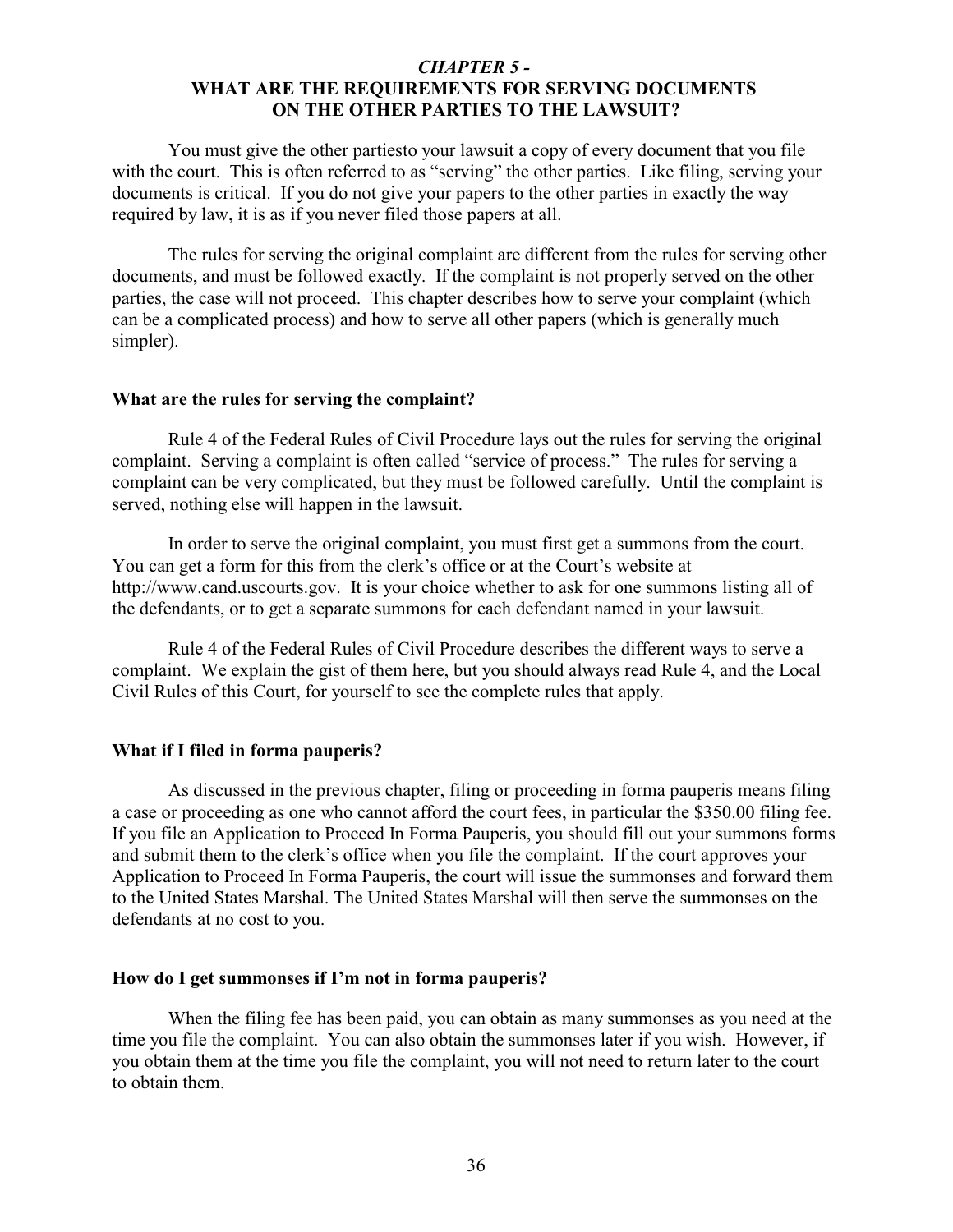You can submit a summons form to the court in person, using the drop box, or by mail, but **not** by fax filing. If you submit a summons form to the court by mail or by using the drop box, you will need to include a self-addressed postage-stamped envelope so that the court can return the issued summons to you.

## **What do I need to serve with the complaint?**

You must serve the complaint and the summons together. Whatever method you use, Civil Local Rule 4-2 also requires you to serve the defendant with all of the following documents at the same time you serve the complaint and the summons. The only exception is if you request and get what is called a "waiver of service," which is explained below. The clerk will give copies of the following documents to you when your complaint is filed:

1. A copy of the handbook entitled *Dispute Resolution Procedures in the Northern District of California.*

2. A copy of the Order Setting Case Management Conference, which is written by the judge and sets a date for you to come to court;

3. Standing Orders of the assigned judge (not all judges have them, but they are special rules that the judge uses and requires parties to follow);

4. The form for preparing a Case Management Statement.

5. Except where your case is assigned to a magistrate judge right away, a copy of the form allowing a party to give notice that it consents to having the case assigned to a magistrate judge; and

6. In cases assigned to a special program called the ADR Multi-Option Program, a copy of the ADR Certification form.

# **How do I get the defendant to waive service?**

If the defendant waives service, it means that he or she agrees to give up the right to insist on formal service by hand, and to accept instead informal service by mail. If a defendant waives service, you will not have to spend money and time hiring a person called a "process server" to serve the summons and complaint. You will still need to be able to prove that the defendant actually got the complaint and required documents, so you need the defendant to sign and send back to you a form saying that he waived formal service and got a copy of the documents in the mail. That form is called a "waiver of service."

Under Rule 4(d) of the Federal Rules of Civil Procedure, you can ask for a waiver of service from any defendant who is not:

1. A minor or incompetent person in the United States; or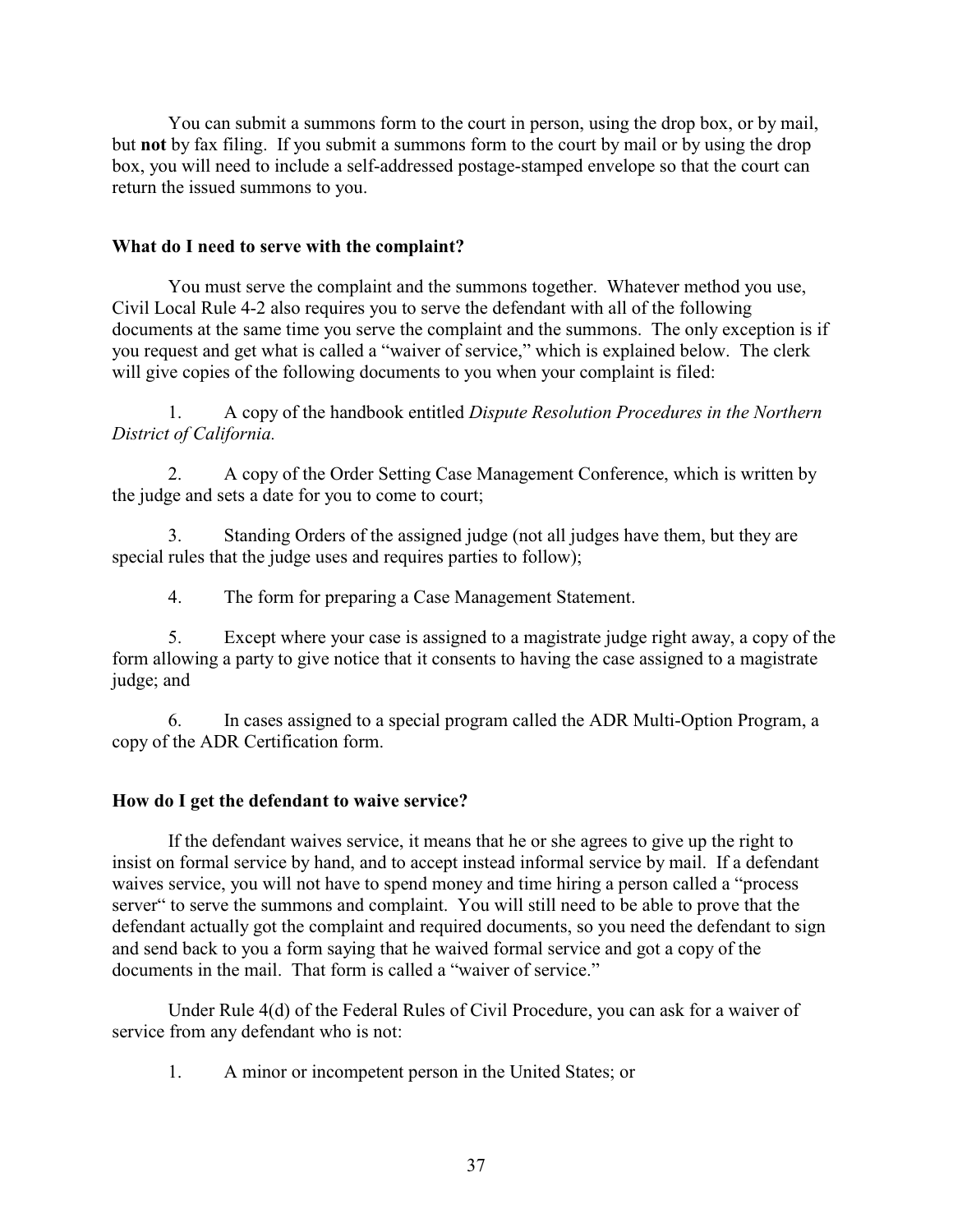- 2. The United States government, its agencies, corporations, officers or employees;
- or
- 3. A foreign, state, or local government.

Rule 4(d) of the Federal Rules of Civil Procedure also sets forth the requirements for requesting a waiver of service. This Court provides a form for requesting waiver of service and a form for waiver of service which comply with the requirements of Rule 4(d). You can obtain a copy of those forms in the clerk's office or at this Court's website, http://www.cand.uscourts.gov.

You should send those forms to the defendant by first-class mail or other reliable means, along with a copy of the complaint and the documents itemized in Civil Local Rule 4-2, plus an extra copy of the request to waive service and a self-addressed envelope with sufficient postage to return the waiver of service to you. In specifying a due date on the form, you must give the defendant a reasonable amount of time to return the waiver of service to you, which must be at least 30 days from the date the request is sent (or 60 days if the defendant is outside the United States).

If the defendant returns to you signed waiver of service to you, you do not need to do anything else to serve that defendant. Just file the defendant's signed waiver of service with the court. Be sure to save a copy for your own files.

## **What if I requested a waiver of service and the defendant doesn't send it back?**

If the defendant does not return the waiver of service to you, you need to arrange to serve that defendant in one of the other ways explained in Rule 4 of the Federal Rules of Civil Procedure. However, if the defendant does not return the waiver of service to you and both you and the defendant are located in the United States, you may ask the court to order the defendant to pay you all your costs to serve the defendant another way.

Rule 4(c)(2) provides that **you may not serve the defendant yourself**. You must have someone else who is at least 18 years old serve the defendant with the complaint and summons. The easiest way to serve a complaint is to hire a professional process server. You can find process servers listed in the Yellow Pages. If you do not want or cannot afford to hire a process server, you can also ask a friend, family member, or any other person over 18 years old to serve the complaint and summons for you.

## **In general, how do serve individuals?**

Rule 4(e) of the Federal Rules of Civil Procedure provides for several ways to an individual in the United States who is not a minor or an incompetent person:

1. Hand deliver the summons and complaint to the defendant;

2. Hand deliver the summons and complaint to the defendant's home and leave them with another responsible person who lives there;

3. Hand deliver the summons and complaint to an agent authorized by the defendant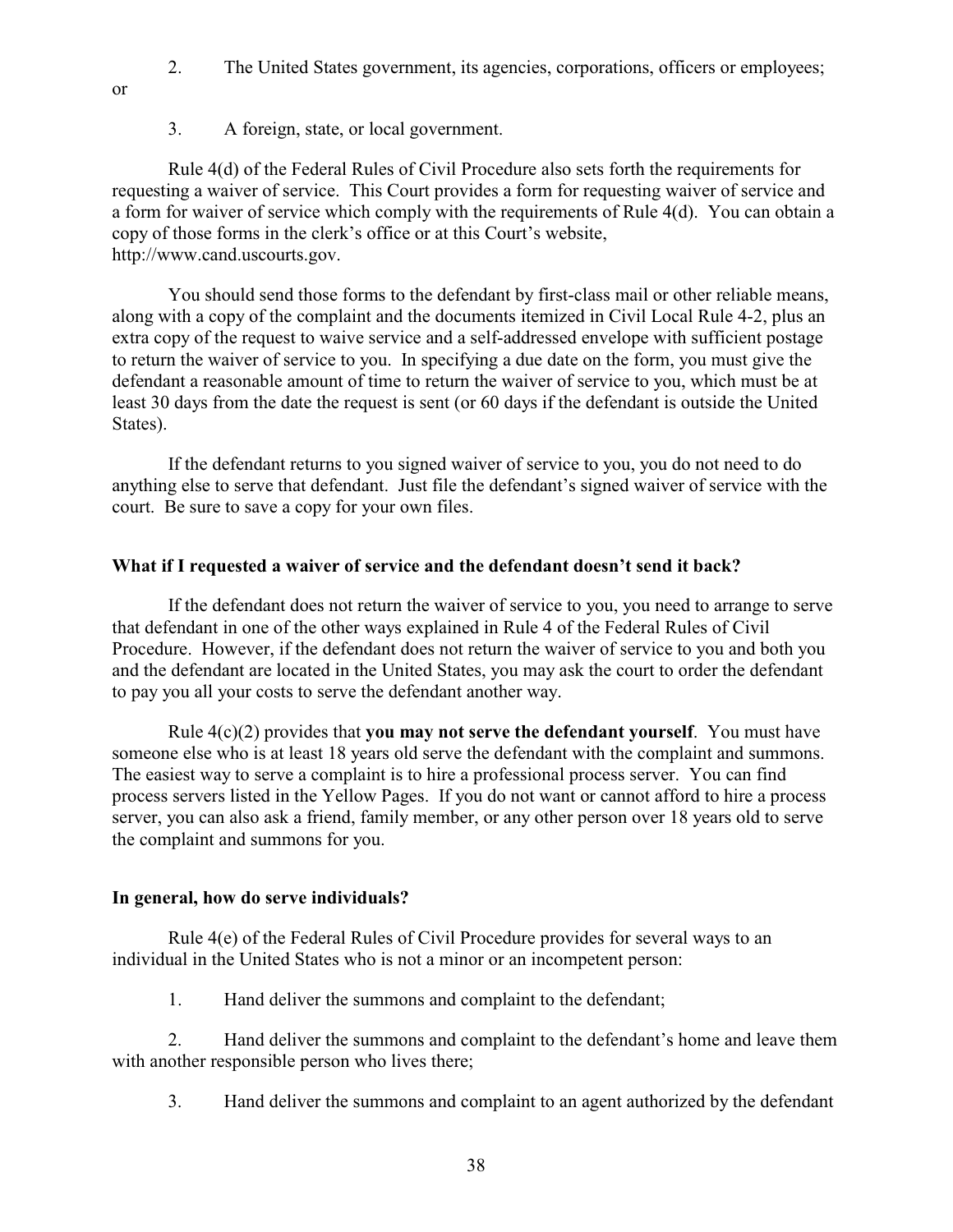or by law to receive service of process for the defendant; or

4. Serve the summons and complaint by any other method provided for by the law of the State of California or the state where the defendant is served. California law on service of process can be found in the California Code of Civil Procedure beginning at § 413.10.

# **How do I serve individuals in foreign countries?**

Rule 4(f) of the Federal Rules of Civil Procedure provides for several ways to serve an individual in a foreign country. Rule  $4(g)$  provides that only a few of those methods may be used to serve a minor or incompetent person outside the United States. Please review Rules 4(f) and 4(g) carefully before attempting to serve a defendant outside the United States.

# **How do I serve minors or incompetent persons?**

Rule  $4(g)$  of the Federal Rules of Civil Procedure provides that service on a minor or incompetent person in the United States must be made according to the law of the state where the minor or incompetent person is served. California law for service of process on minors and incompetent persons can be found at §§ 416.60 and 416.70 of the California Code of Civil Procedure.

# **How do I serve a business?**

Rule 4(h) of the Federal Rules of Civil Procedure lists several methods for serving the complaint and summons on a corporation, partnership, or other unincorporated association.

If you serve a business in the United States:

1. You may serve the complaint and summons according to the laws of the State of California or the state in which the business is served. California law on serving corporations, partnerships, and unincorporated associations can be found at §§ 416.10 and 416.40 of the California Code of Civil Procedure. Section 415.40 of the same Code provides for service on businesses outside California.

2. Alternatively, you may serve the complaint and summons by:

a. Hand delivering them to an officer of the business, a managing agent or general agent for the business, or any other agent authorized by the defendant to accept service of process; or

b. Hand delivering them to any other agent authorized by law to receive service of process for the defendant. If the law authorizing the agent to accept service of process requires it, you must also mail a copy of the summons and complaint to the defendant.

If you serve a business outside the United States, you may use any method described in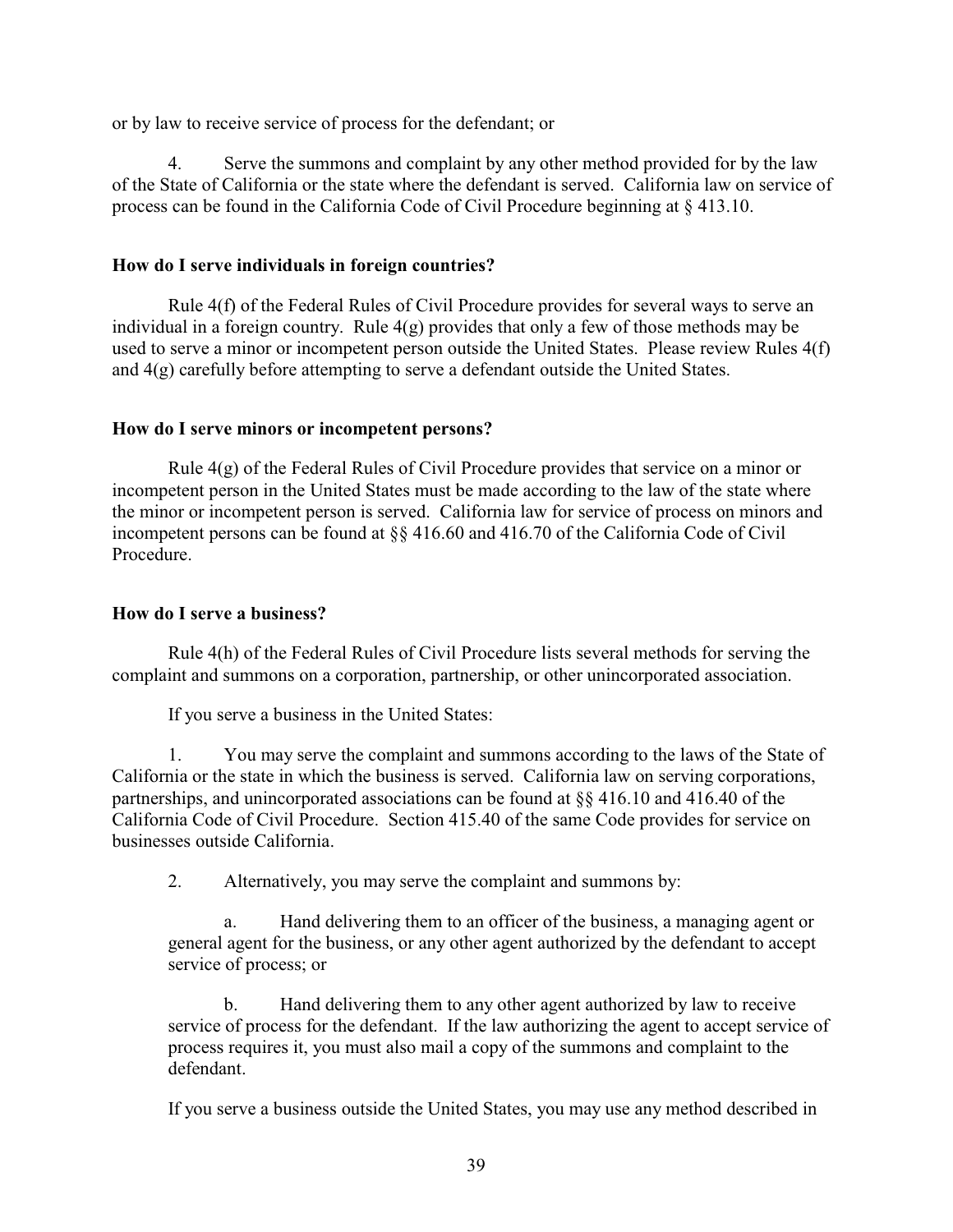# **How do I serve the United States, its agencies, corporations, officers, or employees?**

The rules for serving the complaint and summons on the United States government or its agencies, corporations, officers, or employees are stated in Rule 4(i) of the Federal Rules of Civil Procedure.

To serve the complaint and summons on the United States, you must:

1. a. Hand deliver the complaint and summons to the United States Attorney for the Northern District of California, or

b. Hand deliver the complaint and summons to an assistant United States Attorney or clerical employee designated by the United States Attorney in a writing filed with the clerk of the court, or

c. Send a copy of the summons and complaint by registered or certified mail addressed to the civil process clerk at the office of the United States Attorney for the Northern District of California;

# AND

2. You must also send a copy of the summons and complaint by registered or certified mail to the Attorney General of the United States in Washington, D.C.;

AND

3. If your lawsuit challenges the validity of an officer or agency of the United States but you have not named that officer or agency as a defendant, you must **also** send a copy of the summons and complaint by registered or certified mail to the officer or agency.

To serve the summons and complaint on an agency or corporation of the United States, or an officer or employee of the United States sued only in an official capacity, you must serve the United States in the manner described above **and** send a copy of the summons and complaint by registered or certified mail to the officer, employee, agency, or corporation.

To serve the summons and complaint on an officer or employee of the United States sued in an individual capacity for acts or omissions occurring in connection with the performance of duties on behalf of the United States, you must serve the United States in the manner described above **and** serve the employee or officer personally in the manner set forth by Rule 4(e), (f), or (g) of the Federal Rules of Civil Procedure.

# **How do I serve a foreign country?**

To serve the summons and complaint on a foreign country, or a political subdivision, agency, or instrumentality of a foreign country, you must follow the procedure stated in the federal statute 28 U.S.C. § 1608.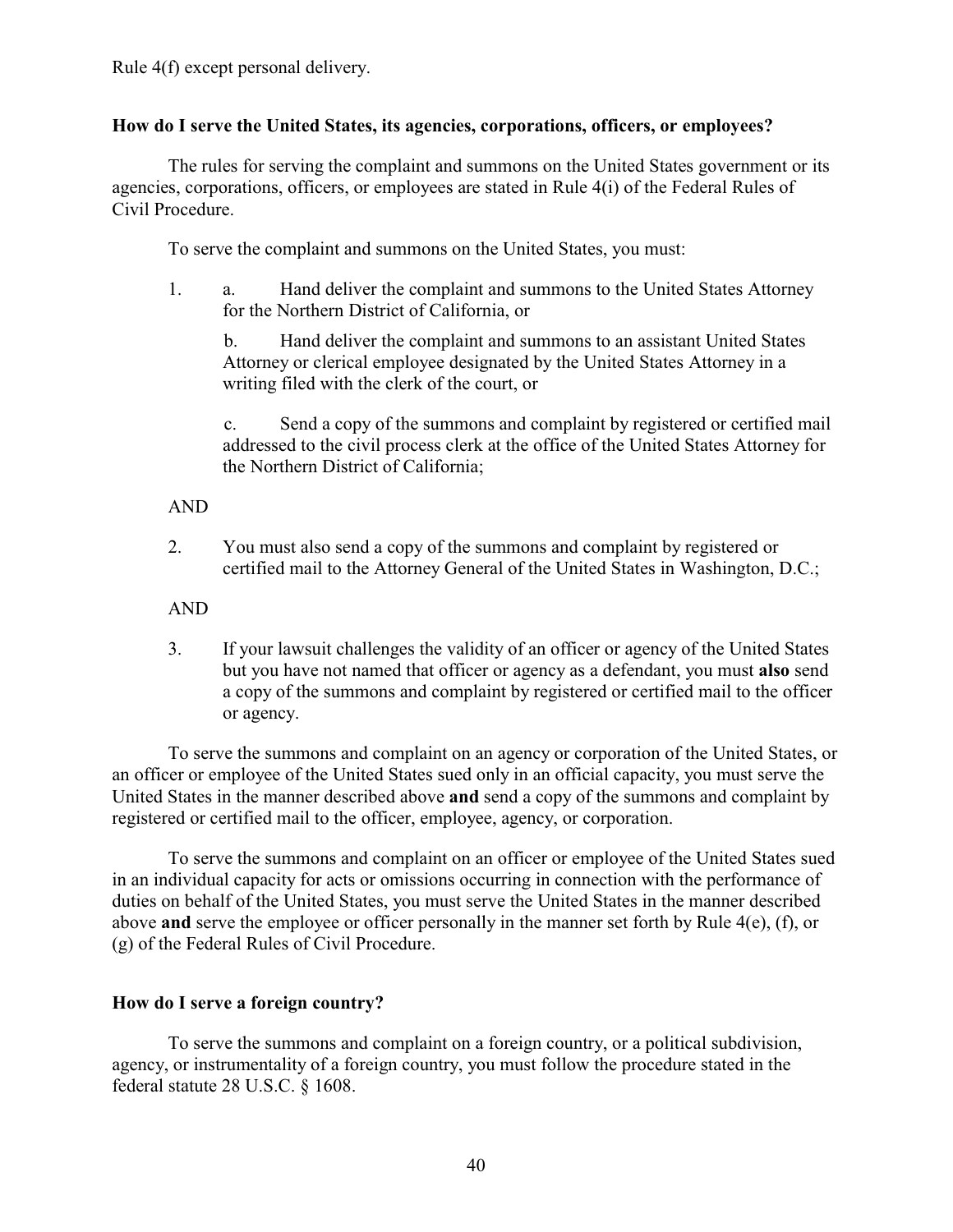## **How do I serve a state or local government?**

To serve a state or local government, you must:

1. Hand deliver a copy of the summons and complaint to the chief executive officer of the government entity you wish to serve; or

2. Serve the summons and complaint according to the law of the state in which the state or local government is located.

## **Is there a time limit for serving the complaint and summons?**

Rule 4(m) of the Federal Rules of Civil Procedure requires you to either obtain a waiver of service or serve each defendant within 120 days after the complaint is filed. If you do not meet that deadline and you do not show the court that you had a good reason for not serving a defendant, the court may dismiss all claims against any defendant who was not served. The court must dismiss those claims without prejudice, however, which means that you can file another complaint later in which you assert the same claims that were dismissed. If you file a new complaint, you will have another 120 days to try to serve the complaint and summons.

There is no time limit for completing service of the complaint and summons in a foreign country.

## **What is a certificate of service?**

After you complete service of the complaint and summons, you should file a "certificate of service" (or a "proof of service") with the court which shows when and how you served the complaint and summons on each defendant. The purpose of the certificate of service is to allow the court to determine whether service of the documents was actually accomplished in accordance with the requirements of the law. The certificate of service must state:

- 1. The date service was completed;
- 2. The place where service was completed;
- 3. The method of service used;
- 4. The names and street address or email address of each person served; and
- 5. The documents that were served.

The certificate of service must be signed and dated by the person who actually served the complaint and summons. If you hired a process server, the certificate of service must be signed by the process server. If you asked a friend to serve the complaint and summons, the certificate of service must be signed by the friend who actually served the complaint and summons. The person who served the documents must also swear under penalty of perjury that the statements in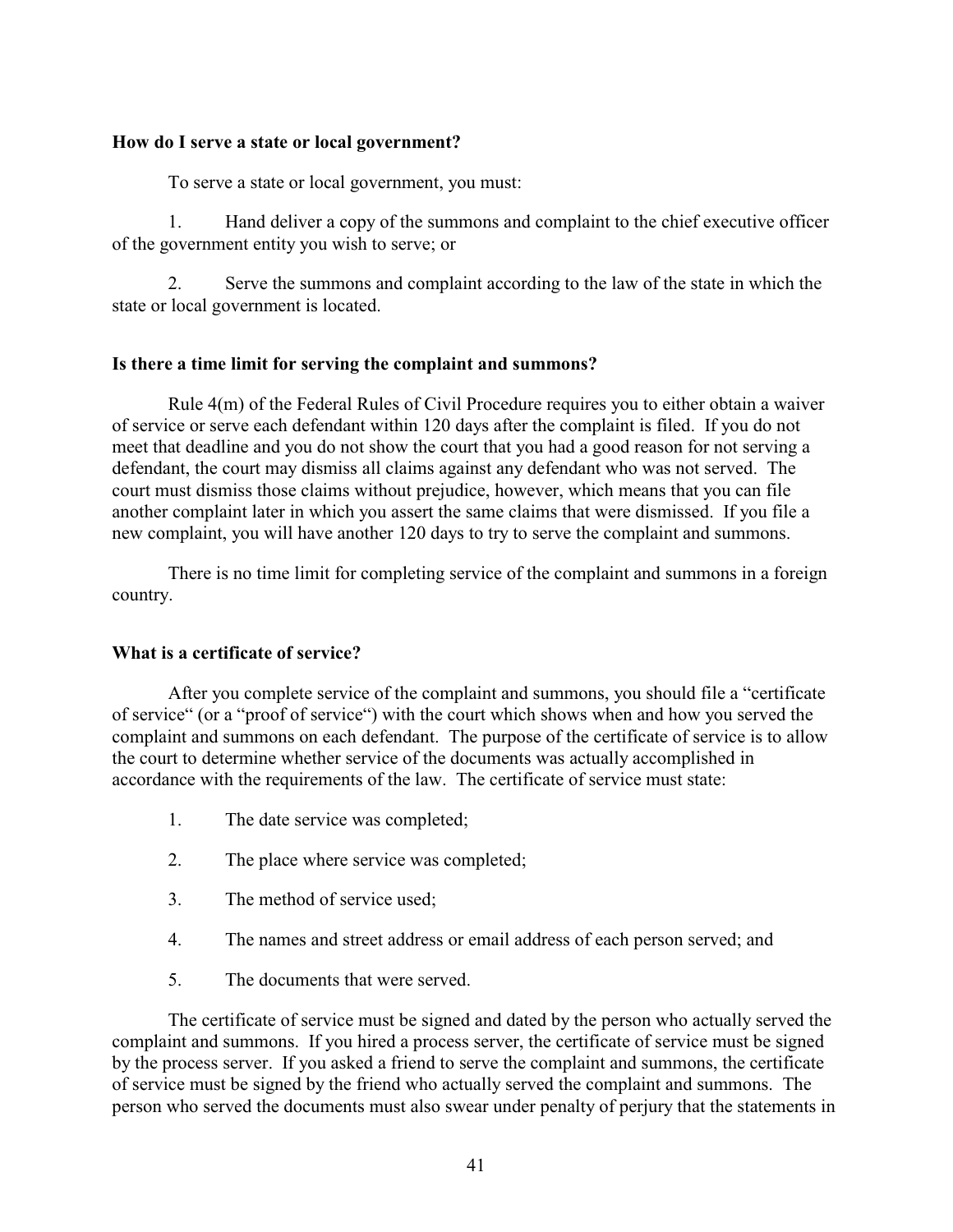the certificate of service are true.

## **How do I serve other documents?**

Fortunately, once you serve the complaint it usually becomes easier to serve other documents. Rule 5 of the Federal Rules of Civil Procedure establishes the rules for serving documents other than the original complaint. If the party you have served has a lawyer, then you must serve that party by serving their lawyer. If the other party decides not to get a lawyer, then you need to follow the rules for serving an unrepresented party that are described below.

Rule 5 allows you to serve documents on the attorney or party (if not represented), by any of the following methods:

1. Handing it to the person; or

2. Leaving it at the person's office with a clerk or other person in charge, or if no one is in charge, by leaving it in a conspicuous place in the office; or

3. If the person has no office, or the office is closed, leaving it at the person's home with someone of suitable age and discretion who lives there; or

4. Mailing a copy to the person's last known address; or

5. If the person you want to serve has no known address, you may leave a copy with the clerk of the court; or

6. You may deliver a copy by any other method that the person you are serving has consented to in writing.

In addition, Civil Local Rule 5-5 has other requirements if you have a deadline or due date to serve the particular document. These local rules can affect whether or not you can mail a document to serve it; **be sure you read them**.

For all the documents you serve on other parties, you need a certificate of service like you needed for the complaint.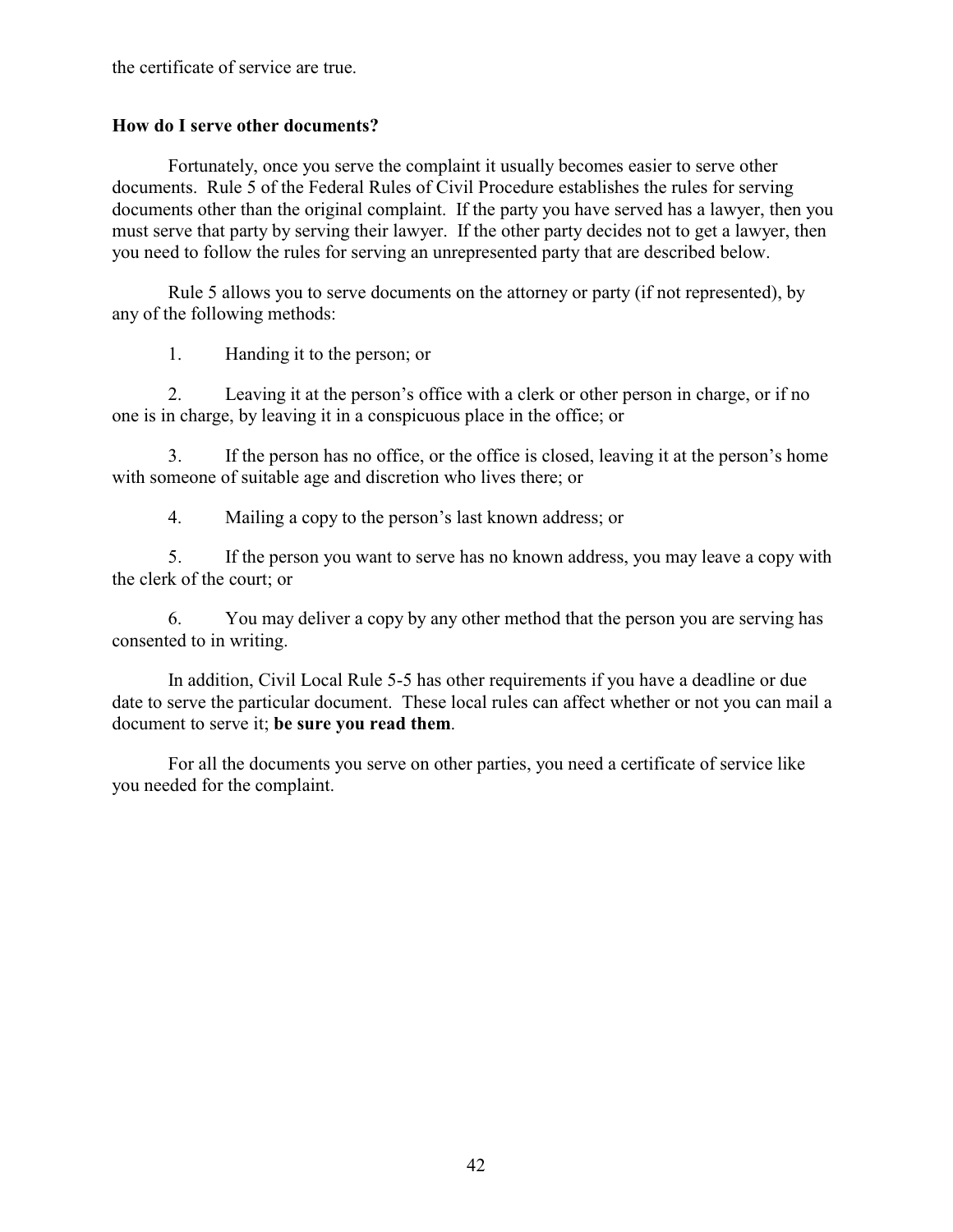## *CHAPTER 6 -*  **AFTER THE COMPLAINT HAS BEEN SERVED ON THE DEFENDANT, WHAT HAPPENS NEXT?**

Filing and serving the complaint opens a case with the court, and a judge will be assigned to the new case. Papers filed after the complaint go to that judge. There are two kinds of judges at the District Court: district judges and magistrate judges. District judges are appointed under the Constitution by the President of the United States and confirmed by the U.S. Senate. They are appointed for life and cannot be removed unless impeached. Magistrate judges are appointed under federal statute by the District Court. They are selected by the district judges to serve eight year terms subject to renewal.

## **I got a magistrate judge – what does that mean?**

It is possible that your case will be assigned or referred to a magistrate judge. If the entire case is assigned to a magistrate judge when it is filed, you will be asked whether you consent to have the magistrate judge handle the case. This decision is up to you and the other parties; you may accept a magistrate judge, or decline to accept a magistrate judge. If all parties consent, that magistrate judge will be the judge for the entire case, including trial, and will have the same powers as a district judge. If any party refuses to consent, the case will be reassigned to a district judge.

It is also possible that a part of the case–such as a motion regarding a discovery dispute–will be referred by a district judge to a magistrate judge (motions and discovery are discussed in later chapters). In that event, the magistrate judge will rule on the referred matter. Unlike the situation when a magistrate judge is assigned for the entire case, however, your consent is not required for the magistrate judge to rule on a referred matter. But the magistrate judge's ruling may be appealed to the district judge. See Chapter 16.

A magistrate judge is also assigned in some cases to serve as a settlement judge, one form of alternative dispute resolution, or ADR. As a settlement judge, the magistrate judge has the power to set conference dates and to require the attendance of parties at a settlement conference. The magistrate judge may also order production of documents or other evidence, and may enter settlements into the record.

#### **What's next after the complaint is served?**

After the defendant has been served with the complaint, he or she must file a written response to the complaint. The written response must eventually be an "answer," but before filing the answer, the defendant has an opportunity to file a motion to dismiss the complaint, a motion for a more definite statement, or a motion to strike parts of the complaint.

When the defendant files an answer, he or she can also file a counterclaim, which is a complaint against the plaintiff.

If the defendant does not file an answer in the proper amount of time, the plaintiff can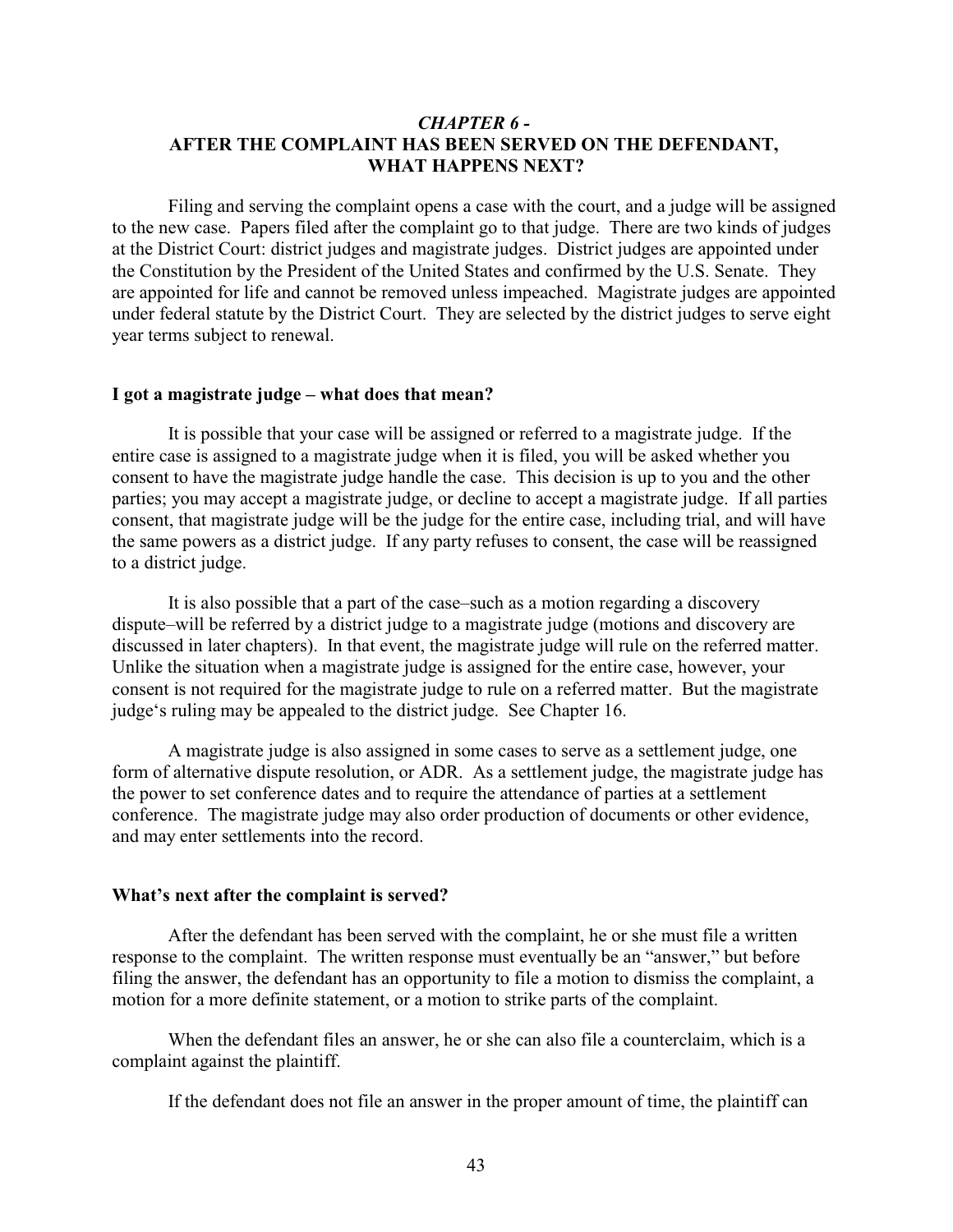file a motion for a default judgment against the defendant. If the court grants the motion for default judgment, the plaintiff has won the case.

This chapter will briefly discuss all of these procedures.

## **Time to Respond to the Complaint**

After a defendant is served with the complaint, he or she has a limited amount of time to file a written response to the complaint. The amount of time the defendant has to file a response to the complaint depends on who the defendant is and how he or she was served.

Rule  $12(a)(1)$  of the Federal Rules of Civil Procedure states that unless a different time is specified in a United States statute, most defendants must file a written response to the complaint within twenty days after being served with the summons and complaint.

According to Rule 4(d)(3) and Rule 12(a)(1)(B) of the Federal Rules of Civil Procedure, if the defendant returned a signed waiver of service within the amount of time specified in the plaintiff's request for a waiver of service, the defendant gets extra time to respond to the complaint. If the request for waiver of service was sent to a defendant at an address **inside** the United States, the defendant has sixty days from the date the request was sent to file a response to the complaint. If the request for waiver of service was sent to a defendant at an address **outside** the United States, the defendant has ninety days from the date the request was sent to file a response to the complaint.

Rule 12(a)(3)(A) of the Federal Rules of Civil Procedure states that the United States, an agency of the United States, or an officer or employee of the United States sued in an official capacity must file a written response to the complaint within sixty days after the United States Attorney is served.

Rule 12(a)(3)(B) of the Federal Rules of Civil Procedure states that an officer or employee of the United States sued in an individual capacity for acts or omissions occurring in connection with the performance of duties on behalf of the United States must file a written response to the complaint within sixty days after he or she was served, or within sixty days after the United States Attorney is served, whichever is later.

The time limits are different for responding to an amended complaint. According to Rule 15(a) of the Federal Rules of Civil Procedure, a defendant must file a response to an amended complaint within the time remaining to respond to the original complaint, or within ten days after being served with the amended complaint, whichever period is longer, unless the court orders otherwise.

Finally, Civil Local Rule 6-1 allows the parties to extend the deadline for responding to the complaint, if they put the agreement in writing and file it with the court, as long as the new deadline will not require changing the date of any event or any deadline already ordered by the court. The parties' written agreement to extend the deadline for responding to the complaint is automatically effective when it is filed, and does not require a court order approving the agreement.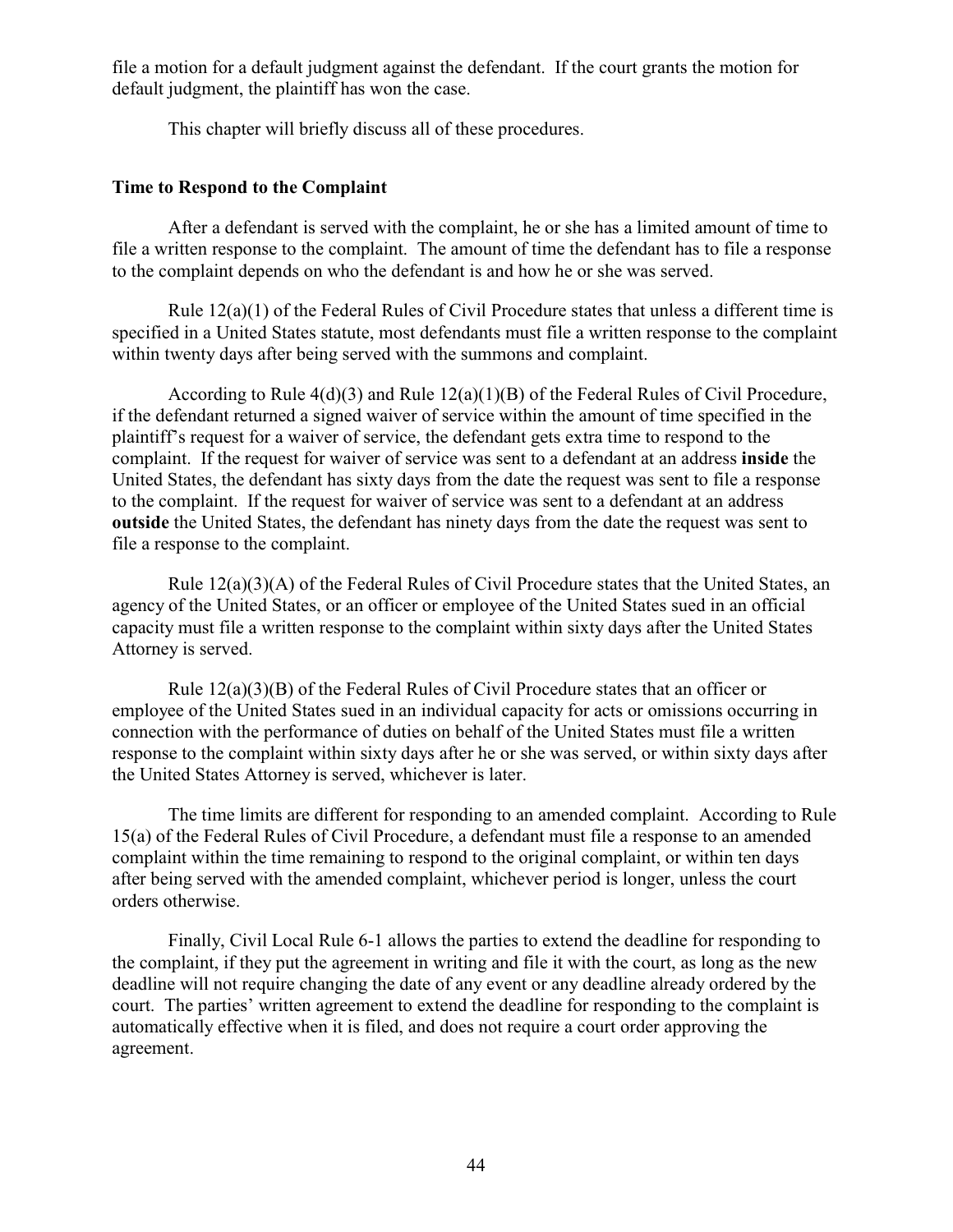## **What type of response to the complaint is required?**

Under Rule 12 of the Federal Rules of Civil Procedure, once you have been served with a complaint, you must, within the required amount of time, either file an answer to the complaint, or file a motion challenging some aspect of the complaint. If you choose to file a motion, you still must file an answer, but you do not have to file the answer until after the court rules on your motion.

## **ANSWERS AND COUNTERCLAIMS What are the requirements for preparing an answer to a complaint?**

Rules 8(b)-(e) and Rule 12(b) of the Federal Rules of Civil Procedure state the requirements for writing an answer to a complaint, although they do not actually use the term "answer." The answer serves two main purposes. First, because Rule 8(b) requires you to state which parts of the complaint you admit and which parts you dispute, the answer shows both sides where they disagree. Second, because Rule 12(b) requires you to state in the answer all legal and factual defenses you believe you have to each of the claims against you, the answer also informs the plaintiff what legal and factual issues you intend to bring up during the lawsuit.

It is customary to write your answer in the same numbered paragraph style as the original complaint. So paragraph one of the answer should respond only to paragraph one of the complaint, paragraph two of the answer should respond only to paragraph two of the complaint, etc.

Rule 8(b) requires you to admit or deny every statement in the complaint. If you do not have enough information to determine whether a statement is true or false, you must state that you do not have enough information to admit or deny that statement. If only part of a statement in the complaint is true, you must admit that part and deny the rest. Generally, under Rule 8(d), you are considered to have admitted every statement that you do not specifically deny, except for the amount of damages.

Rule 8(c) and 12(b) require you to state all legal and factual defenses you may have to the plaintiff's claims. Each defense should be listed in a separate paragraph at the end of the answer.

Generally, if you do not state a defense in your answer, you may not rely on that defense or try to present evidence about that defense later in the lawsuit. Because failing to list a defense in your answer can have dramatic consequences for your lawsuit, you should exercise great care when you prepare your answer.

Each defense should be listed in a separate paragraph at the end of the answer.

Each defendant must sign the answer, and the answer must be served upon all the other parties in the lawsuit.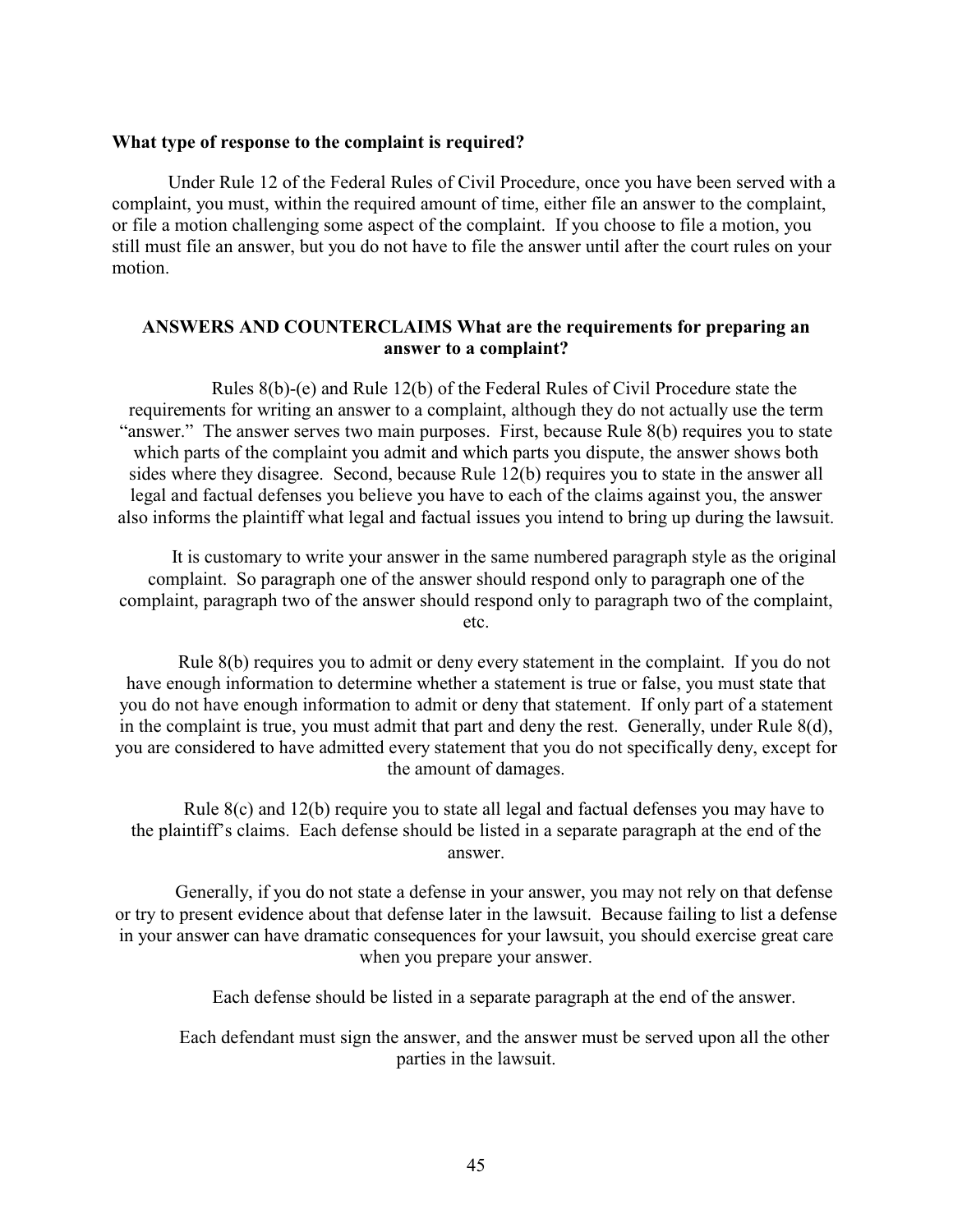## **Can I make claims against the plaintiff in my answer?**

**You may not use the answer to state new claims against the plaintiff**. To state new claims against the plaintiff, you must file a counterclaim, which is the name for a complaint by the defendant against the plaintiff. You may include a counterclaim at the end of the document containing your answer to the complaint, and file the answer and counterclaim as a single document. In fact, under Rule 13(a) of the Federal Rules of Civil Procedure, certain types of counterclaims must be filed at the same time the answer is filed. We cover the requirements for counterclaims in more detail below.

## **Can I amend the answer after I file it?**

Under Rule 15(a) of the Federal Rules of Civil Procedure, you can amend your answer at any time within twenty days after it is served on the plaintiff. You do not need permission from the court or from the plaintiff.

If you want to amend your answer more than twenty days after you served the answer on the plaintiff, Rule 15(a) provides two ways to do it.

First, you can file the amended answer if you get written permission from the plaintiff. When you file the amended answer, you must also file the document showing that you have written permission from the plaintiff to amend your answer.

Second, if the plaintiff will not agree to let you amend your answer, you must file a motion with the court seeking permission to amend your answer. In that motion, you must explain why you need to amend your answer. You should include a copy of the amended answer that you want to file. If the court grants your motion, you can then file your amended answer.

When you file an amended answer, Civil Local Rule 10-1 requires you to file an entirely new answer. Because an amended answer completely replaces the original answer, you cannot just file the changes that you want to make to the original answer. The caption of your amended answer should read: "FIRST AMENDED ANSWER" (or, if your answer includes a counterclaim in the same document, "FIRST AMENDED ANSWER AND COUNTERCLAIM"). If you amend your answer a second time, the caption should read: "SECOND AMENDED ANSWER" (or, if your answer includes a counterclaim in the same document, "SECOND AMENDED ANSWER AND COUNTERCLAIM").

#### **Once the answer is filed, does the plaintiff have to file a response to it?**

There is no such thing under the Federal Rules of Civil Procedure as a "Response to an Answer." Even if you strongly disagree with the statements in the answer, there is no need to file a response. Under Rule 8(d) of the Federal Rules of Civil Procedure, all statements in an answer are automatically denied by the other parties to the lawsuit.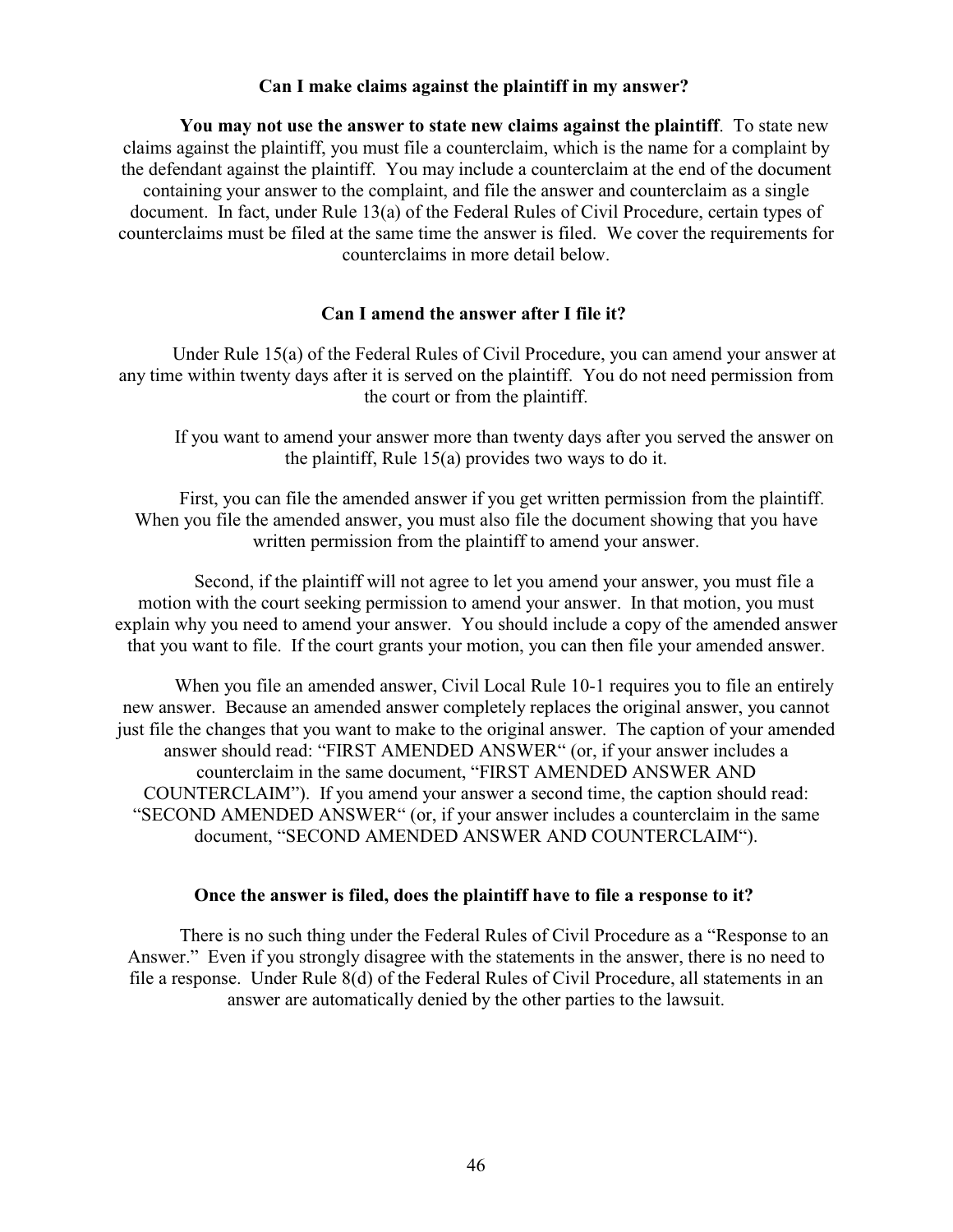#### **What are the requirements for counterclaims?**

A counterclaim is a complaint by the defendant against the plaintiff. Rule 13 of the Federal Rules of Civil Procedure explains some of the rules for filing counterclaims.

There are two different types of counterclaims under Rule 13. A compulsory counterclaim is a claim by the defendant against the plaintiff that is based on the same events or transactions as the plaintiff's claim against the defendant. A permissive counterclaim is a claim by the defendant against the plaintiff that is **not** based on the same events or transactions as the plaintiff's claim against the defendant.

For example, if the plaintiff sues the defendant for breaching a contract, the defendant's claim that the plaintiff breached the same contract is a compulsory counterclaim. The defendant's claim that the plaintiff owes him or her money because the plaintiff breached a different contract would be a permissive counterclaimpermissive counterclaim.

Under Rule 13(a) of the Federal Rules of Civil Procedure, compulsory counterclaims generally must be filed at the same time the defendant files his or her answer. If you don't file a compulsory counterclaim at the same time you file the answer, generally you will lose the ability to ever sue the plaintiff for that claim. One exception is that you do not have to file a compulsory counterclaim if you have already filed that claim in another court. Other more complex exceptions are listed in Rule 13(a).

If you want to file a permissive counterclaimpermissive counterclaim, you should file it as early as you can, but there is no rule that requires you to file it at the same time you file your answer. Whether to file a permissive counterclaimpermissive counterclaim is entirely up to you. By not filing a permissive counterclaimpermissive counterclaim, you do not lose the ability to sue the plaintiff for that claim at another time.

The court automatically has subject matter jurisdiction over compulsory counterclaims if there is subject matter jurisdiction over the plaintiff's claim against the defendant. The court can only decide permissive counterclaimspermissive counterclaim, however, if there is an independent basis for subject matter jurisdiction over the counterclaim. You can bring a permissive counterclaimpermissive counterclaim only if the court would have subject matter jurisdiction over that claim if it were brought as a separate lawsuit.

Counterclaims should be written using the same format you would use to write a complaint. All of the rules that apply to writing a complaint also apply to writing a counterclaim.

If you file your counterclaim at the same time you file your answer, you can include the answer and the counterclaim in separate sections of the same document. If you include the answer and counterclaim in the same document, the caption of the document should say: "ANSWER AND COUNTERCLAIM."

If you forget to file a compulsory counterclaim at the time you file your answer, Rule 13(f) of the Federal Rules of Civil Procedure allows you to file a motion with the court asking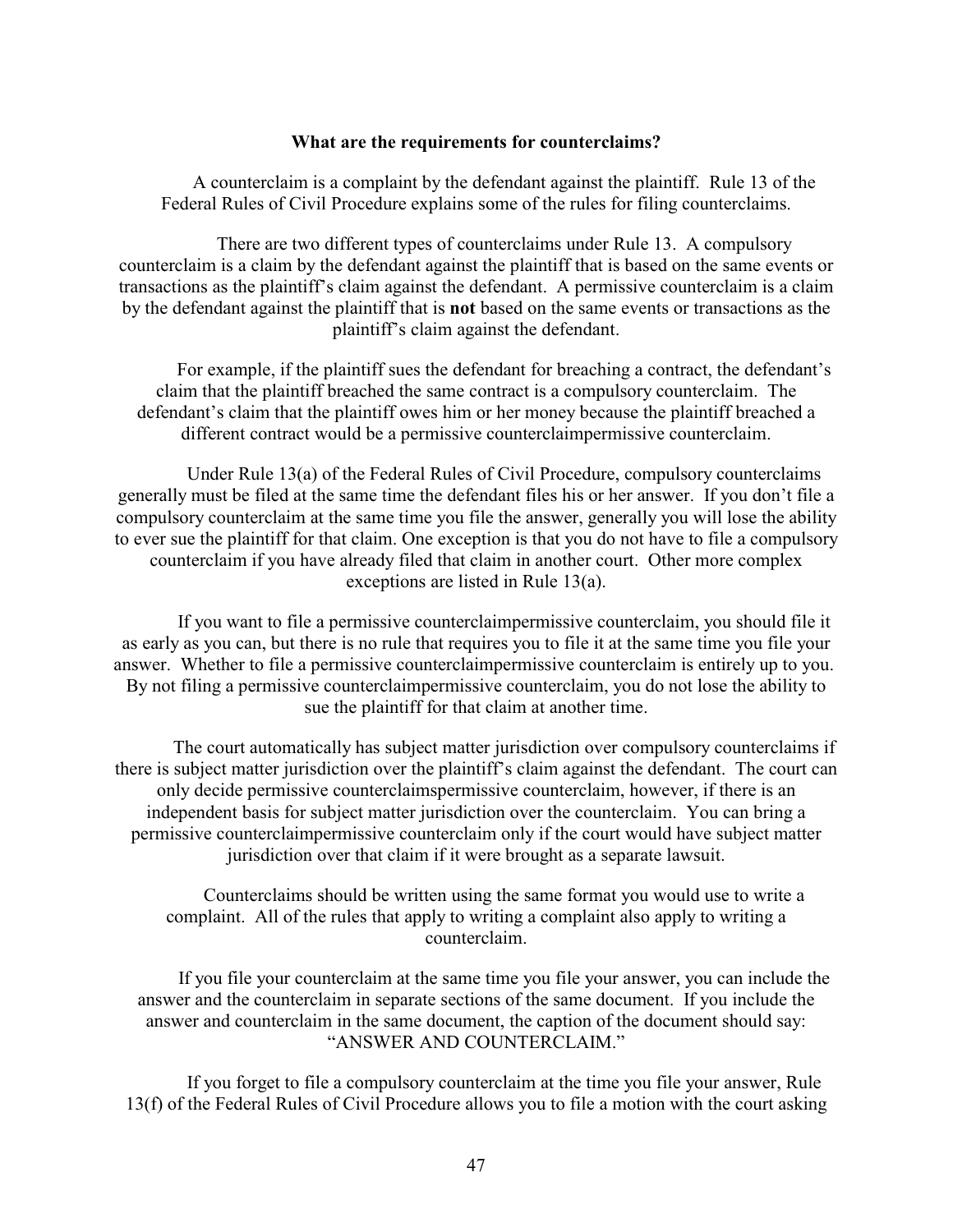for permission to amend your answer and counterclaim to include the counterclaim you forgot to file.

## **Once a counterclaim is filed, does the plaintiff have to file a response to it?**

Because a counterclaim is a complaint against the plaintiff, the plaintiff must file a written response to it. Rule 7(a) of the Federal Rules of Civil Procedure states that the answer to a counterclaim is called a "reply." Rule 12(a)(2) of the Federal Rules of Civil Procedure requires the plaintiff to file a reply to a counterclaim within twenty days after being served, unless the plaintiff files a motion to dismiss under Rule 12(b). Otherwise, the same rules that apply to filing a written response to a complaint also apply to filing a written response to a counterclaim.

# **MOTIONS CHALLENGING THE COMPLAINT**

As explained above, once you are served with a complaint, you have a limited amount of time to file a written response to the complaint. That written response must eventually be an answer. However, you can also choose to file one of the motions specified in Rule 12 of the Federal Rules of Civil Procedure. If you file one of those motions, you do not need to file your answer until after the court decides your motion.

## **What is a motion to dismiss the complaint?**

A motion to dismiss the complaint argues that there are legal problems with the way the complaint was written, filed, or served. Rule 12(b) of the Federal Rules of Civil Procedure lists the following defenses that can be raised in a motion to dismiss the complaint:

1. **Motion to dismiss the complaint for lack of subject matter jurisdiction**. In this type of motion the defendant argues that the court does not have the legal authority to hear the kind of lawsuit that the plaintiff filed.

2. **Motion to dismiss the complaint for lack of personal jurisdiction over the defendant.** In this type of motion the defendant argues that he or she has so little connection with the district in which the case was filed that the court has no legal authority to hear the plaintiff's case against that defendant.

3. **Motion to dismiss the complaint for improper venue**. In this type of motion the defendant argues that the lawsuit was filed in the wrong place.

4. **Motion to dismiss the complaint for insufficiency of process, or for insufficiency of service of process**. In these types of motions the defendant argues that the plaintiff did not prepare the summons correctly or did not properly serve the summons on the defendant.

5. **Motion to dismiss the complaint for failure to state a claim**. In this type of motion the defendant argues that even if everything stated in the complaint is true, the defendant did not violate the law. A motion to dismiss for failure to state a claim is **not** appropriate if the defendant wants to argue that the facts alleged in the complaint are not true. Instead, in a motion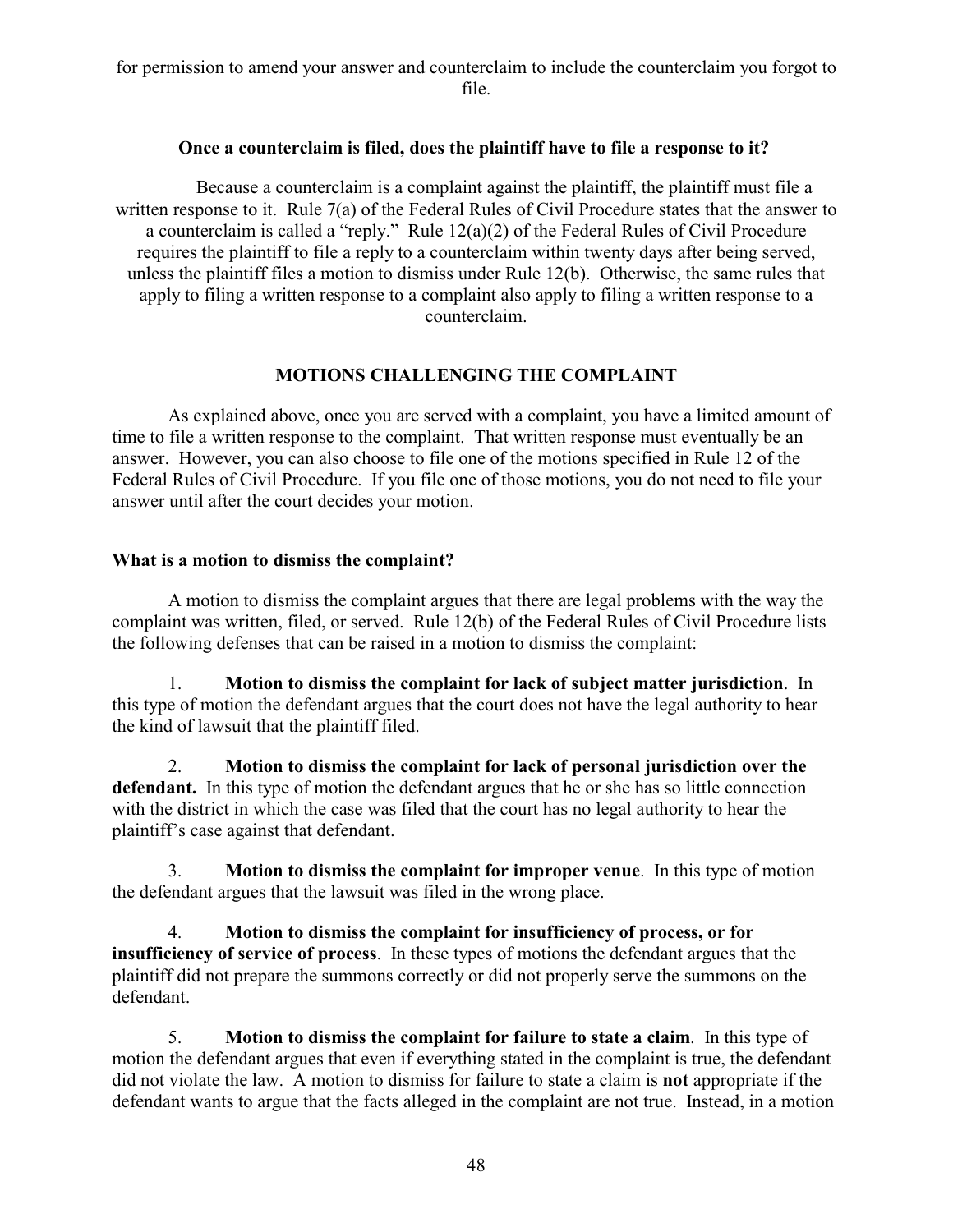to dismiss the complaint for failure to state a claim the defendant assumes that the facts alleged in the complaint **are** true, but argues that those facts do not constitute a violation of any law.

6. **Motion to dismiss the complaint for failure to join an indispensable party under Rule 19**. In this type of motion the defendant argues that the plaintiff failed to sue someone who must be included in the lawsuit before the court can decide the issues raised in the complaint.

Under Rule 12(a)(4) of the Federal Rules of Civil Procedure, if the court denies a motion to dismiss, the defendant must file an answer within ten days after receiving notice that the court denied the motion.

If the court grants the motion to dismiss, it can grant the motion "with leave to amend" or "with prejudice."

If the court grants a motion to dismiss with leave to amend, that means that there is a legal problem with the complaint that the plaintiff may be able to fix. The court will give the plaintiff a certain amount of time to file an amended complaint in which the plaintiff can try to fix the problems identified in the court's order. Once the defendant is served with the amended complaint, he or she must file a written response to the amended complaint within the time ordered by the court. The defendant can either file an answer or file another motion under Rule 12 of the Federal Rules of Civil Procedure.

If the court grants the motion to dismiss with prejudice, that means there are legal problems with the complaint that cannot be fixed. Any claim that is dismissed with prejudice is eliminated permanently from the lawsuit. If the court grants a motion to dismiss the entire complaint with prejudice, the case is over.

If the court grants a motion to dismiss some claims with prejudice and denies the motion to dismiss other claims, the defendant must file an answer to the remaining claims within ten days after receiving notice of the court's order.

### **What is a motion for more definite statement?**

Instead of filing a motion to dismiss, Rule 12(e) permits a defendant to file a motion for a more definite statement before filing an answer to the complaint. In a motion for a more definite statement the defendant argues that the complaint is so vague, ambiguous, or confusing that the defendant cannot respond to it. The motion must point out how the complaint is defective, and ask for the details that the defendant needs in order to respond to the complaint.

Under Rule 12(a)(4)(B) of the Federal Rules of Civil Procedure, if the court grants a motion for a more definite statement, the defendant must file a written response to the complaint within ten days after the defendant receives the more definite statement. The written response can be an answer or another motion under Rule 12 of the Federal Rules of Civil Procedure.

If the court denies the motion, the defendant must file a written response to the complaint within ten days after receiving notice of the court's order.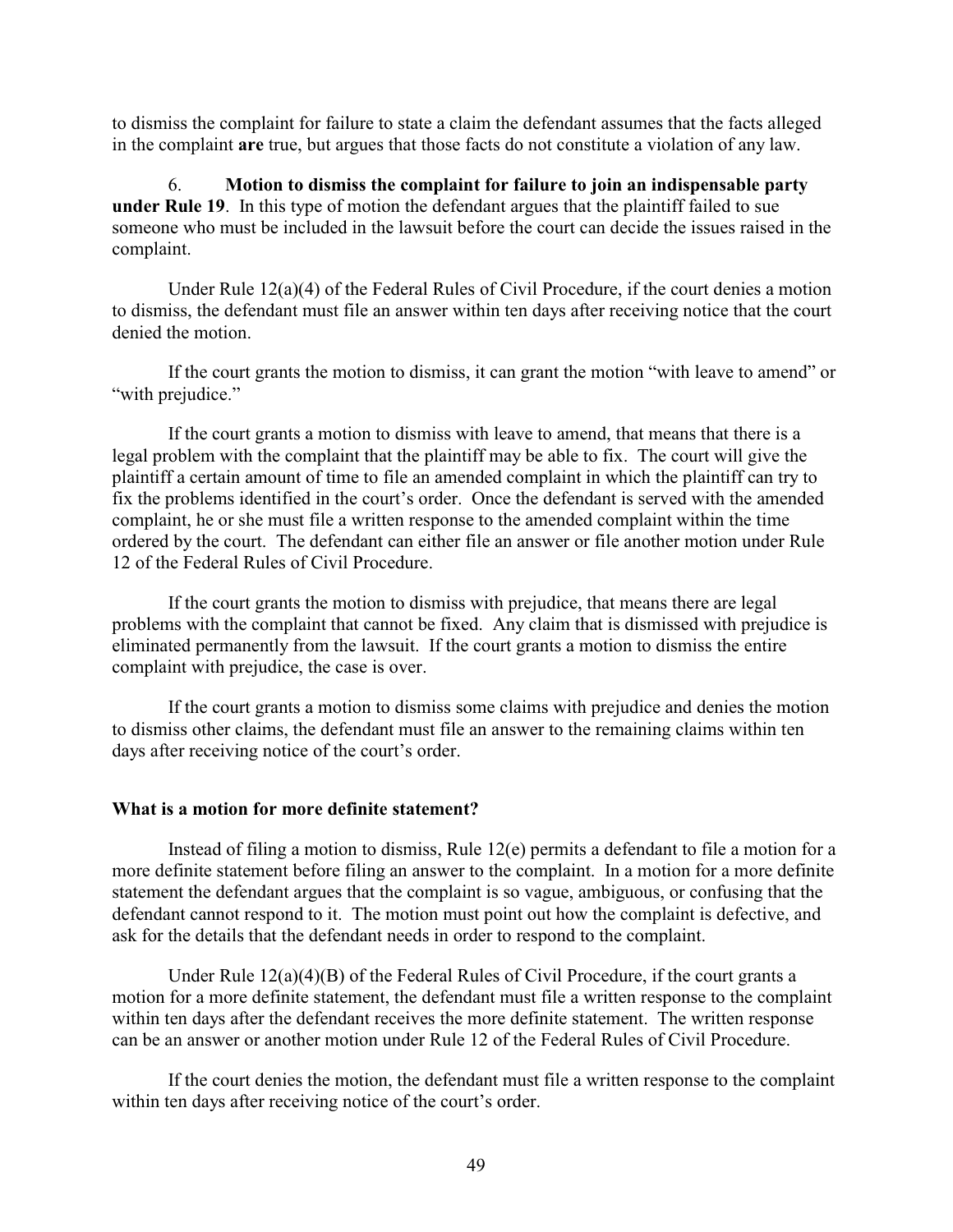## **What is a motion to strike?**

Rule  $12(f)$  permits the defendant to file a motion to strike from the complaint any redundant, immaterial, impertinent, or scandalous matter.

## **WHAT DOES IT MEAN TO WIN BY DEFAULT JUDGMENT?**

If you have properly served the defendant with the complaint and the defendant does not file an answer within the required amount of time, the defendant is considered to be in "default." Default simply means that the defendant did not file an answer to the complaint.

If the defendant does not file an answer, the plaintiff is entitled to ask the court for a default judgment against the defendant. A default judgment means the plaintiff has won the case.

Rule 55 of the Federal Rules of Civil Procedure discusses the rules for obtaining a default judgment.

First, you must file a request for entry of default with the clerk of the court. The request for entry of default must include proof (usually in the form of a declaration) that the defendant has been served with the complaint. If the request for entry of default shows that the defendant has been served with the summons and complaint, and has not filed a written response to the complaint within the appropriate amount of time, the clerk will enter default against the defendant. Once the clerk enters default, the defendant is not permitted to respond to the complaint without first filing a motion with the court seeking to set aside the default, under Rule 55(c) of the Federal Rules of Civil Procedure.

Second, after the clerk has entered default against the defendant, you must file a motion for default judgment against the defendant. Rule 55(b) explains some of the rules for obtaining a default judgment.

Along with the motion for default judgment you must include a declaration showing that the defendant was served with the complaint but did not file a written response within the required amount of time and that default has been entered. You also must file one or more declarations proving the amount of damages that you have suffered because of what your complaint claimed the defendant did.

Once default is entered, the defendant is considered to have admitted every fact stated in the complaint, except for the amount of damages. The defendant can still oppose a motion for default judgment, however, by attacking the legal sufficiency of the complaint. For example, the defendant could argue that the facts stated in the complaint do not constitute a violation of any law. The defendant may also oppose a motion for default judgment by presenting evidence that you did not suffer the amount of damages that you ask the court to award.

Under Rule 54(c) of the Federal Rules of Civil Procedure, the court cannot enter a default judgment that awards you more money than you asked for in your complaint. The court also cannot give you any type of relief other than that for which you specifically asked in your complaint.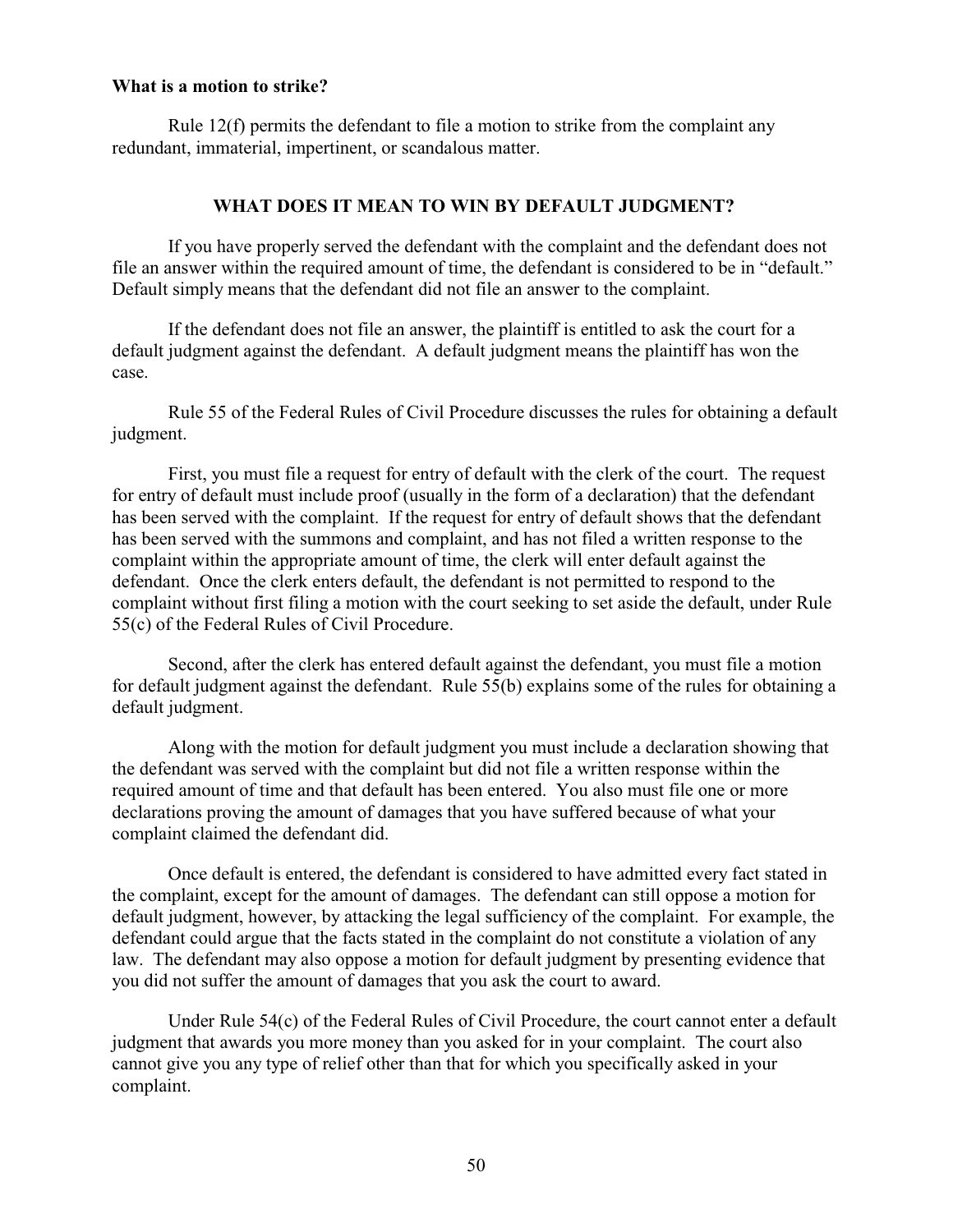Special rules apply if you are seeking a default judgment against any of the following parties:

1. A minor or incompetent person (see Rule 55(b) of the Federal Rules of Civil Procedure);

2. The United States government or its officers or agencies (see Rule 55(e) of the Federal Rules of Civil Procedure);

3. A person who is in military service (see federal statute 50 U.S.C. App. § 520); or

4. A foreign country (see federal statute 28 U.S.C. § 1608(e)).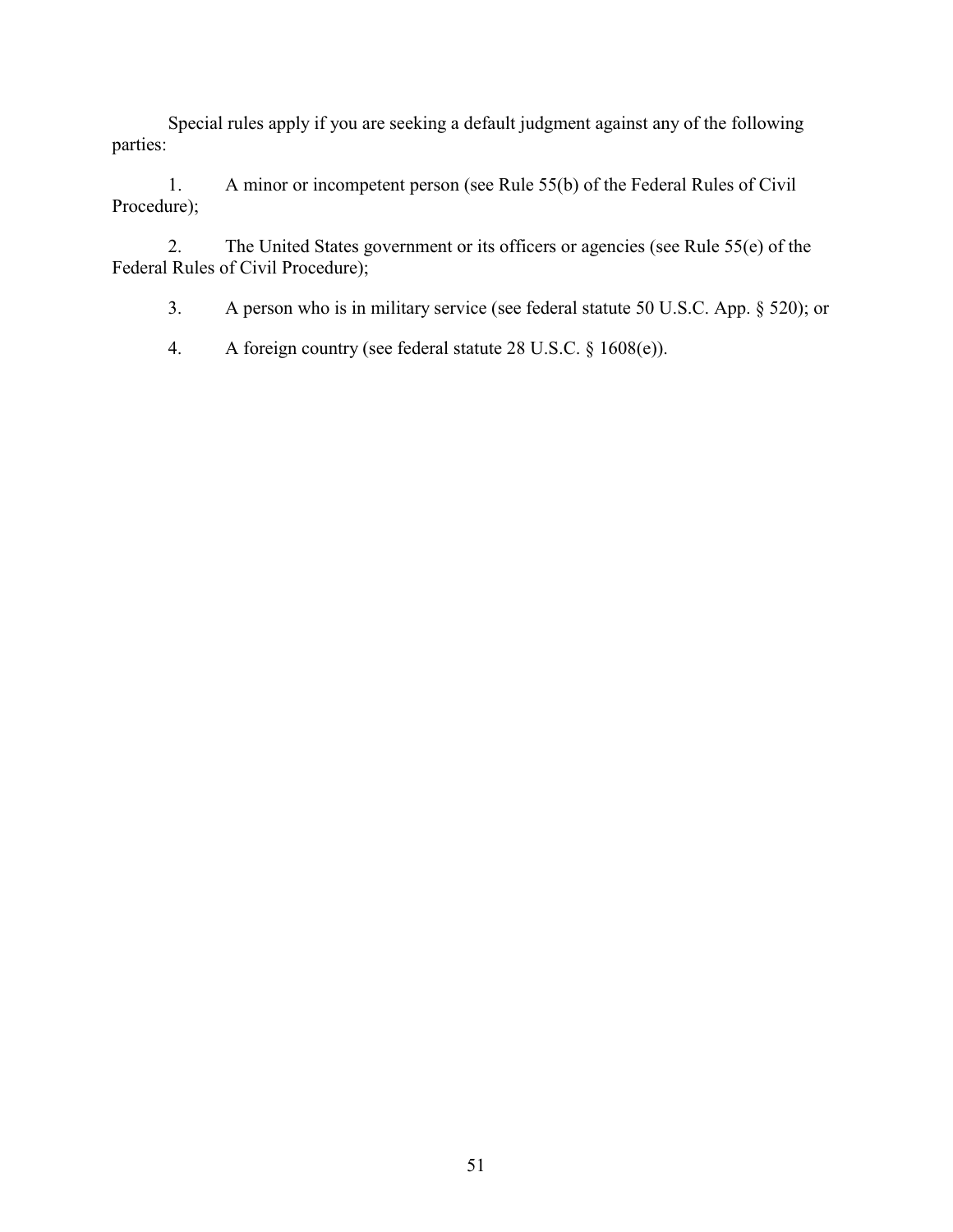## *CHAPTER 7 -*  **WHAT IS A MOTION, AND HOW DO I WRITE OR RESPOND TO ONE?**

Filing and serving a complaint is the first step in a lawsuit. After that, whenever you want the court to do something, you need to make a motion. Basically, a motion is a formal request you make to the court. Rule 7(b) of the Federal Rules of Civil Procedure requires all motions to be made in writing, except for motions made during a hearing or trial. You may make verbal (or "speaking") motions during a hearing or trial, but even then the court may ask you to put your motion in writing.

Usually, the following things occur when a motion is filed. First, one side files a motion explaining what they want the court to do and why the court should do it. The party who files a motion is referred to as the "moving party." Next, the opposing party files an opposition brief explaining why it believes the court should not grant the motion. Then the moving party files a reply brief in which it responds to the arguments made in the opposition brief. At that point, neither side can file any more documents about the motion without first getting permission from the court. Once all of the papers relating to the motion are filed, the court can decide the motion based solely on the arguments in the papers, or it can hold a hearing. If the court holds a hearing, each side has an opportunity to talk to the court about the arguments in their papers. The court then has the option of announcing its decision in the courtroom (ruling from the bench), or to further consider the motion (taking the motion under consideration) and send the parties a written decision.

### **What are the requirements for motion papers?**

In addition to requiring most motions to be in writing, Rule 7(b) of the Federal Rules of Civil Procedure also states that all of the court's rules about captions and the format of documents apply to motions. (A sample caption page can be found at the end of Chapter 3 of this handbook.) Rule 7(b) also requires the party who is filing the motion to **sign** the motion in accordance with Rule 11 of the Federal Rules of Civil Procedure. Rule 11 requires parties not to file any motions that are based on facts that they know to be false, or which they did not fairly investigate, or motions that have no reasonable legal basis. You should read Rule 11 before signing and filing any pleading.

Civil Local Rules 7-1 through 7-10 give a detailed set of requirements for motions. Be sure that you understand all of these rules before filing a motion. If you do not follow these procedural rules, the court may refuse to hear your motion.

Civil Local Rules 7-2 and 7-5 require that all motions must contain the following information:

1. **Hearing date and time**: In the caption, under the case number, you must include the date and time that you want the court to hold a hearing on the motion. You should also state the name of the motion in the caption, for example: "PLAINTIFF'S MOTION FOR SUMMARY JUDGMENT."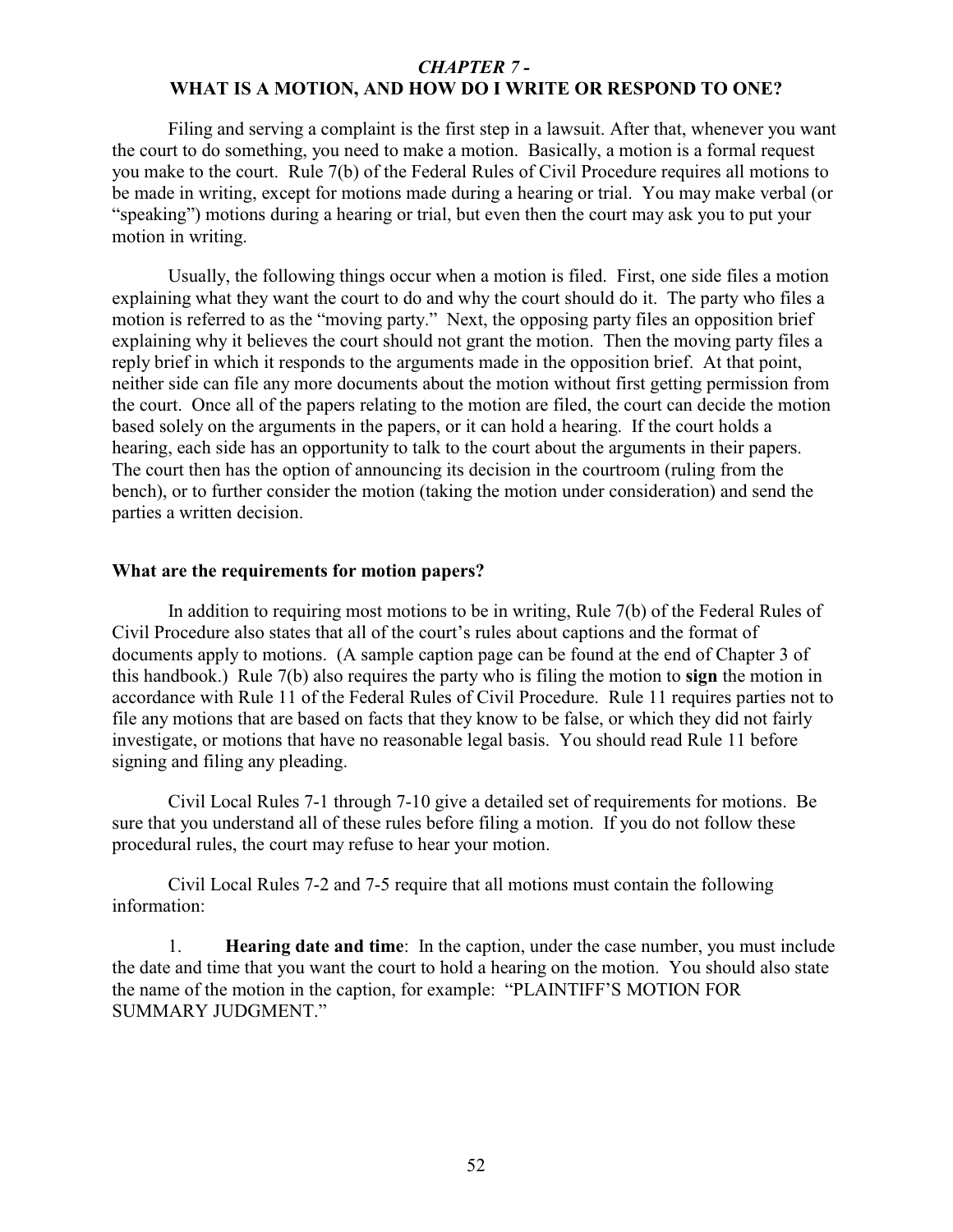2. **Notice of motion**: The first paragraph of the motion must contain the notice of motion, including the date and time of the hearing. The notice of motion is a statement to the other parties telling them what type of motion you have filed and when you have asked the court to hold a hearing on the motion.

3. **Statement of purpose**: In the second paragraph, you must give a brief statement of what you want the court to do.

4. **Memorandum of points and authorities**: The remaining paragraphs are the memorandum of points and authorities in support of your motion, which must comply with Civil Local Rule 7-4(a). The memorandum of points and authorities is your argument why the court should grant your motion. The memorandum of points and authorities is also sometimes referred to as a "brief." Civil Local Rule 7-4(a) requires the memorandum of points and authorities to including the following:

a. A table of contents and a table of authorities, if the memorandum is longer than ten pages. A table of authorities is a list of all the laws, rules, and cases that you have mentioned, indicating the page of your memorandum where each one is mentioned. Every mention of a law, rule or case is referred to as a "citation." When you mention a law, rule or case in a memorandum, you are citing that law, rule or case. You do not have to provide the court with copies of the laws, rules, or cases that you have cited in your memorandum, unless the court asks for them.

When citing a case, use the format that is required by the court. For example, if you are citing a case from the Northern District of California, the rules require that the citation be as follows (you'll need to fill in the numbers for everything that appears in brackets): [the volume number of the Federal Supplement (the book) in which the case appears] F. Supp. [the number of the page where the case starts], [the number of the page where the point you are citing appears] (N.D. Cal. [the year the case was decided]). An example of a complete citation, using the Northern District of California format, would look like the following:

*Smith v. Jones,* 131 F. Supp. 2d 1154, 1156 (N.D. Cal. 2000).

b. A statement of the issues you want the court to decide;

c. A brief statement of the facts that are relevant to your motion; and

d. Your argument why the court should grant the motion, with citations to the relevant law and facts.

5. **Declaration(s):** If your motion relies on the facts of the lawsuit, you must also provide the court with evidence that those facts are true. The way you provide evidence to the court in support of your motion is by filing one or more declarations. A declaration is a written statement signed under penalty of perjury by a person who has personal knowledge that what he or she states in the declaration is true. Declarations may contain only facts, and may not contain law or argument. If the issue is not factual, or if the person signing the declaration does not explain how he or she personally knows that each statement in the declaration is true, then it may not be considered by the Court.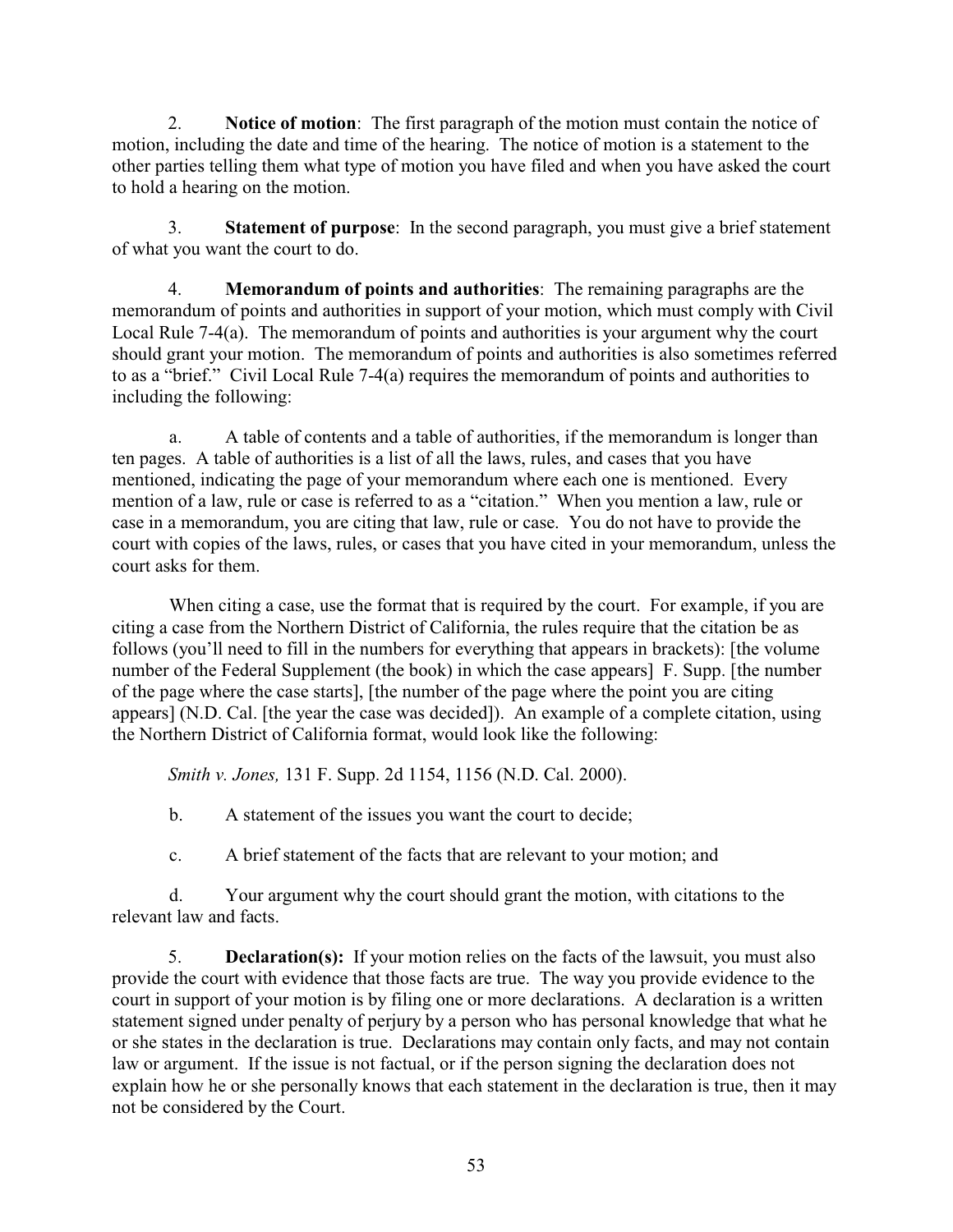The first page of each declaration must contain the caption of the case, and include, under the case number, the name of the document, for example "DECLARATION OF JOHN SMITH IN SUPPORT OF PLAINTIFF'S MOTION FOR SUMMARY JUDGMENT." The declaration should consist of a series of numbered paragraphs, with each paragraph containing a different fact. At the end of the declaration, you must include the following language:

a. If the declaration is being signed in the United States, the language must read: "I declare under penalty of perjury that the foregoing is true and correct. Executed on (insert the date the document is signed)."

b. If the declaration is being signed outside of the United States, the language must read: "I declare under penalty of perjury under the laws of the United States of America that the foregoing is true and correct. Executed on (insert the date the document is signed)."

Below that language, the person whose statements are included in the declaration (the "declarant") must sign and date it.

6. **Proposed order:** You must also include with your motion a proposed order for the court to sign. The first page of the proposed order must contain the caption of the case, and under the case number, you must write the title: "[PROPOSED] ORDER." The proposed order must contain the exact language that you want the court to sign. At the end you must include a line for the court's signature. If the court grants your motion, it may sign your proposed order, or it may write its own order.

Civil Local Rule 7-2(b) requires that motions must be no more than twenty-five pages long. Motions that exceed the page limit may not be accepted or the extra pages might not be read.

All motions must be served on all of the other parties to the lawsuit as soon as the motion is filed.

## **How do I choose a hearing date?**

When you choose a hearing date, the first thing to do is to consult your judge's standing order to find out which day of the week your judge holds hearings. Each judge holds hearings on a certain day every week. For example, some judges hold hearings on motions in civil cases only on Fridays at 9:00 a.m. Once you determine what day and time your judge holds hearings on motions, you do **not** need to contact that judge to reserve a hearing date.

Civil Local Rule 7-2(a) requires that, unless otherwise ordered or permitted by the judge or the Civil Local Rules, all motions must be filed and served on the other parties no less than thirty-five days (five weeks) before the hearing date. You should simply choose the judge's date for hearing civil motions that is at least thirty-five days from the date you want to file and serve your motion. Also, as a courtesy, you should call the other party's attorney and try to pick a date when both of you are available. You then should put that hearing date in your caption and notice of motion. If the court is unable to hear the motion on that date or if the attorney on the other side has a very good excuse why they cannot be there, the Court will set a new hearing date, usually on a date that is convenient for everyone.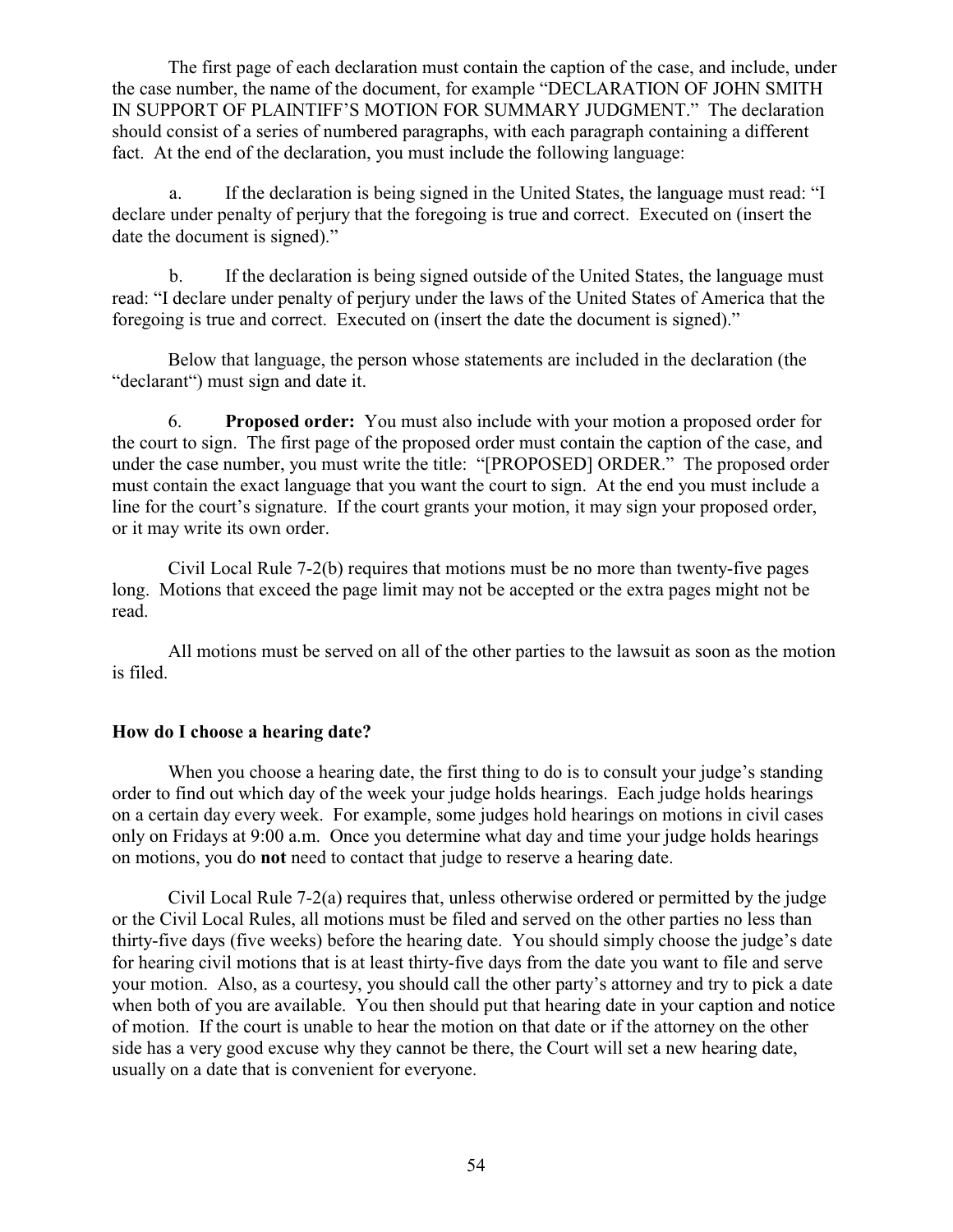# **What are the requirements for Opposition Briefs?**

Opposition briefs must follow the same format as motions, with the following exceptions:

1. In the caption of the document, under the case number, put the title: "OPPOSITION TO [name of motion]" and the date and time the moving party has chosen for the hearing.

2. You do not need to include a notice of motion.

3. The memorandum of points and authorities should explain the reasons why the motion should be denied, with citations to the appropriate law and facts.

4. The proposed order should contain the language that you want the court to sign **denying** the motion.

5. If you do not oppose the motion, Civil Local Rule 7-3(b) requires you to file a Statement of Nonopposition with the court no later than the date the opposition brief is due. A Statement of Nonopposition can be very short, for example: "Plaintiff does not oppose defendant's motion to compel production of documents."

Civil Local Rules 7-3(a) and 7-4(b) require that opposition briefs must be filed and served no later than twenty-one days (three weeks) before the hearing date.

# **What are the requirements for Reply Briefs?**

Reply briefs must follow the same format as motions, with the following exceptions:

1. In the caption of the document, under the case number, put the title: "REPLY BRIEF IN SUPPORT OF [name of motion]" and the date and time the moving party has chosen for the hearing.

2. You do not need to include a notice of motion.

3. The memorandum of points and authorities should address only the arguments raised in the opposition brief. You should not repeat the arguments you made in the motion, except to the extent it is necessary to explain why you believe the arguments in the opposition brief are wrong.

4. **In your reply brief, you may not include new arguments in support of your motion**. Because the opposing party usually is not allowed to file a response to a reply brief, it is unfair to include new arguments in your reply brief. Therefore, in your reply brief, you may only include arguments explaining why you believe the argument in the opposition brief is wrong.

5. You do not need to file an additional proposed order unless you want to change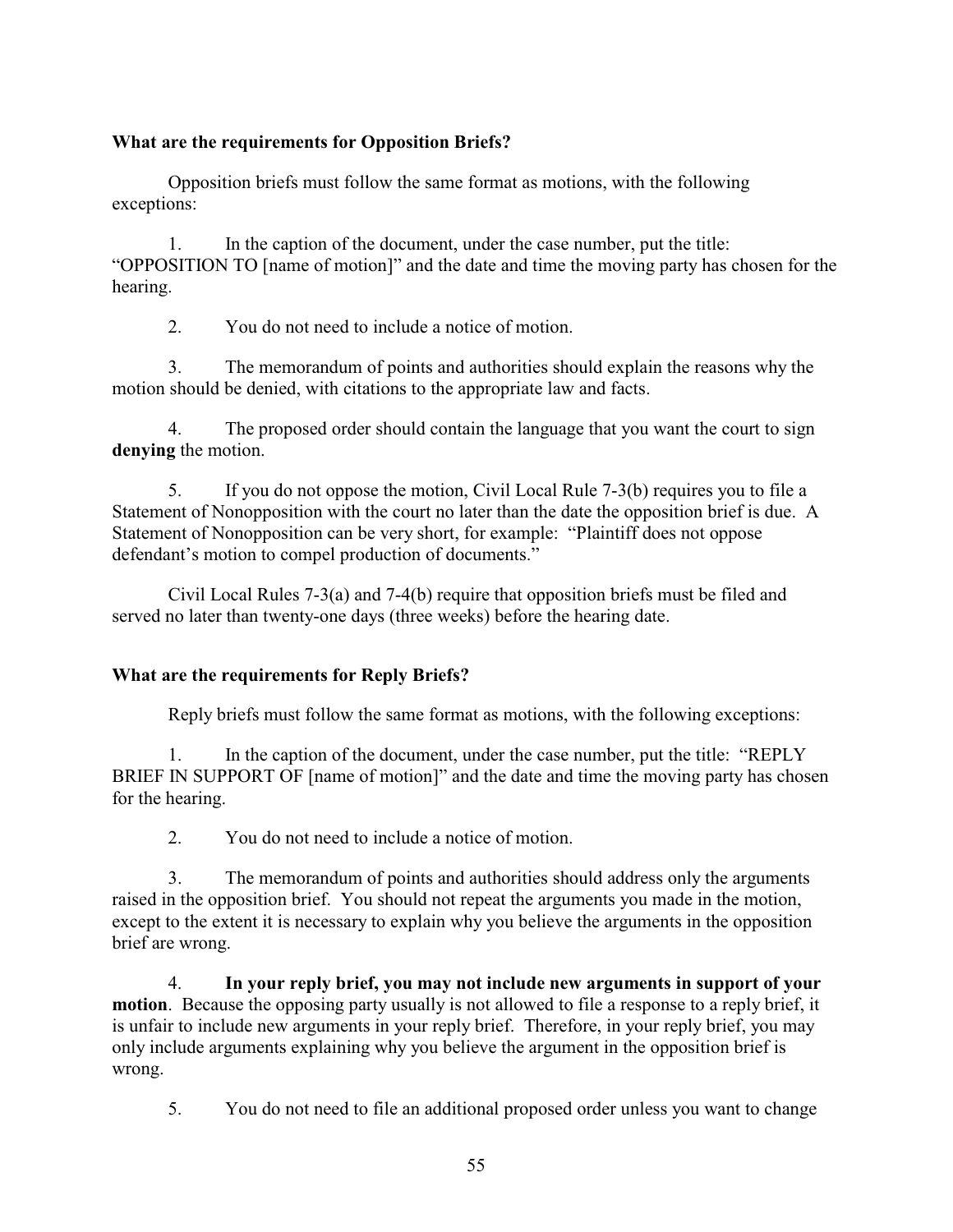the proposed order that you filed with your motion.

Civil Local Rules 7-3(c) and 7-4(b) require that reply briefs must be filed and served no later than fourteen days (two weeks) before the hearing date.

# **What if the motion is urgent and needs to be decided in less than thirty-five days?**

Sometimes a motion raises an urgent issue that needs to be decided very quickly. You have three ways you may be able to obtain a hearing date that is less than thirty-five days from the date your motion is filed.

1. **Stipulation to shorten time**: Civil Local Rules 6-1(b) and 6-2 state that if both sides agree that the matter should be heard quickly, you may submit a written agreement (called a "stipulation") for the court's approval. A stipulation is nothing more than a written agreement signed by all of the parties to the lawsuit or their attorneys. The stipulation should explain why the matter is urgent and propose a faster schedule for briefing and hearing the motion. With the stipulation, you also must file a declaration that:

Explains in detail the reasons why you are requesting that the motion be heard on a faster schedule;

States all previous time modifications that have been made in the case, whether by stipulation or court order; and

• Describes the effect the proposed time modification would have on the schedule for the case.

Under Civil Local Rule 7-11, a proposed order may be submitted with the stipulation. The proposed order can consist of a paragraph at the end of the stipulation, after the signatures of the parties or their lawyers, stating: "PURSUANT TO STIPULATION, IT IS SO ORDERED," with spaces for the date and the signature of the judge.

After you file the stipulation, the judge may grant, deny, or modify your request.

2. **Motion to shorten time**: If both parties cannot agree that the motion is urgent, you can file a motion to shorten time. A motion to shorten time is a motion asking that the court hear another motion on a faster than normal schedule.

Under Civil Local Rule 6-3(a), a motion to shorten time can be no longer than five pages long. Civil Local Rule 6-3(a) also requires that a motion to shorten time must be accompanied by a proposed order, and a declaration that:

• Explains in detail the reasons why the motion should be heard on a faster than normal schedule;

• Describes the efforts you have made to obtain a stipulation from the other parties to the lawsuit;

Identifies the harm that would occur if the motion is not heard on a faster than normal schedule;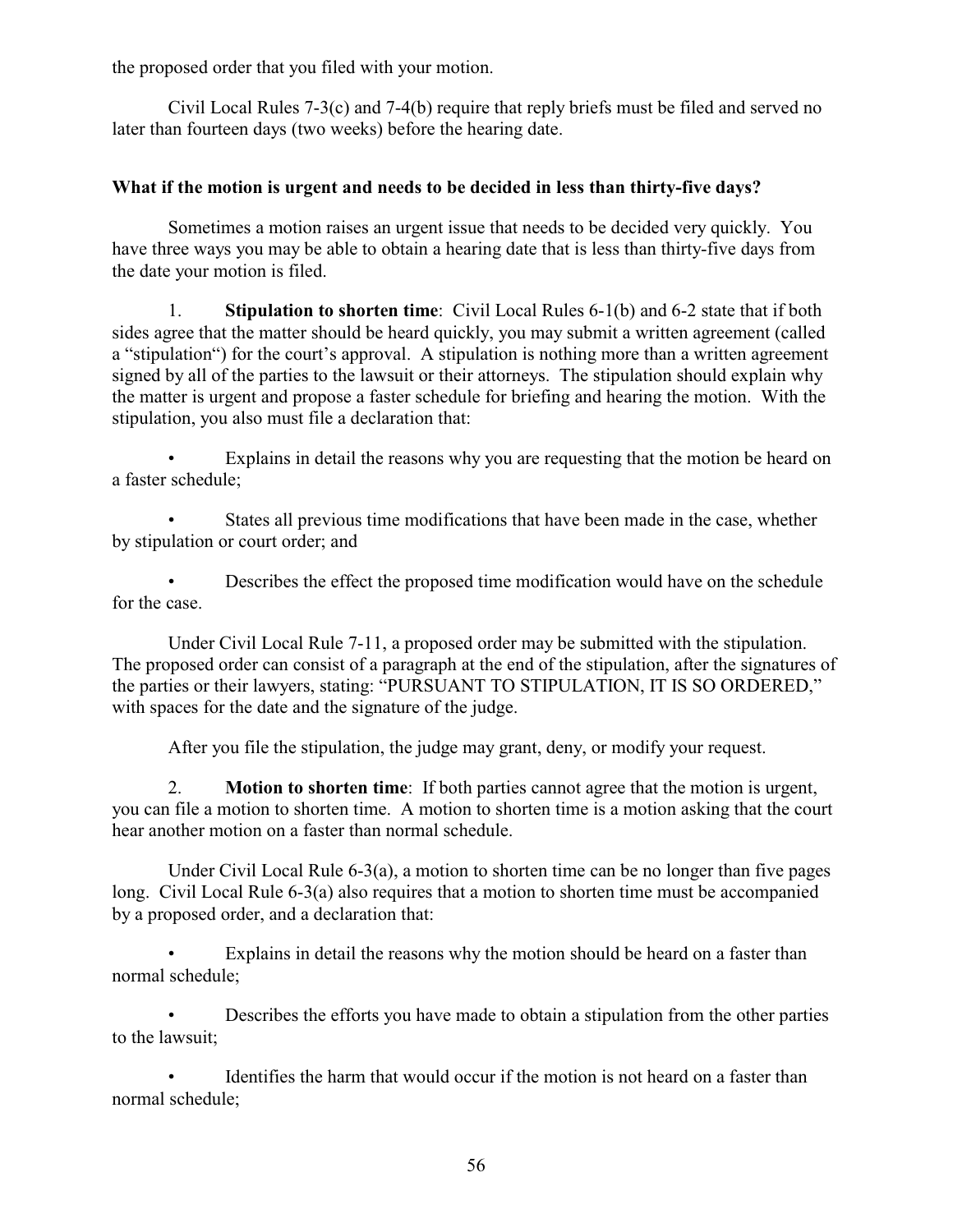• Describes your compliance with Civil Local Rule 37-1 (requiring the parties to negotiate with each other to try to resolve discovery disputes before filing a motion), if it is necessary;

• Describes the nature of the dispute addressed in the underlying motion and briefly summarizes the position each party has taken;

• Discloses all previous schedule adjustments in the case, whether by stipulation or court order; and

• Describes the effect the requested schedule adjustments would have on the schedule for the case.

You must deliver a copy of the motion to shorten time, the proposed order, and the declaration to all of the other parties the day the motion is filed.

Any opposition to a motion to shorten time must be filed no later than the third court day after the motion is received, unless the court sets another schedule. The opposition must be **no longer than five pages** long and must be accompanied by a declaration explaining the basis for the opposition. The objecting party must deliver a copy of its opposition brief to all the other parties on the day the opposition is filed.

There is no reply brief to a motion to shorten time.

After the court receives a motion to shorten time and any opposition to the motion, it may grant, deny, or modify the requested time change or schedule the motion for additional briefing or a hearing.

3. **Ex Parte Motion**. Civil Local Rule 7-10 defines an ex parte motion as a motion that is filed without giving notice to the opposing party. You may file such a motion **only** if a statute, Federal Rule, local rule or standing order authorizes the filing of an ex parte motion **and** you have complied with all the applicable requirements. Ex parte motions are rare.

### **What if I need more time to respond to a motion?**

Rule 6(b) of the Federal Rules of Civil Procedure allows the court to give you extra time to respond to a motion if you show a good reason why you need it. Under Rule 6(b), the court can grant extra time with or without a motion or notice to the other parties if you make the request before the original deadline passes. If you wait until after the original deadline passes before asking for extra time, you must make a motion and show that excusable neglect caused you to miss the deadline. The court cannot extend the time for taking any action under Rules 50(b) and (c)(2), 52(b), 59(b), (d) and (e), and 60(b), except to the extent and under the conditions stated in each of those rules.

You can also file a stipulation to extend time, under Civil Local Rules 6-1(b) and 6-2. The same rules for stipulations to shorten time also apply to stipulations to extend time, with one exception. The exception is that a stipulation to extend time that affects a hearing or other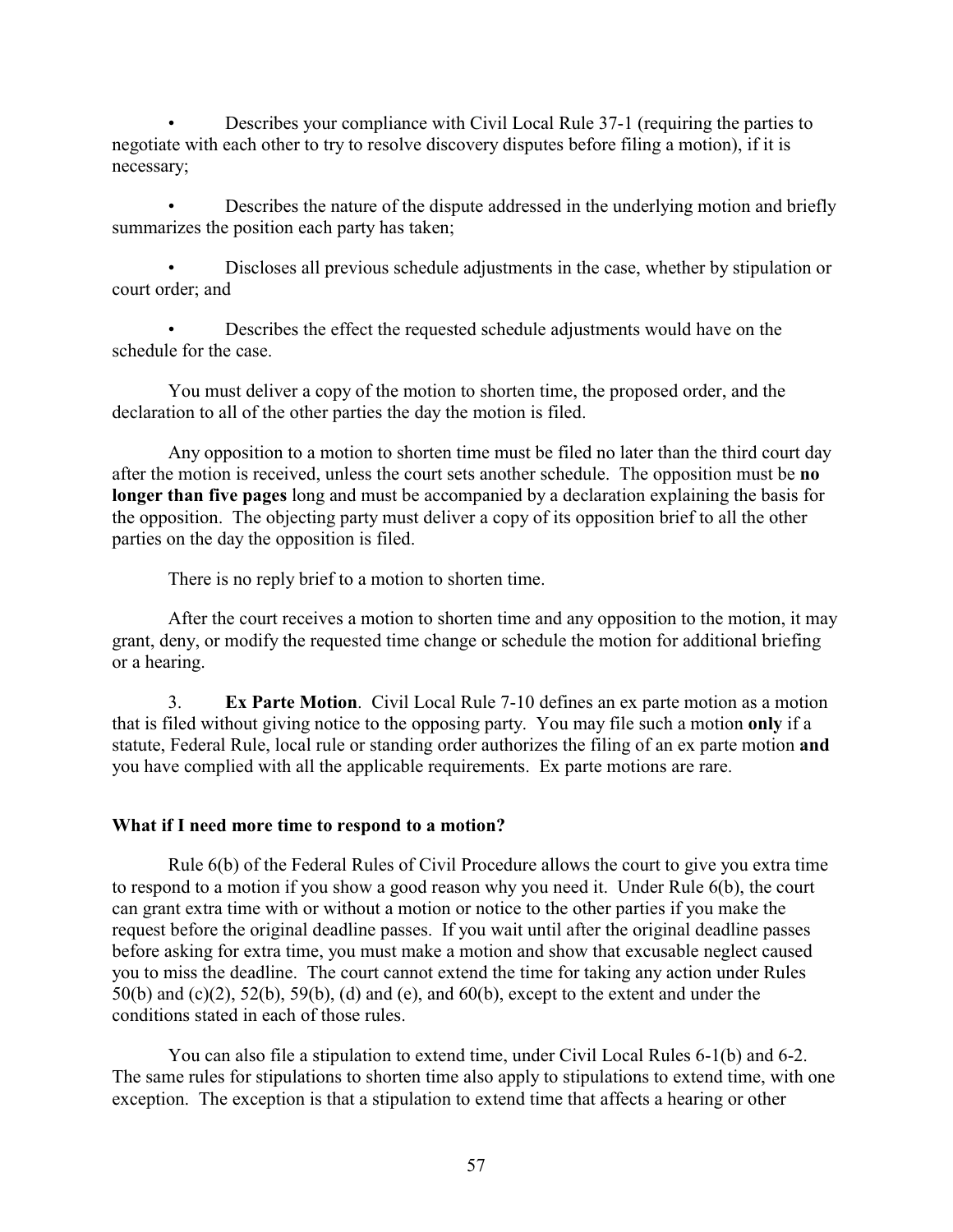proceeding that has already been scheduled on the court's calendar must be filed no later than ten days before the scheduled event.

You can also file a motion to extend time, under Civil Local Rule 6-3. The same rules for motions to shorten time also apply to motions to extend time, except that a motion to extend time does **not** need to:

1. Describe what you have done to comply with Civil Local Rule 37-1, or

2. Describe what is in dispute in the underlying motion and briefly summarize the position each party has taken.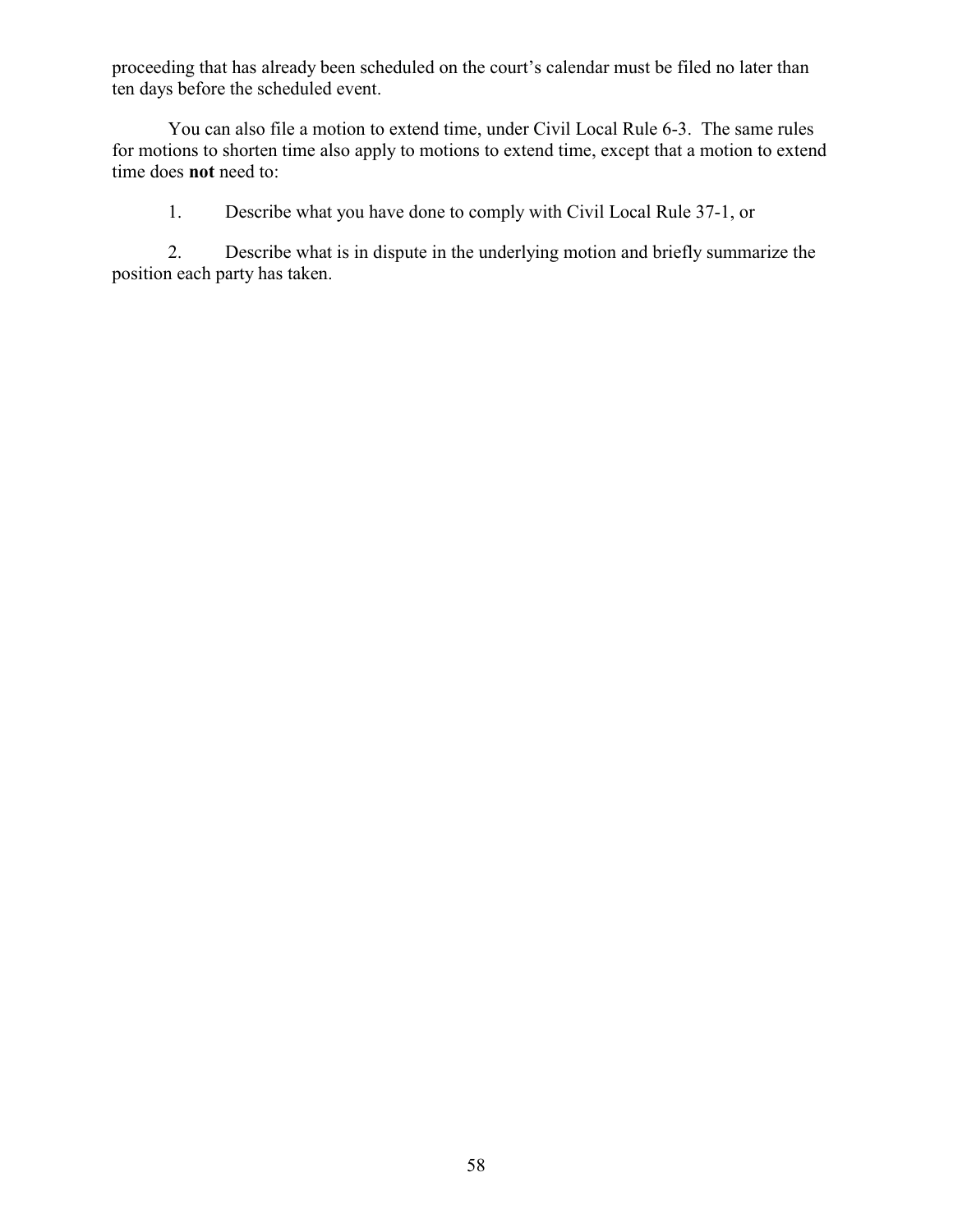## *CHAPTER 8 -*  **HOW CAN I MAKE SURE THAT I KNOW ABOUT EVERYTHING THAT IS HAPPENING IN MY CASE?**

Although every document that is filed in a lawsuit must be served on all of the parties, sometimes mistakes are made or documents get lost in the mail. For this reason, it is a good idea to check the docket or the permanent case file with the court clerk every so often to make sure that:

- 1. Every document you filed has been entered on the docket;
- 2. You have received copies of every document that everyone else has filed; and
- 3. You are aware of every order that the court has issued.

The original copy of every document that is filed with the court is kept in a permanent file at the court clerk's office. Each case has its own file.

The docket is the computer file for each case, maintained by the court, which lists the title of every document filed, the date each document was filed, and the date each document was entered into the docket. It does not contain the text of those documents. To review the text of the documents, you must visit the clerk's office in person and ask to see the case file.

If you need to know specifics about your case – for example, if you have a question about the schedule for a hearing – **a call should be placed to the publicly listed courtroom deputy for each judge.** Calls to the judge, the judge's chambers or office, or to the judge's other staff are strongly discouraged. Neither the judge nor the judge's staff is allowed to give you legal advice, or to talk with you about the merits of your case outside of the courtroom.

#### **How do I review the case file?**

To review the case file for your lawsuit, all you need to do is visit the clerk's office during business hours in the courthouse where your lawsuit is being litigated. For example, if the judge who is assigned to your case is in San Francisco, you must visit the clerk's office in the San Francisco courthouse to view your case file.

Any case file you request will be made available to you at the time you request it, unless someone else is already using the file. There is no need to call ahead to let the court know that you will be coming to look at a case file.

Cases are filed in the clerk's office by case number, so make sure that you bring the case number with you. The case number is stamped on the complaint on the caption page. It will look something like this: C-02-0001 MHP. If the case number begins with "C," it is a civil case. If it begins with "CR," it is a criminal case. The next two digits are the last two digits of the year in which the case was filed; a case number that begins "C-02" is a civil case that was filed in 2002. The next set of numbers is a unique number which identifies a particular case. The initials at the end are the initials of the judge that has been assigned to your case.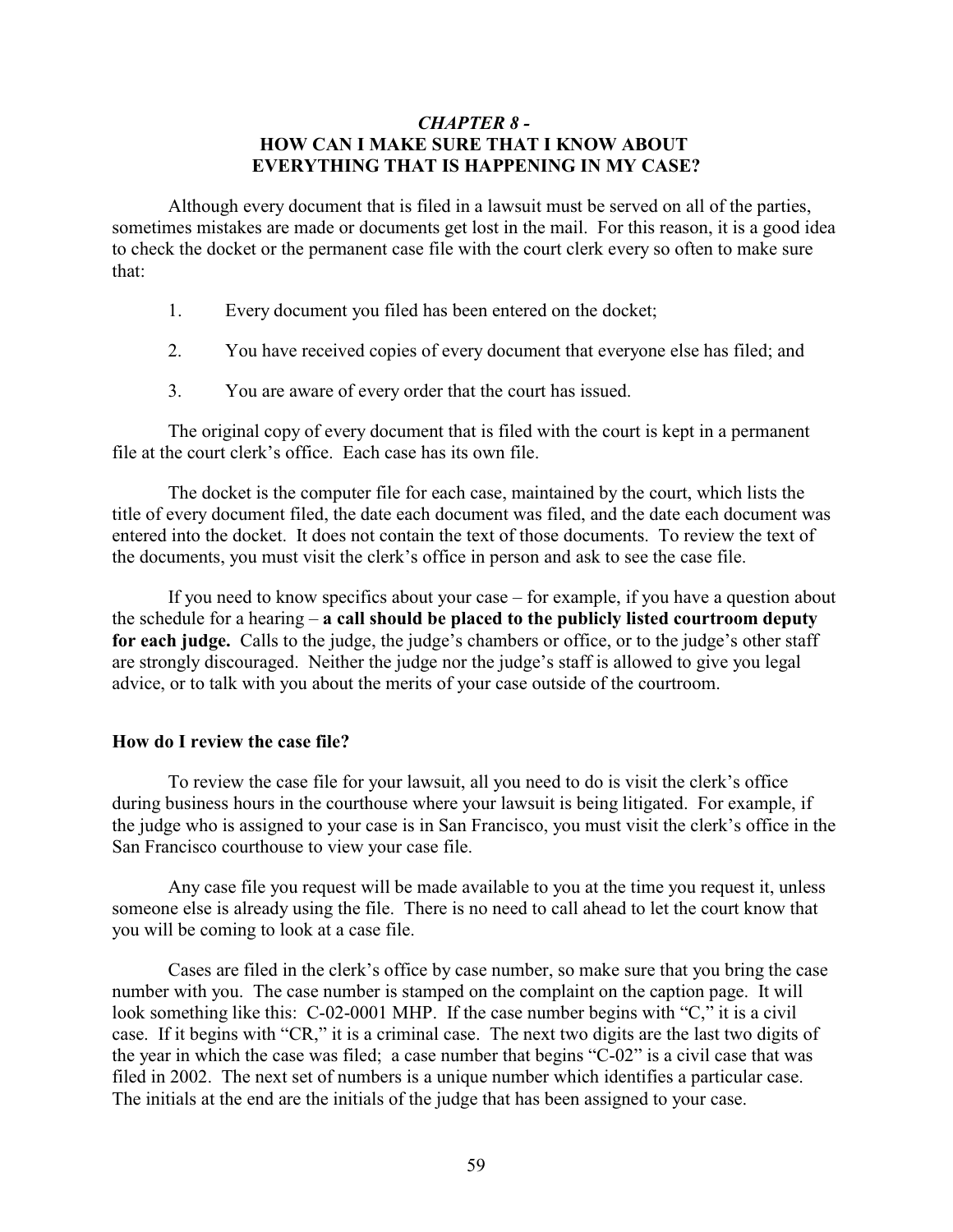If you do not have the case number, you can find it by looking up the names of the parties on the PACER system on any computer with a modem or an Internet connection. You can also find the case number by looking up the names of the parties on a computer system that is available for use in the clerk's office.

In order to view a case file, you must have a valid government-issued picture identification card. Acceptable identification cards include a state driver's license, a California identification card, a U.S. passport, or a federal, state, county or city employee card. Credit cards, car keys, or student identification cards will not be accepted.

Under no circumstances may you take the case file out of the clerk's office. Instead, you must look at the case file while you are in the clerk's office.

If you need to make a copy of a document from the case file, there are copy machines available for your use in the clerk's office for twenty cents per page. Clerk's office personnel will also copy small orders for you, but at fifty cents per page.

In San Francisco or San Jose, you also can have the court's designated copy services do your copying for you. This is often more efficient if you have large amounts of copying to do, but you have to allow additional time for the copying to be completed. In San Francisco, copying orders can be placed through Eddie Juhn by calling 415-317-5556, or by faxing him at 415-487-1031. In San Jose, copying orders can be placed through Pacific Research and Retrieval at 408-295-6800. These services are not available in Oakland.

You can also make arrangements to bring your own personal copy machine to the clerk's office if you call the clerk's office in advance.

After a case is over, the case files are archived at the Federal Records Center in San Bruno, California. To determine if a case has been archived, contact the clerk's office in the location where the case was litigated.

## **How do I review the docket?**

There are several ways to obtain docket information:

1. Docket information is available through the PACER system on the internet at http://pacer.cand.uscourts.gov. PACER stands for "Public Access to Court Electronic Records."

2. If you do not have internet access, your computer can also reach a dial-up version of the PACER system by modem at (888) 877-5883 or (415) 522-2144.

3. If you do not have access to a computer, you can use the public computers in the clerk's office in all three courthouses (San Francisco, Oakland, San Jose) to obtain docket information.

PACER contains docket information for the Northern District of California for all civil cases filed since August 1990. Docket information for criminal cases is available for all cases filed since August 1991. Dockets for miscellaneous cases are available for the same date ranges. Docket information for some, but not all, cases filed before those dates is also available.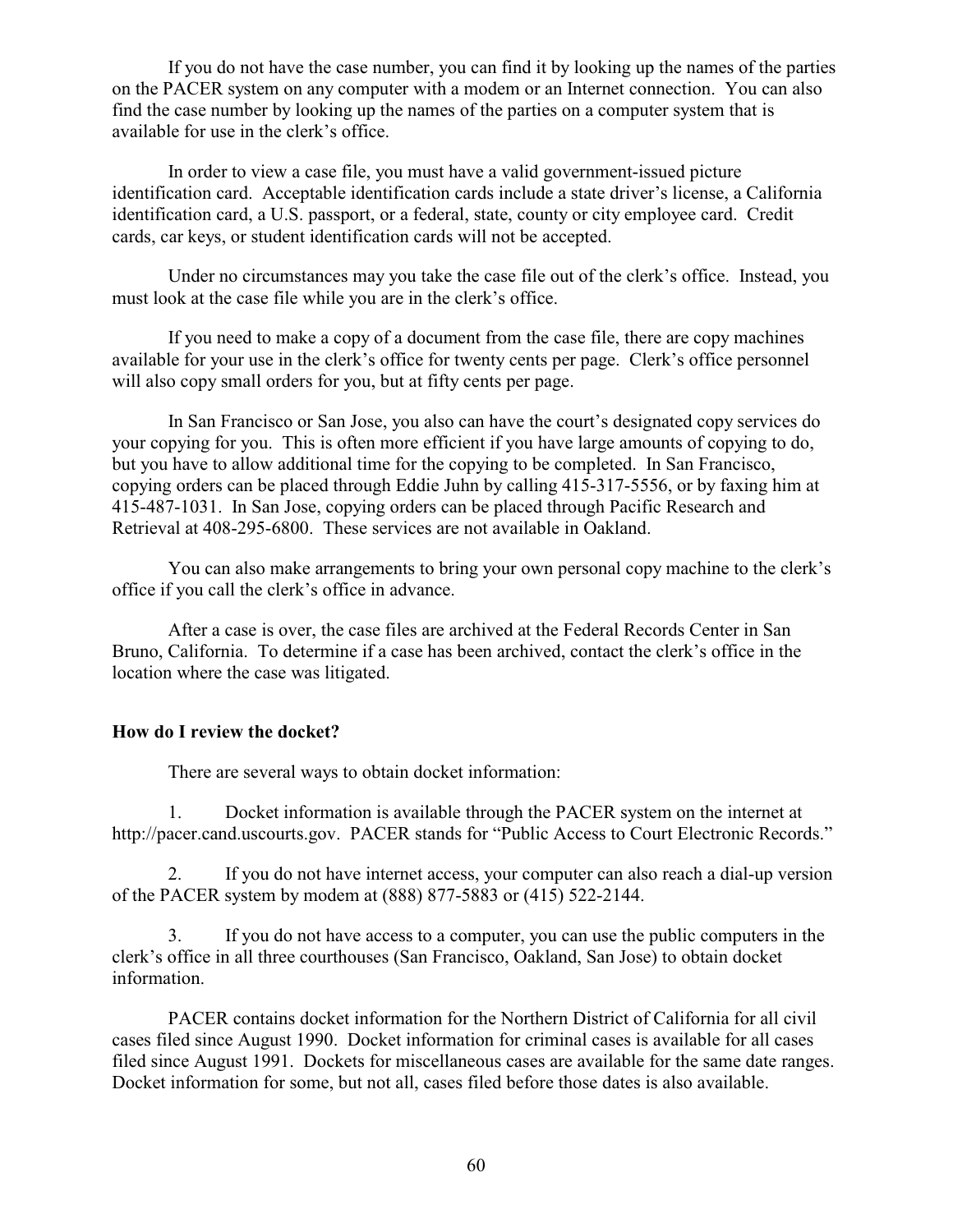Dockets are updated every night. The updates are typically, but not always, complete by midnight Pacific Standard Time. Therefore, when you retrieve a PACER docket, you typically get the docket as it stood at the close of the previous business day.

PACER users can search by case number or party name, or for all cases filed within a specified range of dates. The PACER system allows users to:

- 1. Review the docket online;
- 2. Print a copy of the docket; and
- 3. Download docket information for later review.

PACER also has available a U.S. party/case index, which can be used to search for specific parties in federal court cases nationwide. Registered PACER users may find the index at http://pacer.psc.uscourts.gov/uspci.html or by dialing in through a modem at (800) 974-8896.

You must register to become a PACER user before you can use any version of the PACER system. You can register online to become a PACER user at http://pacer.psc.uscourts.gov. You can also call the PACER Service Center at (800) 676-6856 to obtain a PACER registration form by mail. There is no cost for registering.

Once the registration form is received by the PACER Service Center, you will receive a login and password in the mail within about two weeks. Logins and passwords will not be faxed, emailed, or given out over the phone.

Internet access to PACER is billed at seven cents per page of information responding to your query. A page is defined as fifty-four lines of data. There is not an additional per-minute charge.

Dial-up access to PACER via modem is billed at sixty cents per minute of access time. Billing begins after a successful log-in. There is not an additional per-page charge.

For either internet access or dialup access to PACER, you will be billed quarterly by the PACER Service Center.

The public computers in the clerk's office do not use the PACER system, and you do not have to be registered on PACER to use them. There is no charge to look up docket information on those computers. However, if you want to print out docket information, there is a charge of fifty cents per page.

If you cannot afford to pay the PACER access fees, you may file a motion with the court asking to be excused from paying those fees. A court may, for good cause, exempt persons from the electronic public access fees, in order to avoid unreasonable burdens and to promote public access to such information. Your motion must show that it would be an unreasonable burden for you to pay the fees and that it would promote public access to electronic court docket information if you were permitted to use the PACER system without paying a fee. If the court grants your motion, you must send a copy of the court's order to the PACER Service Center,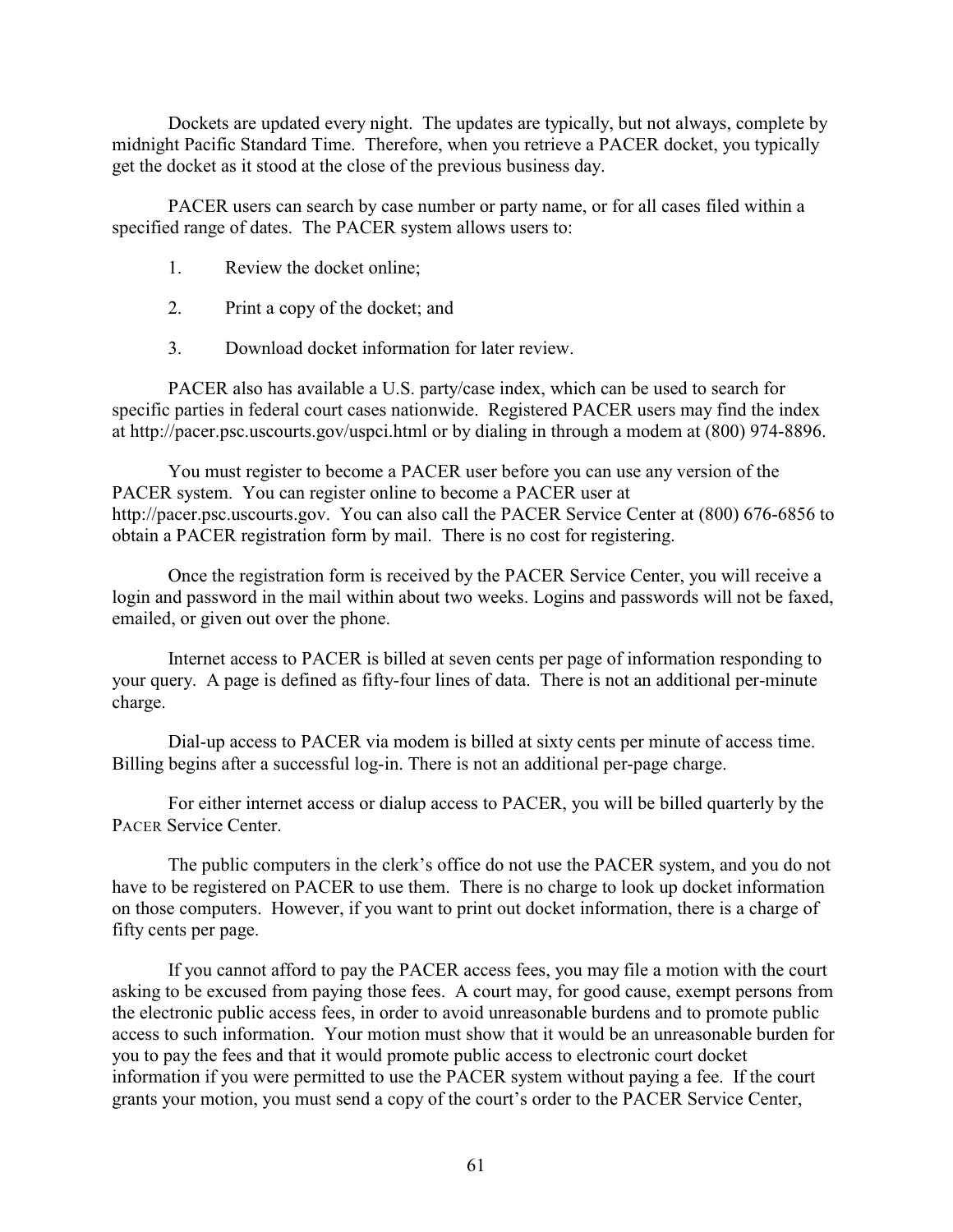P.O. Box 780549, San Antonio, Texas, 78278-0549, so that you will not be billed to use the PACER system. If the court denies your motion, you must pay the PACER fees in order to use the PACER system.

If you have problems with your PACER account, please call the PACER Service Center at (800) 676-6856.

If you have problems with the Northern District of California's PACER operations, please call us at (866) 638-7829. We cannot help with problems about your PACER account.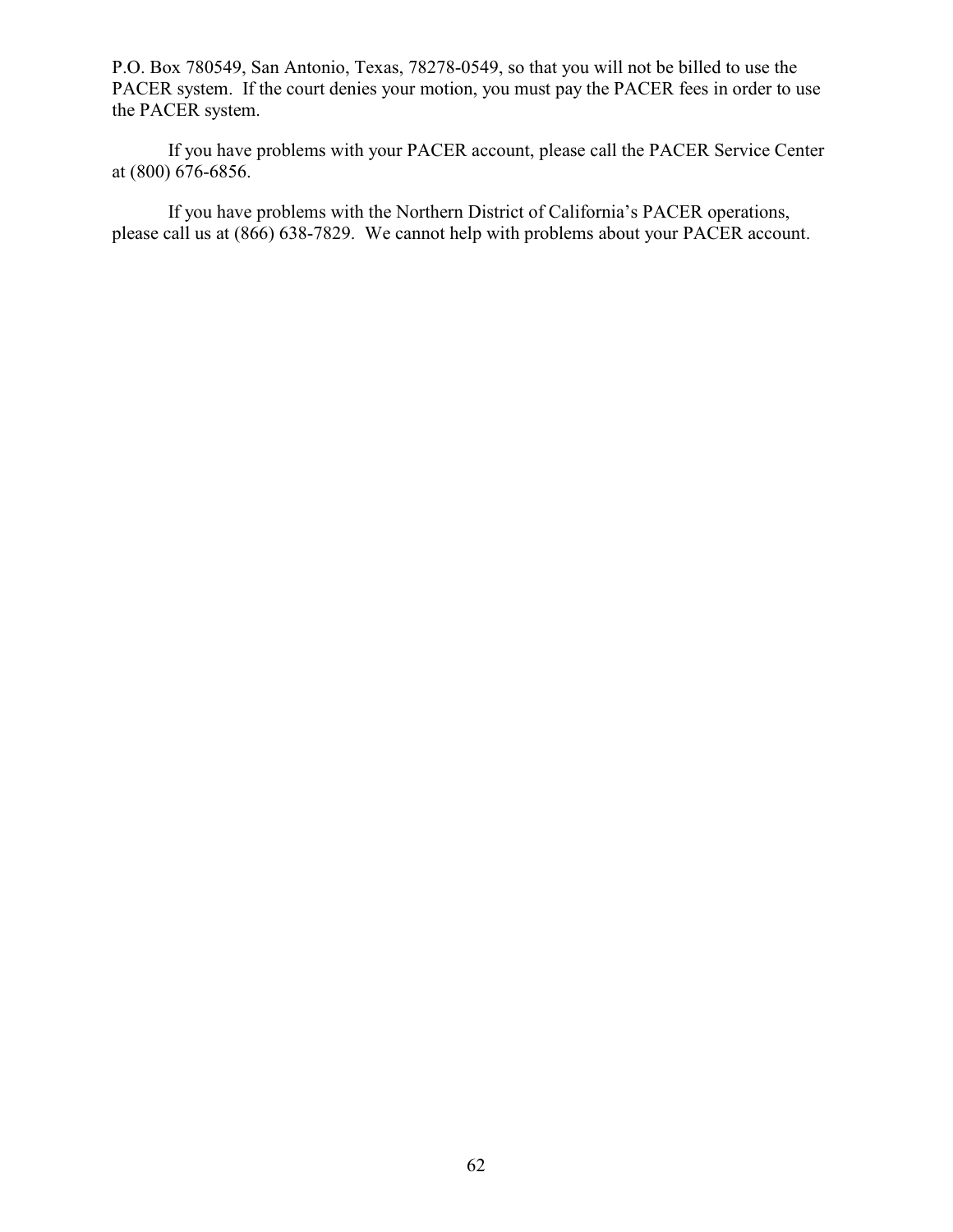## *CHAPTER 9 -*  **WHAT IS A CASE MANAGEMENT OR STATUS CONFERENCE, AND HOW DO I PREPARE FOR IT?**

#### **What is a case management conference?**

A case management conference is a meeting with the judge at which the judge, with the help of the parties, sets a schedule for the case. The initial case management conference is held early on. For example, at that initial conference, the judge will usually set a schedule for completing discovery (that is, exchanging information that could be used as evidence), a deadline for filing motions, and a trial date. Later case management conferences may be held to review the progress of the case, and change the schedule as necessary.

#### **What is a status conference?**

A status conference can also be called a "subsequent case management conference." Regardless of which term is used, it is just a conference that the judge holds after an initial case management conference has happened, to check on the status of the case. The rule providing for subsequent case management conferences is Civil Local Rule 16-10(c). Some judges hold status or subsequent case management conferences regularly, while other judges schedule them only when there is a particular need. Generally, a subsequent case management conference is a chance for the parties to tell the judge about the progress of their case, and about any problems they have had in preparing for trial or in meeting the original schedule. In addition, there is a pretrial conference held shortly before trial, where the judge and the parties decide the procedures for the upcoming trial.

#### **When is the initial case management conference?**

Under Civil Local Rule  $16-2(a)$ , when the complaint is filed, the plaintiff is given a copy of an Order Setting Initial Case Management Conference. The plaintiff must serve that Order on the defendants. The Order sets the date for the initial case management conference, which is usually held around 120 days after the complaint is filed.

#### **Does every case have a case management conference?**

No. Certain types of cases, which are listed in Civil Local Rules 16-4, 16-5, and 16-6, do not have case management conferences.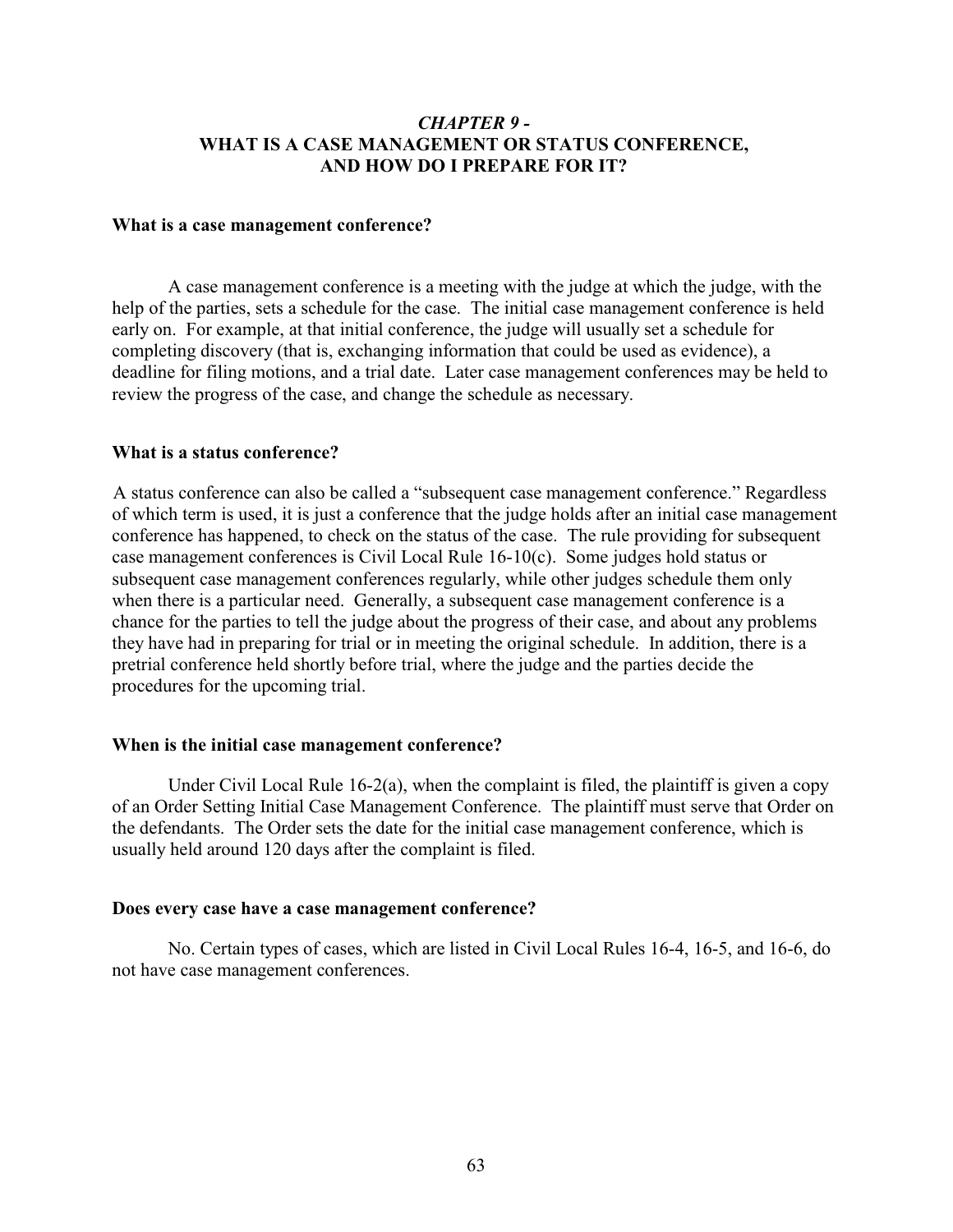## **What should I do before the initial case management conference?**

There are several things the parties should do to prepare before the initial case management conference. As explained in more detail below, the parties are expected to call each other or meet in person, in a process that is called *meeting and conferring*, and try to agree on a number of issues. These include: making a single proposal for how and when discovery will be done (if a joint proposed discovery plan is required); deciding whether to submit the case to arbitration, mediation, or early neutral evaluation; and preparing the joint case management statement. Among other things, the joint case management statement tells the court the results of your meetings and what positions you have both taken about issues such as discovery and arbitration.

The requirements for case management conferences are explained in detail in Civil Local Rules 16-1 through 16-10, and in Rules 16(b) and 26(f) of the Federal Rules of Civil Procedure. You should also check your judge's standing order, which may have additional rules.

## **Why do I have to meet and confer?**

The point of meeting with the other side and conferring about issues like scheduling, discovery and resolving the case is to save everyone time, work out what you can before going to court, and to make sure both sides are clear on each other's views. Under Rule 26(f) of the Federal Rules of Civil Procedure, unless the case is in one of the categories listed in Rule  $26(a)(1)(E)$ , all parties must meet and confer at least 21 days before the case management conference to:

1. Discuss the nature and basis of their claims;

2. Discuss whether there is a way to resolve the case quickly and informally through a settlement;

3. Arrange for initial disclosure of information by both sides as required by Rule  $26(a)(1)$ . This includes exchanging the names and contact information of every person who is likely to have information about the issues, certain documents (described in Rule 26(a)), and various other information described in that section; and

4. Develop a proposed discovery plan.

The meet-and-confer is also referred to as a "Rule 26(f) conference."

### **What is the proposed discovery plan?**

The proposed discovery plan is a proposal that the parties make to the court, about how each thinks discovery should be conducted in the case. Federal Rule of Civil Procedure 26(f) requires that the parties submit a joint proposed discovery plan, along with their joint case management conference statement and proposed case management order. This plan must be prepared in collaboration with the lawyers for the other party or parties. The court will review the plan, and discovery will proceed as the judge decides and sets out in the case management order.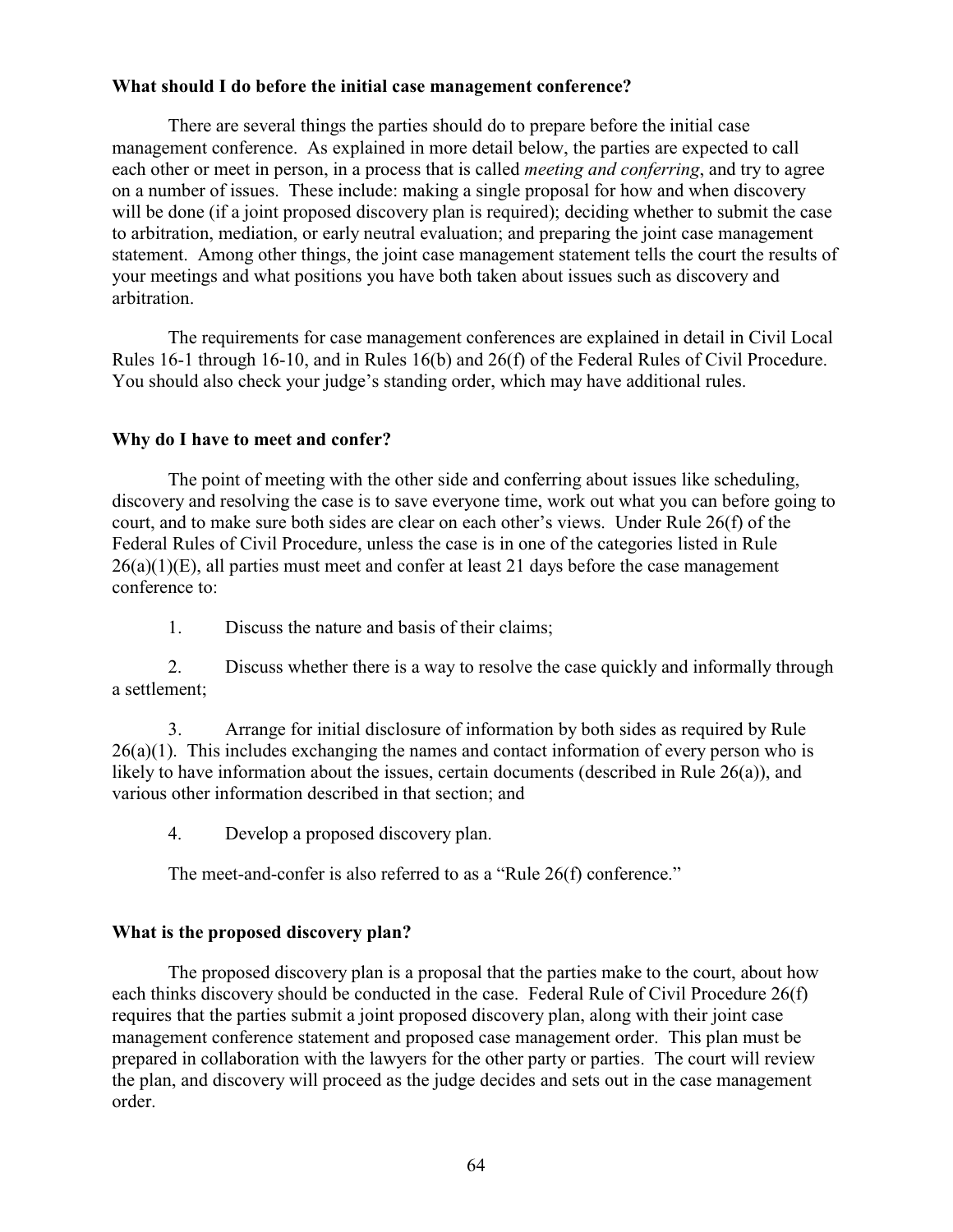The parties must make a good faith effort to agree on a joint proposed discovery plan, which must include each parties' views and proposals about:

1. Any changes that should be made in the timing, form, or requirement for disclosures under Rule 26(a), including a statement as to when disclosures under Rule 26(a)(1) were made or will be made;

2. The subjects on which discovery may be needed, when discovery should be completed, and whether discovery should be done in phases or be limited to or focused upon particular issues;

3. Any changes that should be made in the limitations on discovery imposed under the Federal Rules of Civil Procedure or the Civil Local Rules, and what other limitations should be imposed; and

4. Any other orders that should be entered by the court under Rule 26(c) or Rule 16(b) and (c).

## **What is the case management statement?**

Civil Local Rule 16-9 requires the parties to file a joint case management statement and proposed case management order (all in one document) on the form approved by the Court. The clerk's office has both the form, and instructions for preparing a case management statement and proposed case management order. The form and the instructions are provided to the plaintiff at the time the complaint is filed. You can also find the form in Appendix A to the Civil Local Rules.

Under Civil Local Rule 16-9 and Rule 26(f) of the Federal Rules of Civil Procedure, the joint case management statement and proposed case management order must be filed no later than seven (7) days before the case management conference, unless the judge orders otherwise.

This Court's form requires you to describe the results of your discussions with the other side about ADR, or alternative dispute resolution, in the joint case management statement.

The joint case management statement and proposed order should be prepared and filed jointly by all of the parties. However, if preparing a joint statement can't be done because of some special hardship, then the parties may file separate case management statements. Those separate statements must describe the undue hardship that prevented them from preparing a joint statement. Although the court allows parties to file separate case management statements, it is better for the parties to file a joint statement, because it gives the parties more control. If the parties cannot agree on a schedule for the case, the judge may impose his or her own schedule, which may not be the schedule that either party would have wanted.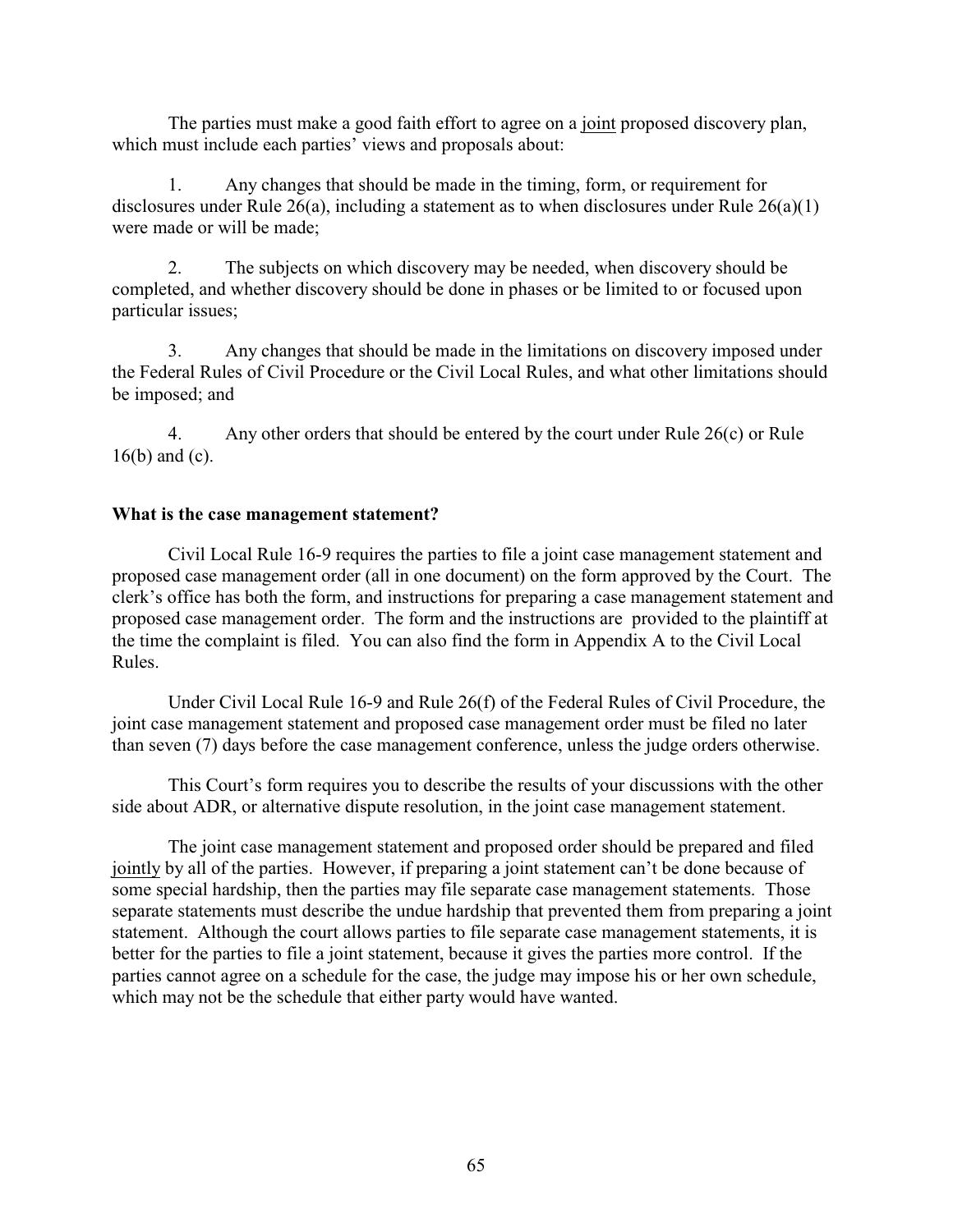## **What about ADR and arbitration?**

The joint case management statement also must include a section entitled "Alternative Dispute Resolution" or ADR. ADR is a way of saving time and money by working out parties' differences without going through all of the formality of civil litigation and trial. This Court offers different kinds of ADR as an alternative to a formal trial; one of them is arbitration, where the parties argue their positions to a neutral person who is not a judge, but is usually a lawyer. This Court's ADR programs are described in a handbook entitled "Dispute Resolution Procedures in the Northern District of California," which is provided to you when the complaint is filed. You can get more copies of the handbook at the clerk's office, and you can also find the same information on the Court's website at http://www.adr.cand.uscourts.gov.

In some cases, you have to try ADR first. Under ADR Local Rule 4-2, certain types of cases are automatically referred to a court ADR program called "non-binding arbitration." Nonbinding arbitration is like a very quick mini-trial, which allows the parties to see how a judge (known as an arbitrator) might decide the case. While the parties do not have to accept the arbitrator's decision, it often helps parties decide to settle their differences. Under Civil Local Rule 16-8 (b), if your case is not referred to non-binding arbitration, you must sign, serve and file an ADR Certification (along with an extra copy for the court's ADR Unit) by the date given in your Order Setting Initial Case Management Conference. The form for the ADR Certification can be found at Appendix C to the Civil Local Rules. By signing the ADR Certification, you are telling the Court that:

1. You have read the handbook entitled "Dispute Resolution Procedures in the Northern District of California" or certain portions of the ADR internet site, at http://www.adr.cands.uscourts.gov, described in Civil Local Rule 16-8(b);

2. You have met with the other side and discussed the available ADR programs provided by the Court and by other ADR providers; and

3. You have personally considered whether your case might benefit from any of these ADR programs.

You must attach to the ADR Certification either a "Stipulation and (Proposed) Order Selecting ADR Process" or a "Notice of Need for ADR Phone Conference" on the form established by the Court. You can find these forms at Appendix C and D to the Civil Local Rules.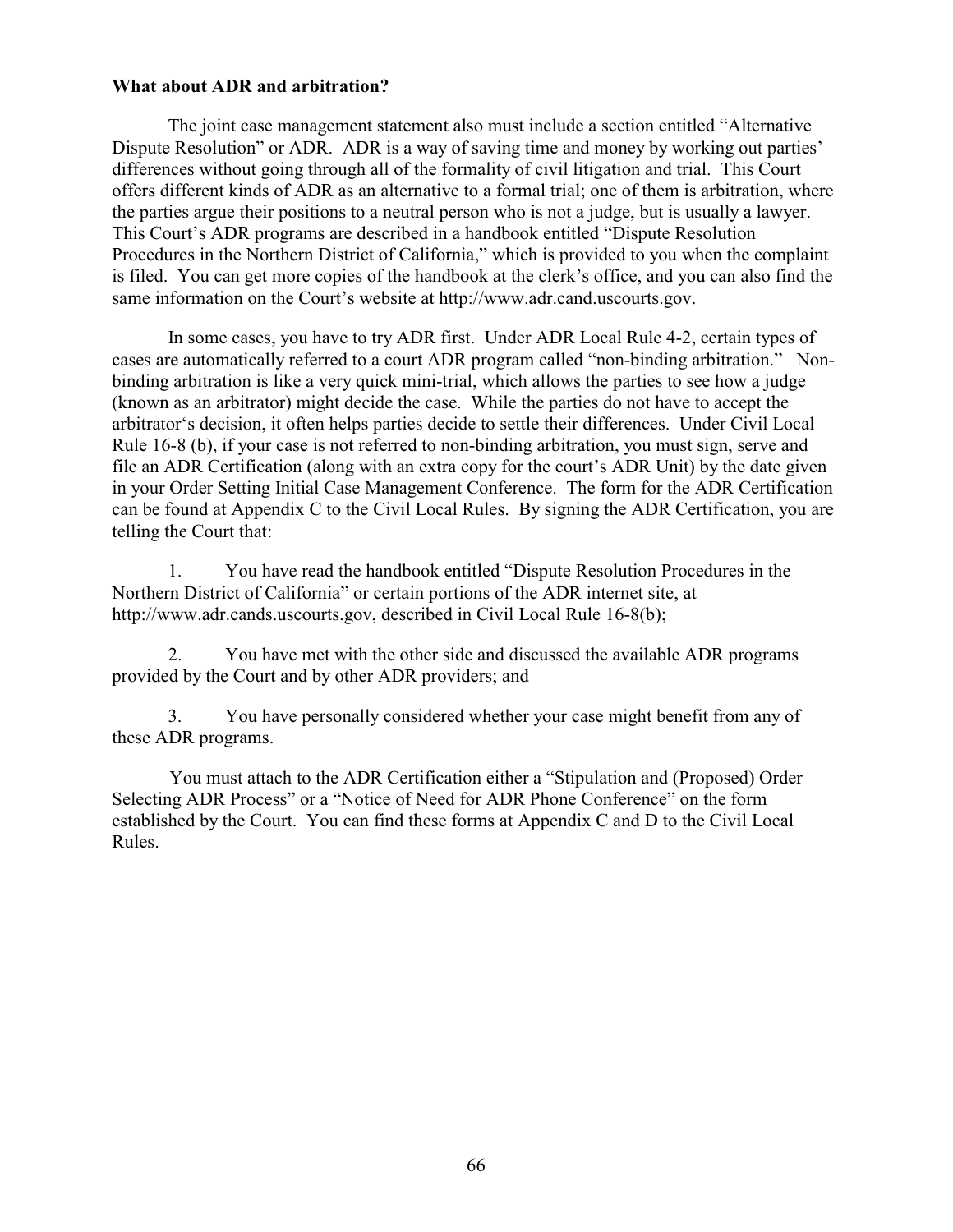#### **What happens at the initial case management conference?**

At the case management conference, the judge will discuss the case management conference statement with the parties, and may also discuss other issues in the case. The judge is also likely to discuss the form of ADR most appropriate for your case. You must attend the case management conference in person, unless you file a written request to participate in the conference by telephone. Under Civil Local Rule 16-10(a), requests to participate in the case management conference by telephone must be filed and served no later than five (5) days before the conference, or at the time stated in your judge's standing order. Whether you attend the case management conference in person or by telephone, you must be prepared to discuss all aspects of your case with the judge.

#### **What is the case management order?**

During or after the case management conference, the judge will issue a case management order, which will set a schedule for the rest of the case. Sometimes the judge will sign the proposed case management order submitted by the parties. Sometimes the judge will change that order or write an entirely new order. The case management order signed by the judge will control the schedule for the rest of the case unless it is changed later by the judge.

### **What should I do before other conferences with the judge?**

If the judge schedules a subsequent case management conference, Civil Local Rule 16- 10(d) requires the parties to file a joint supplemental case management statement at least ten (10) days before the conference. The joint statement must report progress or changes in the case since the last statement was filed, identify any problems with meeting the existing deadlines, and suggest any changes to the schedule for the rest of the case. Your judge's standing order may require other things as well. You should check the judge's standing order. You can find a form for the joint supplemental case management statement and proposed order at Appendix B to the Civil Local Rules. You must attend the subsequent case management conference in person, unless the judge permits you to appear by telephone, and you must come to court prepared to discuss all aspects of the case with the judge.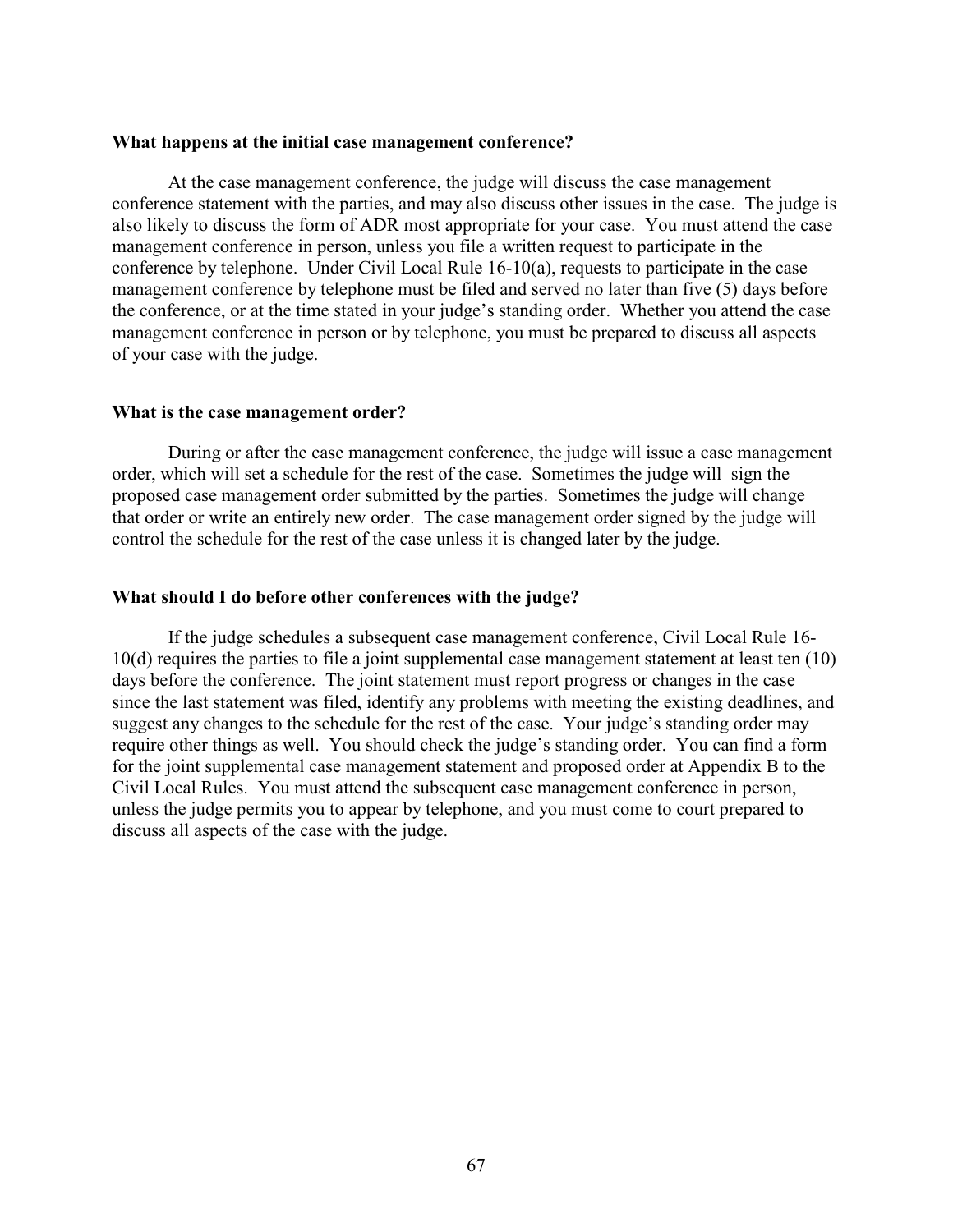## *CHAPTER 10 -*  **WHAT INFORMATION DO I HAVE TO GIVE TO THE OTHER PARTIES, EVEN IF THEY DON'T ASK FOR IT?**

Before the parties begin the process of discovery, or the formal process of information exchange governed by certain procedural rules, they are required to give each other certain classes of information even if not requested. The information you have to give the other parties, even if they don't ask for it, is called a "disclosure." Rule 26(a) of the Federal Rules of Civil Procedure lists three types of disclosures which you must provide to the other parties at different times during the course of the lawsuit: (1) initial disclosures; (2) expert disclosures; and (3) pretrial disclosures.

## **What are initial disclosures?**

Initial disclosures are the ones you have to serve early in the case.

**Timing:** Initial disclosures must be served within fourteen days after your Rule 26(f) meet and confer, unless:

- 1. The parties stipulate to a different time; or
- 2. The court orders a different time; or

3. A party objects during the conference that initial disclosures are not appropriate under the circumstances of the lawsuit, and states the objection in the Rule 26(f) discovery plan.

Initial disclosures are required in all cases, except for the categories of cases listed in Rule 26(a)(1)(E) of the Federal Rules of Civil Procedure.

**Content:** Unless your case is in one of the categories listed in Rule 26(a)(1)(E), you must serve the following information on the other parties in your lawsuit:

1. The name and, if known, the address and telephone number of each individual likely to have information that you may use to support your claims and defenses, unless that information will be used solely for impeachment. You also must identify the type of information that each individual has. "Information used solely for impeachment" is information that is used only to attack the believability or credibility of a witness, rather than information used to prove your position directly.

2. A copy, or a description by category and location, of all documents or other things that you have in your possession or control that you may use to support your claims or defenses, unless they will be used solely for impeachment.

3. A calculation of any category of damages you claim to have suffered. You also must make available to the other parties, for inspection and copying, all documents and other things that support your calculation, including documents and other things showing the nature and extent of your injuries. You do not, however, have to disclose documents and other things that are privileged or otherwise protected from disclosure.

4. You also must make available to the other parties, for inspection and copying,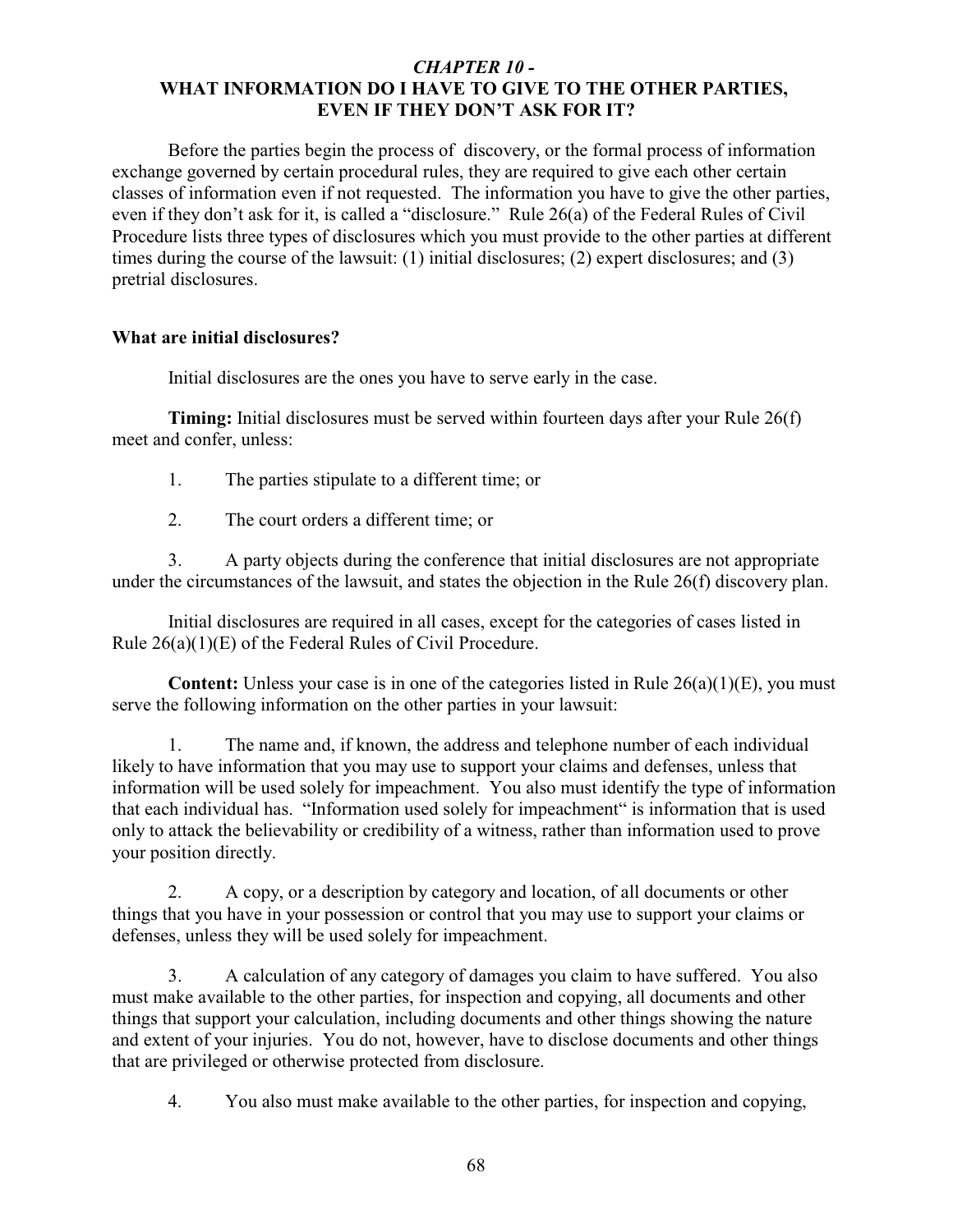any insurance agreement which may apply to any award of damages in the lawsuit.

**Form:** Under Rule 26(a)(4) and 26(g) of the Federal Rules of Civil Procedure, these initial disclosures must be made in writing, and must be served on all of the other parties to the lawsuit. They must be signed by you, and must include your address. By signing the disclosure, you are certifying to the court that the disclosure is complete and correct as of the time it is made, to the best of your knowledge.

**Additional requirements:** Your initial disclosures must be based on the information that is reasonably available to you. You must serve your initial disclosures even if:

- 1. You have not fully completed your investigation of the case; or
- 2. You think another party's initial disclosures are inadequate; or
- 3. Another party has not made any initial disclosures.

Rule  $26(e)(1)$  of the Federal Rules of Civil Procedure imposes on you a duty to supplement your initial disclosures if you learn that the information you disclosed is incomplete or incorrect, and if the additional or corrective information has not otherwise been made known to the other parties during the discovery process or in writing.

## **What are expert disclosures?**

In an expert disclosure, you reveal to the other parties the identity of any expert witness you may use at trial. Expert disclosures are required by Rule 26(a)(2) of the Federal Rules of Civil Procedure. An expert witness is a person who has scientific, technical, or other specialized knowledge that can help the court or the jury understand the evidence.

If you hired or specially employed the expert witness to give testimony in your case, or if the expert witness is your employee and regularly gives expert testimony as part of his or her job, this disclosure also must be accompanied by a written report prepared by and signed by the expert witness, unless the court orders otherwise, or the parties stipulate otherwise. This written report is usually referred to as an "expert report."

**Timing:** Expert disclosures must be made by the time ordered by the court. If the court does not set a time for expert disclosures and the parties do not stipulate to a date for expert disclosures, the disclosures must be made at least ninety days before the trial date. If your expert disclosures are intended solely to contradict or rebut another party's previously disclosed expert disclosures, your disclosures must be made no later than thirty days after the disclosure made by the other party.

**Content:** Under Rule 26(a)(2)(B) of the Federal Rules of Civil Procedure, the expert report must contain:

1. A complete statement of all opinions the expert witness intends to give at trial, and the basis and reasons for those opinions;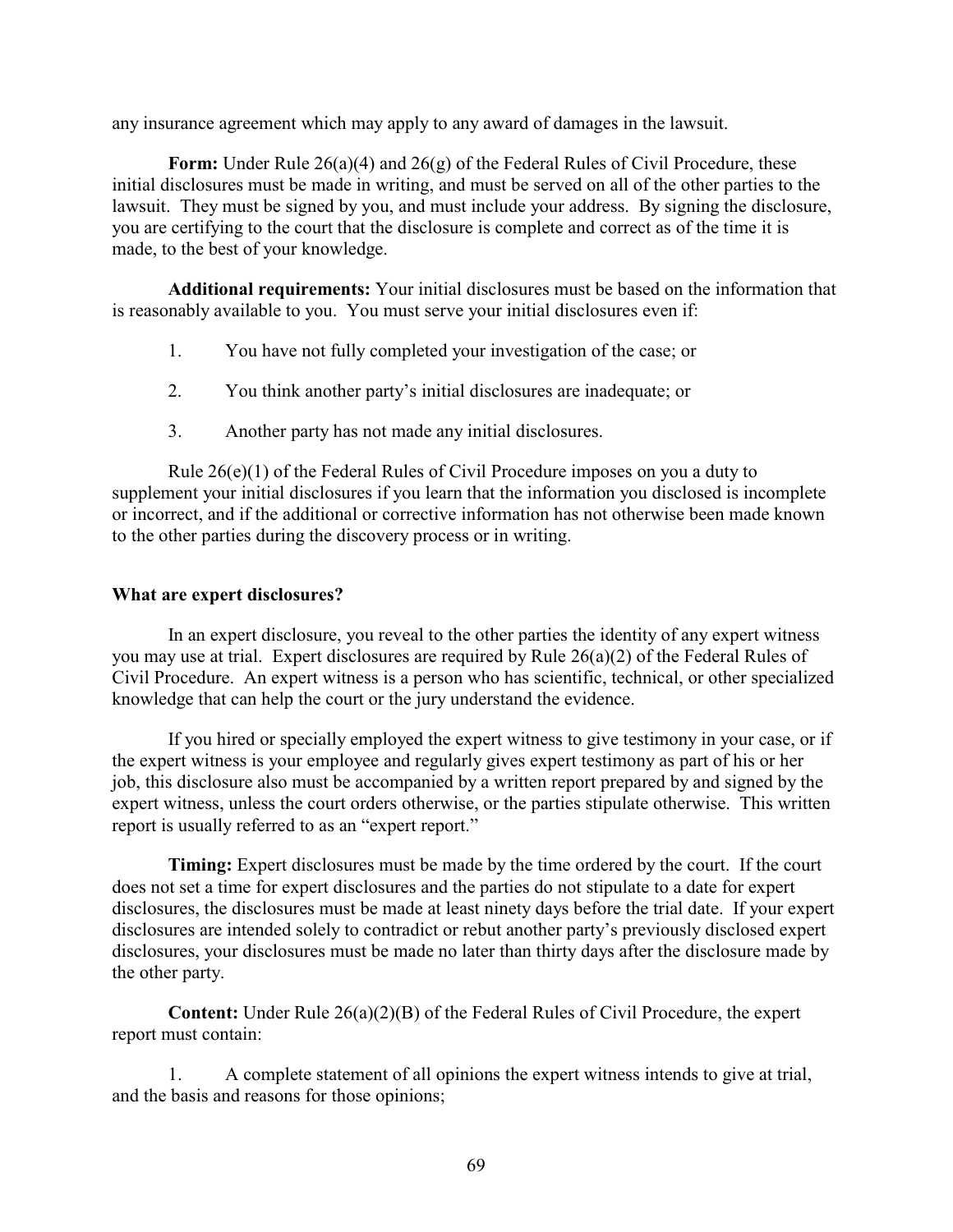2. The data or other information considered by the expert witness in forming those opinions;

3. Any exhibits to be used as a summary of, or support for, the opinions;

4. The qualifications of the expert witness, including a list of all publications authored by the witness within the preceding ten years;

5. The compensation to be paid for the study and testimony of the expert witness; and

6. A list of any other cases in which the witness has testified as an expert at trial or by deposition within the preceding four years.

**Form:** Under Rules 26(a)(4) and 26(g) of the Federal Rules of Civil Procedure, these expert disclosures must be made in writing and must be served on all of the other parties to the lawsuit. They must be signed by you and the expert witness, and include your address. By signing the disclosure, you are certifying to the court that the disclosure is complete and correct as of the time it is made, to the best of your knowledge.

**Additional requirements:** Rule 26(e)(1) of the Federal Rules of Civil Procedure imposes on you a duty to supplement your expert disclosures if you learn that the information you disclosed is incomplete or incorrect, and if the additional or corrective information has not otherwise been made known to the other parties during the discovery process or in writing. If your expert is required to prepare an expert report under Rule 26(a)(2)(B), this duty extends to supplementing both the expert report and any information provided by the expert during a deposition. Any supplement to your expert disclosures must be served no later than the time your pretrial disclosures under Rule 26(a)(3) are due.

## **What are pretrial disclosures?**

In a pretrial disclosure each party files with the court and serves on the other parties certain kinds of information about evidence it may present at trial. Evidence that will be used solely for impeachment is not included. The requirements for pretrial disclosures are governed by Rule 26(a)(3) of the Federal Rules of Civil Procedure.

**Timing:** These pretrial disclosures must be made at least thirty days before trial, unless otherwise ordered by the court.

**Content**: The following information about evidence you may use at trial should be included in your pretrial disclosures:

1. The name and, if not previously provided, the address and telephone number of each witness. You must identify separately the witnesses you intend to present at trial and those whom you may present at trial if the need arises.

2. The identity of those witnesses whose testimony you expect to present at trial by means of a deposition, rather than by having the witness testify in person. You must also serve a transcript of the relevant portions of the deposition testimony.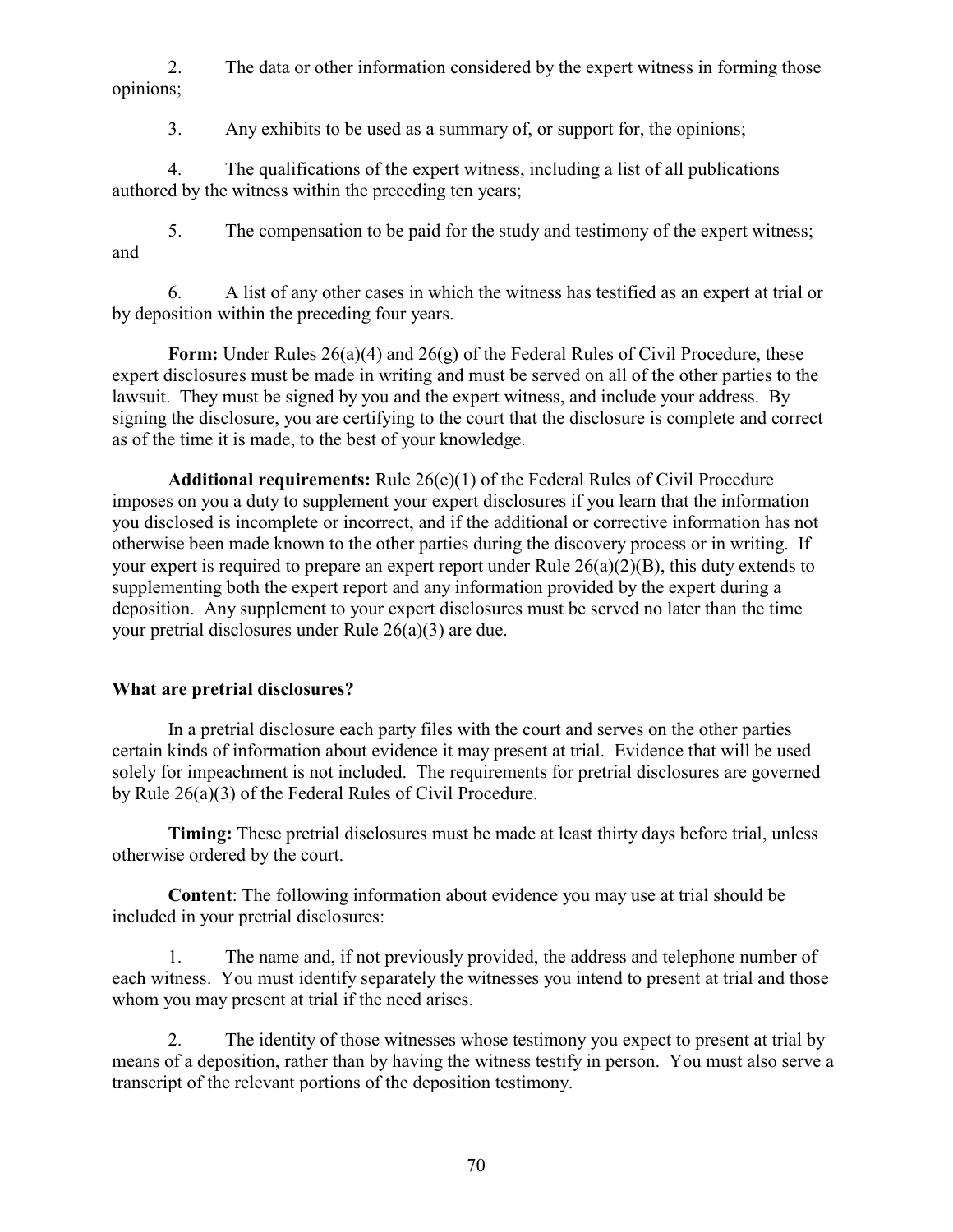3. An appropriate identification of each document or other exhibit, including summaries of other evidence, that you may use at trial. You must identify separately the exhibits you intend to use at trial and those which you may use if the need arises.

Form: Under Rule 26(a)(4) and 26(g) of the Federal Rules of Civil Procedure, these pretrial disclosures must be made in writing and must be served on all of the other parties to the lawsuit. They must be signed by you, and include your address. By signing the disclosure, you are certifying to the court that the disclosure is complete and correct as of the time it is made, to the best of your knowledge.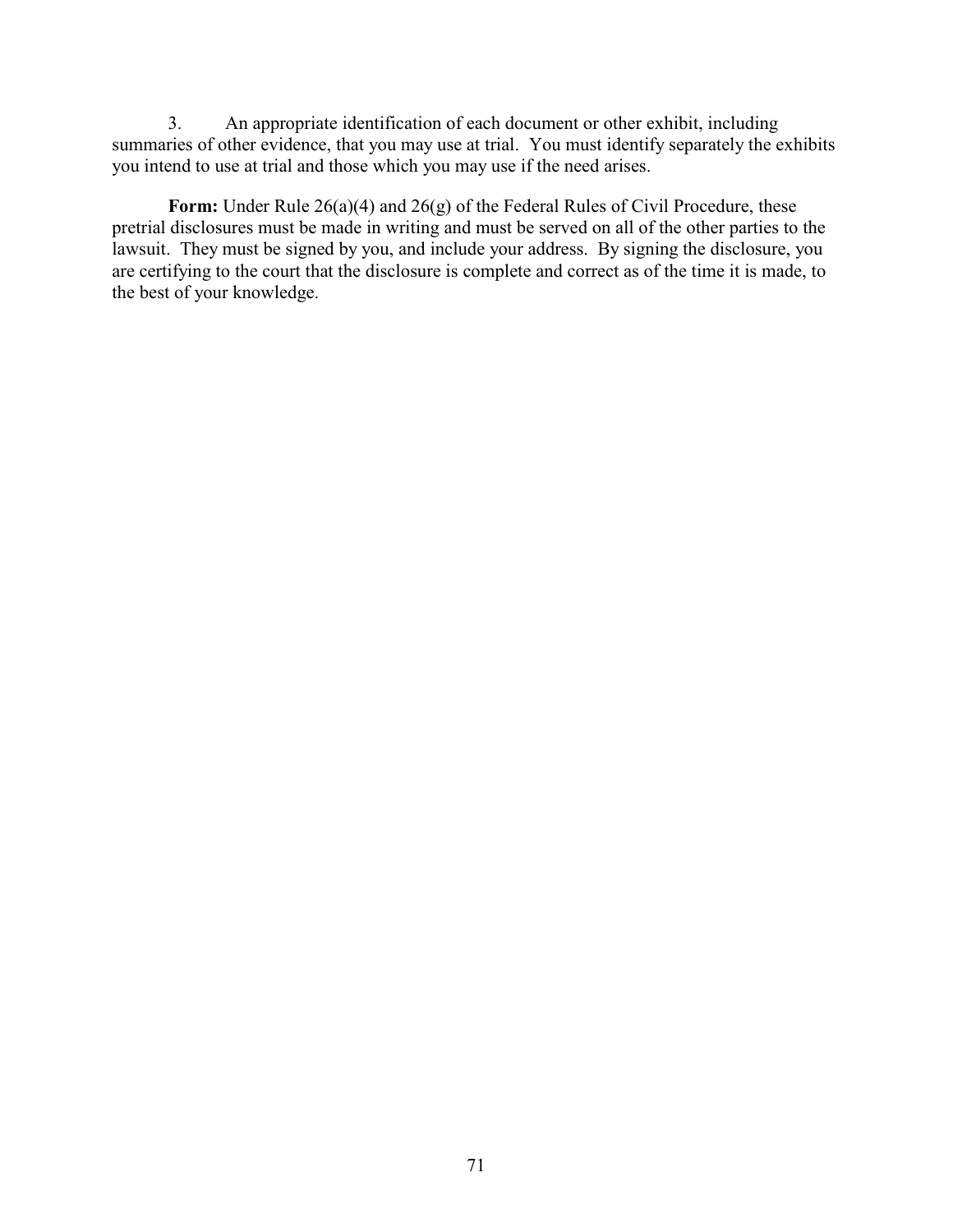## *CHAPTER 11 -*  **WHAT IS DISCOVERY?**

"Discovery" is the process by which parties exchange information about the issues in their case before trial. Several different ways to ask for and get this information are described below. These include depositions, interrogatories, requests for document production, requests for admission, and physical or mental examinations. Each of these methods is explained in more detail in this chapter.

"Depositions" are question-and-answer sessions held before trial, in which one party to a lawsuit asks another person questions about the issues raised in the lawsuit.

"Interrogatories" are written questions served on another party to the lawsuit, which must be answered under oath.

In a "request for document production," you write out descriptions of documents you think another party has that would provide information about the issues in the lawsuit, and ask them to provide you with copies of any of their documents that satisfy your descriptions.

In a "request for admissions," you write out statements of fact you believe are true, and ask the other party to admit that those statements are true or to admit the application of any law to any fact.

A mental examination is an examination by an expert of another person's mental condition.

A physical examination would usually be an examination of a person's physical condition.

You may use the different methods of discovery in any order or at the same time. The fact that the other party asks you for information does not affect your right to ask for information from them, or mean that you have to wait to make your requests.

## **Are there any limits to discovery?**

Under Rule 26(b) of the Federal Rules of Civil Procedure, any party may ask for another party to disclose any non-privileged matter that is relevant to the claim or defense of any party to the lawsuit. In other words, you may get (and, if asked, you must provide) any material that is reasonably likely to lead to the discovery of admissible evidence. The court can limit the use of any discovery method, however, if it finds that:

> 1. The discovery sought unreasonably seeks information that has already been provided, or that is already available from some other source which is more convenient, less burdensome, or less expensive; or

2. The party seeking discovery has already had enough chances to get the information sought; or

3. The burden or expense of the proposed discovery outweighs its likely benefit, taking into account the needs of the case, the amount of money the parties are fighting over, the parties' resources, the importance of the issues in the litigation, and the importance of the proposed discovery in resolving the issues.

Sometimes you might request information from the other side and get an answer back that you have asked for privileged information, or information you cannot have because it is protected by various confidentiality agreements. In addition, there are some limits to how many requests you can make. These limits are discussed in the more detailed explanation of each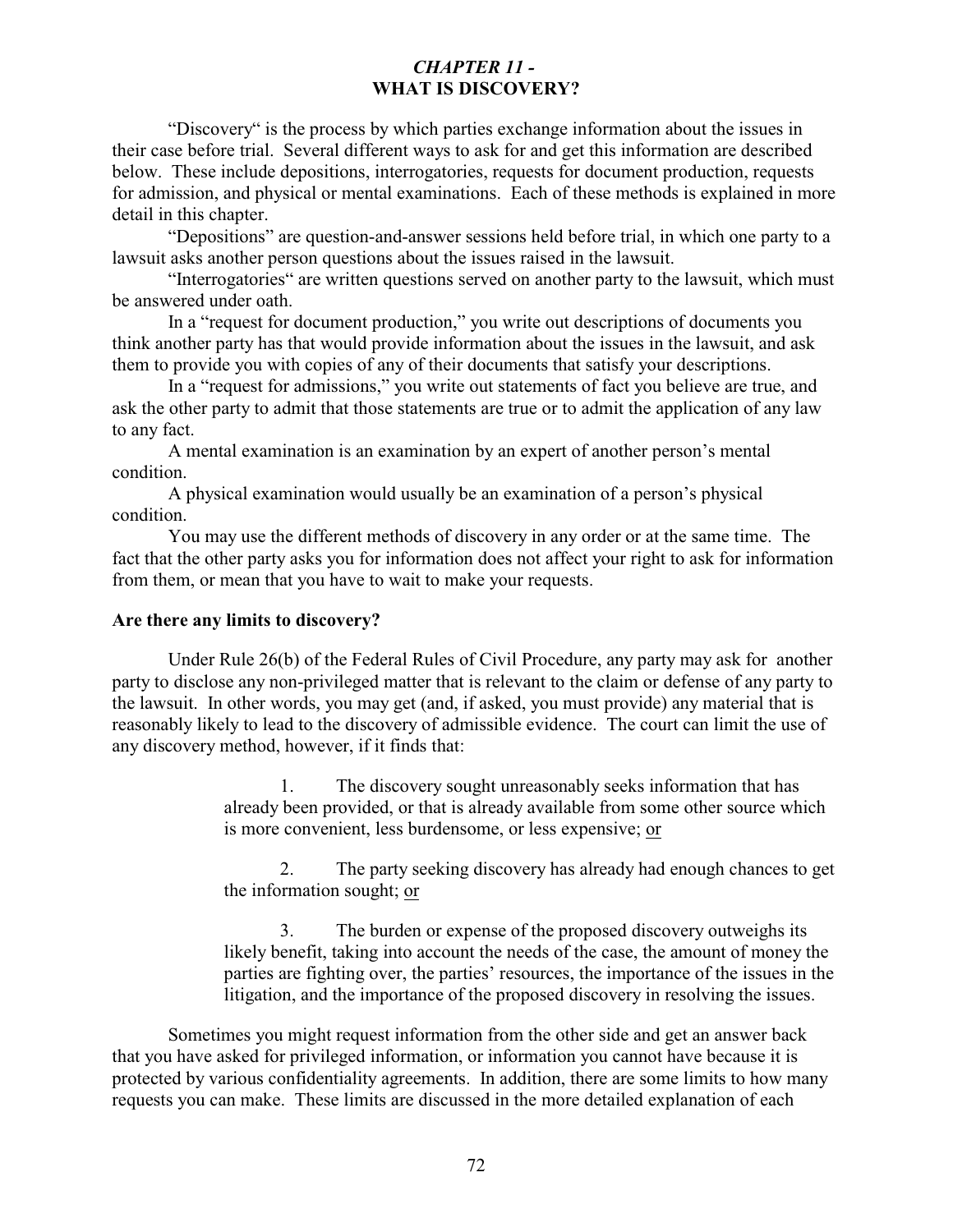method of discovery.

## **When can discovery begin?**

If your case is in one of the categories of cases listed in Rule  $26(a)(1)(E)$  of the Federal Rules of Civil Procedure, Civil Local Rule 16-7 states that discovery cannot begin until the judge sends out a case management order setting deadlines for discovery.

In all other cases, Rule 26(d) of the Federal Rules of Civil Procedure states that discovery cannot begin until the parties have had their Rule 26(f) meet and confer, unless:

> 1. Earlier discovery is allowed by another part of the Federal Rules of Civil Procedure; or

- 2. A court issues an order that lets you take earlier discovery; or
- 3. All parties agree that discovery can be taken earlier.

As noted above, all parties can conduct discovery at the same time.

## **DEPOSITIONS**

### **How does a deposition work?**

A deposition is a question-and-answer session before trial. One party to a lawsuit asks another person, who is under oath, questions about the issues raised in the lawsuit. Rule 30 of the Federal Rules of Civil Procedure explains the procedures for taking a deposition.

When you get to ask someone questions about his or her knowledge of the case in a deposition, that process of questioning is called deposing the person, or taking a deposition. The person who answers the questions in a deposition is referred to as the deponent. The deponent answers all questions under oath, which means that he or she swears that all of the answers are true. The deponent can be any person who may have information about the lawsuit, including eye witnesses, expert witnesses, or another party to the lawsuit.

The questions and answers in a deposition must be recorded. The party taking the deposition, the one asking the questions and seeking information, may choose the method for recording the deposition. The deposition can be recorded in a written record, or videotaped. The written record of a deposition is called the transcript of the deposition, and the person who records what everyone says is usually referred to as a court reporter or a court stenographer. Rule 30(b) of the Federal Rules of Civil Procedure explains the ways the deposition can be recorded, the role of a court officer in recording the deposition, and other important details.

The person taking the deposition must pay the cost of recording the deposition.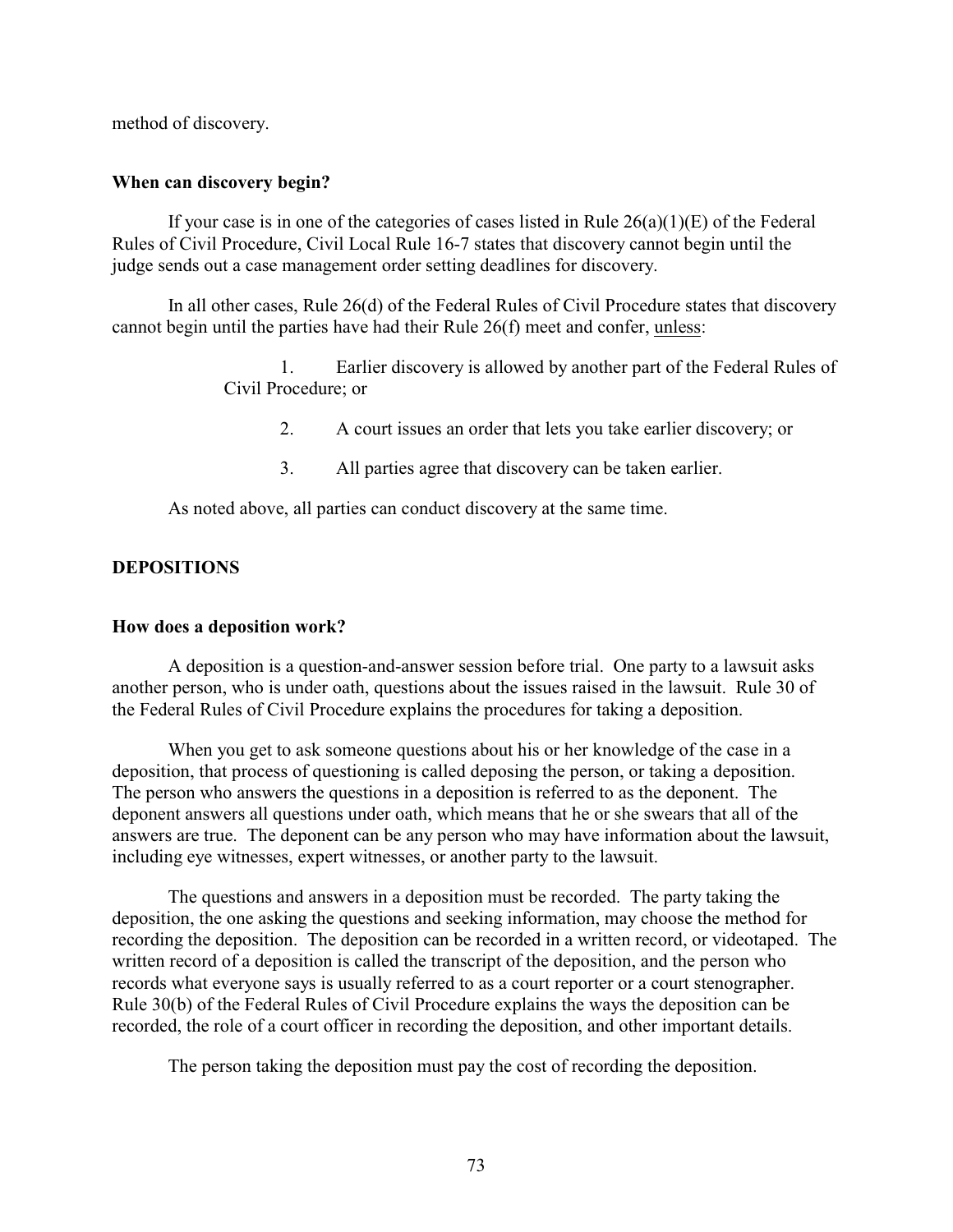### **Do I need the court's permission to take a deposition?**

You usually do not need the court's permission to take a deposition. However, under Rule 30(a) of the Federal Rules of Civil Procedure, you do need the court's permission to take a deposition in any of the four following situations:

1. The deponent is in prison.

2. Your side of the lawsuit has already taken ten other depositions, and the other parties have not stipulated in writing that you can take more depositions. Rule 30(a) allows all of the plaintiffs, or all of the defendants, to take no more than ten depositions without the court's permission. For example, if you are one of two plaintiffs, and the other plaintiff has taken nine depositions and you have taken one deposition, neither you nor the other plaintiff can take any more depositions without the court's permission.

3. The deponent has already been deposed in the same case, and the other parties have not stipulated in writing that the deponent can be deposed again.

4. You want to take a deposition before the parties' "meet and confer" (a meeting that is required under Rule 26(f)), and the other parties will not agree in writing to let you take the early deposition. However, this exception has its own exception; you may not need to get court permission for an early deposition if your notice of deposition contains a certification, with supporting facts, that the deponent is expected to leave the United States and therefore will be unavailable for deposition in this country after the Rule 26(f) meet and confer occurs.

## **How do I arrange for a deposition?**

Under Civil Local Rule30-1, the first thing you must do is consult with opposing counsel to choose a convenient time for the deposition. The convenience of the lawyers, the parties, and the witnesses must be taken into account, if possible.

Once you have picked a convenient time for the deposition, you must also give written notice of the deposition to the deponent, and to all of the other parties in your lawsuit, a reasonable amount of time before the deposition. This document is referred to as the *notice of deposition*. You must serve the notice of deposition on the deponent and all of the parties' counsel, even if you have already discussed the deposition with them. The notice of deposition may be served by any of the methods listed in Rule 5(b) of the Federal Rules of Civil Procedure, including service by mail. You should not file the notice of deposition with the court.

### **What do I say in a notice of deposition?**

Under Rules  $30(b)$  and  $26(g)(2)$  of the Federal Rules of Civil Procedure, the notice of deposition must include: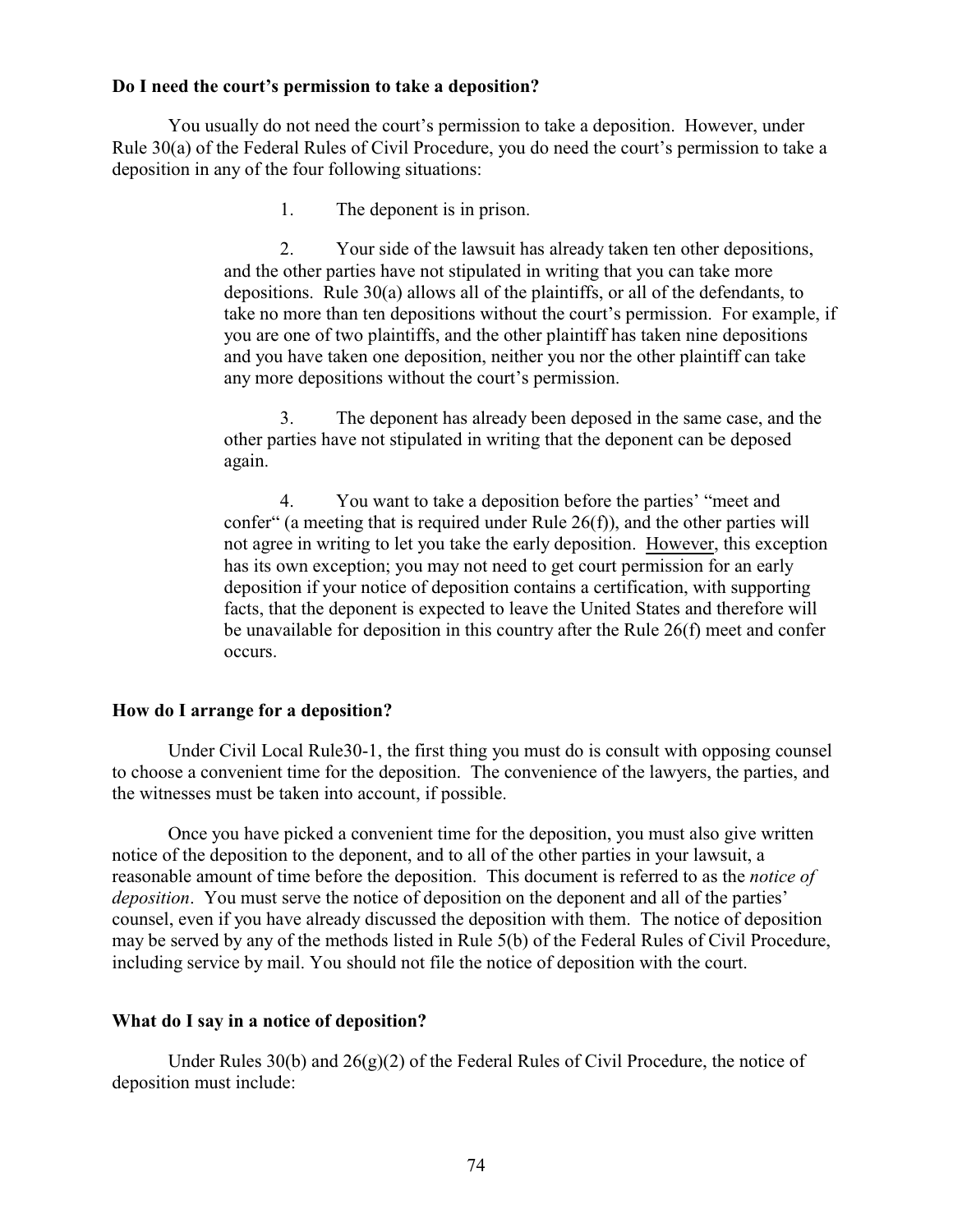1. The time and place where the deposition will be held.

2. The name and address of the deponent, if known. If you don't know the name of the deponent, you must describe the person well enough that the other side can identify the person you wish to depose (for example, you may not know a witness's name, but know that he was "the store manager who was on duty that evening after 6:00 p.m."). If you do not know which person at a business or government agency has the information that you need, Rule 30(b)(6) of the Federal Rules of Civil Procedure allows you to name the business or government agency as the deponent, and describe the subjects you want to discuss at the deposition. The business or government agency then must tell you the persons who will testify on its behalf, and the subjects on which each person will testify.

3. The method by which the deposition will be recorded.

4. Your address and signature. By signing the notice of deposition, you are certifying to the court that:

a. The deposition you are requesting is either allowed by the Federal Rules of Civil Procedure and existing law, or you have a good faith argument for extending, modifying, or reversing existing law to allow that deposition; and

b. You are not serving the notice of deposition for any improper purpose, such as to harass anyone or to cause unnecessary delay or to needlessly increase the cost of the litigation; and

c. Taking this deposition is not unreasonable or unduly burdensome or expensive, in light of the needs of the case, the discovery that has already been taken in the case, the amount in controversy, and the importance of the issues at stake in the litigation.

In addition, as noted in an earlier discussion, in some unusual circumstances your notice of deposition also has to explain why you don't think you need a court order to take an early deposition of the particular person.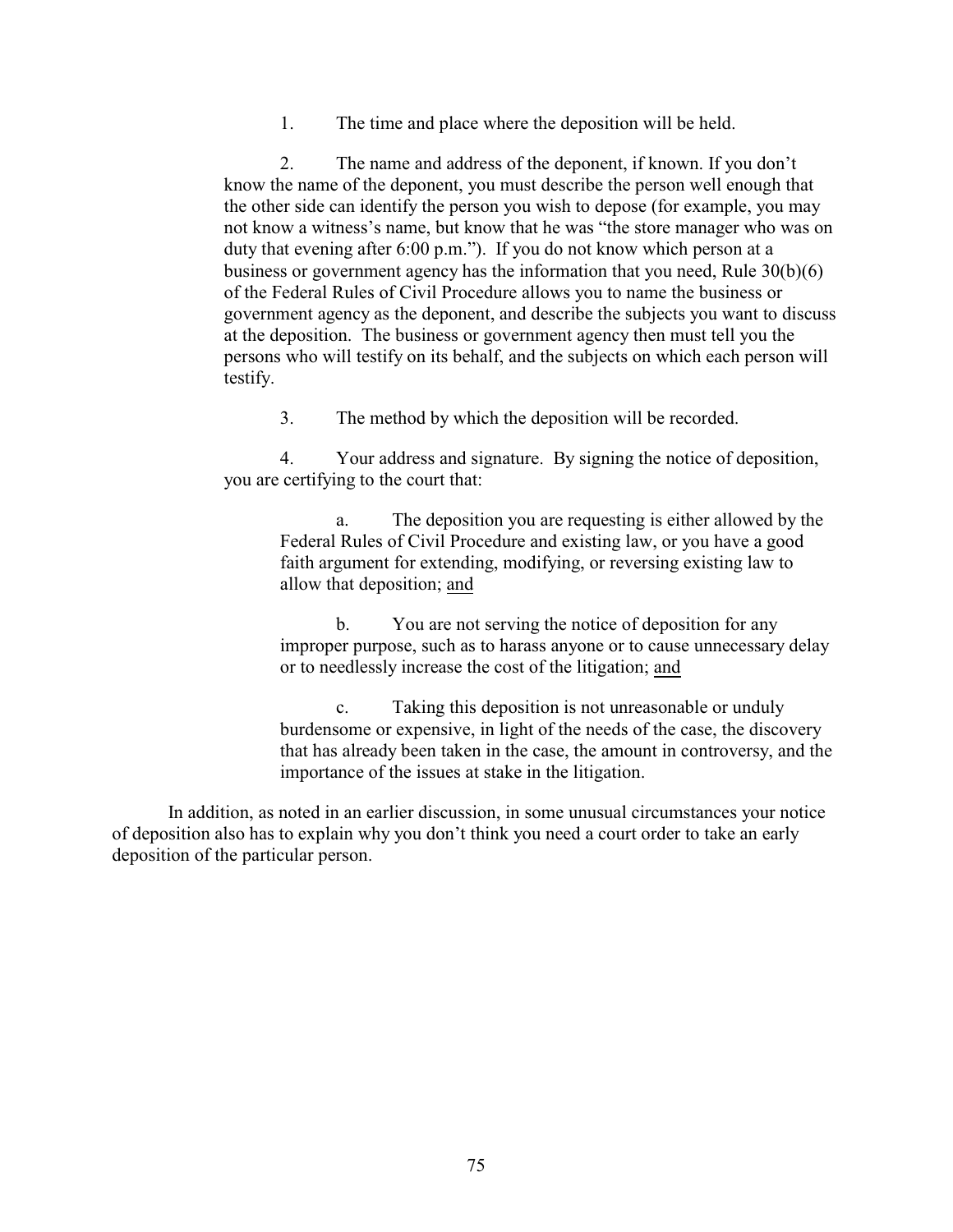### **When do I need to get a subpoena for a deposition?**

You do not need a subpoena to depose a party; you can just go through the procedure to file a notice of deposition described above. If the deponent is not a party to the lawsuit, a socalled "non-party deponent" or a "non-party witness," you must also serve the deponent with a subpoena. A subpoena is a document issued by the court which requires a person to appear for a court proceeding at a specific time and place. Rule 45 of the Federal Rules of Civil Procedure discusses the requirements for subpoenas.

You can get a blank subpoena from the clerk's office for any deposition that will take place in the Northern District of California. If the deposition is going to be taken outside the Northern District of California, however, you must get the subpoena from a different court. In that case, you should contact the court in the district where the deposition is going to take place. A subpoena may be served (that is, hand-delivered) on the deponent by any person who is not a party and who is at least 18 years old. A subpoena must be hand-delivered to the deponent, along with the fees and mileage allowance required by law. Under 28 U.S.C. § 1821, a nonparty deponent must be paid \$40 per day for deposition testimony.

If the non-party deponent travels to the deposition by mass transit, such as by bus or by train, you also must pay the deponent's actual travel expenses, as long as he or she takes the shortest practical route and travels at the most economical rate reasonably available. You do not have to pay the travel expenses until the deponent provides you with a receipt or other evidence of the actual travel cost.

If the non-party deponent does not travel to the deposition by bus, train, or other common carrier, then you must pay a mileage fee. The mileage fee is set in 28 U.S.C. § 1821 and 41 C.F.R. § 301-10.303 at 36.5 cents per mile, plus any toll charges and parking fees.

### **What does it mean if the deponent files a motion to quash the subpoena?**

After being served with a subpoena, a person can ask that the court *quash the subpoena*. Quashing basically means that the court decides that the person doesn't have to obey the subpoena. Therefore, if the court quashes the subpoena, the deponent does not have to appear for the deposition at the time and place listed on the subpoena.

Under Rule  $45(c)(1)$  of the Federal Rules of Civil Procedure, you are required to take reasonable steps to avoid imposing an undue burden or expense on any person that you subpoena for a deposition. If the deponent thinks there is something improper in your subpoena, he can try to get the court to quash it for that reason. In addition, under Rule  $45(c)(3)(A)(ii)$ , if your deposition subpoena requires a non-party deponent to travel more than 100 miles from his or her home or work address, and the deponent objects, the court must quash the subpoena. Therefore, it is a good idea to take the deposition at a location within 100 miles of the non-party deponent's home or business address.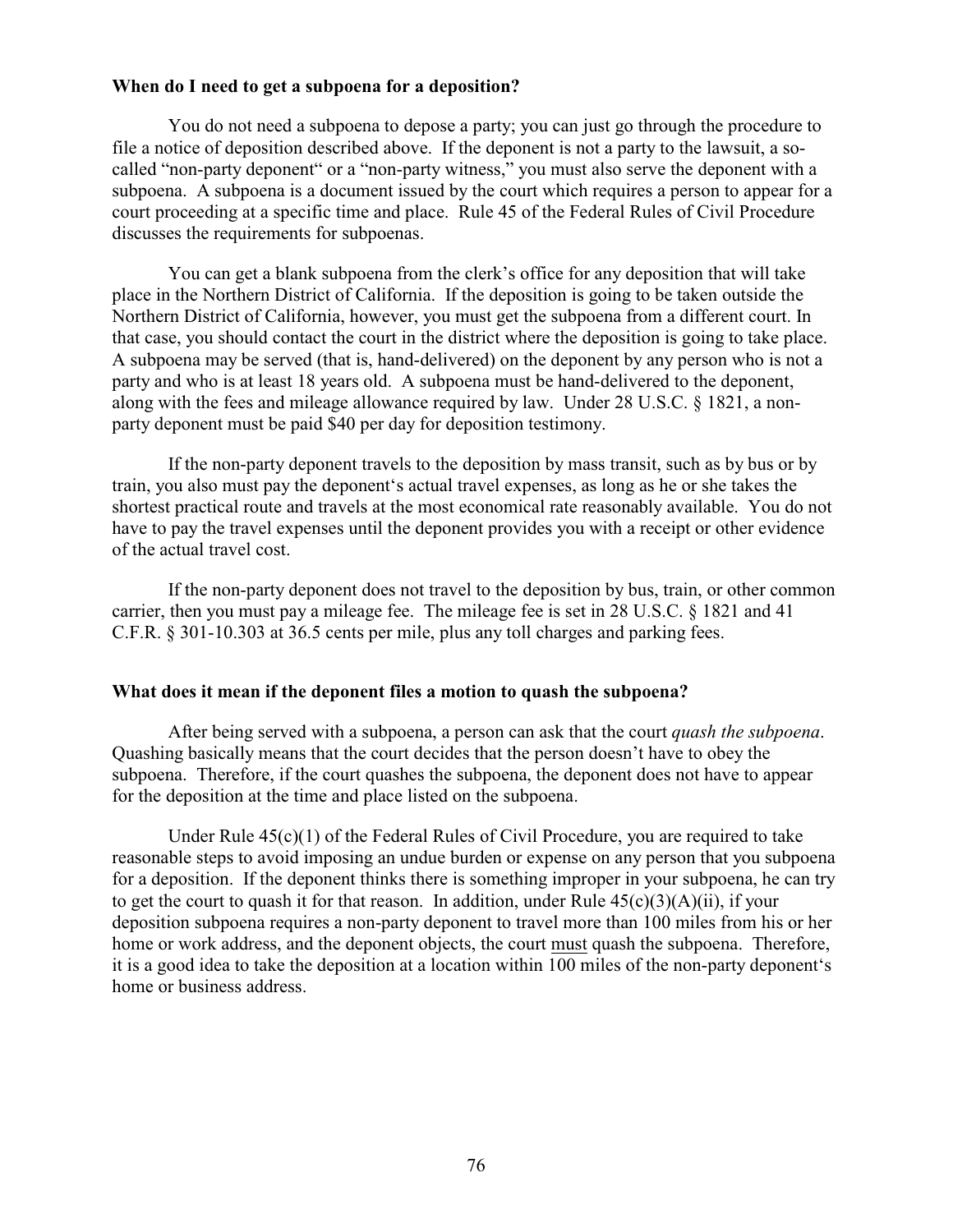### **Can I ask a deponent to bring documents to a deposition?**

If the deponent is a party to the lawsuit, Rule  $30(b)(5)$  of the Federal Rules of Civil Procedure lets you serve a request for document production along with the notice of deposition. Rule 34 of the Federal Rules of Civil Procedure states the rules for requests for document production. Those rules are discussed in a separate section below, entitled "Requests for Document Production."

## **What is a subpoena duces tecum and why would I need one?**

A "subpoena duces tecum" is a court order requiring someone to give another person copies of papers, books, or other things that the court orders. It is a discovery tool you can use with a deposition, or by itself. If the deponent is not a party to the lawsuit, you must serve the deponent with a subpoena duces tecum if you want the deponent to bring documents to the deposition.

Under Rule  $30(b)(1)$ , the documents you want the deponent to bring to the deposition must be listed in both the notice of deposition and the subpoena duces tecum. Rule 45 of the Federal Rules of Civil Procedure discusses the requirements for a subpoena duces tecum, and those requirements are discussed in a separate section below, entitled "Requests for Document Production"

## **How long can a deposition last?**

Under Rule  $30(d)(2)$  of the Federal Rules of Civil Procedure, a deposition may last no longer than seven hours. If a party thinks the deposition should go more than seven hours, they must either get all parties to agree, or get authorization from the court.

## **Does the deponent have to answer all questions?**

Under Rule  $26(b)(1)$  of the Federal Rules of Civil Procedure, you may ask questions about any non-privileged matter that is relevant to the claim or defense of any party. A question is relevant if it appears reasonably calculated to lead to the discovery of admissible evidence.

Under Rule 30(c), the deponent is entitled to state any legal objections he or she has to any question. There are specific types of objections that are proper. You may, for example, object to the form of a question (that is, the question is vague, the question is really several questions all together, the question is argumentative), or you may object that the question asks for information that you are not obliged by law to give. In most cases, the deponent still must answer the question. Under Rule  $30(d)(1)$ , the deponent may refuse to answer a question only in the following three situations:

1. When answering would violate a confidentiality privilege, such as the attorneyclient or doctor-patient privilege; or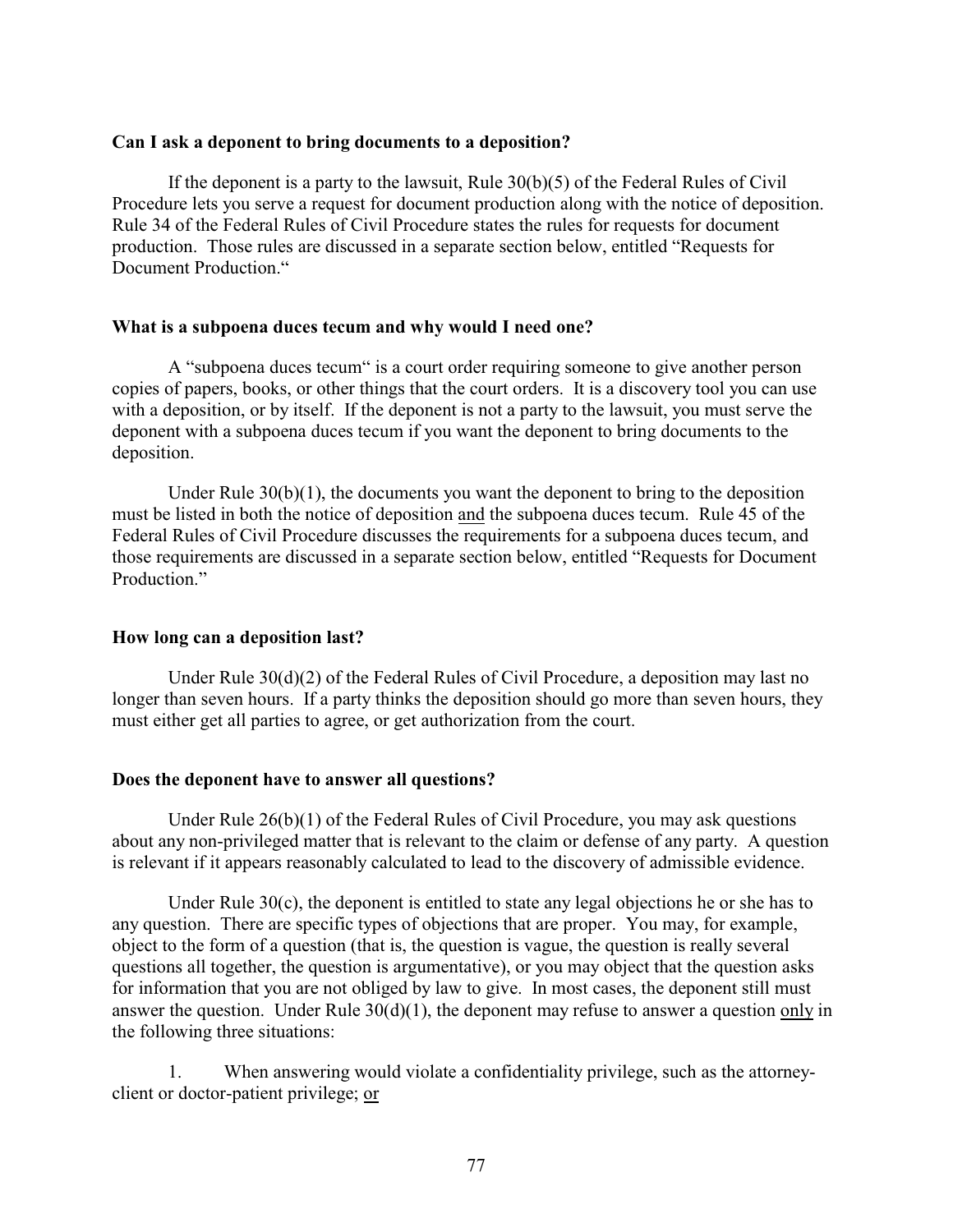2. When the court has already ordered that the question does not have to be answered; or

3. To let you present a motion to the court under Rule 30(b)(4). Rule 30(b)(4) allows a deponent or a party to present a motion to the court arguing that the deposition should be stopped, that certain questions should not be answered, or that some other limitation should be placed on the way in which the deposition is being taken. The deponent or the party making the motion must show that the deposition is being conducted in bad faith or in an unreasonable manner to annoy, embarrass, or oppress the deponent or party.

## **Who is allowed to ask the deponent questions?**

Under Rule 30(c) of the Federal Rules of Civil Procedure, any party may ask questions at the deposition. Usually, the party who noticed the deposition asks all of their questions first. Then any other party may ask questions, including the attorney for the person being deposed.

### **Can the deponent change his or her deposition testimony after the deposition?**

Under Rule 30(e) of the Federal Rules of Civil Procedure, once the court reporter notifies the deponent that the deposition transcript is completed, the deponent then has 30 days to review the deposition transcript and to make changes. To make changes to the deposition, the deponent must sign a statement listing the changes and the reasons for making them. The original transcript is not actually changed, but the court reporter must attach the list of changes to the official deposition transcript. That way the court can see where any changes are being made.

### **INTERROGATORIES**

### **What are interrogatories?**

Interrogatories are written questions sent by one party to any other party to the lawsuit, and these questions must be answered under oath. Unlike depositions, which can be taken of any person with knowledge about a case, interrogatories can only be served on parties. Rule 33 of the Federal Rules of Civil Procedure states the rules for serving interrogatories. Interrogatories may be served by any of the methods listed in Rule 5(b) of the Federal Rules of Civil Procedure, including service by mail.

### **Do I need the court's permission to serve interrogatories?**

Under Rule 33(a) of the Federal Rules of Civil Procedure, you do not need the court's permission to serve interrogatories unless you have already served 25 or more interrogatories on the same party.

If you want to serve more than 25 interrogatories on a party, you must file a motion with the court asking for the Court's permission. Civil Local Rule33-3 requires that any motion to serve additional interrogatories must be filed with a memorandum which lists each additional interrogatory that you want to serve and explains in detail why you need to ask each additional question.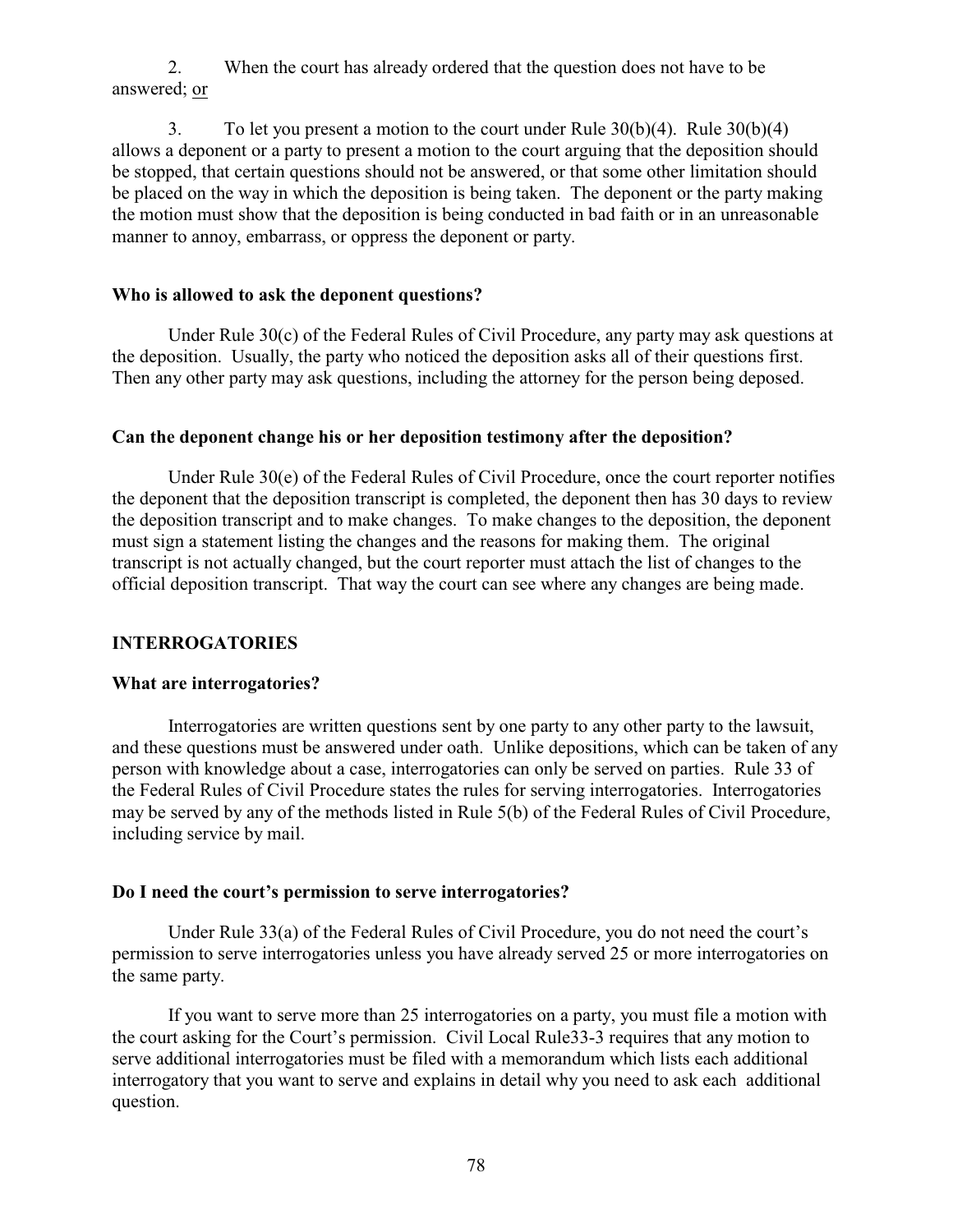### **How many interrogatories can I serve?**

As noted, under Rule 33(a), you can serve only 25 interrogatories on each party unless you get permission from the court to serve more. Note that you can serve different interrogatories on different parties. Thus, for example, if there are three defendants, the plaintiff can serve up to 25 interrogatories on each of the three defendants without permission of the court or the other parties.

Parties cannot get around the 25 interrogatory limit by putting several questions all together. Each question is one interrogatory. If your questions have separate subparts, then each subpart is counted as a separate interrogatory.

### **What kinds of questions can I ask?**

Under Rule  $26(b)(1)$  of the Federal Rules of Civil Procedure, you may ask questions about any non-privileged matter that is relevant to the claim or defense of any party. A question is relevant if it appears reasonably calculated to lead to the discovery of admissible evidence.

## **Are there any requirements for the form of interrogatories?**

Usually, parties write out each interrogatory with a separate number.

Under Rule  $26(g)(2)$  of the Federal Rules of Civil Procedure, you must sign the interrogatories and state your address. By signing the interrogatories, you are certifying to the court that:

> 1. The questions seek information that is allowed by the Federal Rules of Civil Procedure and existing law, or you have a good faith argument for extending, modifying, or reversing existing law to allow you to get this information; and

2. You are not serving the interrogatories for any improper purpose, such as to harass anyone or to cause unnecessary delay or to needlessly increase the cost of the litigation; and

3. The interrogatories are not unreasonable or unduly burdensome or expensive, in light of the needs of the case, the discovery that has already been taken in the case, the amount in controversy, and the importance of the issues at stake in the litigation.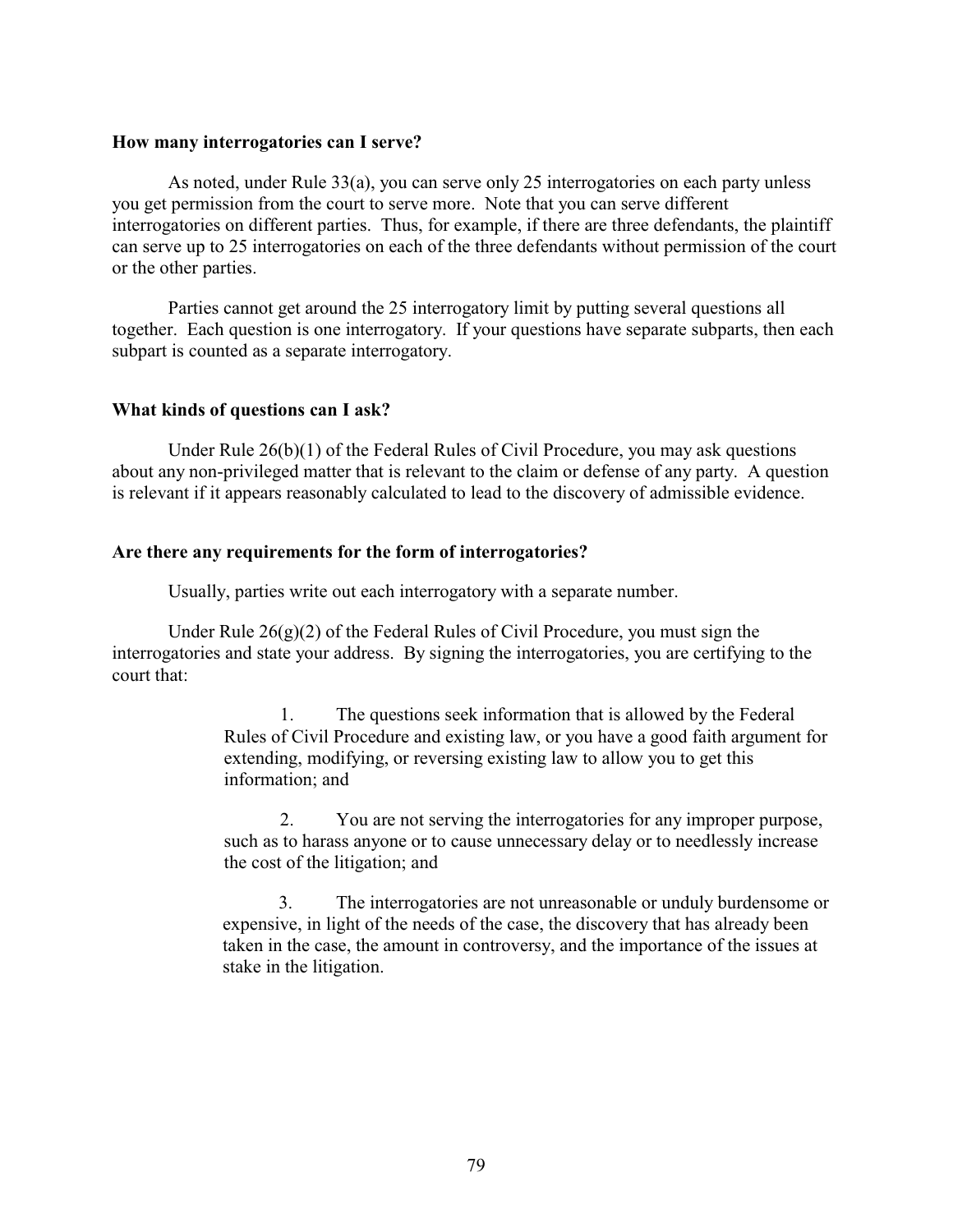### **How do I answer interrogatories served on me?**

The party answering interrogatories must respond to interrogatories within 30 days. A responding party can either answer the question or object to the question, or both. If a party needs more than 30 days to respond, it can ask the other party to agree to give him or her more than the 30 days provided for under Rule 33(b) of the Federal Rules of Civil Procedure. Often parties will agree to a reasonable extension of time. If the party that served the interrogatories will not agree to give the answering party more time, then the party needs to file a motion with the court requesting additional time. Each interrogatory must be answered separately and fully in writing under oath, unless it is objected to. Any objections also must be stated in writing, and must include the reasons for the objection. If you object to only part of a question, you must answer the rest of the question.

Under Civil Local Rule 33-1, answers and objections to interrogatories must set forth each question in full before each answer or objection.

Rule 33(a) of the Federal Rules of Civil Procedure requires a party who is served with interrogatories to answer them with all information that the party has available. "Available" means more than simply information that a party remembers without doing research. Under Rule 33(d), if the answer to an interrogatory can be found in your business records or some other place that is available to you, then you must look for the answer. If the burden of finding the answer in those records would be about the same for you or for the party who served the interrogatories, you may answer the interrogatory by simply telling the other side the records in which the answer can be found, and then allowing that party to look through those records. You must identify the records in sufficient detail to permit the party who served the interrogatories to locate and to identify the records in which the answer can be found. You must also give the party who served the interrogatories a reasonable opportunity to review and copy those records. Discovery depends upon people giving complete answers to questions. So, it is not appropriate to answer "I don't know" to an interrogatory, if the information you need to answer the question is available to you.

 If a party responds to interrogatories with any objections, the lawyer making the legal objections must sign the response with the objections. If the responding party does not have a lawyer, the party should sign. If a party responds to interrogatories with the substantive answer, the party must sign the answers whether or not the party has a lawyer.

#### **Duty to supplement answers to interrogatories**

If you have already answered an interrogatory question, but later you learn something that changes your answer, you must let the other side know by supplementing your original answer. Rule 26(e)(2) of the Federal Rules of Civil Procedure imposes a duty on all parties to supplement their answers to interrogatories if he or she learns that the response is incomplete or incorrect.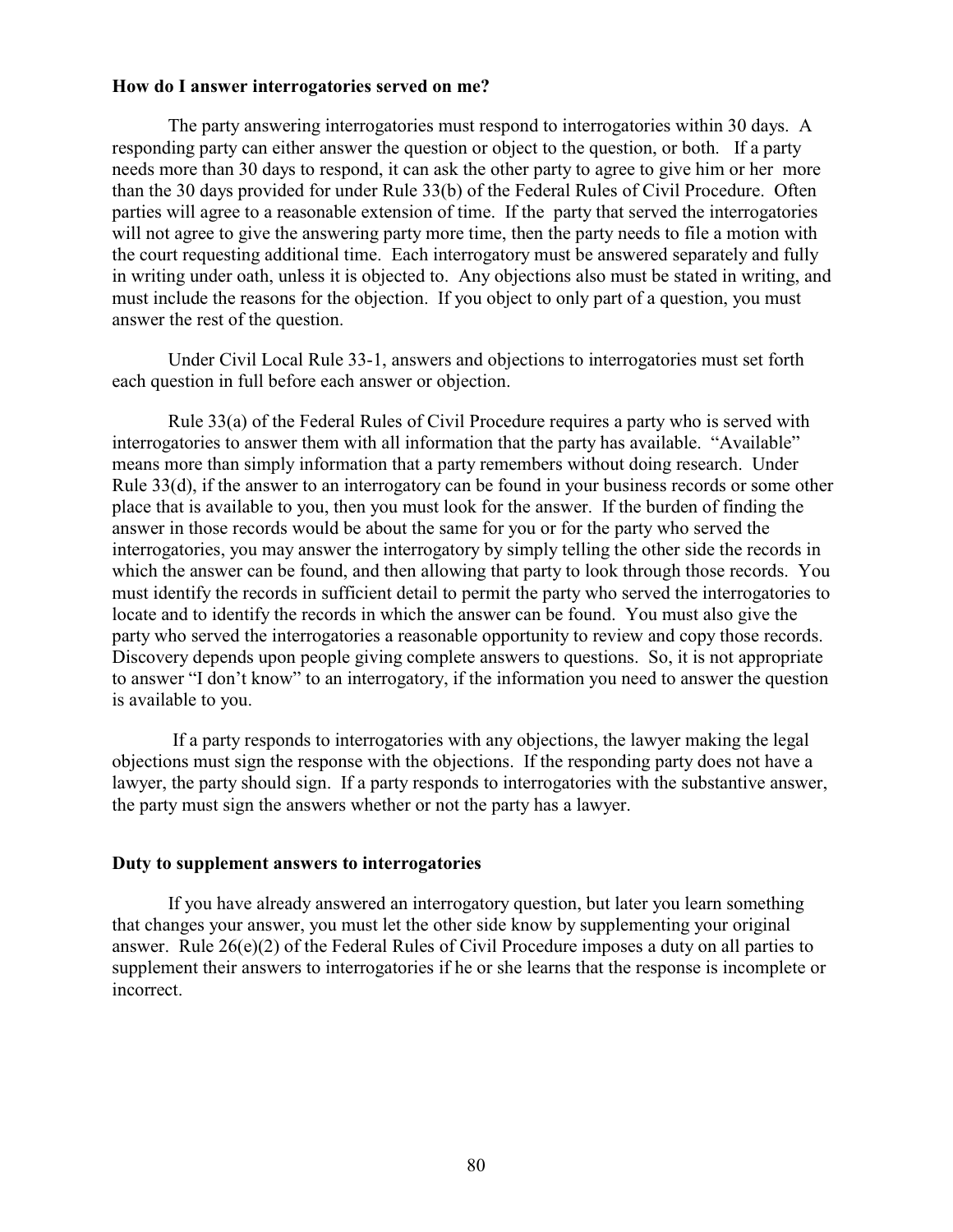### **REQUESTS FOR DOCUMENT PRODUCTION**

In a request for document production, you write out descriptions of documents you think another person has. These should be documents that you reasonably believe would have information in them about the issues in the lawsuit. You then ask that person to provide you with copies of any of their documents that satisfy your descriptions. Document requests can be served on any other person, not just parties to the lawsuit. Different types of requests must be used, however, depending upon whether you are trying to get documents from a party or from another person.

#### **How do I get documents from the other parties?**

If the person who has the documents you want is a party to the lawsuit, you must follow Rules 34(a) and (b) of the Federal Rules of Civil Procedure. Under Rule 34(a), any party can serve on another party:

> 1. A request for production of documents, seeking to inspect and copy any documents which are in that party's possession, custody, or control; or

2. A request for production of tangible things (i.e., physical things that are not documents), seeking to inspect and copy, test, or sample any thing which is in that party's possession, custody, or control; or

3. A request for inspection of property, seeking entry onto property controlled or possessed by that party for the purposes of inspecting and measuring, surveying, photographing, testing, or sampling the property or any object on that property.

The request must list the items that you want to inspect and describe each one in enough detail that it is reasonably easy for the party to figure out what you want. The request also must specify a reasonable time, place, and manner for making the inspection and performing any related acts such as photocopying the materials.

### **Form**

Ordinarily, you should number each request for documents separately. Under Rule  $26(g)(2)$  of the Federal Rules of Civil Procedure, you must sign the requests for document production and state your address. By signing the requests for document production, you are certifying to the court that:

> 1. They are either permitted by the Federal Rules of Civil Procedure and existing law, or you have a good faith argument for extending, modifying, or reversing existing law to allow you to request these documents; and

2. You are not serving them for any improper purpose, such as to harass anyone or to cause unnecessary delay or needless increase in the cost of the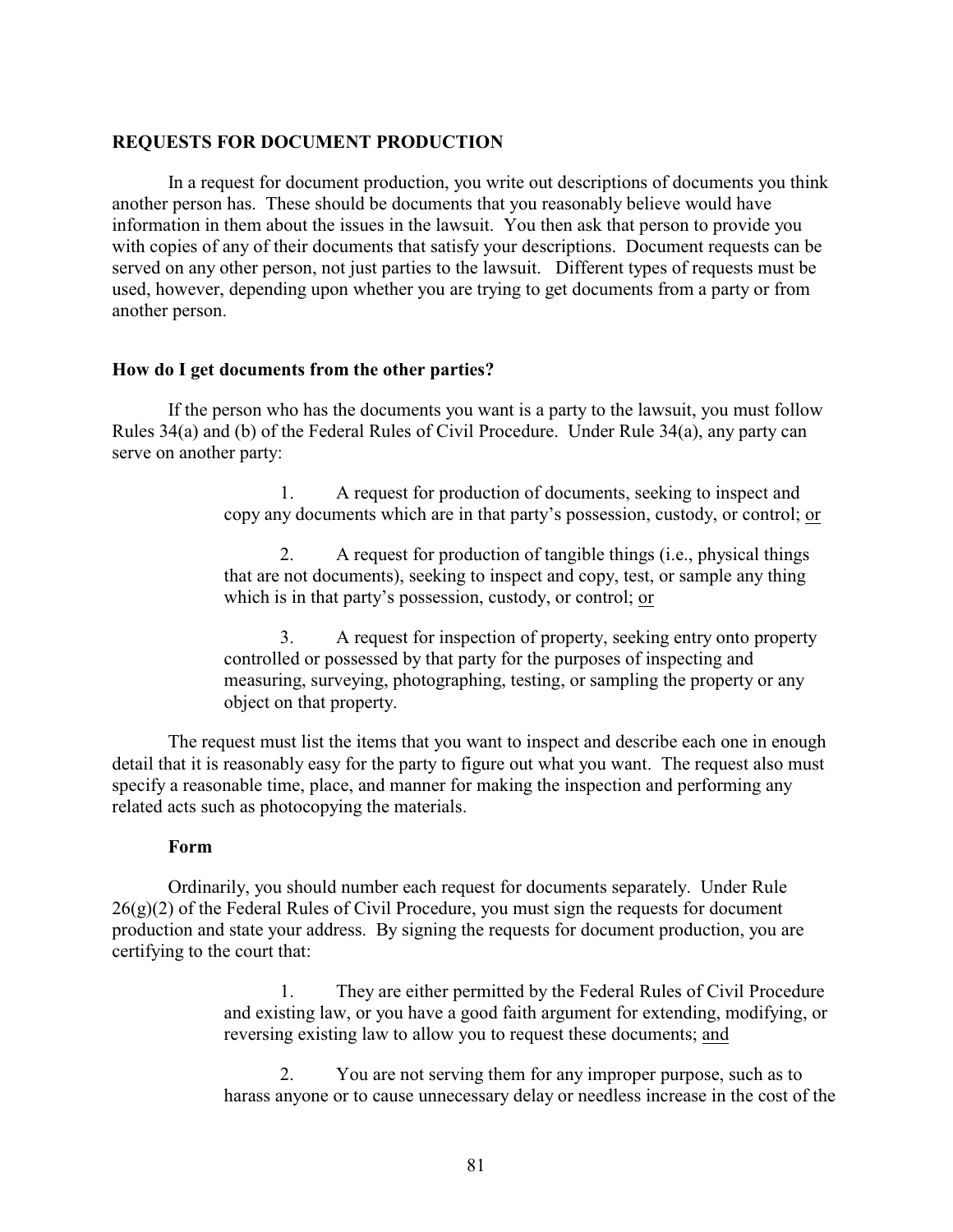## litigation; and

3. The requests for document production are not unreasonable or unduly burdensome or expensive, in light of the needs of the case, the discovery that has already been taken in the case, the amount in controversy, and the importance of the issues at stake in the litigation.

A request for document production from a party to the lawsuit may be served by any of the methods listed in Rule 5(b) of the Federal Rules of Civil Procedure, including service by mail.

### **How do I answer a request for document production served on me?**

The party who has been served with the request must a written response within 30 days after the request is served, unless the court or a written stipulation of the parties has set a shorter or longer time for responding.

Civil Local Rule 34-1 provides that you must write out each request for documents in your response to a request for production or inspection under Rule 34(a). Therefore, you must write out each request in full before your response or objection to that request.

The response must state, with respect to each item requested, that you will allow the inspection and related activities that were requested, unless you make an objection to the request. If there is an objection, you must state the reasons for the objection. If you object to only part of the request, you must state your objection to that part and permit inspection of the rest.

A party who produces documents for inspection must either:

1. Produce the documents as they are kept in the usual course of business, or

2. Organize and label the documents to correspond with the categories in the request.

If, after you have responded to a document request, you discover more documents (or create more documents) that respond to the request, you need to provide those documents as well. Rule 26(e)(2) of the Federal Rules of Civil Procedure requires parties to supplement their responses to a request for document production if they learn that the response is incomplete or incorrect.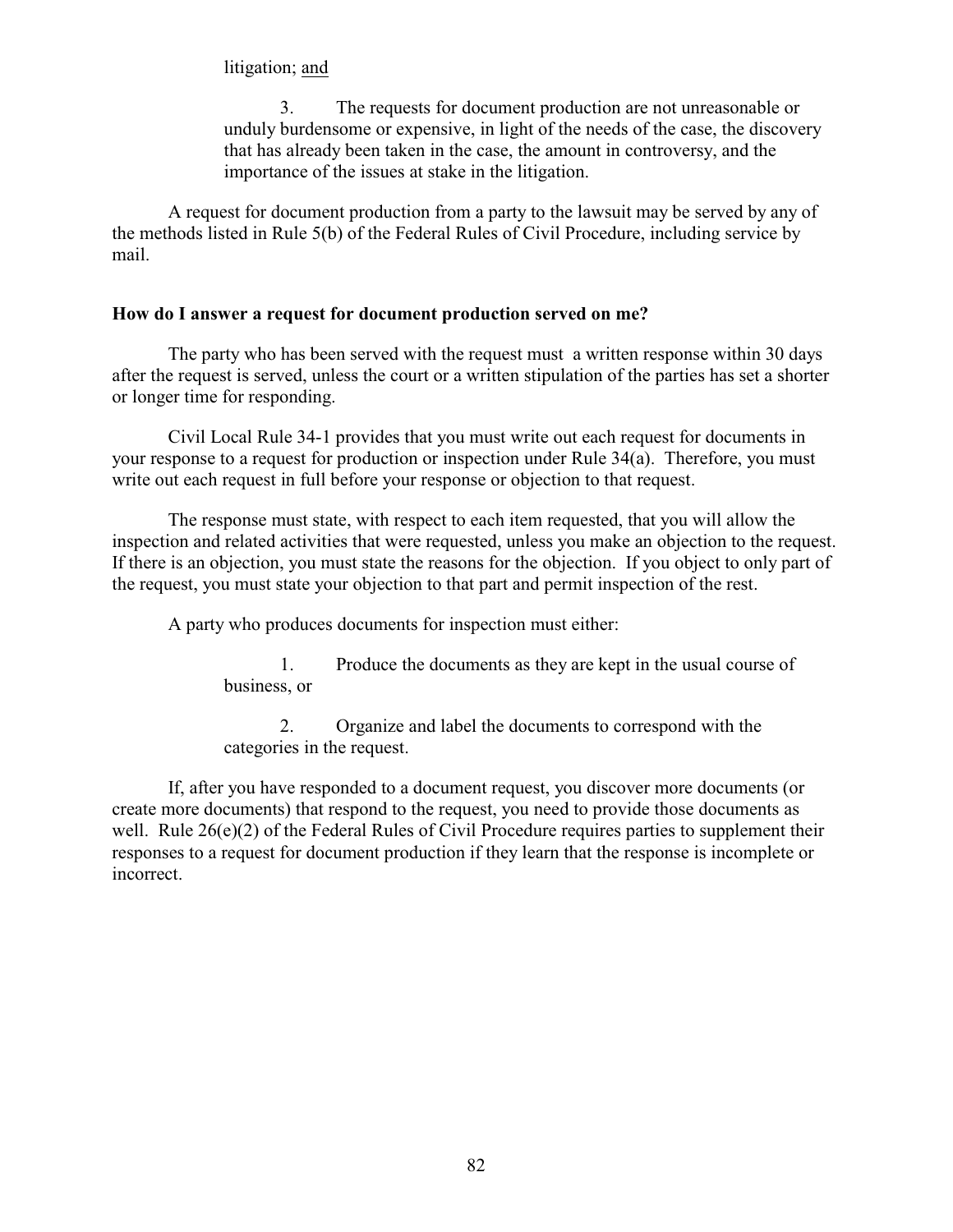#### **How do I get documents from persons who are not parties?**

If the person that you want to give you documents is not a party to the lawsuit, you need to follow Rules 34(c) and 45 of the Federal Rules of Civil Procedure. Under Rule 34(c), you can ask the court to compel a person who is not a party to the lawsuit to produce documents and things, or to submit to an inspection, according to the procedures stated in Rule 45. Rule 45 sets out the rules for issuing, serving, protesting and responding to subpoenas, including subpoenas duces tecum. As discussed above, a subpoena duces tecum is a document issued by the court which requires a person to produce documents or submit to an inspection at a specific time and place.

## **Form**

The same form is used for subpoenas duces tecum and for deposition subpoenas. If you want a non-party to produce documents at their deposition, you only need to fill out one subpoena form directing that person to appear at the deposition and to bring certain documents with them. You may also serve a deposition subpoena and a subpoena duces tecum separately, so that the person will appear for a deposition at a certain time and produce documents at a different time. You may also choose to serve only a deposition subpoena, or only a subpoena duces tecum, depending on what information you need for your lawsuit.

You can get a blank subpoena from the clerk's office for any production of documents or inspection that will occur in the Northern District of California. If the document or thing is outside the Northern District of California, however, you will need to get the subpoena from the court in the district where the document production or inspection will take place.

### **Is there anything else to keep in mind about subpoenas duces tecum?**

Under Rule 45(b)(1) of the Federal Rules of Civil Procedure, a subpoena duces tecum may be served by any of the methods listed in Rule 5(b) of the Federal Rules of Civil Procedure, including service by mail.

Under Rule  $45(c)(1)$  of the Federal Rules of Civil Procedure, you must take reasonable steps to avoid imposing an undue burden or expense on the person receiving the subpoena duces tecum.

### **What kind of a response can I expect if I serve a subpoena duces tecum?**

Under Rule  $45(c)(2)(A)$ , a person who has received a subpoena duces tecum does not have to appear in person at the time and place for the production of documents or inspection, unless he or she also has been subpoenaed to appear for a deposition, hearing or trial at the same time and place. He can, for example, simply send documents instead of having you show up to inspect them.

Under Rule  $45(c)(2)(B)$ , a person who has been served with a subpoena duces tecum has 14 days to serve any written objections to inspection or copying. The time is shorter if the time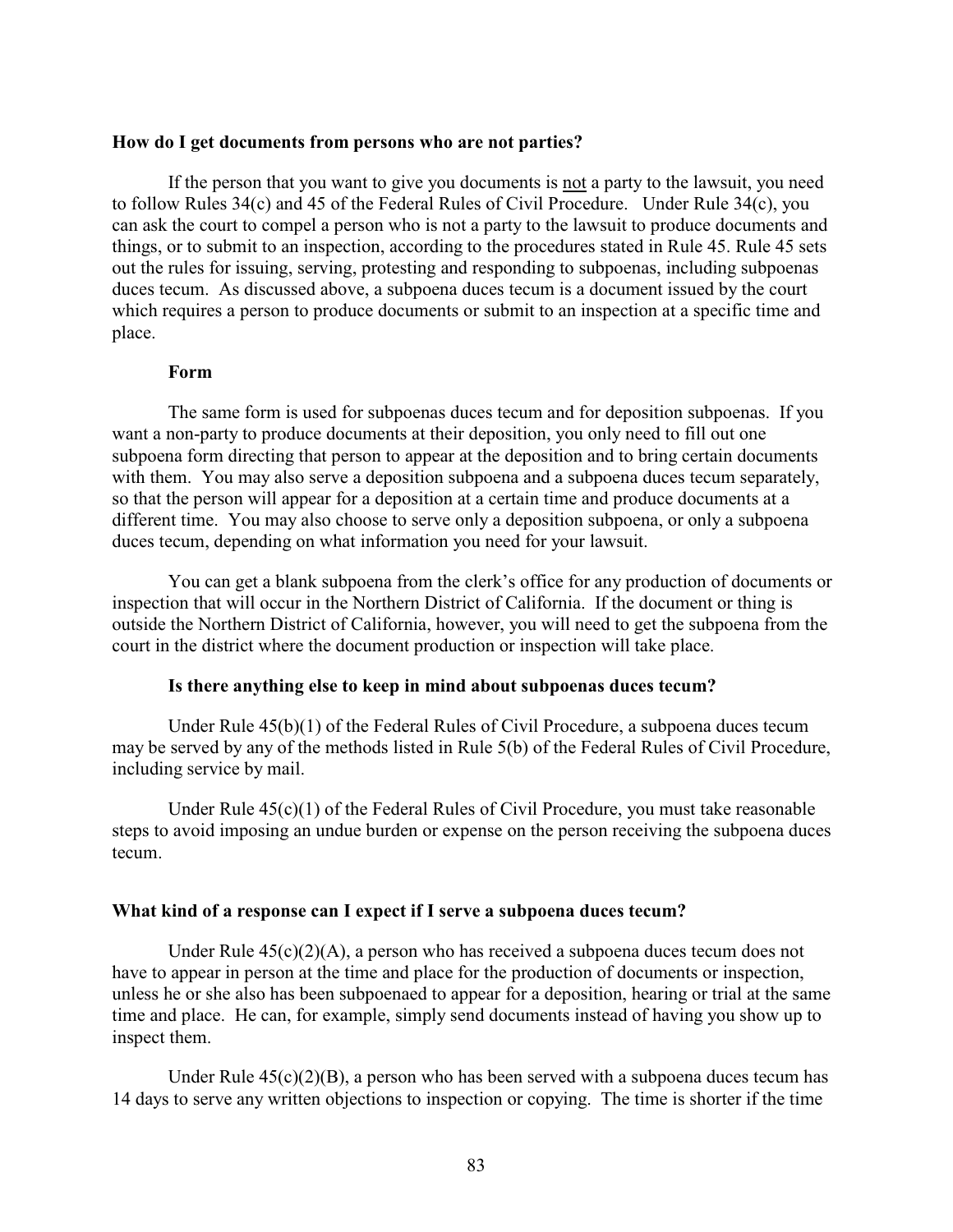for production or inspection is less than 14 days after service. The party who served the subpoena must then get a court order before he or she can inspect or copy any of the materials to which an objection has been made.

Under Rule  $45(d)(1)$ , a person who is producing documents that have been subpoenaed must either:

> 1. Produce the documents as they are kept in the usual course of business, or

2. Organize and label them to match the categories of documents asked for in the subpoena.

## **REQUESTS FOR ADMISSION**

What is a request for admission?

In a request for admissions, you write out statements of fact you believe are true, and ask the other party to admit that those statements are true. Or you write out the application of any law to any fact, and ask the other party to admit that they agree. Requests for admission can only be used on other parties to the suit. If the other party admits to anything you requested under this procedure, the court will treat that fact as having been proven.

## **Form**

Rule 36 of the Federal Rules of Civil Procedure establishes the requirements for requests for admission.

Requests for admission may be served by any of the methods listed in Rule 5(b) of the Federal Rules of Civil Procedure, including service by mail.

Each request for admission must be stated separately, and should be numbered in order. Under Rule  $26(g)(2)$  of the Federal Rules of Civil Procedure, you must sign the requests for admission and state your address. By signing the requests for admission, you are certifying to the court that:

a. They are permitted by the Federal Rules of Civil Procedure and existing law, or you have a good faith argument for extending, modifying, or reversing existing law to allow the requests to be made; and

b. You are not serving them for any improper purpose, such as to harass anyone or to cause unnecessary delay or needless increase in the cost of the litigation; and

c. The requests for admission are not unreasonable or unduly burdensome or expensive, in light of the needs of the case, the discovery that has already been taken in the case, the amount in controversy, and the importance of the issues at stake in the litigation.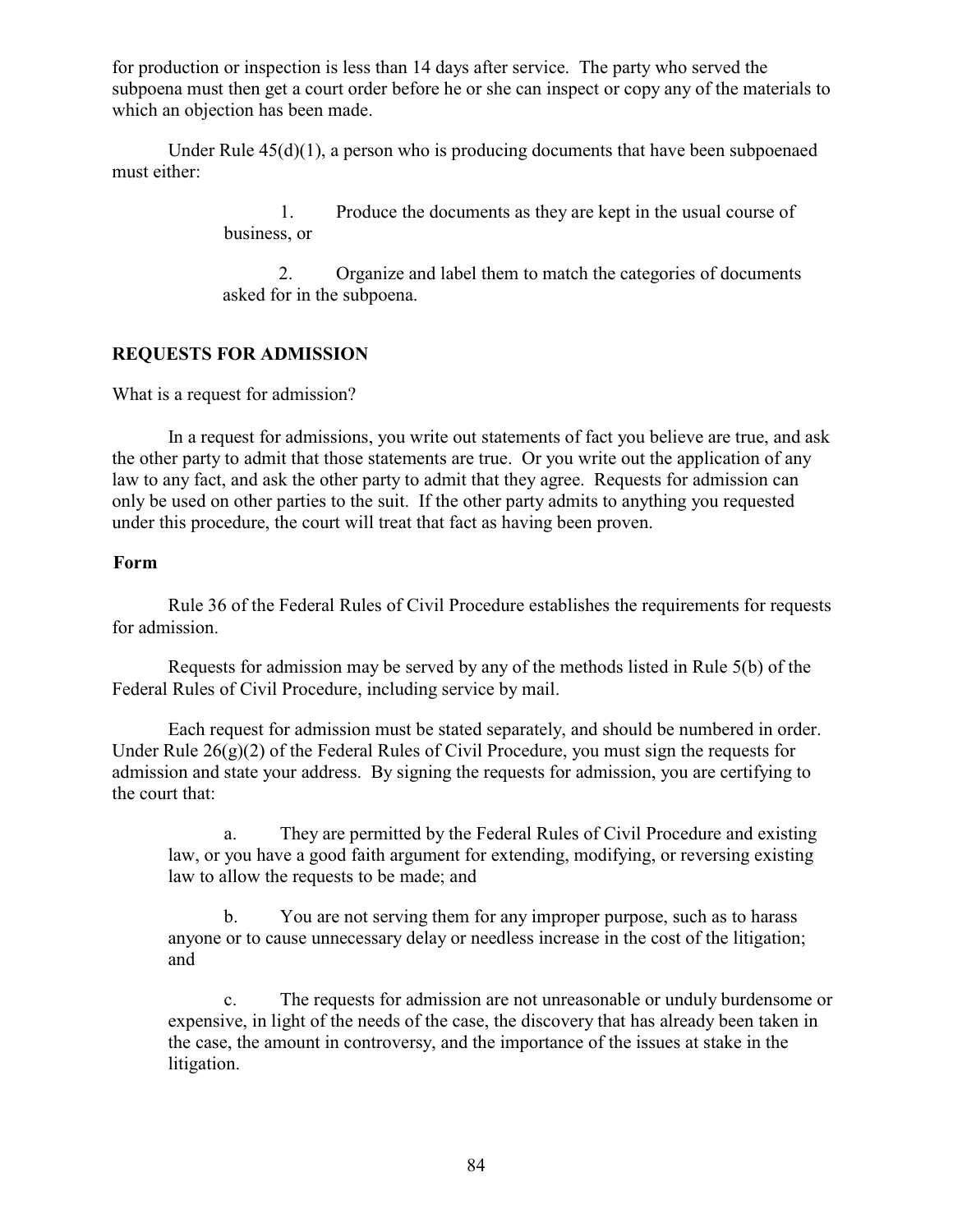#### **How many requests for admission can I serve?**

There is no limit to the number of requests for admission that you may serve, as long as they are not unreasonable, unduly burdensome, or expensive.

#### **What kind of a response can I expect to my requests for admission?**

Civil Local Rule 36-1 provides that responses to requests for admission must state each request in full before each response or objection. If a party objections to a request for admission, he or she must state the reasons for the objection. Responses to requests for admission must be signed by the party or by the party's attorney.

#### **What happens if I do not respond to a request for admission in time?**

The party who receives a request for admission has 30 days to respond under Rule 36(a) of the Federal Rules of Civil Procedure. That time can be increased or decreased by agreement of the parties or if the court orders a different time for responding. If no response is served within 30 days (or the time otherwise set by the court or by agreement), all of the requests for admission are automatically considered to be admitted.

#### **How do I respond to a request for admissions served on me?**

An answer to a request for admission must either admit or deny the request, or explain in detail the reasons why the answering party cannot truthfully admit or deny it. If you can't either simply admit or deny a particular request, then you must admit the part that is true and either deny (or explain why you can't admit) the rest. In some cases you may not know the answer, and in those cases you may answer that you do not have enough information to admit or deny the requested information. But you may not respond that you do not have the information or knowledge to admit or deny the request, unless you also state that you have made a reasonable search for the information and that you still do not have enough information to admit or deny the request.

Any matter that is admitted is treated as if it has been proved for the purpose of rest of the lawsuit, unless the court allows the answering party to withdraw or change the admission. An admission is only for the purposes of the litigation, and is not an admission for any other purpose. An admission in one lawsuit cannot be used against that party in any other proceeding.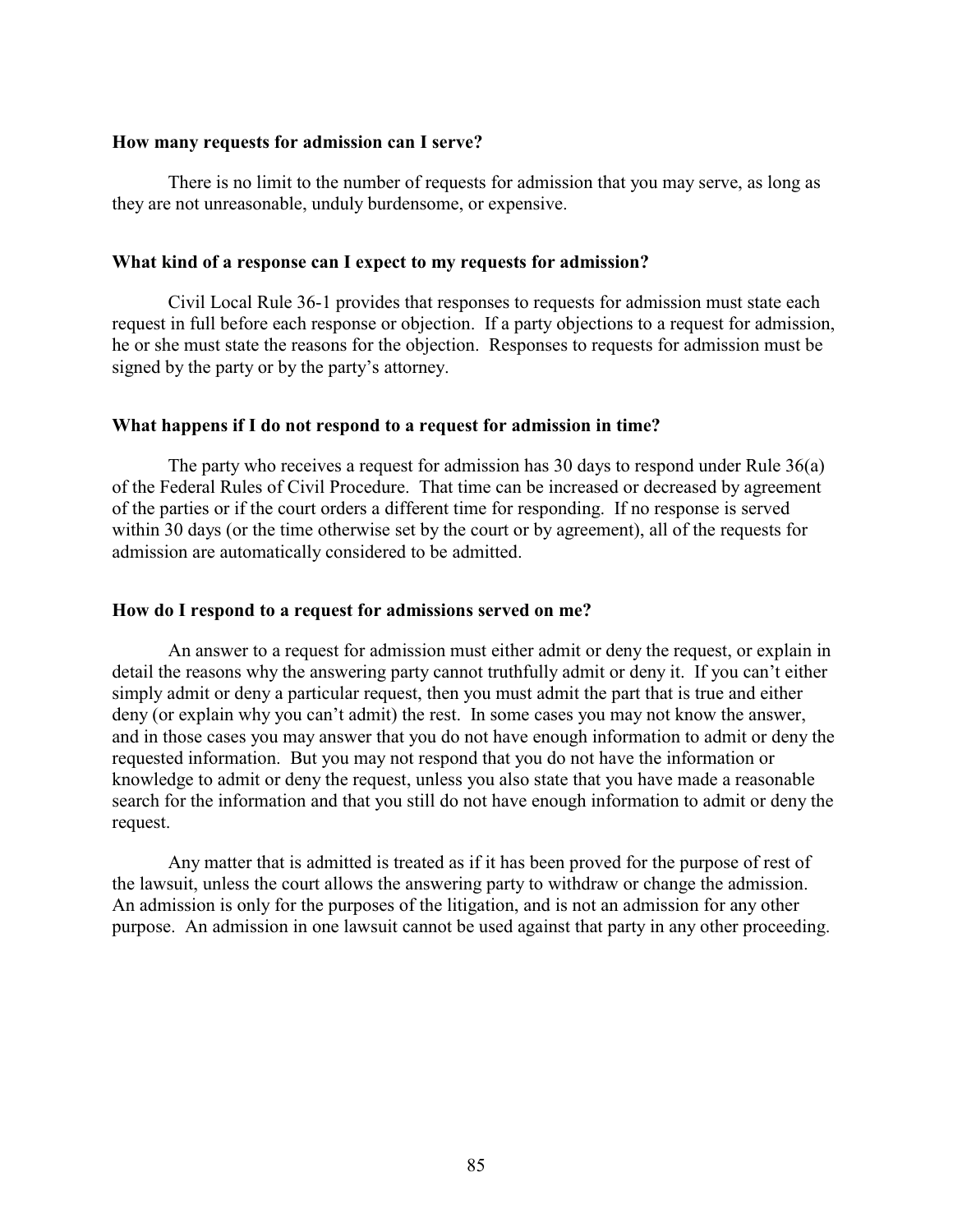## **What if I don't want to admit to the truth of a request for admission?**

Under Rule  $37(c)(2)$  of the Federal Rules of Civil Procedure, if a party fails to admit a fact in a request for admission and the other party later proves that the fact is true, the requesting party may file a motion requesting the court to order the answering party to pay the reasonable expenses incurred in making that proof, including attorneys' fees. The court *must* grant the motion unless it finds that:

- 1. The request was objectionable under Rule 36(a);
- 2. The admissions were not important;

3. The party who did not admit the matter had reasonable ground to believe that it might prevail on that matter; or

4. There was other good reason for the failure to admit.

## **Duty to supplement responses**

After a party has responded to a request for admission, that party is under an on-going duty to correct any omission or mistake in that response. If a party later obtains information that changes their response, Rule 26(e)(2) of the Federal Rules of Civil Procedure requires them to supplement that earlier response if it is incomplete or incorrect.

## **PHYSICAL AND MENTAL EXAMINATIONS**

When the mental or physical condition of a party (or a person under the custody or legal control of a party) is at issue in a lawsuit, Rule 35 of the Federal Rules of Civil Procedure allows the court to order that person to submit to a physical or mental examination. The examination must be done by a suitably licensed or certified examiner, such as a physician or psychiatrist. The party who requested the examination must pay for it.

## **Is a court order required for a mental or physical examination?**

Yes, unless the other party agrees to the examination without an order.

Unlike other discovery procedures, mental or physical examinations can be obtained only by filing a motion with the court, or by agreement of the parties. If a motion is filed, all of the ordinary rules for filing motions apply. The motion must:

1. Explain why there is a need for the examination;

2. Specify the time, place, manner, conditions, and scope of the proposed examination; and

3. Identify the person or persons who will conduct the examination.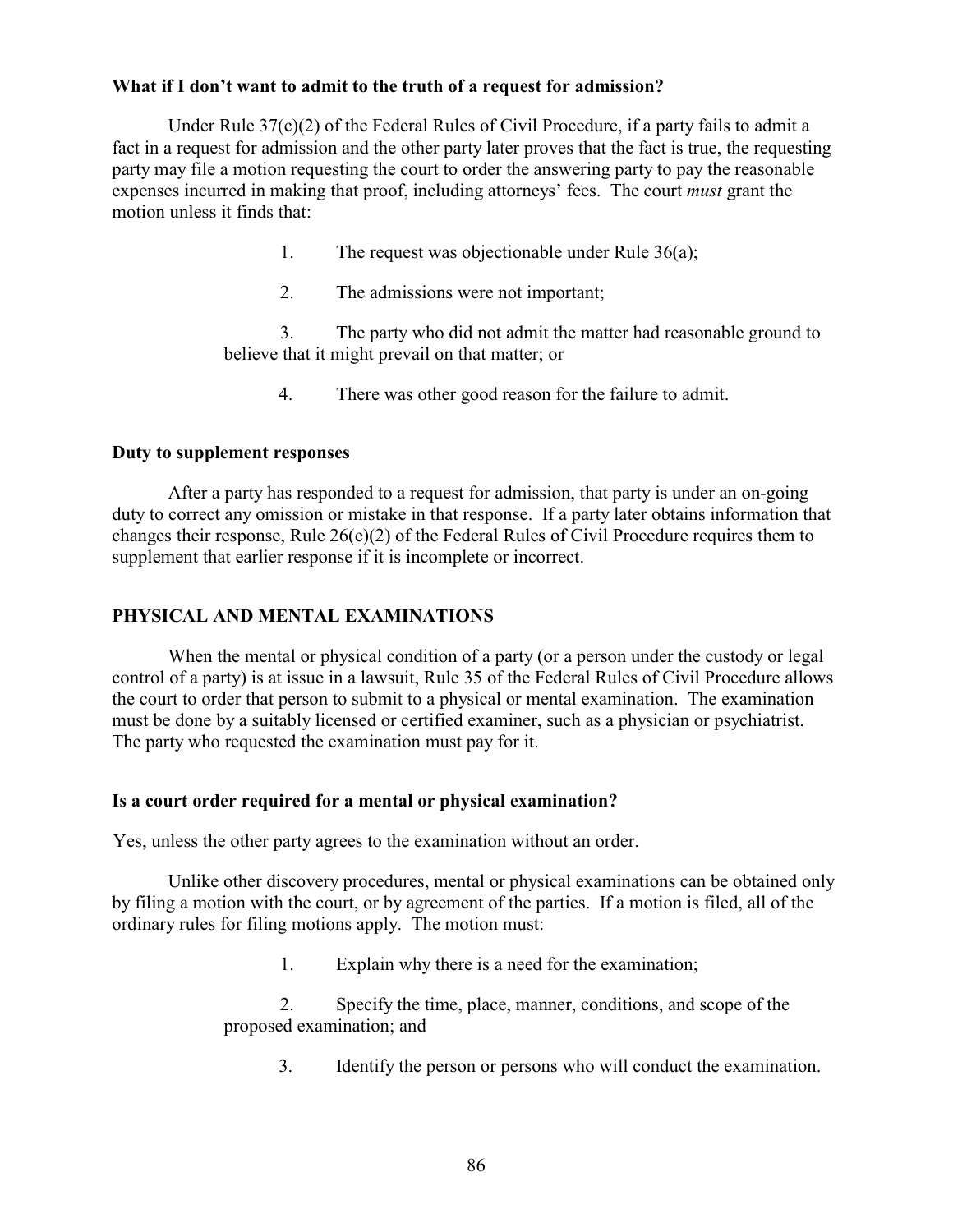#### **What happens to the results of the examination?**

If the court orders a mental or physical examination, the party or other person who is to be examined has the right to request a detailed written report from the examiner explaining the examiner's findings, including the results of all tests made, diagnoses and conclusions, together with similar reports of all earlier examinations of the same condition.

Because a medical or physical examination may raise new issues that the parties did not think of earlier, a party that has obtained an examination may also ask for related information. After the party who asked for the examination delivers reports to the party that opposed the examination, he or she may ask for any similar report of any examination that party has about the same condition. If the person who was examined is not the party, the party need not produce any report that the party shows it is unable to obtain.

If an examiner does not produce a report, the court can exclude the examiner's testimony at trial.

These requirements for examiners' reports also apply to mental or physical examinations that are agreed to by the parties, unless their agreement specifically states otherwise.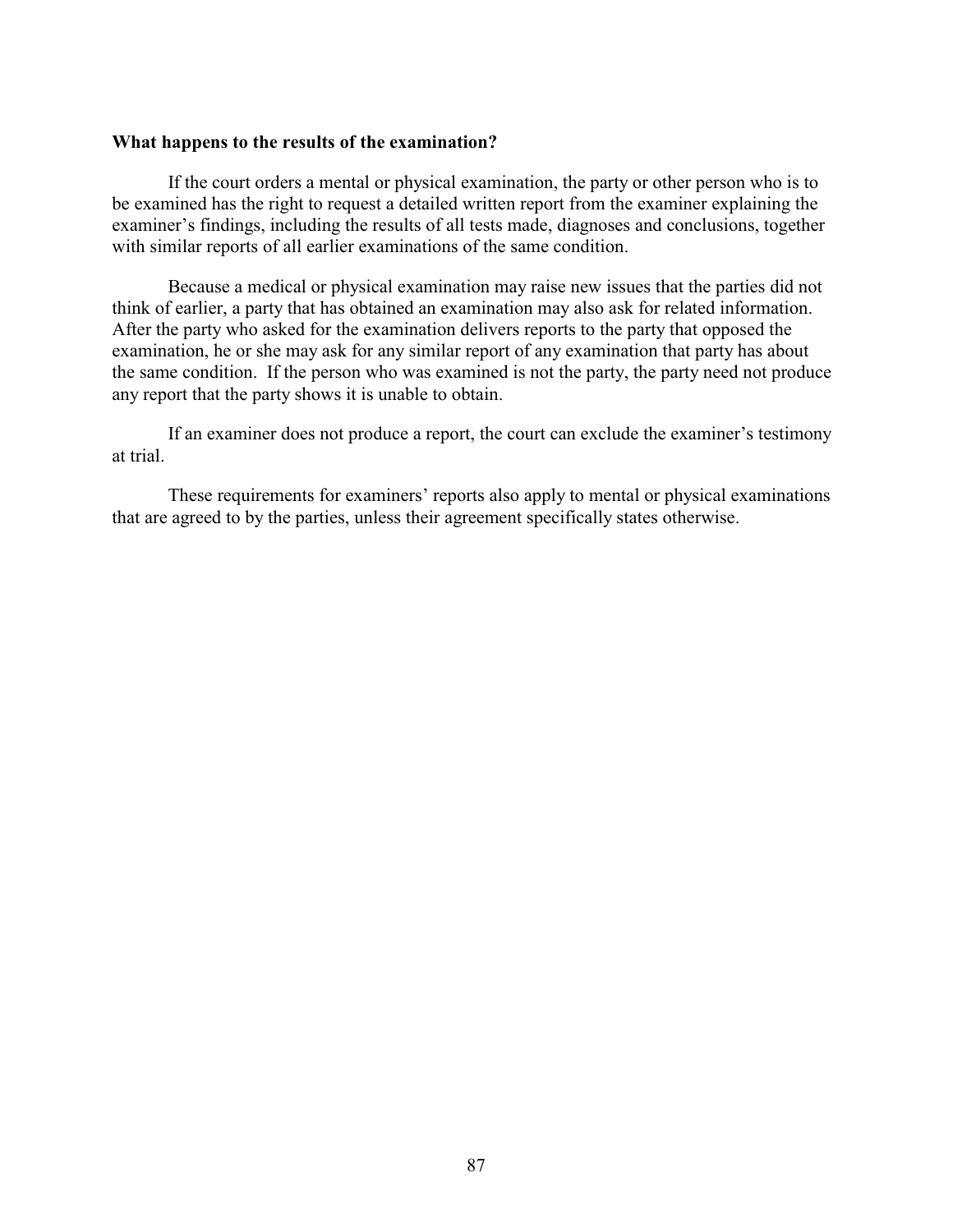## *CHAPTER 12 -*  **WHAT CAN I DO IF THERE ARE PROBLEMS WITH DISCLOSURES OR DISCOVERY?**

It is not uncommon for the parties to have disagreements about disclosures or discovery. There are several ways to get help from the court when these disputes arise.

## **What is the first step?**

First, you need to try to resolve the dispute on your own. Under Civil Local Rule 37- 1(a), the court will not hear any motions about disclosures or discovery unless the parties or their counsel have previously tried to resolve all issues on their own.

## **What if the parties can't resolve the problem, and discovery is still due?**

If you receive a discovery request and believe the discovery sought is inappropriate or too burdensome, or you need more time to respond, you may file a motion for a protective order. A protective order is a court order limiting discovery or requiring discovery to proceed in a certain way. The Federal Rules of Civil Procedure provide for protective orders in Rule 26(c).

A motion for a protective order must be filed in either the court where the lawsuit is being heard or, if the motion involves a deposition, in the federal district court in the district where the deposition is to be taken.

A motion for a protective order must include:

1. A certification that you have tried to confer in good faith with the other parties to resolve the dispute without help from the court, or that you met together but were still unable to resolve it;

2. An explanation of the dispute and what you want the court to do; and

3. An explanation of the facts and/or law that make it appropriate for the court to grant your motion.

## **What if the parties are stuck on a problem in the middle of a discovery event?**

A "discovery event" is any activity or proceeding where you meet with the other side and expect to exchange discovery information, for example, a deposition or inspection. If a dispute arises at such a time, and you believe that it would save a lot of time or expense if the dispute were resolved immediately, Civil Local Rule 37-1(b) permits you to call the chambers of the judge who is assigned to your case to request that he or she address the problem through a telephone conference with the parties.

Before calling the judge, you must discuss the issues with the other parties and attempt to resolve the problems on your own. You may call the judge's chambers only if your negotiations with the other parties do not resolve the problem.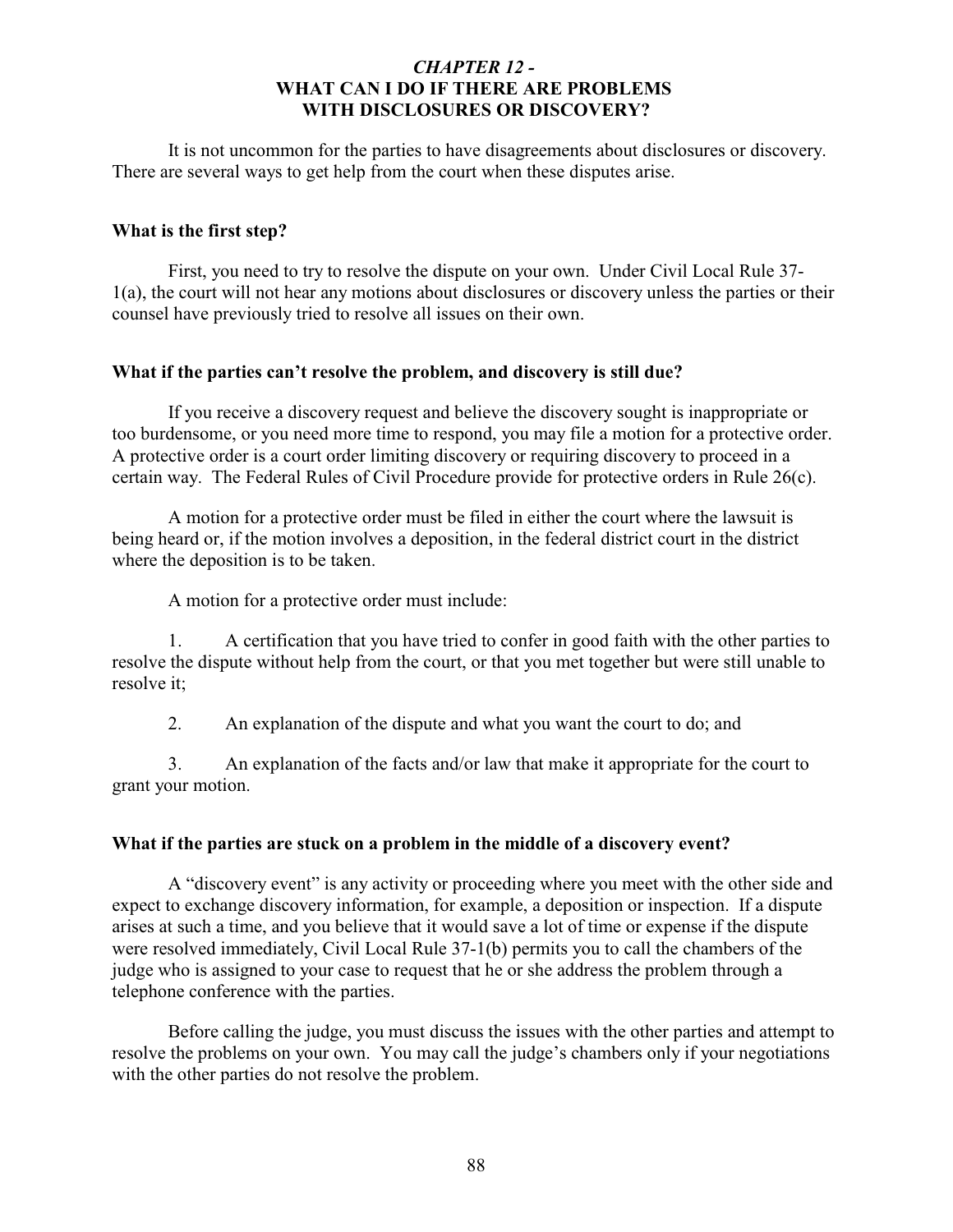The judge is not required to hold a telephone conference. He or she may be busy with other cases when you call, or may decide that the issue is not urgent and should be addressed in a written motion.

## **What do I do if they don't respond, or if the response is inadequate?**

When a dispute arises over disclosures, or over a response or a failure to respond to a discovery request, there are two types of motions that may be appropriate: a motion to compel or a motion for sanctions. Before filing either type of motion, you must confer with the party or person you think is refusing to cooperate and try to resolve the dispute on your own.

## **What is a motion to compel?**

A motion to compel is a motion asking the court to order a person to make disclosures or to respond to a discovery request, or to provide more detailed disclosures or a more detailed response to a discovery request. Rule 37 of the Federal Rules of Civil Procedure and Civil Local Rule 37-2 address the requirements for motions to compel.

## **How do I file a motion to compel?**

Under Rule 37(a)(1), a motion to compel a **party** to make disclosures or to respond to discovery must be filed in the court where the lawsuit is pending. A motion to compel a **nonparty** to respond to discovery must be filed in the court in the district where the discovery is being taken.

**Content:** A motion to compel must include:

1. A certification that you have conferred in good faith, or tried to confer in good faith, with the other parties to resolve the dispute without help from the court;

2. An explanation of the dispute, and what you want the court to do;

3. If the dispute involves discovery, you must include the complete text of each disputed discovery request immediately followed by the complete text of the objections or disputed responses to that request; and

4. An explanation of the facts and/or law that make it appropriate for the court to grant your motion.

**Paying for the motion to compel:** If the court grants a motion to compel, or if the requested disclosure or discovery was provided after the motion to compel was filed, the court must require the person against whom the motion was filed, or that person's lawyer, or both, to pay the reasonable expenses involved in making the motion, including attorney's fees, unless the court finds that:

1. The motion was filed without first making a good faith effort to obtain the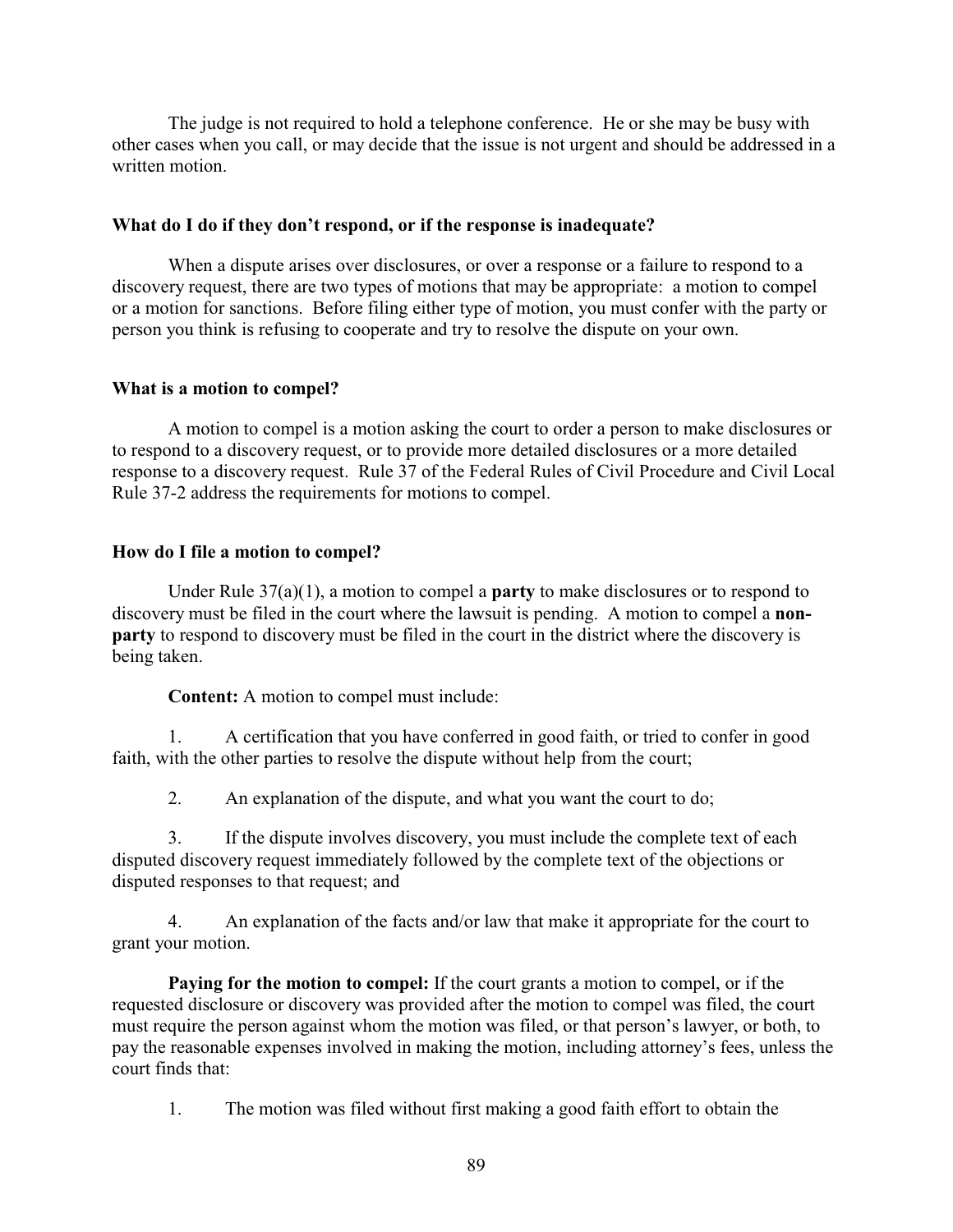disclosure or discovery without court action; or

2. The opposing party's nondisclosure, failure or objection was substantially justified; or

3. Other circumstances make an award of expenses unjust.

A party who does not have a lawyer may not receive an award of attorneys' fees.

# **What is a motion for sanctions?**

A motion for sanctions asks the court to punish a person for failing to make required disclosures, refusing to respond to a discovery request, or refusing to obey a court order to respond to a discovery request. Rule 37(b) through (g) of the Federal Rules of Civil Procedure and Civil Local Rule 37-3 address the requirements for motions for discovery sanctions.

# **Under what circumstances can I ask for discovery sanctions?**

A motion for discovery sanctions may be brought only if a person:

- 1. Fails to provide required disclosures; or
- 2. Fails to obey a court order to respond to a discovery request; or
- 3. Fails to appear for a deposition that has been properly noticed; or
- 4. Fails to answer interrogatories that have been properly served; or

5. Fails to respond to a request for document production or inspection that has been properly served.

A motion for discovery sanctions must be filed as a separate motion, and not as part of another motion. It must be filed on the normal thirty-five day hearing schedule, and must be made as soon as possible after you learn about the circumstances that made the motion appropriate. Unless otherwise ordered by the court, a motion for sanctions may not be filed more than fourteen days after entry of judgment.

**Content:** A motion for sanctions must include the following:

1. If the motion involves a failure to respond to interrogatories or request for document production or inspection, it must include a certification that you have conferred in good faith, or tried to confer in good faith, with the other parties to resolve the dispute without help from the court;

2. An explanation of the dispute, and what you want the court to do;

3. An explanation of the facts and/or law that make it appropriate for the court to grant your motion;

4. Competent declarations which explain the facts and circumstances that support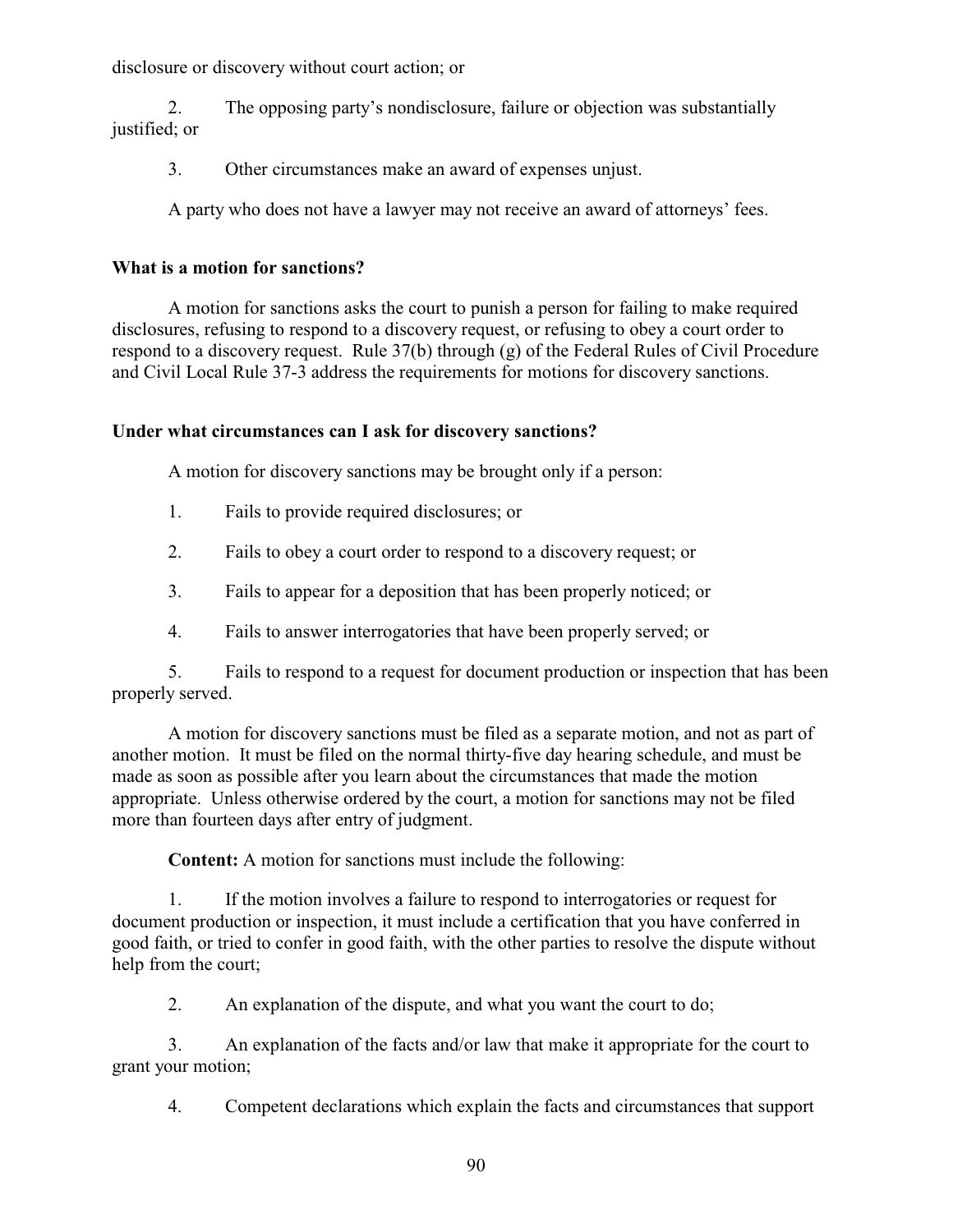the motion;

5. Competent declarations which describe in detail the efforts you made to secure compliance without intervention by the court; and

6. If attorneys' fees or other costs or expenses are requested, competent declarations itemizing in detail the otherwise unnecessary expenses, including attorneys' fees, directly caused by the alleged violation or breach, and an appropriate justification for any attorney-fee hourly rate claimed.

## **What kinds of things will a court do as a discovery sanction?**

If the court grants a motion for sanctions, it may issue any order that is just and appropriate to address the problem. Rule 37(b)(2) lists some of the types of orders that may be appropriate:

1. An order resolving certain issues or facts in favor of the party who made the motion;

2. An order refusing to allow the disobedient person to support certain claims or defenses, or prohibiting that party from introducing certain evidence;

3. An order striking certain documents or parts of documents from the case, or staying the lawsuit until the order is obeyed, or dismissing the lawsuit or any part of the lawsuit, or rendering a default judgment against the disobedient party; or

4. An order holding the disobedient party in contempt of court for failing to obey an order, except an order to submit to a physical or mental examination.

In addition, if a party fails to make required disclosures under Rule  $26(a)$  or  $26(e)(1)$ , or to supplement a prior response under Rule 26(e)(2), that party cannot use as evidence at the trial, at a hearing, or on any motion, any information or witness that was not disclosed, unless the failure to disclose was harmless.

**Paying for the motion for sanctions:** If the court grants a motion for discovery sanctions, it must require the disobedient person or that person's lawyer, or both, to pay the reasonable expenses, including attorney's fees, caused by their disobedience, unless the court finds that the conduct was substantially justified or that other circumstances make an award of expenses unjust. A party who does not have a lawyer may not receive an award of attorneys' fees.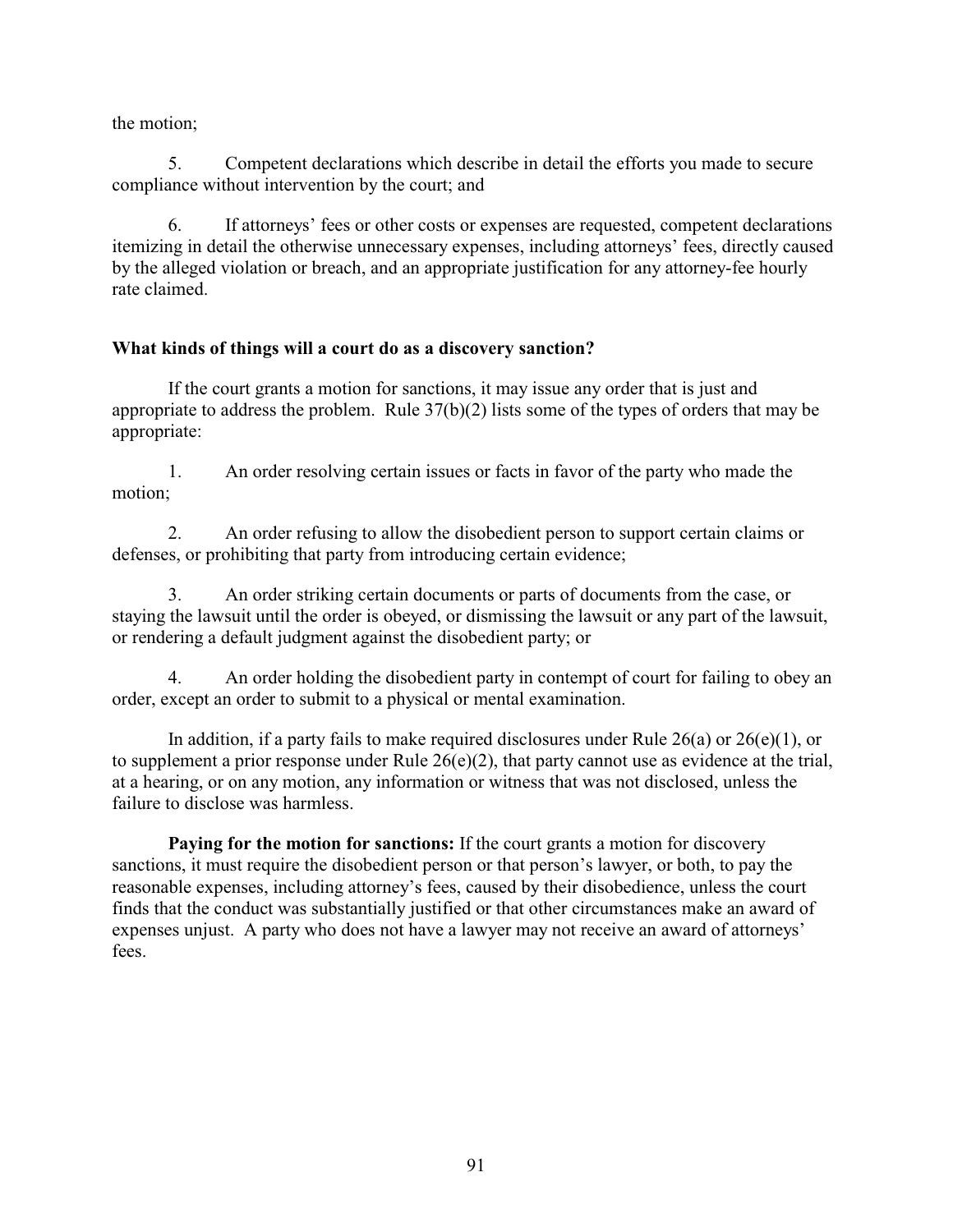## *CHAPTER 13 -*  **WHAT HAPPENS AT A COURT HEARING?**

## **What is a hearing?**

A hearing is a relatively formal court proceeding where the parties discuss issues with the judge and have their arguments on the relevant issues heard by the judge. Sometimes witnesses can be presented, but that depends on the legal issues the judge is covering at the particular hearing.

### **What do I do before a hearing**

Before the hearing, take time to review all of the papers that have been filed for the hearing. The judge will expect you to be able to answer questions about the issues that are being addressed at the hearing and about anything else that has been happening in the lawsuit. Bring with you to court any papers that you might need to answer the judge's questions.

### **What does a courtroom look like?**

Although each courtroom is slightly different, the courtroom is generally arranged as follows.

a. In the front of the courtroom is a large desk area where the judge sits. This is called "the bench."

b. In front of the judge and over to one side is a chair where witnesses sit when they testify. This is called the "witness box."

c. In front of the judge, there will usually be a person seated in front of a small machine. This is the court reporter. The court reporter uses the machine to create a record of everything that is said at the hearing. Occasionally, the court will use a tape recorder instead of a court reporter to record the hearing.

d. There will often be another person seated in front of the judge. This is the courtroom deputy, who assists the judge. If you need to show a document to the judge during a hearing, you should hand the document to the courtroom deputy, who will then hand it to the judge.

e. There may be other court staff members seated off to the side.

f. In the center of the courtroom in front of the bench is a podium with a microphone. This is where lawyers, and parties who do not have lawyers, must stand when they speak to the judge.

At one side of the courtroom, against the wall, there are two rows of chairs. This is the jury box, where jurors sit during a trial. During a hearing, court staff members may be sitting in the jury box.

h. In the center of the courtroom, there will be several long tables with a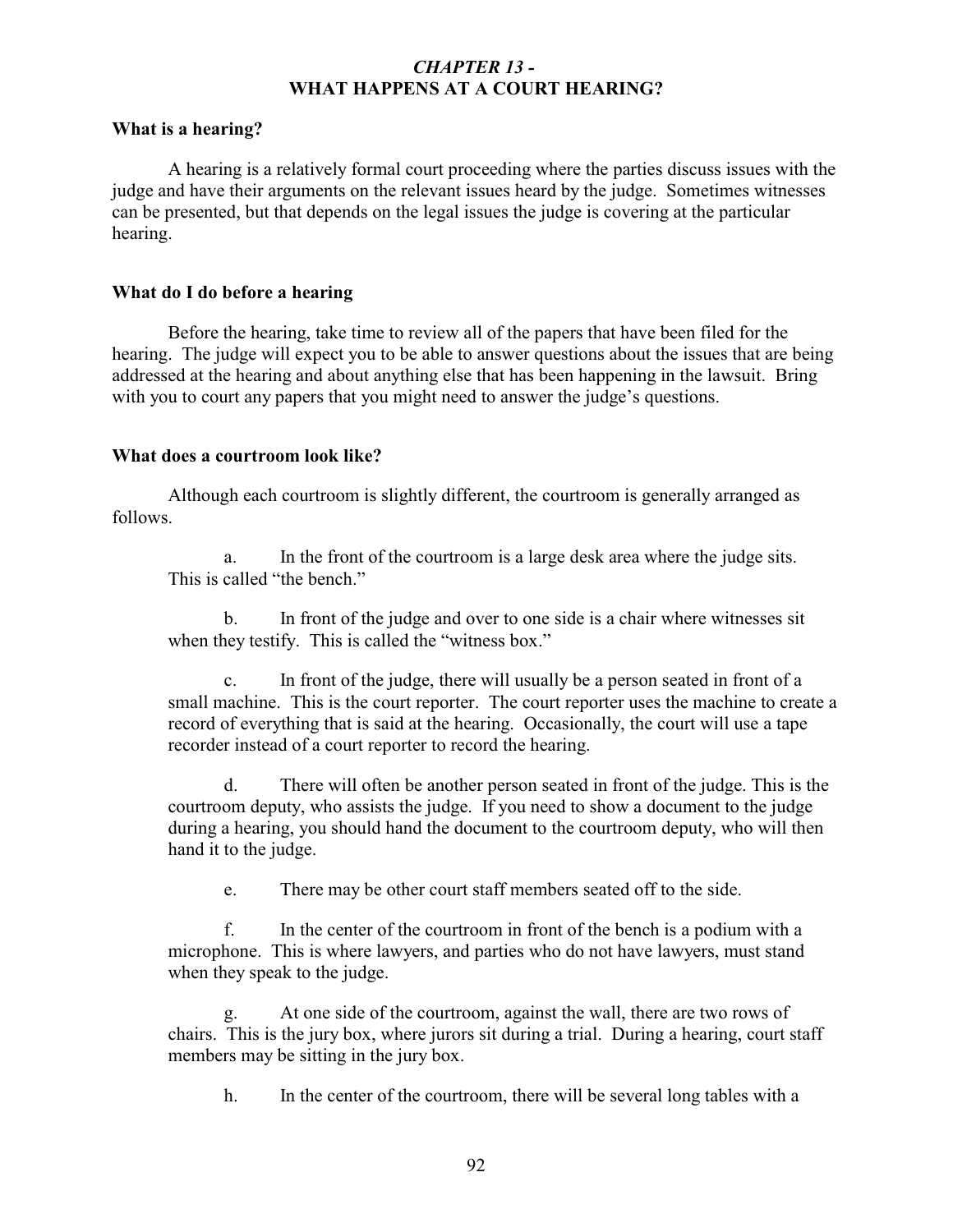number of chairs around them. This is where the lawyers and the parties sit during a hearing and during trial. The plaintiffs sit at the table that is closest to the jury box. The defendants sit at the table next to the plaintiffs.

i. In the back of the courtroom are several rows of benches where anyone can sit and watch the hearing or trial.

# **How should I behave at a hearing?**

1. When attending a hearing, it is customary to show respect for the court by dressing nicely and conservatively, as if you were going to a job interview.

2. The judge will expect you to be on time. It is much better to arrive at the hearing a few minutes early than to arrive a few minutes late.

3. Often the court has several short hearings scheduled for the same time. When you enter the courtroom, you should sit in the benches in the back of the courtroom until your case is announced. If your hearing is the only one scheduled, you may sit at the plaintiffs' or defendants' table in the center of the courtroom, instead of sitting in the benches at the back of the room.

4. When the judge enters the courtroom, you must stand and remain standing until the judge sits down.

5. When you hear your case announced, go immediately to the podium in front of the bench. You can bring with you any papers that you may need to refer to during the hearing. When you get to the podium, state your name, and indicate whether you are the plaintiff or the defendant. It is customary to say either:

a. "May it please the court, my name is [your name] and I am the [plaintiff or defendant] in this case."

or

b. "Good [morning or afternoon], your honor, my name is [your name] and I am the [plaintiff or defendant] in this case."

6. When you speak to the judge, it is customary to refer to the judge as "Your Honor" instead of using the judge's name.

7. If the judge is holding a case management conference or status conference, you should remain standing at the podium, ready to answer any questions the judge may have, unless the judge asks you to sit down. Always answer the judge's questions completely, and never interrupt the judge when he or she is speaking. When the judge is finished asking questions, he or she will usually ask if the parties have anything else they want to discuss.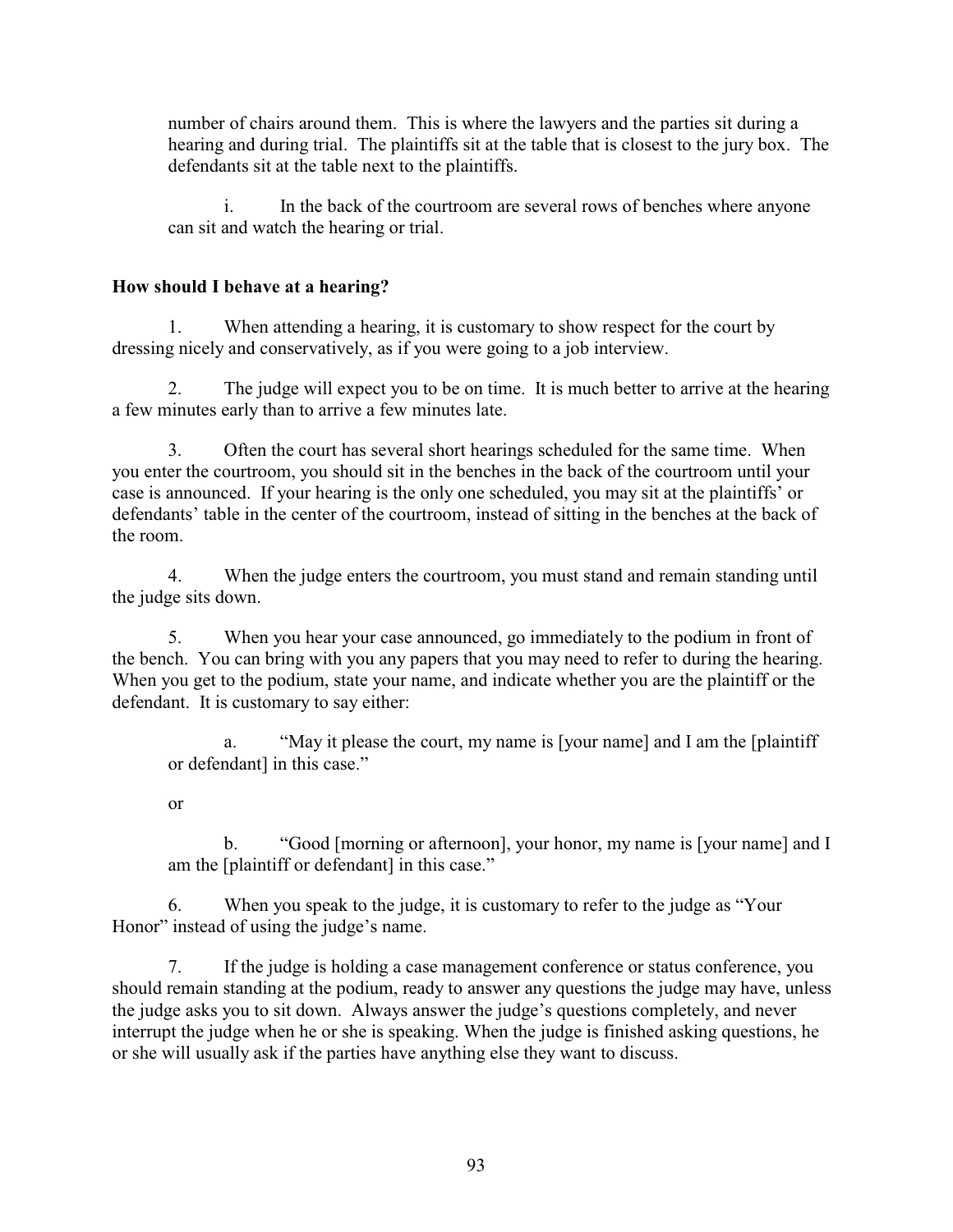## **How does a motion hearing work?**

If the judge is hearing a motion, the hearing usually goes through the following sequence of events. First, the party who filed the motion has a chance to argue why the motion should be granted. Then, the opposing party will argue why the motion should be denied. Finally, the party who filed the motion has an opportunity to explain why he or she believes the opposing party's argument is wrong.

You should try not to repeat all the arguments that you made in your motion or opposition papers, but instead simply highlight the most important parts.

It is not appropriate to make new arguments that are not in the papers you filed with the court, unless you have a very good reason why you could not have included the argument in your papers.

You can refer to notes during your argument, if you need to, but it is usually more effective to speak to the judge rather than read an argument that you have written down ahead of time.

When one party is speaking, the other party should sit at the table. Never interrupt the other party. Instead, always wait until it is your turn to speak.

The judge may ask questions before you begin your argument, and may also ask questions throughout your argument. If the judge asks a question, always stop your argument and answer the judge's question completely. When you are finished answering the question, you can go back and finish the other points you wanted to make.

If the judge asks you a question when you are seated at the table, stand and walk up to the podium before you answer the question.

### **General advice for hearings**

1. Be sure to have a pen and paper with you, so that you can take notes about anything that the judge asks you to do.

2. When the hearing is over, you should immediately leave the courtroom, or, if you want, you can return to one of the benches in the back of the room to watch the rest of the hearings. If you need to discuss something with opposing counsel, you must leave the courtroom and discuss the matter in the hall so that you do not disturb the other people who are in the courtroom.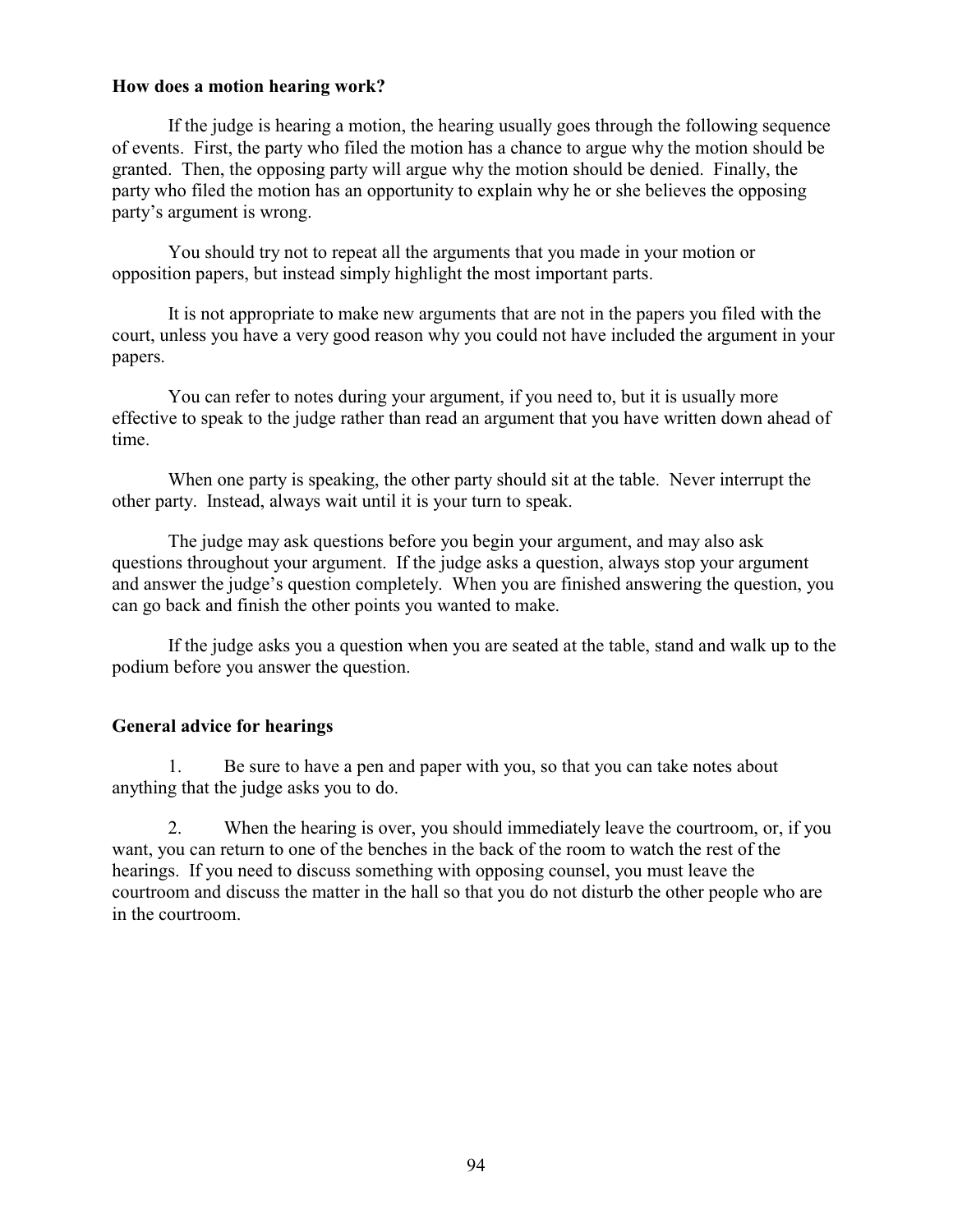## *CHAPTER 14 -*  **WHAT IS A MOTION FOR SUMMARY JUDGMENT?**

A motion for summary judgment is a way to end a case without going through a trial, because the important **facts** are not really in dispute. Ordinarily, a case must go to trial because the parties do not agree about the facts, and they are not able to reach a compromise. A court does not need to have a trial if the parties agree about the facts, or if one side does not have any evidence to support its version of what actually happened. In that case, the Court can decide the issue based on the papers that are filed by the parties alone. A motion for summary judgment filed by a party asks the court to decide a lawsuit without having a trial because, based on all of the evidence, there is no real dispute about the key facts.

When plaintiffs file a motion for summary judgment, they are trying to show that the undisputed facts prove that the defendant violated the law. When defendants file a motion for summary judgment, they are trying to show the opposite: that the undisputed facts prove that they did **not** violate the law.

Summary judgment will be granted in favor of the party who moved for summary judgment only if the evidence is so one-sided that a jury could not reasonably find in favor of the opposing party. In deciding a motion for summary judgment, the court must consider all of the admissible evidence from both parties. Because summary judgment means that there is no chance to hear live witnesses and decide who is credible, the court has to consider evidence in the light most favorable to the party that does not want summary judgment. That means that if evidence could be interpreted in many ways, the court must interpret it in the way that favors the party who opposes summary judgment.

If the court grants a motion for summary judgment, the lawsuit is over. If the court denies a motion for summary judgment the case will go to trial unless the parties decide to compromise and end the case themselves. By denying summary judgment, a court does **not** decide that it believes one side over the other. Rather, denying summary judgment means that there is a real dispute about the facts that will have to be decided in a trial.

Rule 56 of the Federal Rules of Civil Procedure explains the requirements for filing motions for summary judgment. Not every motion for summary judgment tries to end the entire case. A motion for summary judgment may try to end the whole lawsuit, or it may try to decide one or more individual claims. A motion for summary judgment may also be brought to decide if the defendant is liable (that is, violated the law), even if there is still a dispute over the amount of money or other kinds of damages that the plaintiff should get.

### **Under what circumstances is a motion for summary judgment granted?**

Under Rule 56(c), the Court will grant a motion for summary judgment if:

The evidence presented by the parties in their papers shows that there is no real dispute about any material fact (in other words, the evidence that actually matters all leads to the same conclusion),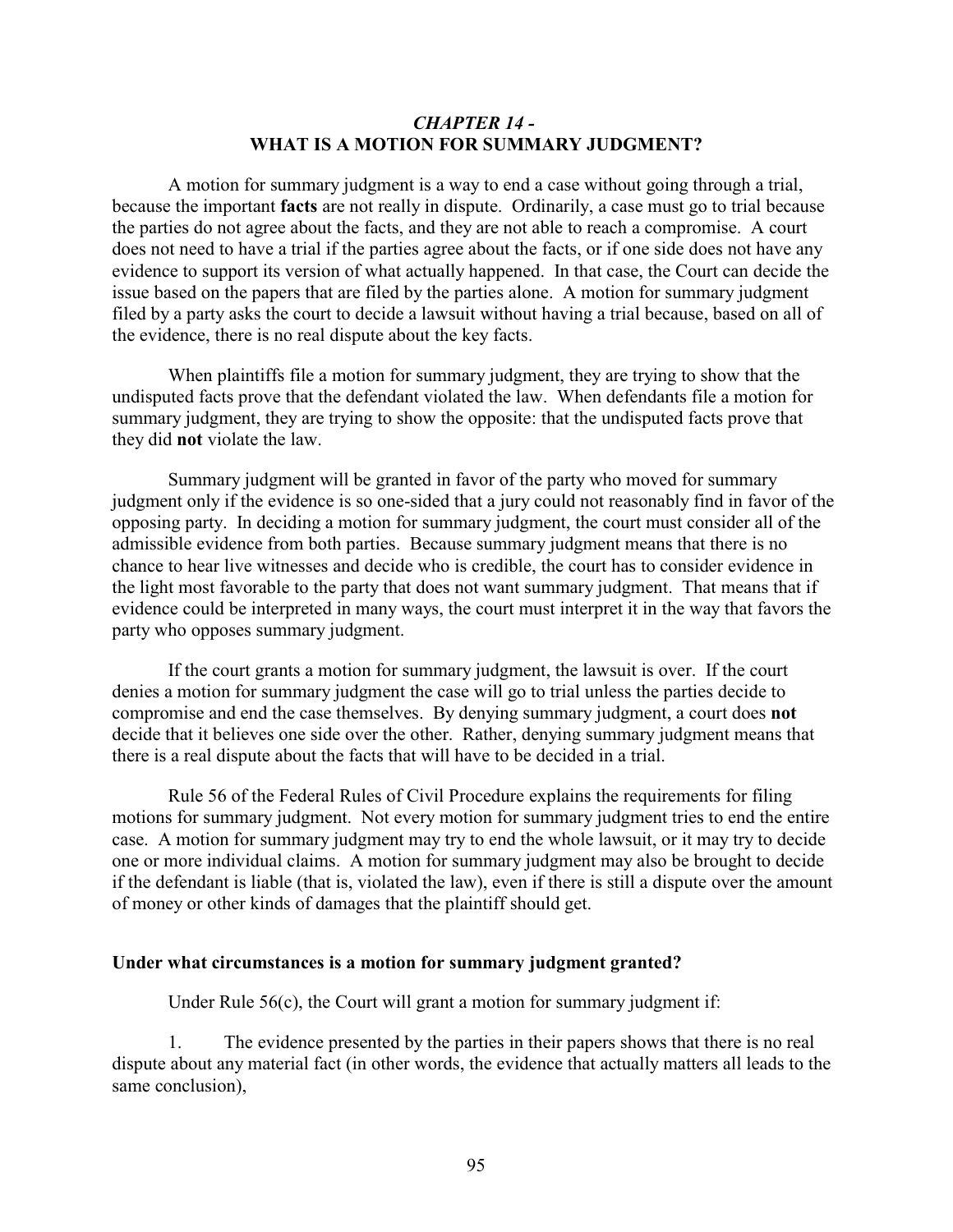## and

2. The undisputed facts mean, under the law, that the party who filed the motion should prevail (that is, the undisputed evidence proves or disproves the plaintiff's legal claim).

# **What does each side argue to get the result they want on summary judgment?**

If the plaintiff files a motion for summary judgment, the plaintiff must do two things:

1. The plaintiff must provide admissible evidence. That evidence must show that there is no real factual dispute about any element of his or her claim. Evidence includes things like sworn statements, medical records, and physical things. Evidence is admissible if the Federal Rules of Evidence (or other federal law) allows that evidence to be considered for the purpose for which it was offered.

## and

2. The plaintiff must also show that that the defendant does not have any admissible evidence that, if true, would prove any of the defendant's defenses to the plaintiff's claims. Usually, this is done by showing that the defendant has admitted that it does not have any other evidence.

To counter the plaintiff's motion for summary judgment, the defendant must either:

1. Submit admissible evidence showing that there is a factual dispute about one or more elements of the plaintiff's claims or the defendant's defenses,

## or

2. Show that the plaintiff has not submitted sufficient admissible evidence to prove one or more elements of the plaintiff's claims.

**If the defendant files a motion for summary judgment**, the defendant may win summary judgment in one of two ways:

1. A defendant may win summary judgment if he or she can show that the plaintiff simply does not have the evidence necessary to prove one of the elements of the plaintiff's claims. An element is one of the building blocks of a legal claim. For example in a claim about a contract, one element that a plaintiff must prove is that the parties reached an agreement; another element is that each side agreed to provide something of value to the other. If the plaintiff cannot prove one of those elements, their claim for breach of contract may be dismissed.

or

2. A defendant may win summary judgment by showing–with admissible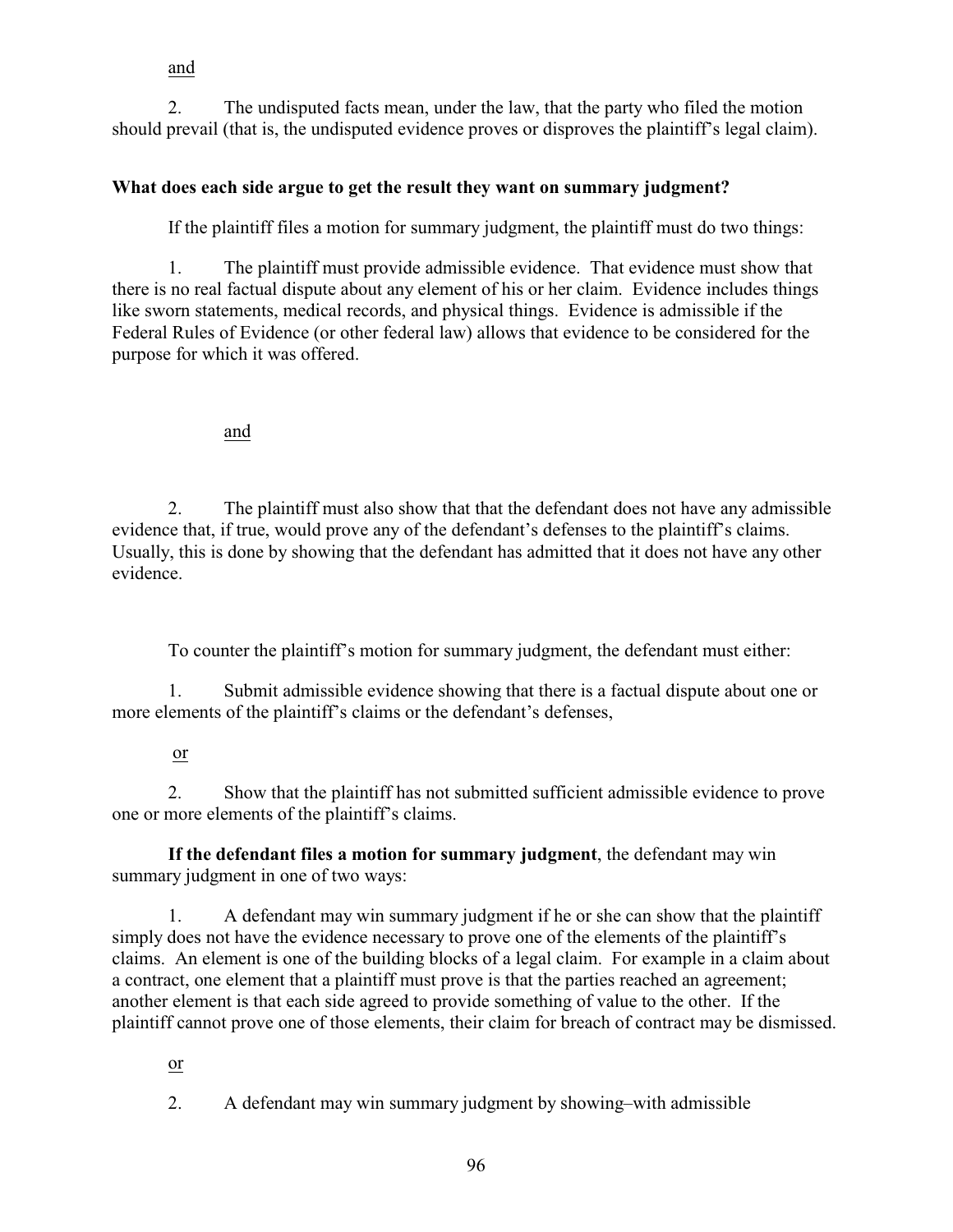evidence–that there is no real factual dispute on any of the elements of his or her defenses against the plaintiff's claims. A defense (sometimes called an "affirmative defense") is a complete excuse for doing what the defendant is accused of doing. For example, in a breach of contract case, evidence that it would have been illegal to perform the contract may be a complete defense.

To counter the defendant's motion for summary judgment, plaintiffs must:

1. Submit admissible evidence showing that they *do* have sufficient admissible evidence to prove every element of their claims, or that there is a factual dispute about one or more elements of their claims,

### and

2. If the defendant has moved for summary judgment on its defenses, one must submit admissible evidence showing that there is a factual dispute about one or more elements of those defenses. A plaintiff can also simply point out that the defendant has not put forward admissible evidence needed to prove at least one element of its defenses.

If a party does nothing in response to a motion for summary judgment, the party risks losing the motion and the case.

## **What evidence does the court consider for summary judgment?**

The court considers only the admissible evidence provided by the parties for or against the motion for summary judgment. The Court does not have to search for other evidence that may have been provided by you at some other point in the case. The court also does not have to look at any evidence that is not mentioned in your briefs. Therefore, you should file copies of all evidence that you want the court to consider when it decides a motion for summary judgment, and refer to it in your papers. Even if you have already filed the same evidence with the court in another matter, you must file it with your summary judgment motion (or opposition to summary judgment) as well. In addition, when you cite to a document, you should point the court to the exact page and line of the document where the court will find the information that you think is important. You should remember that by making it easier for the court to find this material, you are ensuring that this material receives the fullest consideration available.

Every fact that you rely upon must be supported by evidence. It is not enough to repeat your opinion that a fact is true or to point to arguments you've written about in other papers you filed earlier; you need to show the court the admissible evidence that supports what you've said.

### **Affidavits as evidence on summary judgment**

Affidavits are written statements (sometimes called "declarations") of fact. They are written by an actual witness to those facts and are signed under oath. An affidavit must be sworn before a Notary Public. A declaration is also a written statement of fact and is signed under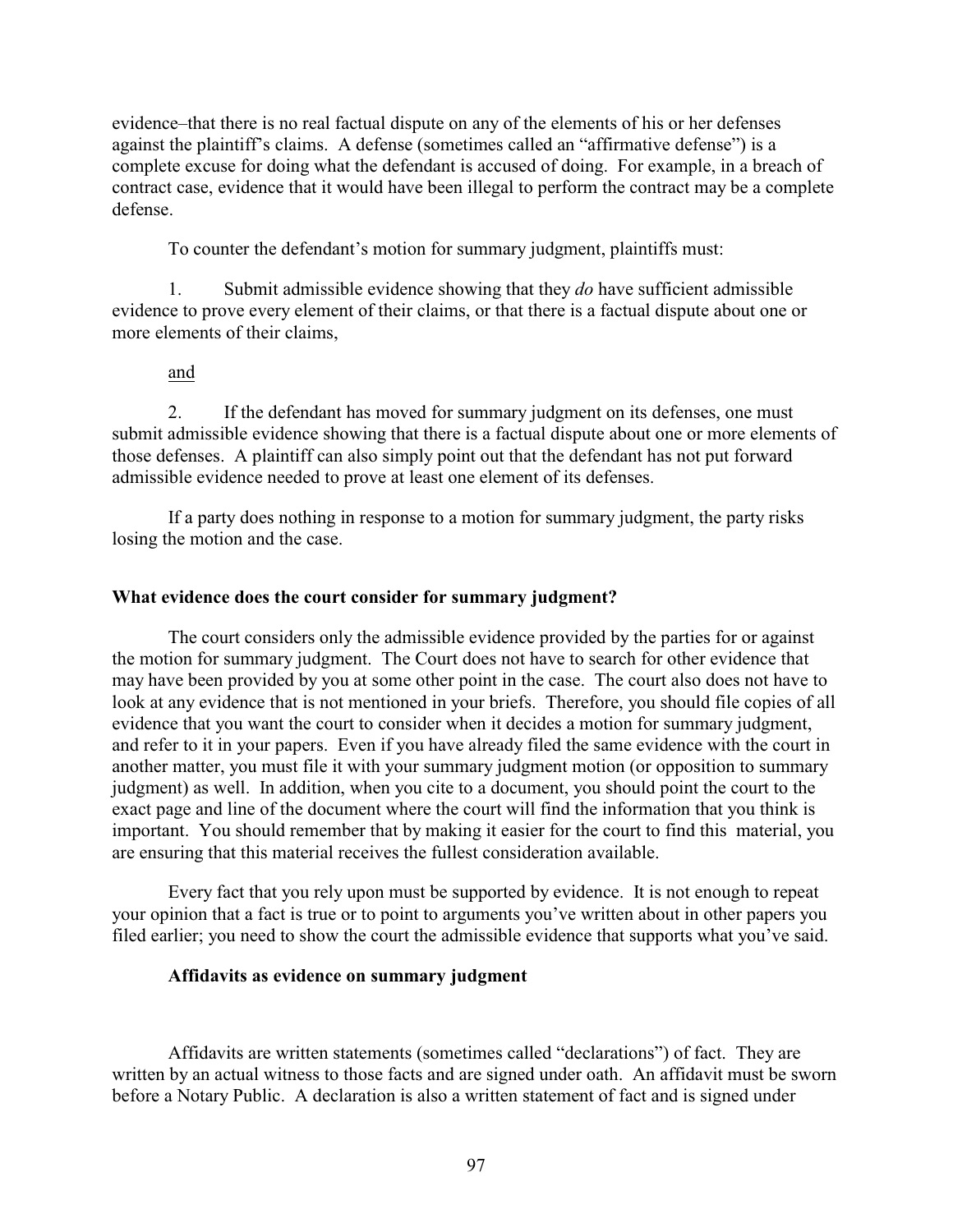penalty of perjury. Either affidavits or declarations may be used as evidence in supporting or opposing a motion for summary judgment. In a general sense, they are written versions of what a person would testify to if they were in court on the witness stand. Rule 56(e) of the Federal Rules of Civil Procedure explains how affidavits and declarations are used for summary judgment. According to Rule 56(e), any affidavits or declarations submitted by the parties on summary judgment must:

1. Be made by someone who has personal knowledge of the facts contained in the written statement;

2. State facts that are admissible in evidence; and

3. Show that the person making the statement is competent to testify to the facts contained in the statement.

All documents referred to in an affidavit or declaration must be attached to it as exhibits.

# **Hearsay and summary judgment**

Generally, portions of a declaration or affidavit that are based on hearsay may not be used for summary judgment, and so will be disregarded by the judge. Hearsay is an attempt to prove that a statement is true by offering a declaration by a person who swears that they heard the statement from someone else. For example, it is generally not appropriate to claim something happened because you have a declaration from a person who heard someone else say it happened. There are many exceptions to this prohibition on hearsay, however. The rules on the use of hearsay statements can be found in Rules 801 through 807 of the Federal Rules of Evidence.

The hearsay rules do not just apply to things that people have said. They also apply to other documents that you may wish to submit as evidence. This goes to the general requirement that you must prove your case on evidence that is admissible in court. You cannot use hearsay any more in summary judgment than you can at a trial.

## **Authentication and summary judgment**

Some of your evidence may be in the form of documents such as letters, records, emails, contracts, etc. Those documents are "exhibits" to your motion. Just because you attach a document to your papers, however, does not make it admissible. For one thing, documents can be hearsay too, so the hearsay rules in Rules 801-807 of the Federal Rules of Evidence apply. In addition, even if a document is admissible under the hearsay rules, a document may not be admissible for other reasons. For example, any exhibits that are submitted as evidence must be authenticated before they can be considered by the Court.

Rules 901 and 902 of the Federal Rules of Evidence discuss the requirements for authentication. Generally, a document is authenticated either by:

1. Submitting a statement under oath from someone who can testify from personal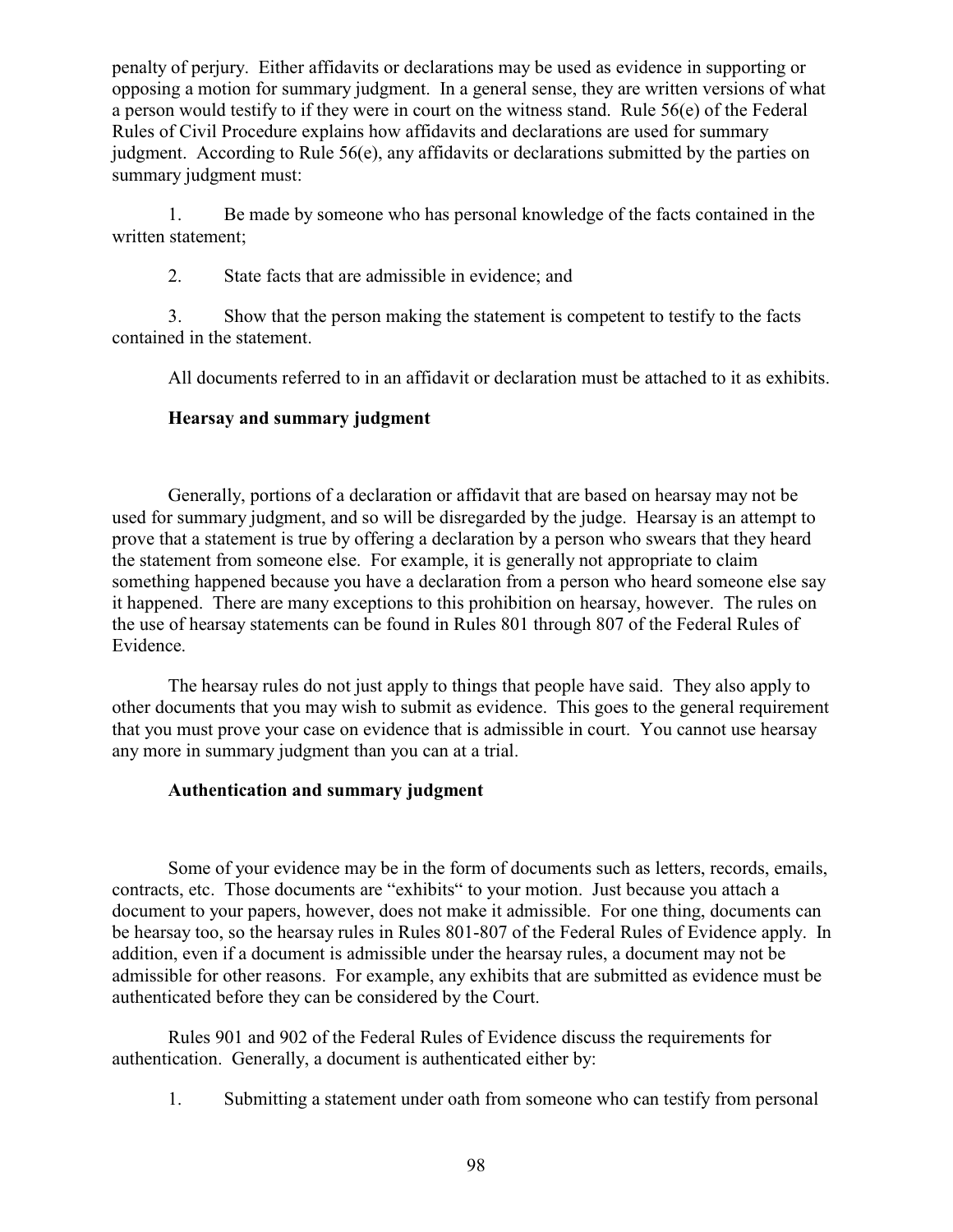knowledge that the document is authentic (that is, it is a real, genuine document); or

2. Demonstrating that the document is self-authenticating, as described in Rule 902 of the Federal Rules of Evidence.

## **What is the statement of undisputed fact, and why would I file one?**

A joint statement of undisputed facts is a list of facts that **all** parties agree are true, and it contains citations to the evidence that shows the judge that the facts are true. A statement is not a joint statement unless it is signed by all of the parties. All facts contained in a joint statement of undisputed facts will be taken as true by the court.

A separate statement of undisputed facts is a list of the facts that **one** party believes are true, and citations to that one party's evidence to support each fact. Facts contained in one party's separate statement of undisputed facts will be taken as true by the court **only** if the evidence cited there actually does support the truth of the matter and no other party has submitted evidence disputing it.

Civil Local Rule 56-2 permits each judge to choose whether to make the parties file a joint statement of undisputed facts or separate statements of undisputed facts in connection with a motion for summary judgment. Be sure to check your judge's standing order to find out if he or she requires separate statements. You may not file a joint statement of undisputed facts or a separate statement of undisputed facts unless requested by your judge.

## **When can a motion for summary judgment be filed?**

A defendant can file a motion for summary judgment at any time, as long as the motion is filed before any deadline set by the court for filing motions for summary judgment. A plaintiff must wait at least twenty days after the complaint is filed before he or she can file a motion for summary judgment, unless the defendant has already filed a motion for summary judgment before then. As a practical matter, parties rarely file a motion for summary judgment until they have taken some significant discover*y*. Most motions for summary judgment rely heavily on evidence obtained in discovery.

## **What if my opponent files a motion for summary judgment before I have all my discovery?**

If the opposing party files a motion for summary judgment before you have finished discovery, and you need more discovery in order to show why summary judgment should not be granted, you may file a motion under Rule 56(f) of the Federal Rules of Civil Procedure for an extension of time (or continuance). In order to get a continuance, you must show what specific facts you need, why those facts will defeat summary judgment, and why you need discovery to get those facts. You must be specific, and describe exactly what sort of information you need from discovery, and why.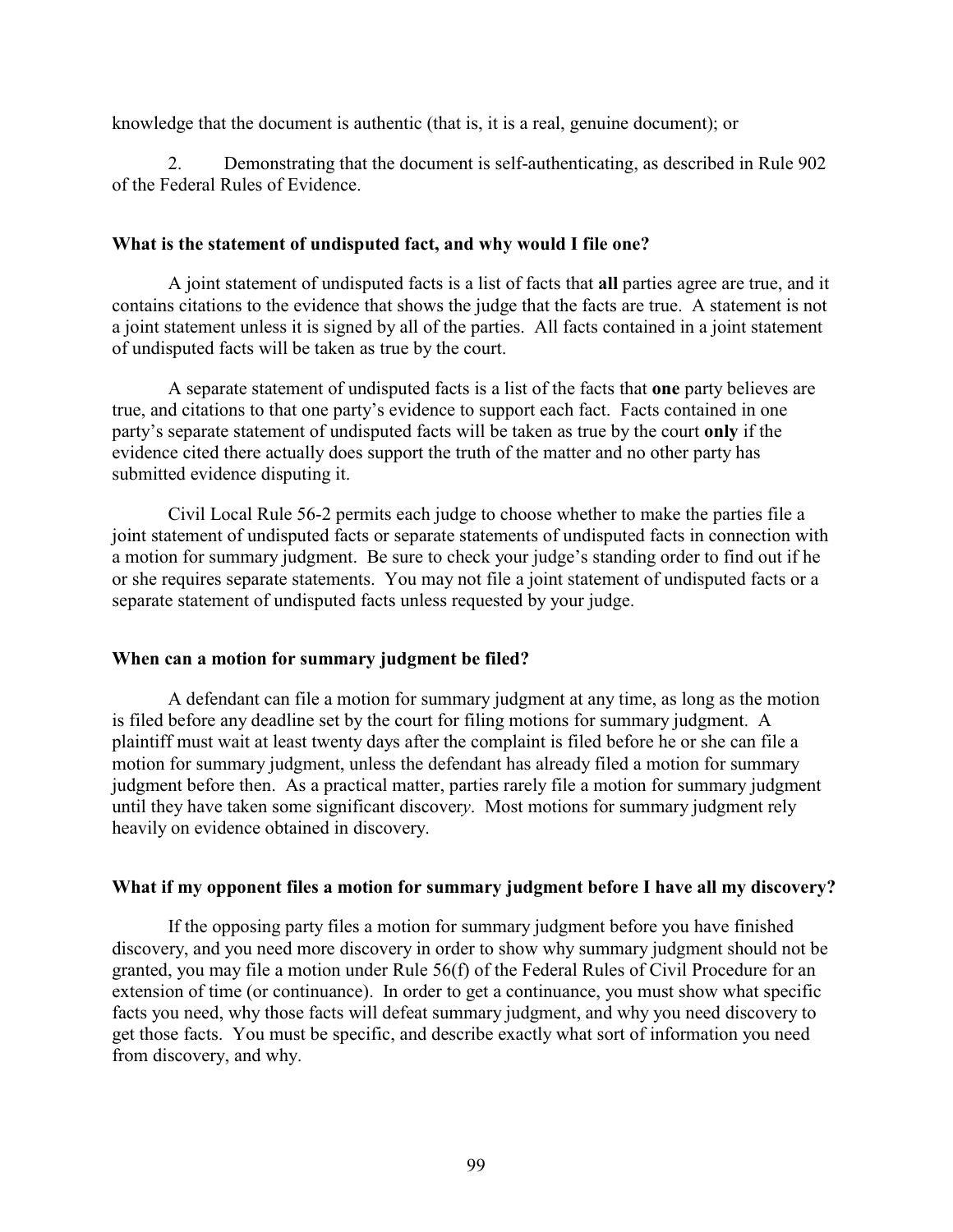# *CHAPTER 15 -*  **WHAT HAPPENS AT A TRIAL?**

The last stage of a lawsuit in district court is a trial. If the court does not dismiss the case or grant a motion for summary judgment, and if the parties do not agree to a settlement, then the case will go to trial. Trial is a hard process that requires a good deal of preparation, skill, and dedication by all parties involved in order to assure its fairness.

## **What is the difference between a jury trial and a bench trial?**

There are two types of trials: jury trials and bench trials.

At a jury trial, a jury reviews the evidence presented by the parties, figures out which evidence to believe, and decides what it thinks actually happened. The court will instruct the jury about the law, and the jury will then apply the law to the facts that they have found to be true, and determine who wins the lawsuit. A jury trial occurs when:

1. The lawsuit is a type of case that the law allows to be decided by a jury

and

2. At least one of the parties asked for a jury trial within the right timeframe. The timeframe is set forth in Rule 38. A party that does not make a jury trial demand on time forfeits that right.

At a bench trial, there is no jury. The judge will determine the law, the facts, and the winner of the lawsuit. A bench trial is held when:

1. None of the parties asked for a jury trial (or did not ask at the right time);

or

2. The lawsuit is a type of case that the law does not allow a jury to decide;

or

3. The parties have agreed that they do not want a jury trial.

## **When does the trial start?**

The judge sets the date that the trial will begin. Often, the trial date is picked very early in the process, at the case management conference (discussed in Chapter 9). Sometimes the trial date will not be picked until later in the case. In this Court, trial is usually scheduled to begin within twelve to eighteen months after the complaint is filed.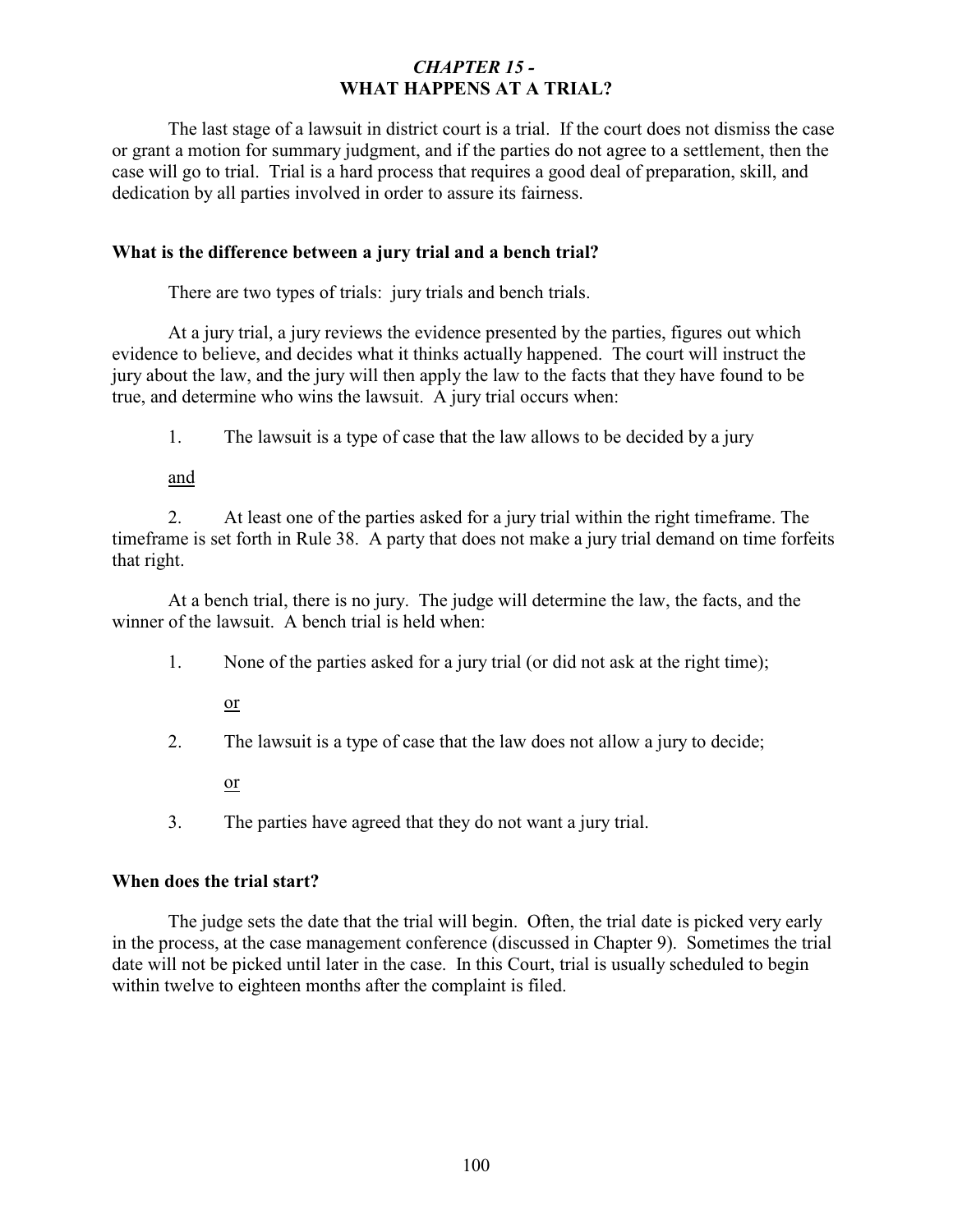#### **What do I have to do to prepare for trial?**

There is a lot of work to do when preparing for trial, and a lot of documents to be filed with the court. This handbook is not intended to guide you through all the details and complicated issues that come up as you go to trial. Besides looking for resources at a law library about preparing for trial, one thing you should be looking at is the court's case management order or any other order that sets a schedule for pretrial events.

When the judge sets the trial date, he or she usually sends out an order setting pretrial deadlines for filing or submitting various documents associated with the trial. For example, the judge will probably set dates for submitting copies of exhibits, objections to exhibits, and proposed jury instructions, among other things. Usually, the judge also will set a date for a pretrial conference shortly before trial, at which the court will discuss its requirements for conducting trials, and resolve any final issues that have arisen before trial.

The court's orders may also set a last date (or "cut-off date") for filing motions in limine. A motion in limine asks the court to decide whether specific evidence can be used at trial. You could find yourself opposing the other side's motions in limine or wanting to file your own. Either way, Rules 103 and 104 of the Federal Rules of Evidence help explain, in part, how to present admissible evidence questions to the court. Other rules of evidence can also apply, depending on the exact issue. The court's ruling on evidence may have a big effect on how either side's case looks at trial, so researching, filing and opposing motions in limine can be an important part of preparing for trial.

Preparing for trial is very time consuming, so be sure to read the pretrial schedule carefully. Give yourself enough time to file all of the necessary documents on or before the deadlines.

Besides submitting documents, you also need to arrange for all of your witnesses to be there at trial. If a witness does not want to come to trial, you can make them attend by serving them with a trial subpoena. A trial subpoena is a court document which requires a person to show up at trial on a particular date. Generally, the same rules that apply to subpoenaing a witness to show up at a deposition also apply to trial subpoenas. (Subpoenas are discussed in general in Chapter 11 of the Northern District of California's *Handbook for Litigants Without Lawyers* and in the pamphlet "What Is Discovery").

### **What happens during trial?**

On the first day of trial, the judge will usually meet with the parties briefly to resolve any last minute problems. Then, if the trial is a jury trial, the first order of business is to pick a jury.

### **Jury selection**

The purpose of jury selection is to pick a jury that can be completely fair to both parties. This is accomplished by a process called voir dire, during which each potential juror is asked a series of questions by the attorneys or the judge. The questions are designed to show any biases that the juror may have that would prevent him or her from being fair and impartial. Usually, the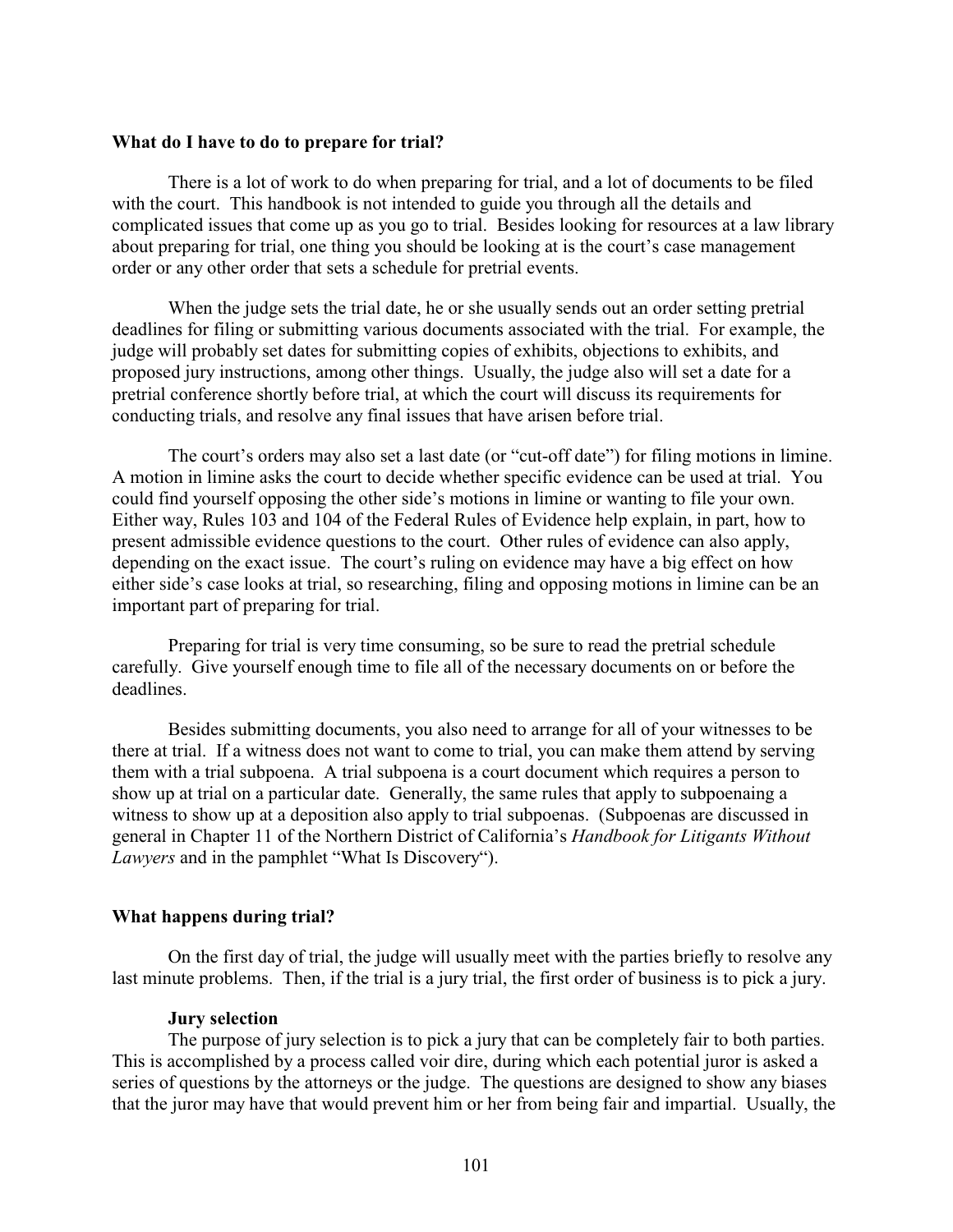judge asks the questions. Some of the questions are taken from lists of questions that the parties give the judge before trial. Sometimes the judge lets the lawyers for each party (or any party who does not have a lawyer) ask additional questions.

Once the questioning is completed, the judge will excuse (that is, send home) any jurors who the judge thinks are too biased to be fair. The judge will also excuse any other jurors who he or she believes will not be able to perform their duties as jurors for other reasons. The parties also will have an opportunity to convince the judge that other additional jurors should be excused because they are too biased to be fair and impartial, or cannot perform their duties as jurors for other reasons. This is called challenging for cause.

After all of the jurors that have been challenged for cause have been excused, the parties have an opportunity to use peremptory challenges to request that additional jurors be excused. A peremptory challenge is used to excuse a juror without having to give any reason. The judge will give each party a certain number of peremptory challenges that each party can use to eliminate jurors who may not be clearly biased, but who the party still does not want to have on the jury.

After the jury is chosen, the judge will read some instructions to the jury. These initial instructions tell the jurors about their duties as jurors, explain to them how to deal with evidence, and give some understanding about the law that applies to the lawsuit that they are about to hear.

## **Opening statements**

After the jury is chosen, each party may present an opening statement. The opening statement is a speech made by each side's lawyer or representative, or you yourself if you do not have a lawyer. The purpose of the opening statement is for each party to describe the issues in the case and state what they expect to prove during the trial. An opening statement is neither evidence nor a legal argument. It is simply a roadmap of the evidence you believe will come out at trial. The purpose of the opening statement is to help the jury understand what to expect and what you consider important.

### **In the trial, which side puts on witnesses first?**

After the opening statements, the plaintiff presents his or her side of the case to the jury first. The plaintiff begins by asking a witness all of his or her questions. This is called direct examination. Then the opposing party has the opportunity to cross-examine the witness, by asking additional questions about the topics covered during the direct examination. Then, the plaintiff can ask additional questions about the topics covered during the cross-examination. This is called re-direct examination. Usually, a judge will allow this process to continue until both sides state that they have no further questions for the witness. The plaintiff will present all of his or her evidence before the defendant has a turn to put on his or her own case. The defendant is still involved, however, by making objections and preparing to cross-examine the plaintiff's witnesses.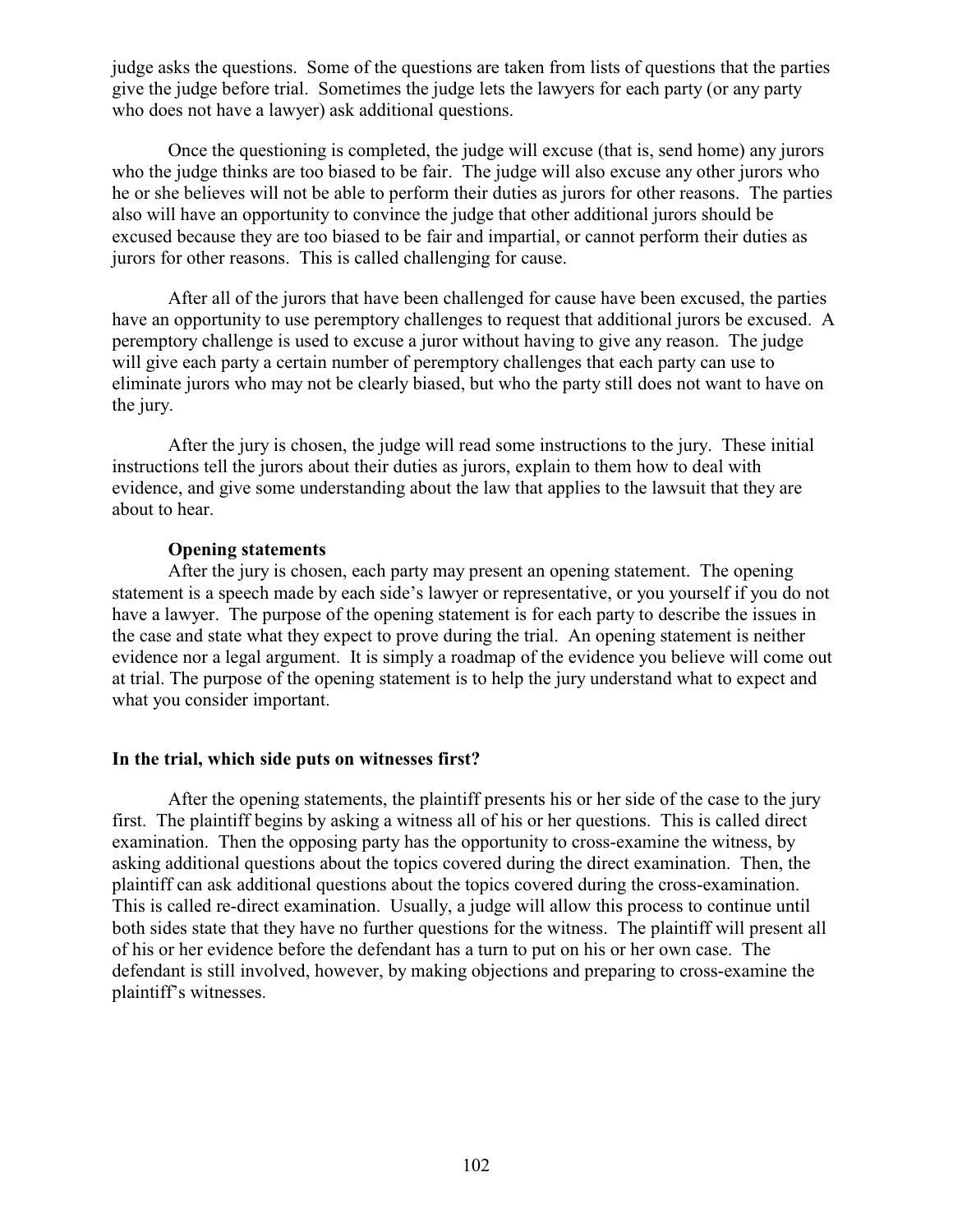#### **What if the other side wants to put on improper evidence?**

All evidence that is presented by either party during trial must be admissible. The Federal Rules of Evidence are a very detailed set of rules for the admissibility of evidence.

If one party tries to present evidence that is not allowed under the Federal Rules of Evidence or tries to ask improper questions of a witness, the opposing party may object. It is the opposing party's duty to object to evidence that it thinks should not be admitted. If the opposing party does not object, the judge may allow the improper evidence to be presented. At that point, the other party will not be able to protest that decision on appeal. It is important to remember that it is the parties' job to bring errors to the trial judge's attention and to give that judge an opportunity to fix the problem through objections.

The way to object is to stand and briefly state your objection to the judge. Objections should be brief, but must contain the basis for your objection. For example, a proper objection might be: "Objection, your honor, inadmissible hearsay." It is not appropriate to give long arguments, unless the judge specifically asks you to explain your objection. If the judge wants to discuss the objection with you, he or she may ask you to come up to the bench where the judge sits, away from the jury's view to talk to you quietly. This is called a side bar. The judge will either sustain or overrule the objection. If the judge sustains the objection, the evidence will not be admitted or the question may not be asked. If the judge overrules the objection, the evidence will be admitted or the question may be asked, unless the judge later sustains a different objection.

### **What is a motion for judgment as a matter of law, and why do some parties make that motion right after the plaintiff's case in the middle of the trial?**

In a jury trial, after the plaintiff has presented all of his or her evidence, the defendant has an opportunity to make a motion for judgment as a matter of law. Rule 50(a) of the Federal Rules of Civil Procedure explains the procedures for making a motion for judgment as a matter of law.

A motion for judgment as a matter of law is a request to the judge to decide the outcome of the case. The idea of the motion for judgment as a matter of law is that enough facts have been shown to entitle one side to win, because those facts fit with the law in only one way and in one party's favor. A motion for judgment as a matter of law brought by the defendant after the close of the plaintiff's evidence argues that the plaintiff failed to provide enough evidence that any jury could reasonably decide the as a matter of law, the case is over.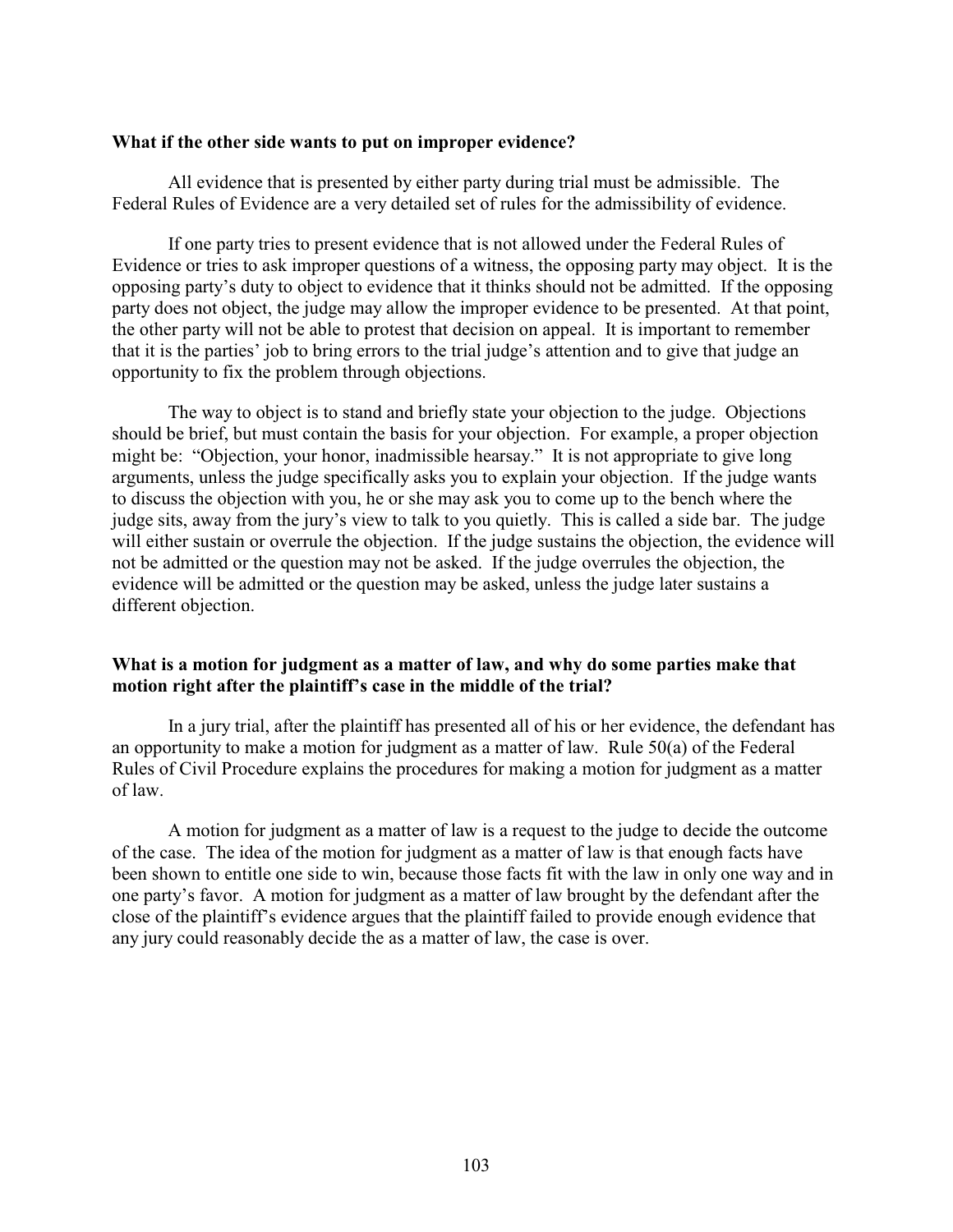### **When does the defendant get to present his or her case?**

<span id="page-108-11"></span><span id="page-108-7"></span><span id="page-108-4"></span><span id="page-108-3"></span>Sometimes parties don't file motions for judgment as a matter of law. Or if they do file motions as a matter of law, sometimes they lose or the judge puts off ruling until later. If any of these things happen, the case moves forward. In that case, after the plaintiff has completed examining each of its witnesses, the defendant then presents all of the witnesses that support his or her defenses to the plaintiff's case. The same procedure of direct examination, crossexamination, and re-direct examination that was used during presentation of the plaintiff's evidence also applies here.

### <span id="page-108-10"></span><span id="page-108-9"></span><span id="page-108-2"></span>**What is rebuttal?**

<span id="page-108-8"></span>Rebuttal is the final stage of presenting evidence in a trial. It begins only after both sides have had a chance to present their case. In the rebuttal stage, whichever party has the burden of proof (usually the plaintiff) tries to undermine or explain the opposing party's evidence. This evidence is called rebuttal evidence. Rebuttal is limited, however. The plaintiff, for example, cannot just present his or her case over again. Rebuttal is limited to countering only what the other side argued as evidence. For example, a rebuttal witness might testify that the other party's witness could not have seen the events he reported to the court. So, after the defendant has finished examining each of his or her witnesses, the plaintiff may call a new witness solely to show that one of those witnesses was not telling the truth. Not all cases have a rebuttal; it depends on what the party with the burden of proof wants to do and what the court allows.

#### **What happens after both sides have finished presenting their evidence?**

In a jury trial, after all evidence has been presented, either party may make a motion for judgment as a matter of law under Rule 50(a) of the Federal Rules of Civil Procedure.

A motion for judgment as a matter of law at the end of trial argues that there is so little evidence supporting the other side's case, that no jury could reasonably decide the case in favor of that party. If the court grants a motion for judgment as a matter of law, the case is over.

If the judge does not grant judgment as a matter of law, or if no party asks for it, then the court will hear closing arguments. In jury trials the judge will instruct the jury about the law and the jury's duty, and then the jury will take some time to think and consider the case before coming up with a decision.

### <span id="page-108-6"></span><span id="page-108-5"></span><span id="page-108-1"></span>**Instructing the jury**

After all witnesses have finished testifying, the judge will instruct the jury about the law that applies to the case. Sometimes the judge will wait until after closing arguments to instruct the jury about the law.

### <span id="page-108-0"></span>**Closing arguments**

Each party may present a closing argument. The purpose of the closing argument is to summarize the evidence, and argue how the jury (or, in a bench trial, the judge) should decide the case based on that evidence.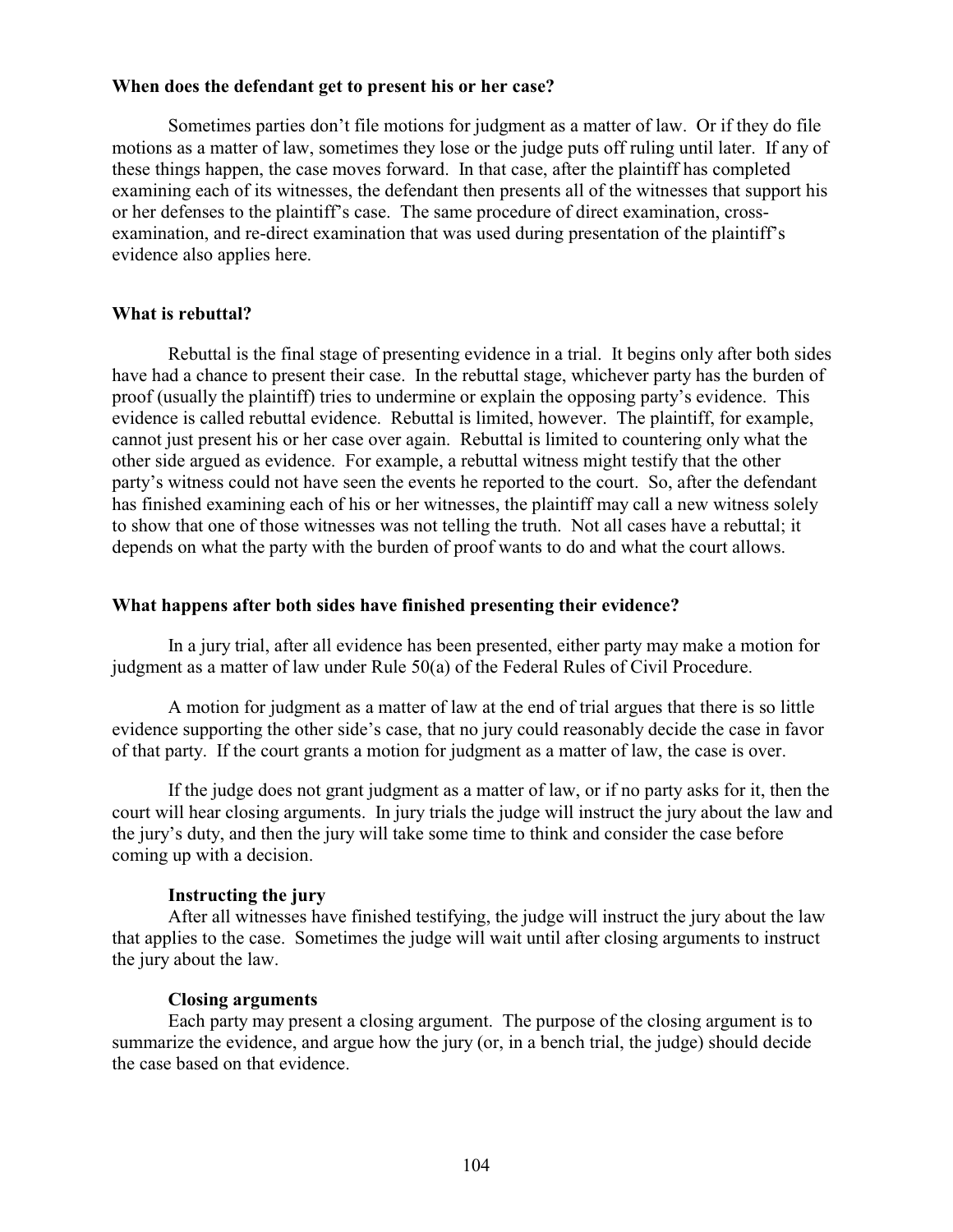#### <span id="page-109-6"></span><span id="page-109-1"></span>**In a jury trial, what is the jury doing after closing arguments?**

<span id="page-109-3"></span>After both sides make their closing arguments, the jury go back to the jury room alone. There, they will discuss the case in private. This is called "deliberating." After thinking about and discussing the law and the facts, each juror votes about who he or she thinks should win the case. Because the decision of the jury must be unanimous in federal court trials, the jurors must continue to deliberate until they all agree. Sometimes juries have to deliberate for many days before they reach a decision.

<span id="page-109-11"></span><span id="page-109-10"></span><span id="page-109-8"></span><span id="page-109-5"></span>When the jury reaches its decision (the verdict), they will fill out a verdict form and let the judge know that they have completed their deliberations. The judge will then bring the jury into the courtroom, where the verdict will be read aloud. The court then issues a written judgment announcing the verdict and stating the remedies, if any, that will be ordered. The judgment is the official decision of how the case has come out. When the judgment on a jury verdict is issued, the case is usually over. In some cases, a party must file what are called posttrial motions. These can include a renewed motion for judgment as a matter of law or a motion for a new trial. Unless the court grants a post-trial motion, the case will be over unless one or more parties takes an appeal to the United States Court of Appeal for the Ninth Circuit.

#### <span id="page-109-9"></span><span id="page-109-7"></span>**In a bench trial, what does the judge do after closing arguments?**

<span id="page-109-4"></span><span id="page-109-2"></span><span id="page-109-0"></span>If the trial is a bench trial, the judge will end (adjourn) the trial after closing arguments. The judge will then review the evidence and write findings of facts and conclusions of law, which is a document that explains what facts he or she found to be true and what the legal consequences of those facts are. In addition to that document, the court will then issue a written judgment stating the remedies, if any, that will be ordered. The judgment is the official decision of how the case has come out. This process often takes weeks, or even months. The court's findings of fact and conclusions of law and judgment usually are mailed to the parties. When the judgment is issued, the case is over, unless the court grants a motion for a new trial (Chapter 16) or one or more parties takes an appeal to the United States Court of Appeals for the Ninth Circuit.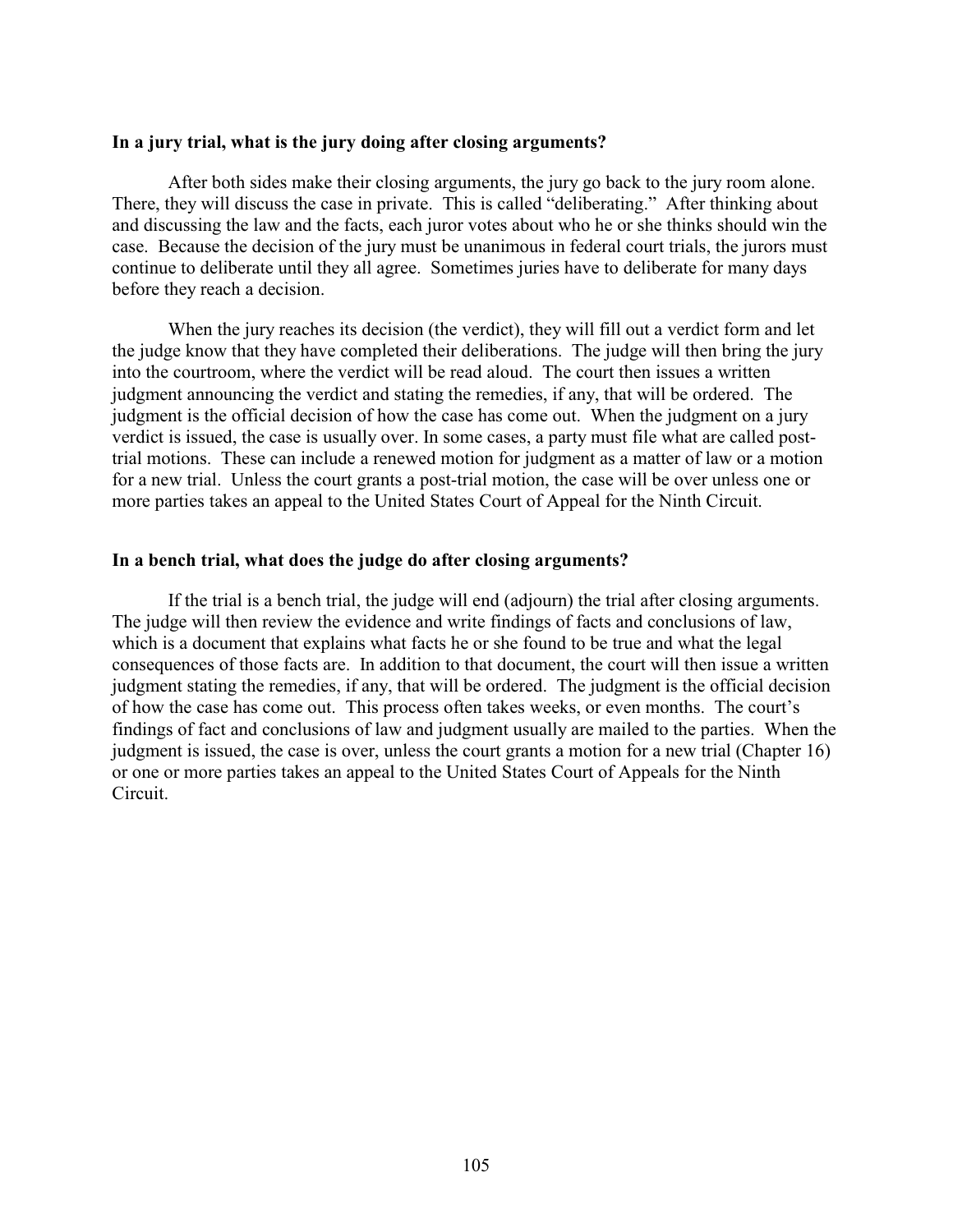# *CHAPTER 16 -*  **WHAT CAN I DO IF I THINK THE JUDGE OR JURY MADE A MISTAKE?**

<span id="page-110-1"></span>There are a number of different procedures in the trial court that you can use if you believe the judge or jury made a serious mistake in your lawsuit. In addition, you can appeal the final judgment. This handbook does not address how to pursue an appeal.

### <span id="page-110-5"></span>**What is a motion for reconsideration?**

<span id="page-110-2"></span>A motion for reconsideration asks the court to consider changing a previous decision. A motion for reconsideration must be made **before** the trial court enters a judgment. Civil Local Rule 7-9 explains the rules for filing a motion for reconsideration.

### **Under what circumstances can I file a motion for reconsideration?**

<span id="page-110-4"></span>No party is permitted to file a motion for reconsideration without first getting permission from the court. Therefore, before filing a motion for reconsideration, the party must file a motion for permission to file a motion for reconsideration. The court will not give permission to file a motion for reconsideration unless the party seeking permission shows:

1. The facts or law that the parties presented to the court are significantly different from the actual facts or law and the party applying for reconsideration could not reasonably have known the true facts or law before the court entered the order that the party now wants the court to change; or

2. Material new facts have emerged, or a significant change in the law has occurred, since the order was entered; or

<span id="page-110-3"></span>3. The court clearly failed to consider material facts or key legal arguments that were presented to the court before the order was issued.

<span id="page-110-8"></span>A motion for permission to file a motion for reconsideration may not simply repeat the same arguments that you made previously to the court. If you file such a motion, the court may impose sanctions against you.

No response needs to be filed to a motion for permission to file a motion for reconsideration unless the court requests it.

<span id="page-110-7"></span><span id="page-110-6"></span><span id="page-110-0"></span>If the court grants a motion for permission to file a motion for reconsideration, the motion will be scheduled for hearing on the normal thirty-five day schedule, unless the court sets a different schedule. The parties may file opposition briefs and reply briefs, as with any other motion.

<span id="page-110-9"></span>If the court grants a motion for reconsideration, it will vacate the original order, which will have no further effect. The court either will issue an entirely new order, or will issue an amended version of the original order, changing its original decision.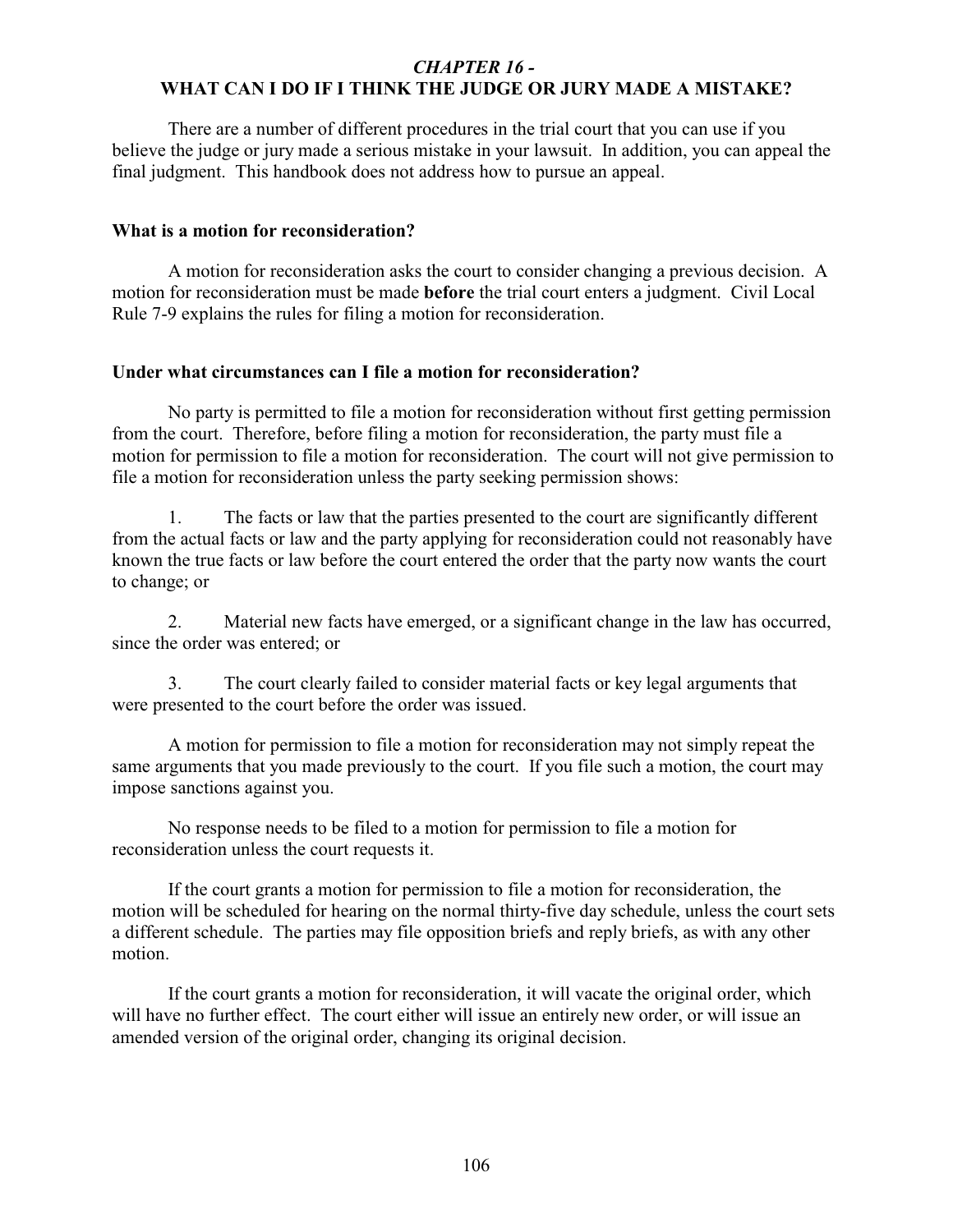### <span id="page-111-3"></span>**Can I get a Magistrate Judge's order or report reviewed?**

<span id="page-111-6"></span>If the judge who is assigned to your case has referred a pretrial matter to a magistrate judge for a decision or for a report and recommendation, it is possible to get the magistrate judge's orders or report and recommendation reviewed. The parties can file objections to the magistrate judge's decision or report with the judge who referred the matter. The procedure depends on the type of matter that was referred to the magistrate judge.

### **Am I allowed to object to the magistrate judge's decisions in general, or just the final decision on the merits?**

<span id="page-111-2"></span><span id="page-111-1"></span>If the matter that was referred to the magistrate judge does not dispose of any party's claim or defense on the merits, it is described as a "nondispositive matter." You can object to the magistrate's decisions on nondispositive matters. To learn more about how to handle that situation, read Rule 72(a) of the Federal Rules of Civil Procedure, the federal statute 28 U.S.C. § 636(b)(1)(A), and Civil Local Rule 72-2. A party's objections to the magistrate judge's order must be filed with the judge who referred the matter no later than ten days after the party is served with a copy of the magistrate judge's order. The opposing party need not file a response to the objections unless the referring judge sets a briefing schedule.

<span id="page-111-7"></span><span id="page-111-5"></span><span id="page-111-4"></span>If the judge does not set a briefing schedule or deny the objections within fifteen days after the objections are filed, the objections are considered to be denied. If the referring judge requests the opposing party to respond to the objections, the referring judge must set aside, vacate, or change any part of the magistrate judge's order that he or she finds is clearly erroneous or contrary to law.

### **How do I get review of a magistrate judge's final decision on the merits of a claim?**

A decision on the merits that disposes of an entire claim on the merits is called a "dispositive matter." What you do if you think that decision was in error depends on whether the parties consented earlier to the case being handled by a magistrate.

A magistrate can handle and decide issues like a judge only if the parties consented earlier in accordance with the rules, such as Rule 72(b) of the Federal Rules of Civil Procedure, the federal statute 28 U.S.C.  $\S$  636(b)(1)(B) and (C), and Civil Local Rule 72-3. If the parties did not consent, the magistrate can only oversee discovery and make recommendations to the federal trial judge. You need to read the rules to understand what a magistrate can and cannot do.

### <span id="page-111-0"></span>**Let's say the parties did not consent to a magistrate, what then?**

If the parties did not consent to the referral of the matter to the magistrate judge, then Rule 72(b) of the Federal Rules of Civil Procedure, the federal statute 28 U.S.C. § 636(b)(1)(B) and (C), and Civil Local Rule 72-3 apply. The magistrate judge is not permitted to issue an order on the matter, but must instead prepare a report and recommendation for the referring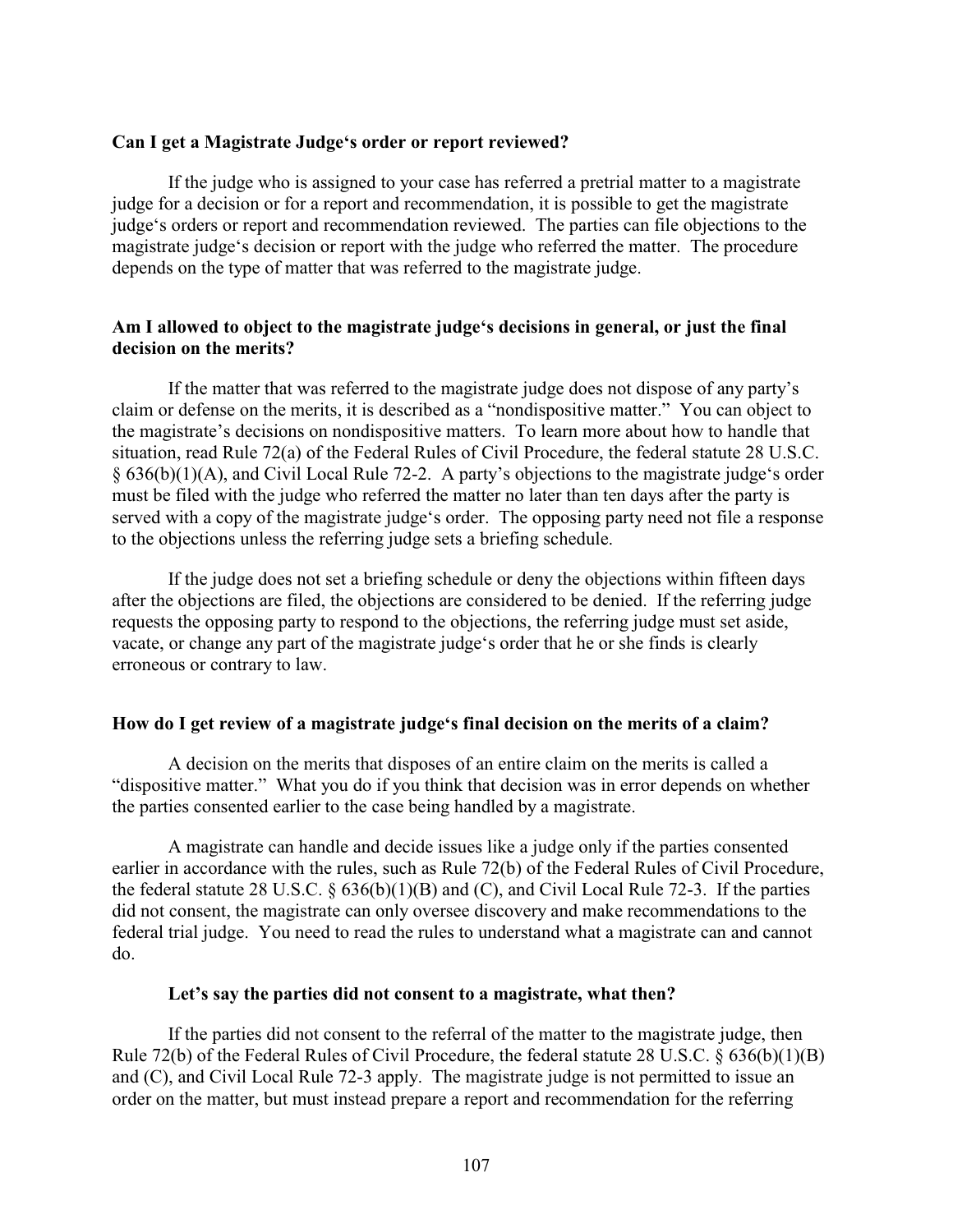judge.

<span id="page-112-9"></span><span id="page-112-4"></span>If you think the magistrate made a decision he or she was not allowed to make, you must file objections to the magistrate judge's report and recommendation with the judge who referred the matter no later than ten days after you were served with a copy of the magistrate judge's report. The opposing party may respond to your objections within ten days after being served with them.

<span id="page-112-6"></span>At the time the objections, or the opposing party's responses, are filed, either party may also file a motion asking the judge to hear additional evidence not considered by the magistrate judge.

<span id="page-112-7"></span>The referring judge then will make a de novo review of any portion of the magistrate's report to which an objection has been made. A "de novo review" means that the judge will review those portions of the report from scratch, and make his or her own decision. Unless the judge grants a motion to consider additional evidence not considered by the magistrate judge, the judge will consider only the evidence that was presented to the magistrate judge.

The judge may accept, reject, or modify the magistrate judge's recommendation, or send the matter back to the magistrate judge for further review with additional instructions.

## <span id="page-112-8"></span><span id="page-112-1"></span><span id="page-112-0"></span>**Let's say the parties did consent to a magistrate, what then?**

If all of the parties have consented to having a magistrate judge decide all issues in the lawsuit, you may not file objections to the magistrate judge's decisions for review by another judge. Instead, if you believe the magistrate judge made an error, you must file one of the motions listed in this section with the magistrate judge who made the original decision, or file an appeal with the United States Court of Appeals for the Ninth Circuit.

### **What is a renewed motion for judgment as a matter of law?**

<span id="page-112-5"></span><span id="page-112-3"></span>After a jury trial, if you believe the jury made a serious mistake **and** you had made a motion for judgment as a matter of law earlier that was denied, you may make a renewed motion for judgment as a matter of law under Rule 50(b) of the Federal Rules of Civil Procedure. You can **only** make a renewed motion if you have made a motion for judgment as a matter of law at the close of all evidence.

A renewed motion for judgment as a matter of law must be filed no later than ten days after entry of judgment. The renewed motion must argue that the jury erred in reaching the decision that it made because the evidence was so one-sided that no reasonable jury could have reached that decision.

<span id="page-112-2"></span>When the court rules on a renewed motion for judgment as a matter of law, it may:

- <span id="page-112-10"></span>1. Refuse to disturb the verdict;
- 2. Grant a new trial; or
- 3. Direct entry of judgment as a matter of law.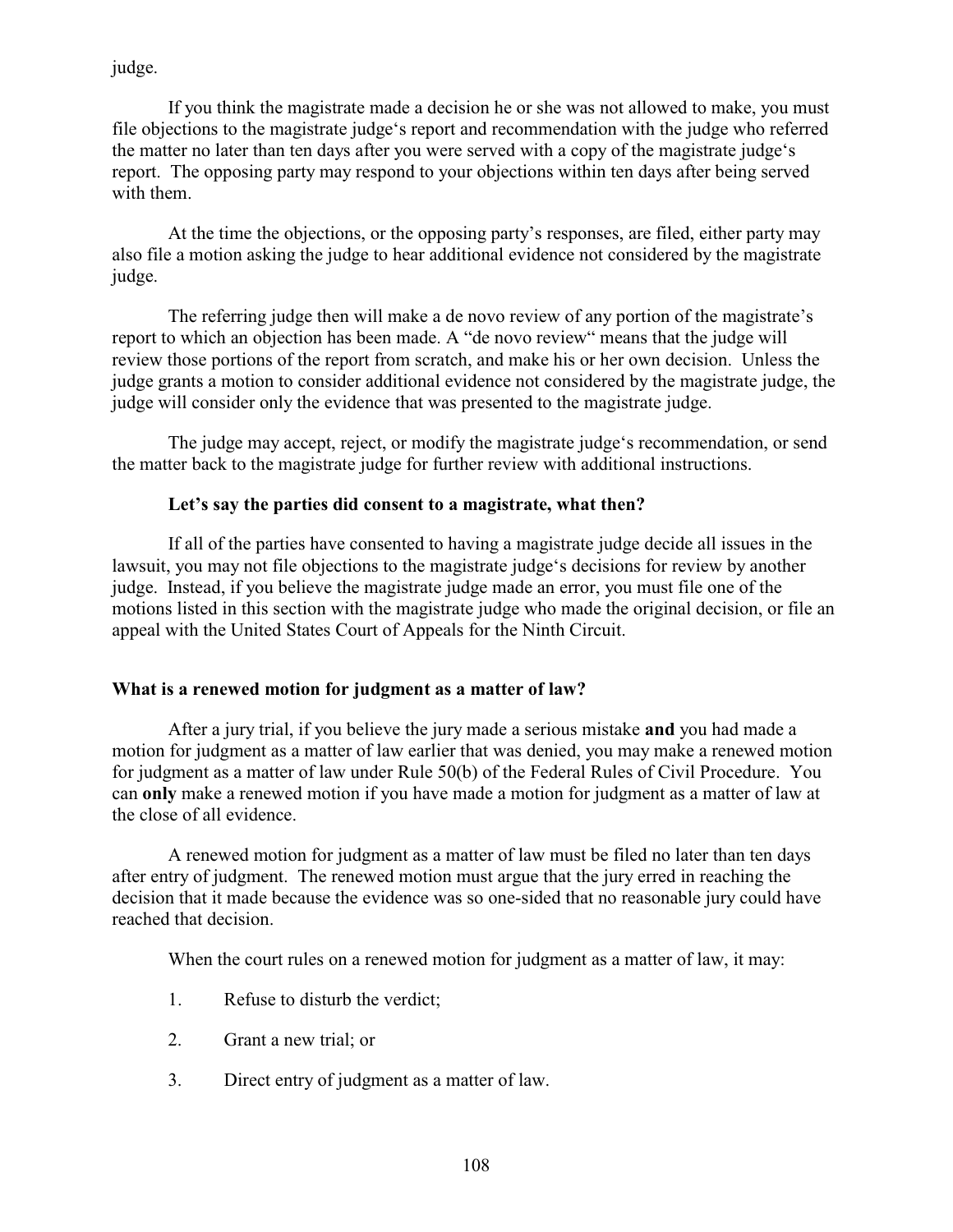### **What is a motion for a new trial, and what is a motion to amend or alter the judgment?**

<span id="page-113-3"></span><span id="page-113-0"></span>After a jury trial or a bench trial, either party may file a motion for a new trial. A motion for a new trial asks to do the trial all over again, on every claim or on just some of them, because the first one was flawed. Either party can also file a motion to alter or amend the judgment. A motion to alter or amend the judgment does not ask to do the trial over. Rather, it asks the judge to change something in the final judgment because of errors during the trial. Both types of motions are allowed under Rule 59 of the Federal Rules of Civil Procedure. Both types of motions must be filed no later than ten days after entry of the judgment.

<span id="page-113-8"></span><span id="page-113-6"></span><span id="page-113-4"></span>The way these motions are handled differs slightly between bench and jury trials.

<span id="page-113-7"></span>After a jury trial, the court is permitted to grant a motion for a new trial if the jury's verdict is against the clear weight of the evidence. The judge can weigh the evidence and assess the credibility of the witnesses, and does not have to view the evidence from the perspective most favorable to the party who won with the jury. The judge generally should not overturn the jury's verdict unless, after reviewing all the evidence, he or she is definitely and firmly convinced that a mistake has been made. If the court grants the motion for a new trial, a new trial will be held with a new jury, and the trial is conducted as if the first trial had never occurred.

After a bench trial, the court is permitted to grant a motion for a new trial if the judge made a clear legal error or a clear factual error, or there is newly discovered evidence that could have affected the outcome of the trial. If the court grants the motion for a new trial, the court need not hold an entirely new trial. Instead, it can take additional testimony, amend the findings of fact and conclusions of law or make new findings and conclusions, and direct the entry of a new judgment.

<span id="page-113-2"></span>A motion to amend or alter the judgment is usually granted only if the court is presented with newly discovered evidence, has committed clear error, or if there is an intervening change in the controlling law.

#### <span id="page-113-5"></span>**What is a motion for relief from judgment or order?**

A motion for relief from judgment or order does not argue with the reason the court decided the way it did. Instead, it asks the court not to require the party to obey it. The authority for this type of motion is Rule 60 of the Federal Rules of Civil Procedure.

<span id="page-113-1"></span>Rule 60(a) allows the court to correct clerical errors in judgments and orders at any time, on its own initiative, or as the result of a motion filed by one of the parties. This authority is usually viewed as limited to very minor errors, such as typos. If an appeal has already been docketed in the court of appeals, the error may be corrected only by obtaining permission from the court of appeals.

Rule 60(b), however, permits any party to file a motion for relief from a judgment or order for any of the following reasons: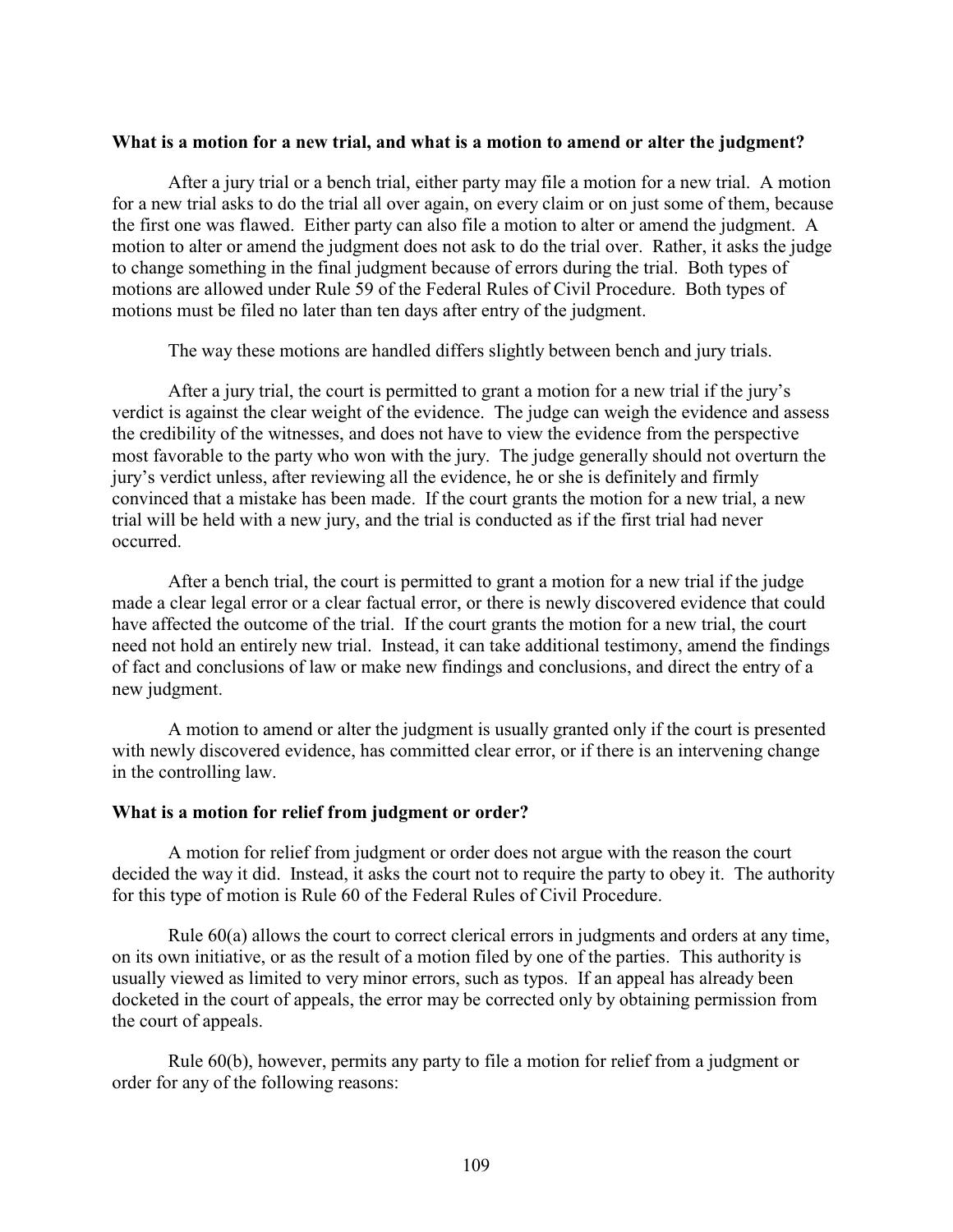1. Mistake, inadvertence, surprise, or excusable neglect;

2. Newly discovered evidence which by due diligence could not have been discovered in time to move for a new trial under Rule 59(b);

<span id="page-114-6"></span><span id="page-114-2"></span>3. Fraud, misrepresentation, or other misconduct by an opposing party;

<span id="page-114-7"></span><span id="page-114-4"></span>4. The judgment is void;

5. The judgment has been satisfied, released, or discharged, or a prior judgment upon which it has been based has been reversed or otherwise vacated, or it is no longer fair that the judgment should be applied; or

6. Any other reason justifying relief from the judgment. Relief will be granted under this last category only under extraordinary circumstances.

A motion based on the first three reasons must be made within one year after the judgment or order was entered. A motion based on the other three reasons must be made within a reasonable time.

### **What about an appeal?**

<span id="page-114-3"></span><span id="page-114-0"></span>All final judgments can be appealed to the United States Court of Appeals for the Ninth Circuit. Most orders issued before judgment (which are referred to as "interlocutory orders") cannot be appealed until a judgment is entered. Some of the interlocutory orders that can be appealed are listed in federal statute 28 U.S.C. § 1292. The idea is that another court gets involved once everything is done, rather than stepping in at every stage in the proceedings.

<span id="page-114-1"></span>Just as the Federal Rules of Civil Procedure set forth the procedures for litigating a lawsuit in this court, the Federal Rules of Appellate Procedure set forth the procedures for litigating an appeal in the Ninth Circuit. You can find the Federal Rules of Appellate Procedure in any law library, or on the internet at

http://www.law.cornell.edu/topics/appellate\_procedure.html.

<span id="page-114-5"></span>The Ninth Circuit also has its own set of local rules, which you can obtain from the Ninth Circuit clerk's office, or on the Ninth Circuit's website at http://www.ce9.uscourts.gov. The rules for filing appeals are explained in Rules 3 through 6 of the Federal Rules of Appellate Procedure and Ninth Circuit Rules 3-1 through 5-2.

Generally, appeals must be filed within thirty days after entry of the judgment or the appealable order, although there are exceptions to this general rule.

Be sure to read carefully Rules 3 through 6 of the Federal Rules of Appellate Procedure and Ninth Circuit Rules 3-1 through 5-2 if you want to file an appeal.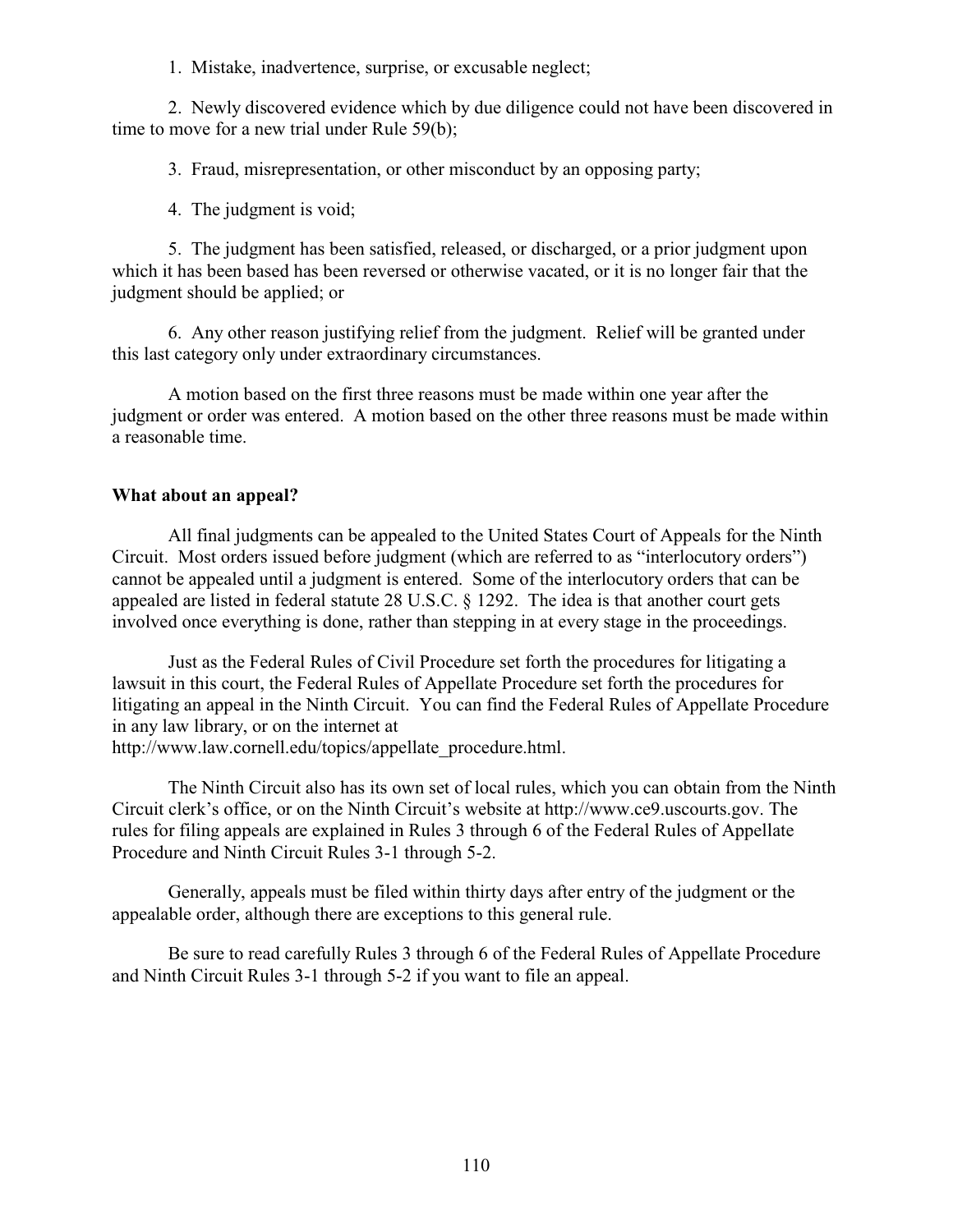# **GLOSSARY**

| action                                         | A lawsuit may also be called the <i>action</i> , or the case.                                                                                                                                                                                                                                                                                                                              |
|------------------------------------------------|--------------------------------------------------------------------------------------------------------------------------------------------------------------------------------------------------------------------------------------------------------------------------------------------------------------------------------------------------------------------------------------------|
| adjourn                                        | In the context of a trial, when the judge ends trial proceedings,<br>he or she is said to <i>adjourn</i> the trial.                                                                                                                                                                                                                                                                        |
| admissible evidence                            | <i>Admissible evidence</i> is evidence that the court must allow to be<br>introduced at trial; the Federal Rules of Evidence govern the<br>admissibility of evidence in federal court.                                                                                                                                                                                                     |
| <b>ADR</b>                                     | The acronym <i>ADR</i> stands for "alternative dispute resolution,"<br>which refers generally to methods other than a trial by which a<br>complaint can be resolved.                                                                                                                                                                                                                       |
| <b>ADR Certification</b>                       | An ADR Certification in federal courts is a form that the court<br>requires you sign, serve, and file with the court affirming that<br>you have read the court's ADR handbook, discussed ADR<br>options with the other parties, and considered whether your<br>case might benefit from any form of alternative dispute<br>resolution.                                                      |
| affidavit                                      | An <i>affidavit</i> is a statement of fact written by a witness, which<br>the witness swears before a Notary Public.                                                                                                                                                                                                                                                                       |
| amending a<br>document                         | Changing a document that has been filed with the court is<br>known as <i>amending</i> the document. The change itself is called<br>an amendment.                                                                                                                                                                                                                                           |
| amount in<br>controversy                       | The <i>amount in controversy</i> refers to the dollar value of what the<br>plaintiffs ask the court to do in their complaint.                                                                                                                                                                                                                                                              |
| answer                                         | The written response to a complaint is referred to as an <i>answer</i> .                                                                                                                                                                                                                                                                                                                   |
| application to<br>proceed in forma<br>pauperis | An <i>Application to Proceed in Forma Pauperis</i> is the form<br>plaintiffs who cannot afford the fee to file a Complaint must<br>file with the court to ask permission to file their Complaint<br>without paying the fee.                                                                                                                                                                |
| arbitration                                    | An arbitration is a form of alternative dispute resolution in<br>which the parties argue their positions in a less formal "mini-<br>trial" to an arbitrator instead of a judge. Even when the<br>outcome of the <i>arbitration</i> is not binding on the parties, it can<br>be useful to see how a judge might view the issues to encourage<br>the parties to resolve their without trial. |
| arbitrator                                     | An <i>arbitrator</i> is the third-party, neutral person who serves as a<br>judge for an arbitration. Most <i>arbitrators</i> are attorneys.                                                                                                                                                                                                                                                |
| authentication of                              | Before evidence is admissible in court, the party submitting it                                                                                                                                                                                                                                                                                                                            |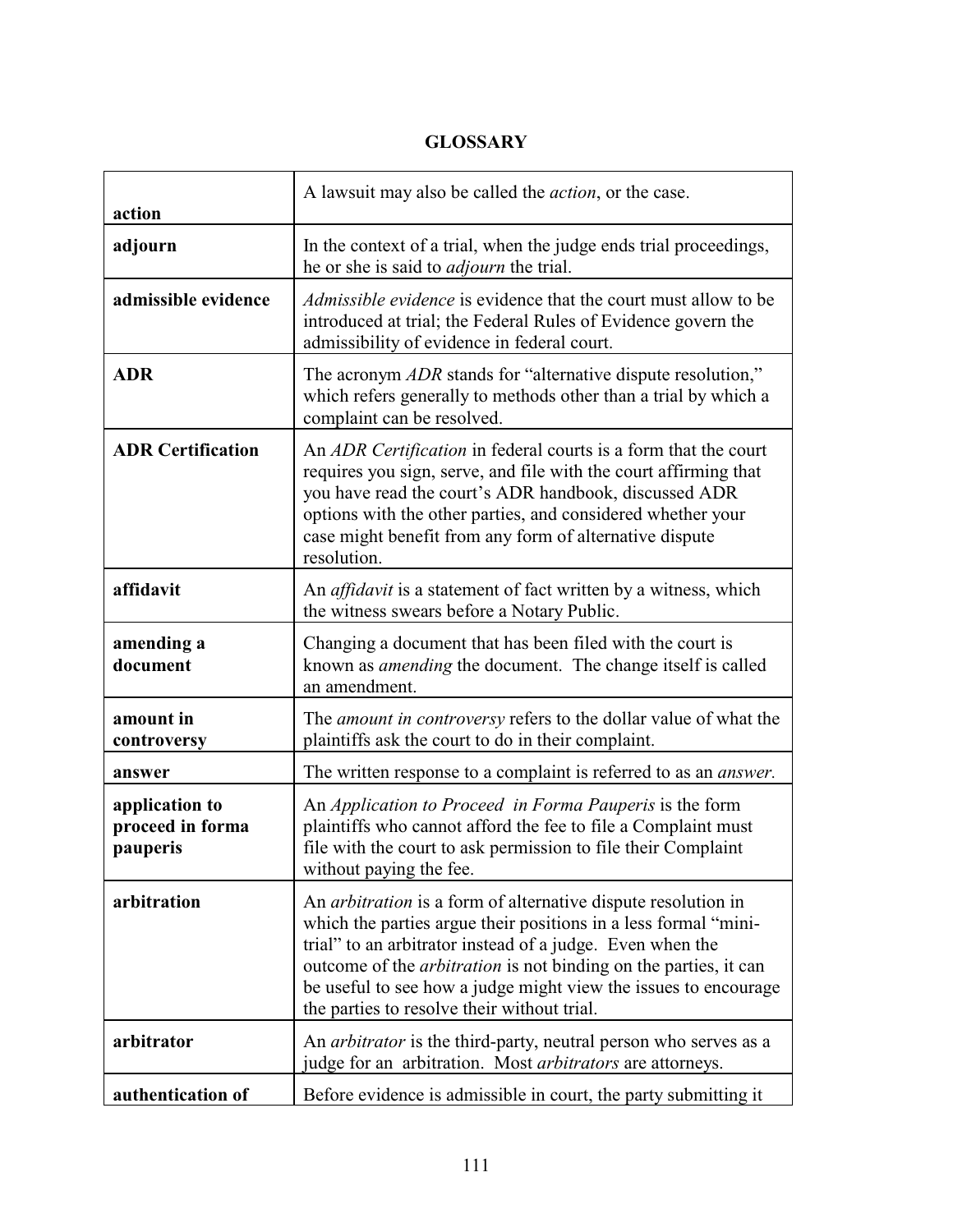| bench                         | The large desk area, usually located at the front of the<br>courtroom, where the judge sits is referred to as the <i>bench</i> .                                                                                                                                                                                                                                                     |
|-------------------------------|--------------------------------------------------------------------------------------------------------------------------------------------------------------------------------------------------------------------------------------------------------------------------------------------------------------------------------------------------------------------------------------|
| bench trial                   | At a <i>bench trial</i> , there is no jury, and the judge determines the<br>law, the facts, and the winner of the lawsuit.                                                                                                                                                                                                                                                           |
| breach                        | When individuals fail to perform as they have agreed, or<br>contracted, to do, they commit a <i>breach</i> of the agreement or<br>contract.                                                                                                                                                                                                                                          |
| brief                         | A <i>brief</i> is a written statement filed with the court by a party<br>arguing for or against a motion.                                                                                                                                                                                                                                                                            |
| caption                       | The <i>caption</i> is a formatted listing on the front of every<br>document filed with the court, listing the parties and the name<br>of the case and other identifying information. The specific<br>information that must be included in the <i>caption</i> is explained in<br>Rule 10(a) of the Federal Rules of Civil Procedure and this<br>court's Civil Local Rule 3-4.         |
| caption page                  | The cover page of the document containing the caption, always<br>the first page of any document a party to a lawsuit files with the<br>court, is called the <i>caption page</i> .                                                                                                                                                                                                    |
| case                          | A lawsuit may also be called the action, or the <i>case</i> .                                                                                                                                                                                                                                                                                                                        |
| case file                     | The court maintains the original copy of every document filed<br>with it in a case file, also referred to as the permanent case file.                                                                                                                                                                                                                                                |
| case management<br>conference | A case management conference is a hearing with the judge at<br>which the judge, with the help of the parties, sets a schedule for<br>various events in the case.                                                                                                                                                                                                                     |
| case management<br>order      | The case management order is the court's written order<br>scheduling certain events in the lawsuits; the court requires that<br>the parties, prior to the case management conference, together<br>file a single proposed case management order, in the same<br>document with the case management statement, which, if<br>signed by the judge, will become the case management order. |
| case management<br>statement  | The court requires that the parties, prior to the case<br>management conference, together file a single form, called a<br>case management statement, along with a proposed case<br>management order in the same document, providing certain<br>information to be discussed at the case management<br>conference.                                                                     |
| certificate of service        | The <i>certificate of service</i> is a document showing that a copy of<br>a particular document–for example, a motion–has been<br>provided to (in other words, served on) all of the other persons<br>who are named as parties in the lawsuit.                                                                                                                                       |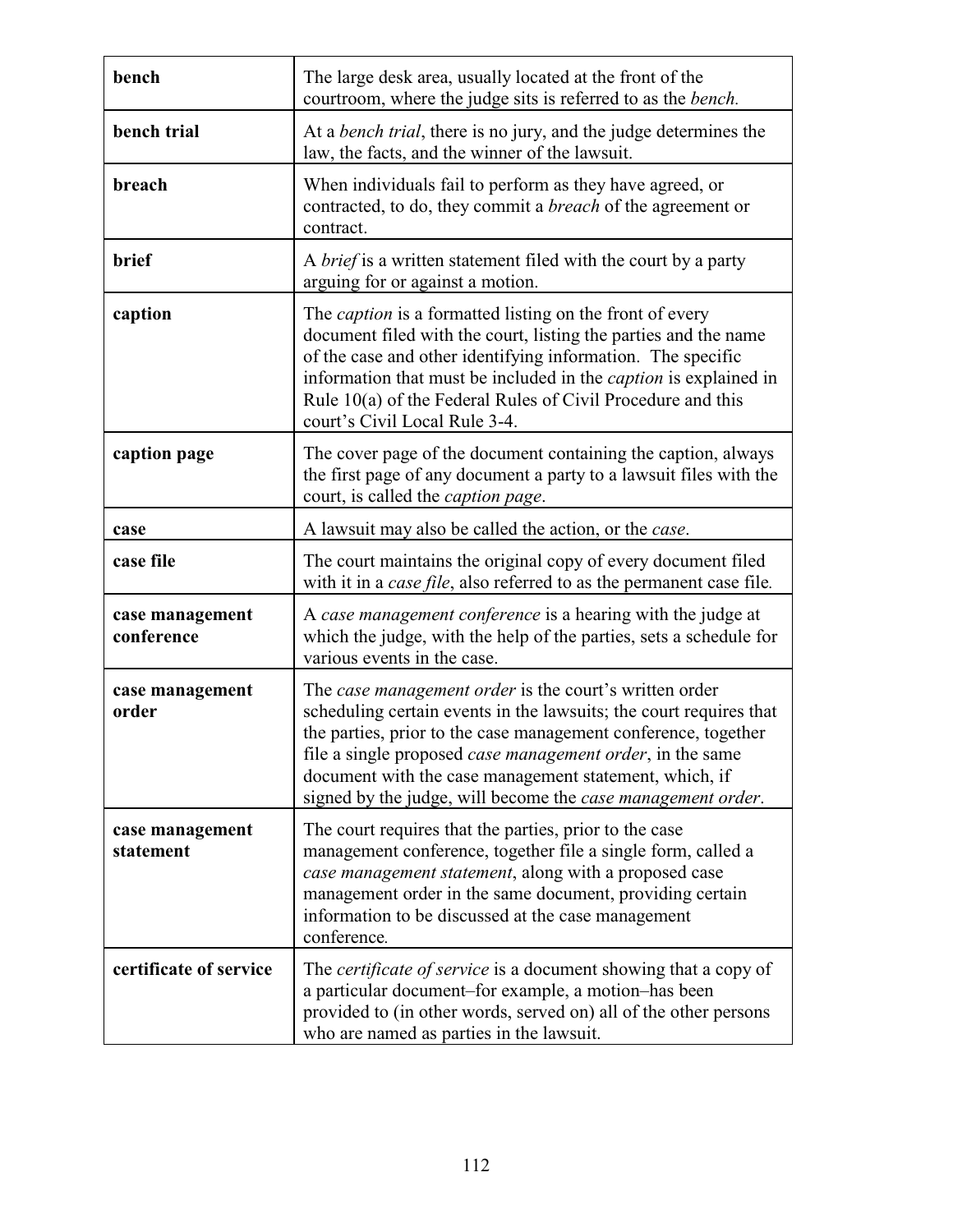| challenge for cause        | During jury selection, the parties have an opportunity to ask the<br>court to excuse any jurors who they believe are too biased to be<br>fair and impartial, or cannot perform their duties as jurors for<br>other reasons; making such a request is called <i>challenging for</i><br>cause. |
|----------------------------|----------------------------------------------------------------------------------------------------------------------------------------------------------------------------------------------------------------------------------------------------------------------------------------------|
| chambers                   | The private office of an individual judge is called his or her<br>chambers.                                                                                                                                                                                                                  |
| chambers copy              | Whenever parties file documents with the court, they provide<br>the original and one <i>chambers copy</i> . The original is stored in<br>the main court files, but the <i>chambers copy</i> is marked<br>"Chambers" and sent to the judge's own office file.                                 |
| citation                   | A reference to a law, rule, or case is called a <i>citation</i> .                                                                                                                                                                                                                            |
| citing                     | When you refer to a law, rule, or case in a brief, you are <i>citing</i><br>that law, rule, or case.                                                                                                                                                                                         |
| claim                      | A <i>claim</i> is a statement, made in a complaint, in which the<br>plaintiffs argue that the defendants violated the law in a specific<br>way; <i>claims</i> are sometimes also referred to as counts.                                                                                      |
| closing arguments          | At the end of the presentation of all evidence at trial, each party<br>has an opportunity to make a <i>closing argument</i> , the purpose of<br>which is to summarize the evidence and argue how the jury (or,<br>in a bench trial, the judge) should decide the case.                       |
| complaint                  | The <i>complaint</i> is a legal document in which the plaintiffs tell<br>the court and the defendants how and why the plaintiffs believe<br>the defendants violated the law in a way that has injured them.                                                                                  |
| compulsory<br>counterclaim | A compulsory counterclaim is a claim by the defendant against<br>the plaintiff that is based on the same events or transactions as<br>the plaintiff's claim against the defendant.                                                                                                           |
| contempt of court          | Contempt of court refers to acts found by the court to have been<br>committed in willful violation of the court's authority or<br>dignity, or to interfere with or obstruct its administration of<br>justice.                                                                                |
| continuance                | A <i>continuance</i> is a grant by the court of an extension of time,<br>for example, of the time when your opposition brief is due on a<br>motion.                                                                                                                                          |
| counsel                    | Attorneys, also called lawyers, are sometimes referred to as<br><i>counsel</i> ; for example, the attorneys for an opposing party may<br>be referred to as "opposing counsel."                                                                                                               |
| count                      | A <i>count</i> is a statement, made in a complaint, in which the<br>plaintiffs argue that the defendants violated the law in a specific<br>way; counts are sometimes also referred to as claims.                                                                                             |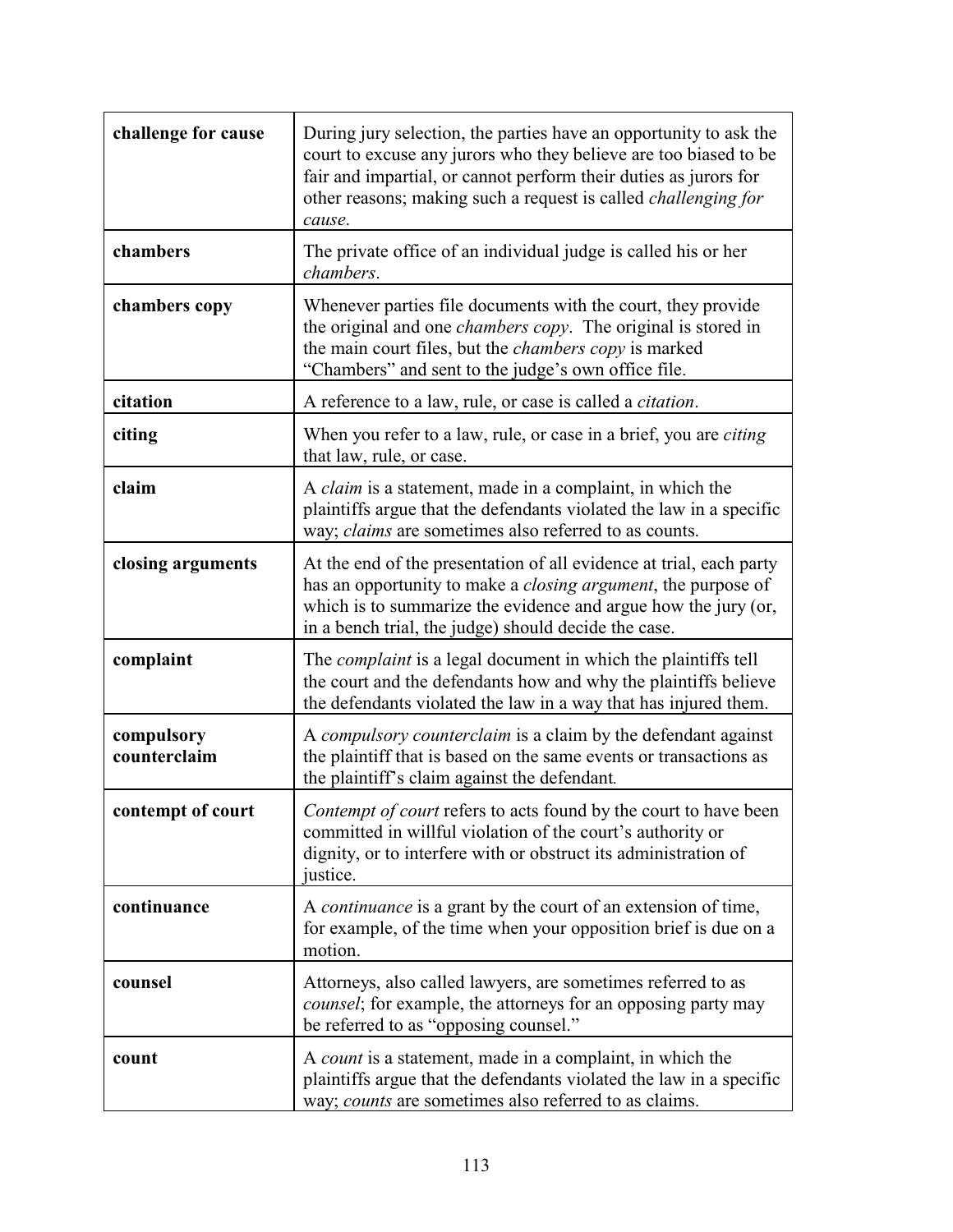| counterclaim       | When a defendant files a complaint against the plaintiff, it is<br>called a counterclaim.                                                                                                                                                                                                                                                                        |
|--------------------|------------------------------------------------------------------------------------------------------------------------------------------------------------------------------------------------------------------------------------------------------------------------------------------------------------------------------------------------------------------|
| court of appeals   | The court of appeals is the court to which a party can go to get<br>relief from a judgment and some interlocutory orders; for<br>example, all judgments by the United States Court for the<br>Northern District of California, can be appealed to the United<br>States Court of Appeals for the Ninth Circuit.                                                   |
| court reporter     | A person authorized by law to record testimony, whether in the<br>courtroom or outside it (for example, at depositions) is called a<br>court reporter, or a court stenographer.                                                                                                                                                                                  |
| court stenographer | A person authorized by law to record testimony, whether in the<br>courtroom or outside it (for example, at depositions) is called a<br>court reporter, or a court stenographer.                                                                                                                                                                                  |
| courtroom deputy   | A courtroom deputy is a person who assists the judge in the<br>courtroom, and usually sits at a desk in front of the judge.                                                                                                                                                                                                                                      |
| cross-examination  | At trial, after a party's direct examination of his or her witness,<br>the opposing party gets to ask the witness additional questions<br>about the topics covered during the direct examination; this<br>process is called <i>cross-examination</i> of the witness.                                                                                             |
| damages            | The money that can be recovered in the courts by plaintiffs for<br>their loss or injury due to the defendants' violation of law is<br>referred to as <i>damages</i> .                                                                                                                                                                                            |
| deliberating       | Deliberating is when the jury goes back to the jury room to<br>discuss the case and make their decision.                                                                                                                                                                                                                                                         |
| de novo review     | A <i>de novo review</i> means the court will consider the matter<br>before it from scratch, making its own determination; for<br>example, if a referring judge gives a de novo review to a<br>magistrate judge's report and recommendation, he or she<br>considers the same evidence reviewed by the magistrate judge<br>and comes to his or her own conclusion. |
| declarant          | The <i>declarant</i> is a person making a declaration.                                                                                                                                                                                                                                                                                                           |
| declaration        | A <i>declaration</i> is a written statement signed under penalty of<br>perjury by a person who has personal knowledge that what he<br>or she states in the <i>declaration</i> is true; <i>declarations</i> may contain<br>only facts, and may not contain law or argument.                                                                                       |
| default            | When defendants who have been properly served with the<br>complaint do not file an answer or other response within the<br>required amount of time, they are said to be in <i>default</i> .                                                                                                                                                                       |
| default judgment   | If a defendant does not file an answer or other response to the<br>complaint, the court may enter a <i>default judgment</i> against the<br>defendant, which means the plaintiff has won the case.                                                                                                                                                                |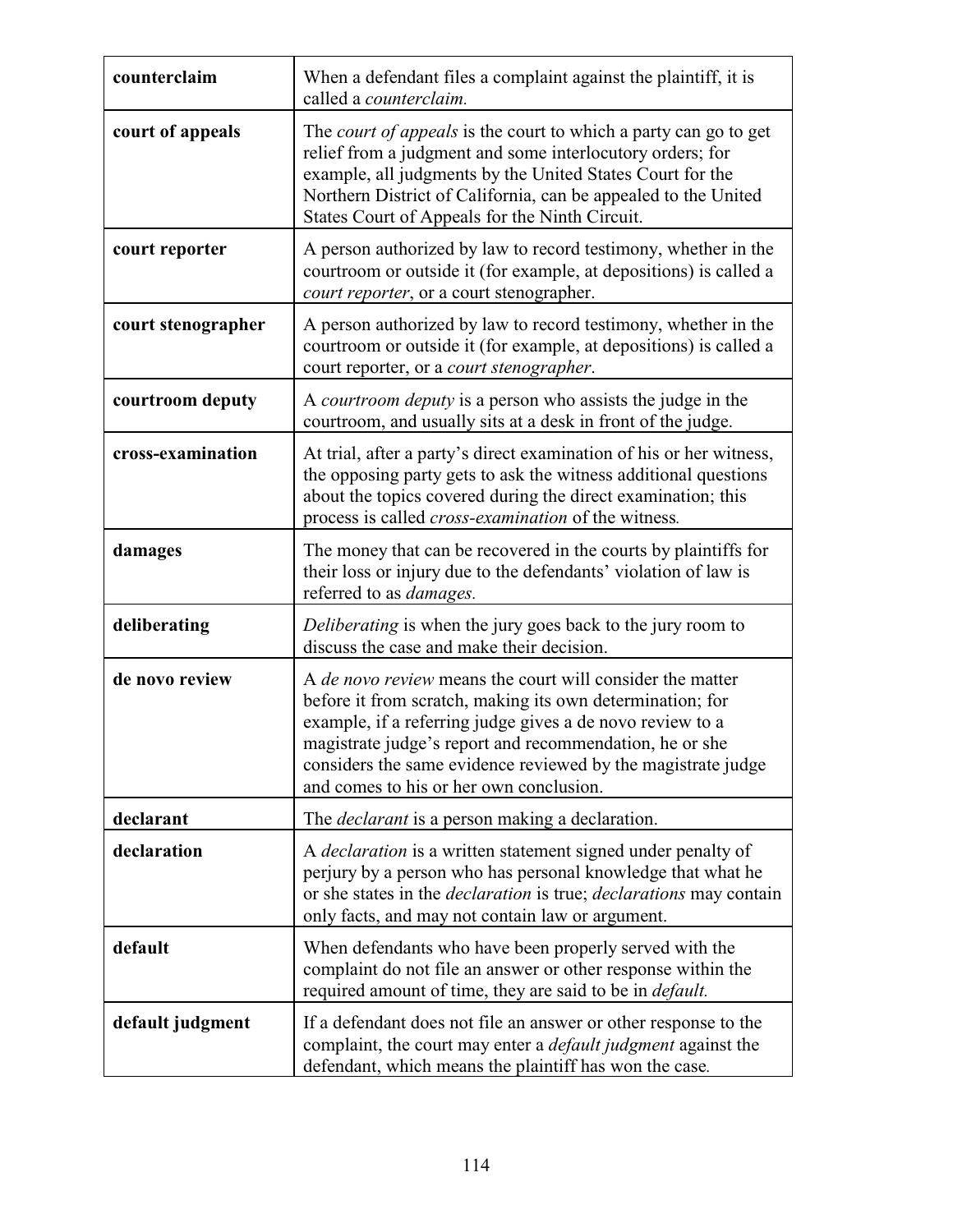| defendants             | The <i>defendants</i> are the people the plaintiffs claim injured them<br>in violation of the law.                                                                                                                                                                                                                                           |
|------------------------|----------------------------------------------------------------------------------------------------------------------------------------------------------------------------------------------------------------------------------------------------------------------------------------------------------------------------------------------|
| defendants' table      | In the center of the courtroom, there are several sets of long<br>tables and chairs where the lawyers and parties sit during<br>hearings and trial; the table farthest from the jury box is where<br>the defendants sit and is called the <i>defendants' table</i> .                                                                         |
| defenses               | The reasons defendants give for why plaintiffs' claims against<br>them should be dismissed are referred to as <i>defenses</i> .                                                                                                                                                                                                              |
| deponent               | The person who answers the questions in a deposition is<br>referred to as the <i>deponent</i> , or witness; a <i>deponent</i> can be any<br>person who may have information about the lawsuit, including<br>one of the other parties to the lawsuit.                                                                                         |
| deposing               | The process of taking a deposition is called <i>deposing</i> the<br>deponent or witness.                                                                                                                                                                                                                                                     |
| deposition             | A <i>deposition</i> is a question-and-answer session, before trial and<br>outside the courtroom, in which one party to the lawsuit asks<br>another person, who is under oath, questions about the issues<br>raised in the lawsuit.                                                                                                           |
| direct examination     | At trial, when a party calls witnesses and asks them all of his or<br>her questions, this process is called <i>direct examination</i> .                                                                                                                                                                                                      |
| disclosures            | Disclosures are information that you must give the other parties<br>to your lawsuit even if they do not ask for it.                                                                                                                                                                                                                          |
| discovery              | Discovery is the formal court process of asking other people to<br>give you information about the issues in your case; <i>discovery</i><br>methods include depositions, interrogatories, requests for<br>document production, requests for admission, and physical or<br>mental examinations.                                                |
| discovery plan         | Rule 26(a) of the Federal Rules of Civil Procedure requires that<br>prior the initial case management conference, the parties agree<br>on a joint proposed <i>discovery plan</i> , which must include the<br>parties' views and proposals about various aspects (listed in<br>Rule $26(a)$ ) of how discovery should proceed in the lawsuit. |
| diversity jurisdiction | Federal courts are authorized to hear lawsuits in which none of<br>the plaintiffs live in the same state as any of the defendants and<br>the amount in controversy exceeds \$75,000. This subject<br>matter jurisdiction is referred to as <i>diversity jurisdiction</i> .                                                                   |
| division               | The Northern District of California has three <i>divisions</i> , San<br>Francisco, Oakland and San Jose, and a separate courthouse for<br>each.                                                                                                                                                                                              |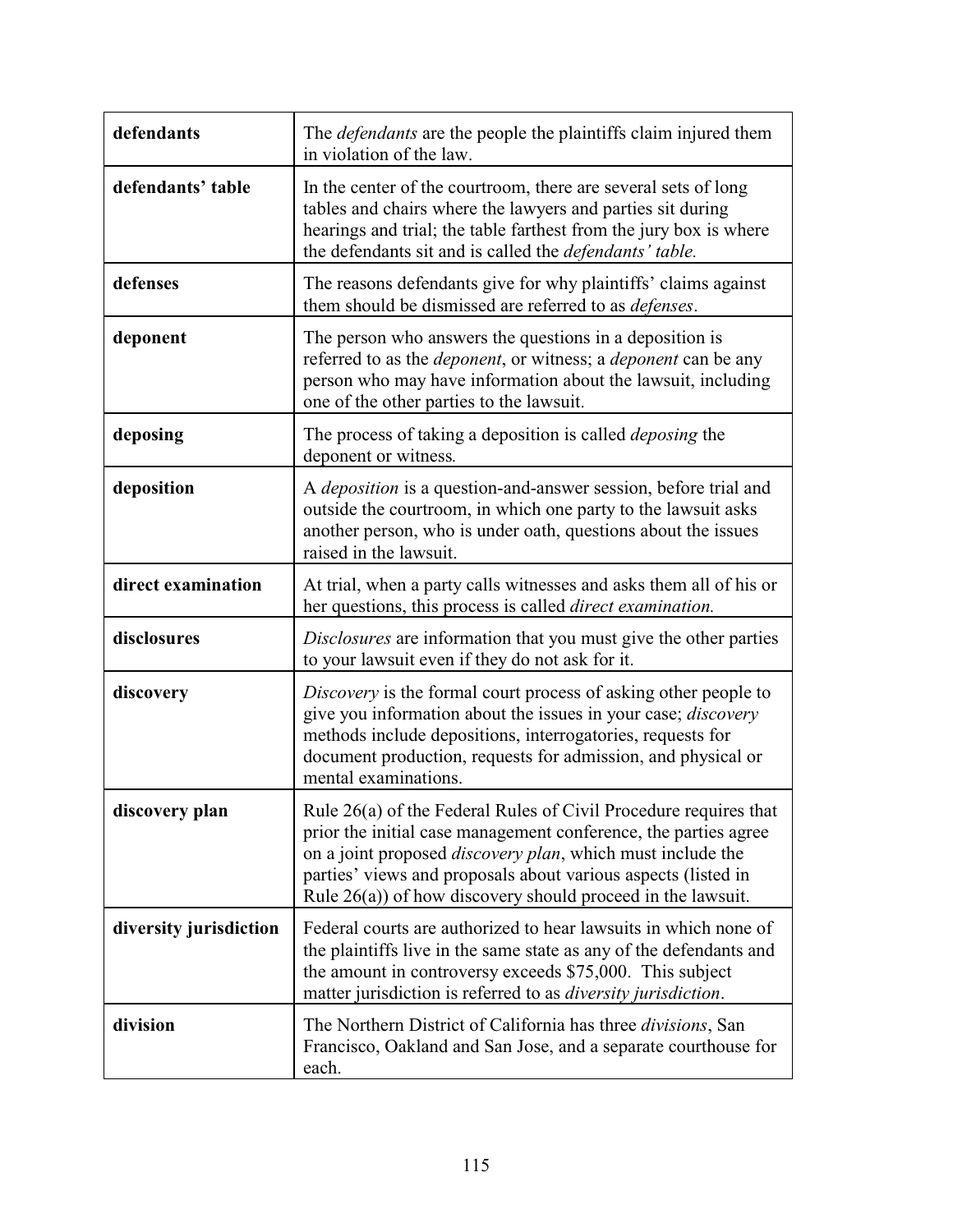| docket                              | The <i>docket</i> is the computer file, maintained by the court, for<br>each case, which lists the title of every document filed, the date<br>each document was filed, and the date each document was<br>entered into the <i>docket</i> .                                                                             |
|-------------------------------------|-----------------------------------------------------------------------------------------------------------------------------------------------------------------------------------------------------------------------------------------------------------------------------------------------------------------------|
| drop box                            | This court maintains a <i>drop box</i> , where documents can be left at<br>certain times before and after the clerk's office is open for<br>filing with the court.                                                                                                                                                    |
| <b>ECRO</b>                         | The court employee who tape records a court hearing is called<br>an ECRO, which stands for "electronic court recorder<br>operator."                                                                                                                                                                                   |
| elements (of a claim<br>or defense) | The individual components of a plaintiffs' claim or defendants'<br>defense, each of which must be proved or the claim or defense<br>cannot be proved, are referred to as the <i>elements</i> of the claim or<br>defense.                                                                                              |
| entry of default                    | <i>Entry of default</i> is a formal action taken by the clerk of the<br>court in response to a plaintiff's request against a defendant<br>who has not responded to a properly served complaint; the clerk<br>must enter default against the defendant before the plaintiff can<br>file a motion for default judgment. |
| ex parte motion                     | An ex parte motion is a motion that is filed without giving<br>notice to the opposing party.                                                                                                                                                                                                                          |
| ex parte                            | When you have contact with the judge without giving notice to<br>the other parties and without them being present, you are said to<br>have approached the court ex parte.                                                                                                                                             |
| exhibits                            | <i>Exhibits</i> are documents or other materials that are presented as<br>evidence at trial or as attachments to motions or declarations.                                                                                                                                                                             |
| expert disclosures                  | The disclosures required by Rule $26(a)(2)$ to the other parties of<br>the identity of and additional information about any expert<br>witnesses you may use at trial are referred to as expert<br>disclosures.                                                                                                        |
| expert report                       | An expert report is a written report, signed by the expert<br>witness, that must accompany the expert disclosures for any<br>expert witness whom you may use to give testimony in your<br>case; Rule $26(a)(2)(B)$ of the Federal Rules of Civil Procedure<br>lists what must be included in an expert report.        |
| expert witness                      | An <i>expert witness</i> is a person who has scientific, technical, or<br>other specialized knowledge that can help the court or the jury<br>understand the evidence.                                                                                                                                                 |
| federal question<br>jurisdiction    | Federal courts are authorized to hear lawsuits in which at least<br>one of the plaintiffs' claims arises under the Constitution, laws,<br>or treatises of the United States, and this subject matter<br>jurisdiction is referred to as federal question jurisdiction.                                                 |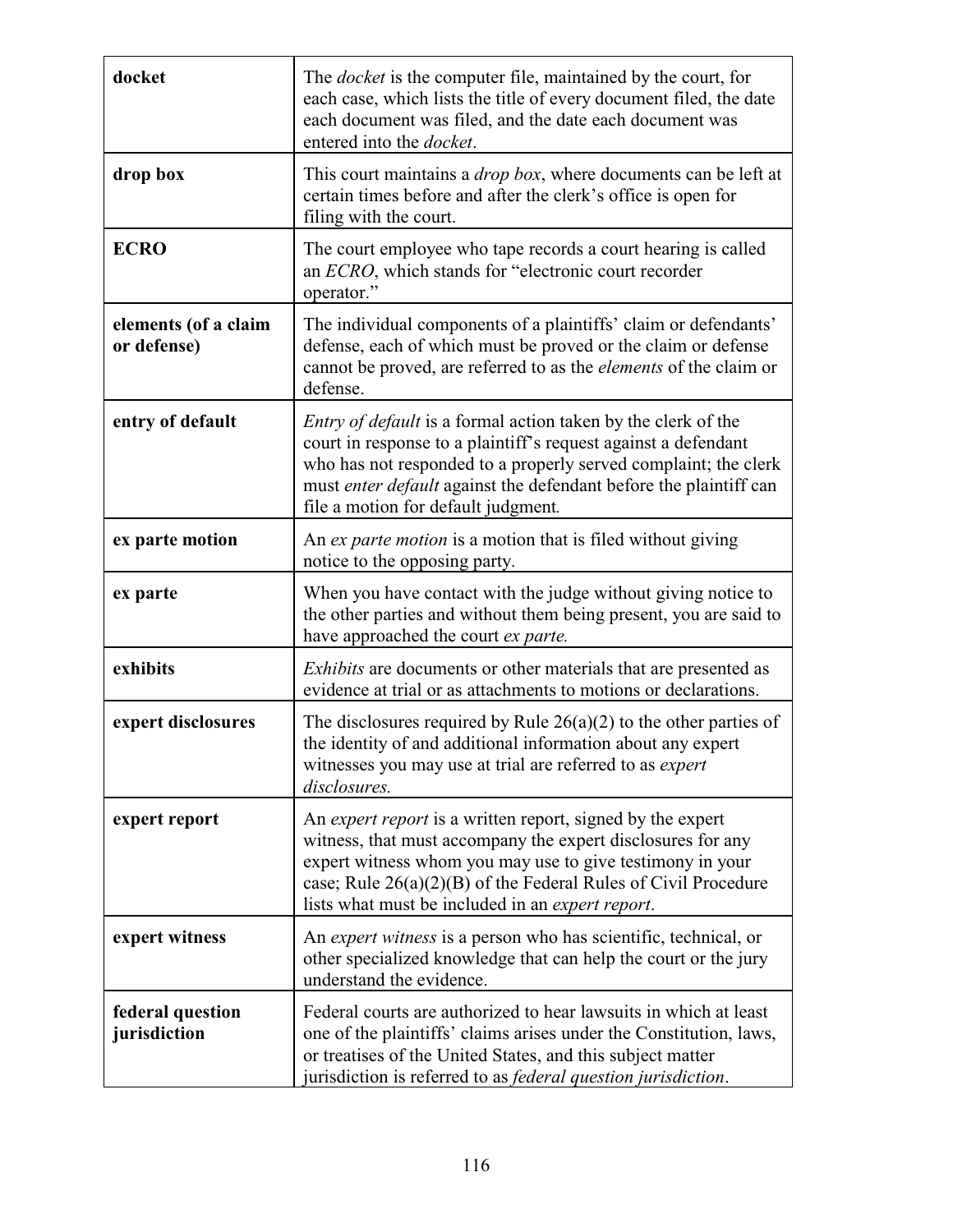| <b>Federal Rules of</b><br><b>Civil Procedure</b> | The Federal Rules of Civil Procedure set forth the procedural<br>law that applies to every federal court in the country.                                                                                                                                                                                                            |
|---------------------------------------------------|-------------------------------------------------------------------------------------------------------------------------------------------------------------------------------------------------------------------------------------------------------------------------------------------------------------------------------------|
| <b>Federal Rules of</b><br><b>Evidence</b>        | The Federal Rules of Evidence set forth the rules for submitting<br>evidence in the federal courts.                                                                                                                                                                                                                                 |
| filing                                            | <i>Filing</i> means that a document submitted to the court by a party<br>is kept by the court, to be considered in resolving the case.<br>Papers not properly prepared may be rejected for <i>filing</i> .                                                                                                                          |
| filing fee                                        | The courts charge parties money to process and file the papers<br>that the parties submit, called a <i>filing fee</i> . In federal court, the<br><i>filing fees</i> are set by the United States Congress and the Judicial<br>Conference of the United States.                                                                      |
| findings of fact and<br>conclusions of law        | In a bench trial, after hearing all the evidence and the closing<br>arguments and adjourning the trial, the judge writes <i>findings of</i><br>fact and conclusions of law explaining what facts he or she<br>found to be true and what the legal consequences of those facts<br>are to be issued with his or her written judgment. |
| fraud                                             | <i>Fraud</i> is a false representation of a past or present fact by a<br>person on which another person or persons rely, resulting in<br>their injury.                                                                                                                                                                              |
| good faith                                        | Acting in <i>good faith</i> means having honesty of intentions; for<br>example, negotiating in good faith would be to come to the<br>table with an open mind and a sincere desire to reach an<br>agreement.                                                                                                                         |
| grounds                                           | The reason or reasons for something is sometimes referred to in<br>legal documents as the <i>ground</i> or <i>grounds</i> for that thing; for<br>example, if you present the reasons you object to another<br>party's discovery requests, you are giving the grounds for your<br>objections.                                        |
| hearing                                           | A <i>hearing</i> is a formal meeting of the parties to a lawsuit with<br>the judge for the purpose of resolving some issue, often with<br>evidence being presented and witnesses being heard; hearings<br>are typically open to the public and held in the courtroom.                                                               |
| hearsay                                           | <i>Hearsay</i> is a statement made by someone other than the witness<br>or declarant, which is offered to prove the truth of the matter<br>asserted in the statement.                                                                                                                                                               |
| impeachment                                       | When you call into question a witness' truthfulness, you are<br>said to be attempting the <i>impeachment</i> of the witness.                                                                                                                                                                                                        |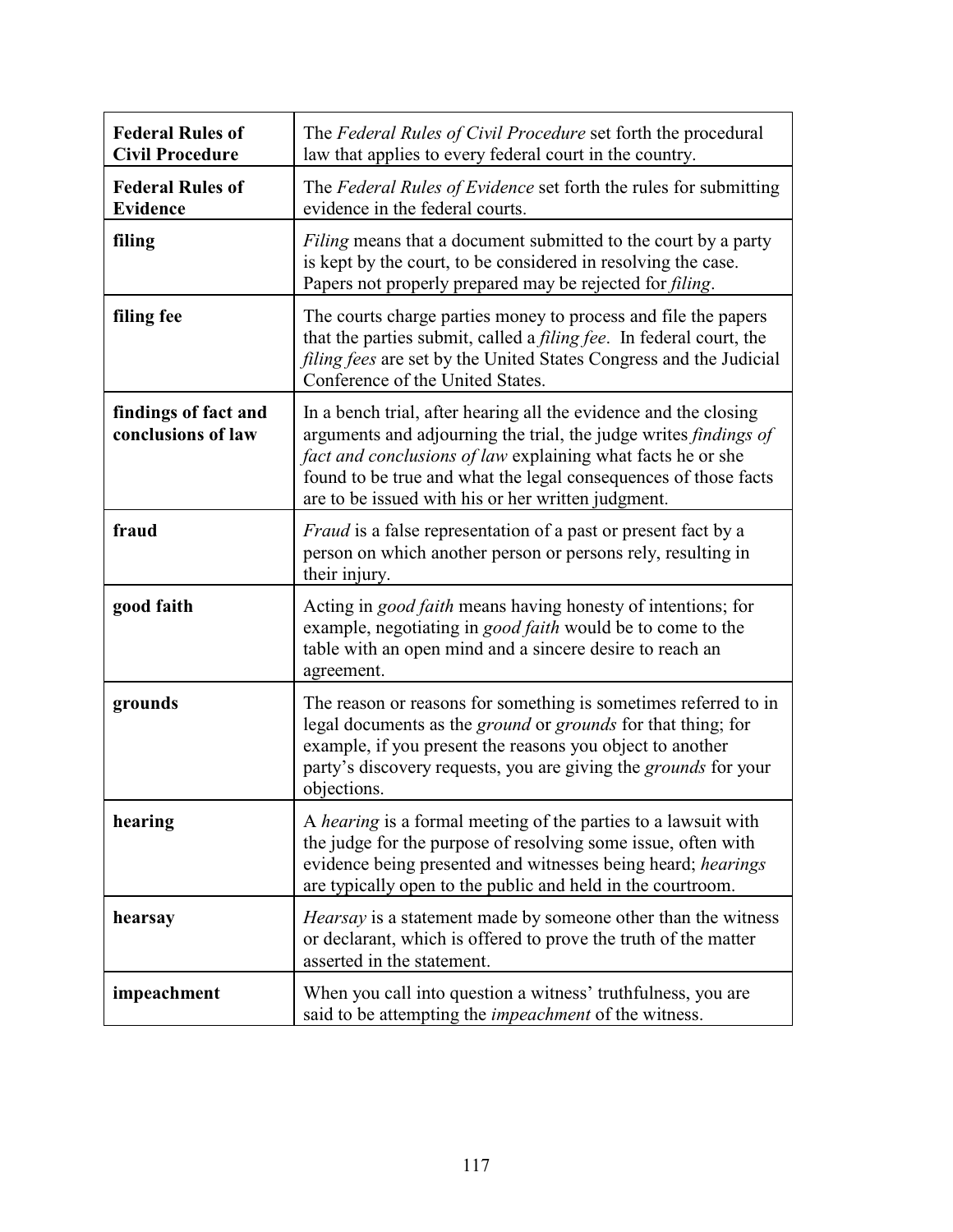| initial disclosures                    | The disclosures that the parties are required to serve within<br>fourteen days of their initial case management conference, in<br>accord with Rule $26(a)(1)(E)$ of the Federal Rules of Civil<br>Procedure, are referred to as their <i>initial disclosures</i> .                                                                                                                                      |
|----------------------------------------|---------------------------------------------------------------------------------------------------------------------------------------------------------------------------------------------------------------------------------------------------------------------------------------------------------------------------------------------------------------------------------------------------------|
| interlocutory order                    | Court orders issued before judgment are referred to as<br>interlocutory orders.                                                                                                                                                                                                                                                                                                                         |
| interrogatories                        | <i>Interrogatories</i> are written questions served on another party in<br>the lawsuit, which must be answered (or objected to) in writing<br>and under oath.                                                                                                                                                                                                                                           |
| intradistrict<br>assignment            | The <i>intradistrict assignment</i> refers to the assignment by this<br>court of a lawsuit to one of its three locations or "divisions"<br>(San Francisco, Oakland, or San Jose), and Civil Local Rule 3-<br>4(b) requires a complaint to include a paragraph entitled<br>"Intradistrict Assignment" identifying any basis for assigning<br>the case to a particular location or division of the court. |
| joint statement of<br>undisputed facts | A joint statement of undisputed facts is a list of facts that all<br><i>parties</i> believes are true, that contains citations to the evidence<br>that those facts are true, and is signed by all the parties; either a<br>statement of undisputed facts or a joint statement of undisputed<br><i>facts</i> must be filed with a summary judgment motion.                                               |
| judgment                               | At the conclusion of a trial, after the verdict has been<br>announced in the courtroom, the judge issues a written<br>judgment stating the verdict and the remedies, if any, that are                                                                                                                                                                                                                   |
|                                        | ordered.                                                                                                                                                                                                                                                                                                                                                                                                |
| jury box                               | The two rows of chairs, usually located against a side wall in<br>the middle of the courtroom, where the jury sits during a trial<br>are referred to as the <i>jury box</i> .                                                                                                                                                                                                                           |
| jury deliberations                     | At trial, after having heard all the evidence, closing arguments<br>from the parties, and instructions from the judge, the jurors go<br>to the jury room to deliberate in secret and decide who will win<br>the case; this process is referred to as <i>jury deliberations</i> .                                                                                                                        |
| jury instructions                      | <i>Jury instructions</i> are what the judge, at different points in the<br>trial, tells the jury about their duties, how to approach the<br>evidence, and about the law that applies to the lawsuit; before<br>the trial begins, the parties are required to submit proposed jury<br>instructions that the judge may read, in whole or part, to the<br>jury at some point during the trial.             |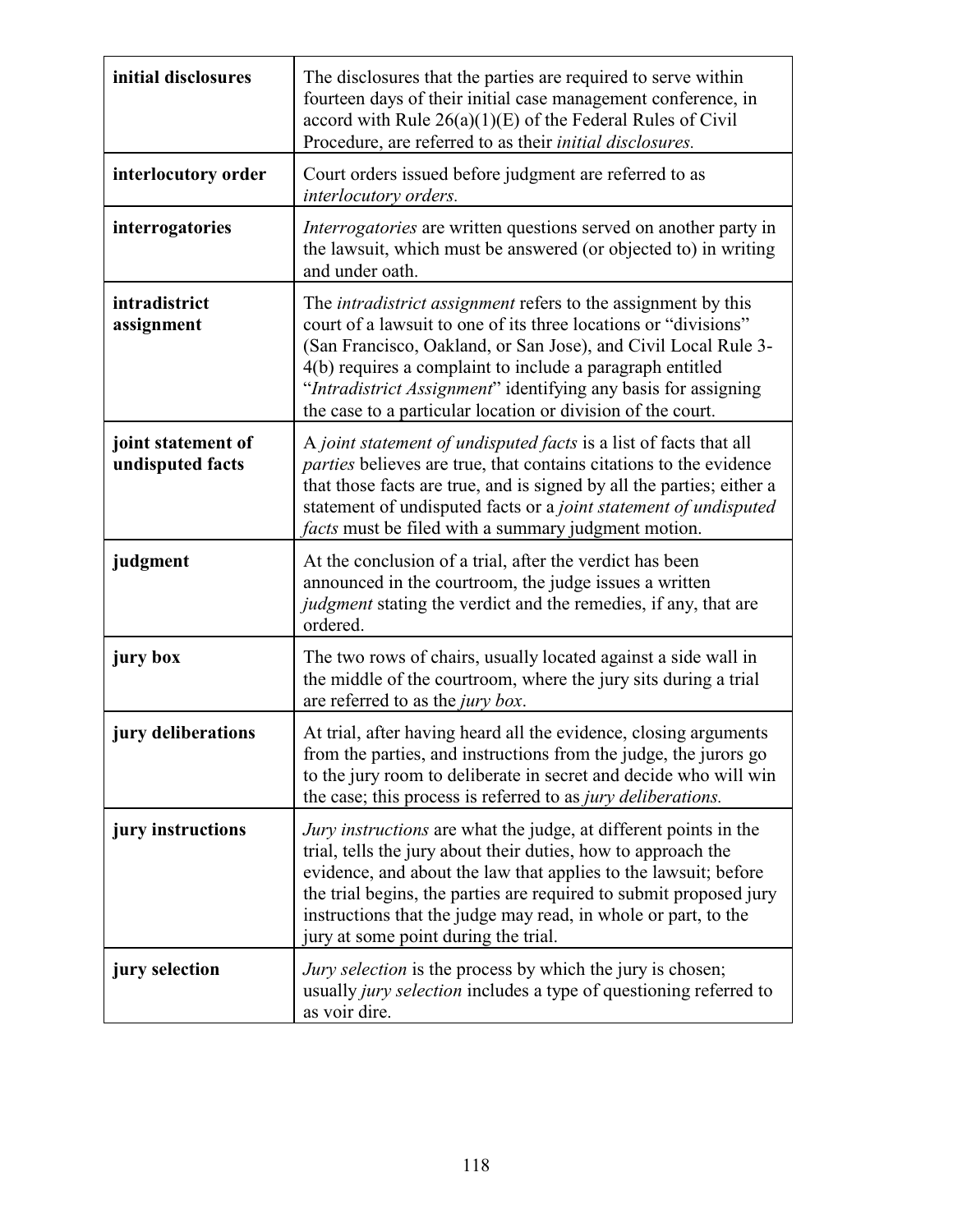| jury trial                                 | At a <i>jury trial</i> , a group of citizens, the jury will weigh the<br>evidence presented by the parties, decide which evidence to<br>believe, and determine what actually happened; in addition, the<br>court will instruct the jury on the law, and the jury will apply<br>the law to the facts that they have found, and determine who<br>wins the lawsuit.                                                                                                                             |
|--------------------------------------------|----------------------------------------------------------------------------------------------------------------------------------------------------------------------------------------------------------------------------------------------------------------------------------------------------------------------------------------------------------------------------------------------------------------------------------------------------------------------------------------------|
| litigants                                  | The plaintiffs and the defendants both are referred to as the<br>parties to or the <i>litigants</i> in the lawsuit.                                                                                                                                                                                                                                                                                                                                                                          |
| <b>Local Rules</b>                         | The <i>Local Rules</i> set forth additional requirements that a specific<br>federal court has that supplement the Federal Rules of Civil<br>Procedure; for example, the Local Rules of the United States<br>District Court for the Northern District of California explain<br>some of the additional procedures that apply only to this court.                                                                                                                                               |
| magistrate judge                           | A federal <i>magistrate judge</i> is a judicial officer that has some<br>but not all of the powers of a federal judge; for example, a<br><i>magistrate judge</i> may be designated by a judge to hear a variety<br>of motions and other pretrial matters, and may, with the consent<br>of the parties, preside over civil and misdemeanor criminal<br>trials.                                                                                                                                |
| material fact                              | A fact that makes a difference in your lawsuit is referred to as a<br>material fact.                                                                                                                                                                                                                                                                                                                                                                                                         |
| meet and confer                            | When the parties get together to discuss an issue or issues, they<br>meet and confer.                                                                                                                                                                                                                                                                                                                                                                                                        |
| memorandum of<br>points and<br>authorities | The portion of a motion that contains your arguments and the<br>supporting law for why the court should grant your motion is<br>called the memorandum of points and authorities, sometimes<br>also referred to as a brief.                                                                                                                                                                                                                                                                   |
| mental examination                         | If the physical or mental condition of a party (or a person under<br>the custody or legal control of a party) is at issue in a lawsuit.<br>the court may order that person to submit to a physical or<br>mental examination by a suitably licensed or certified<br>examiner, such as a physician or psychiatrist; unlike other<br>discovery procedures, physical or <i>mental examinations</i> can be<br>obtained only by filing a motion with the court, or by<br>agreement of the parties. |
| motion                                     | When you apply to the court for a ruling or an order that<br>something be done, your application is called a <i>motion</i> ; <i>motions</i><br>usually are submitted in writing, but in certain limited<br>circumstances—for example, during a hearing or trial—may be<br>oral (sometimes called a "speaking motion").                                                                                                                                                                       |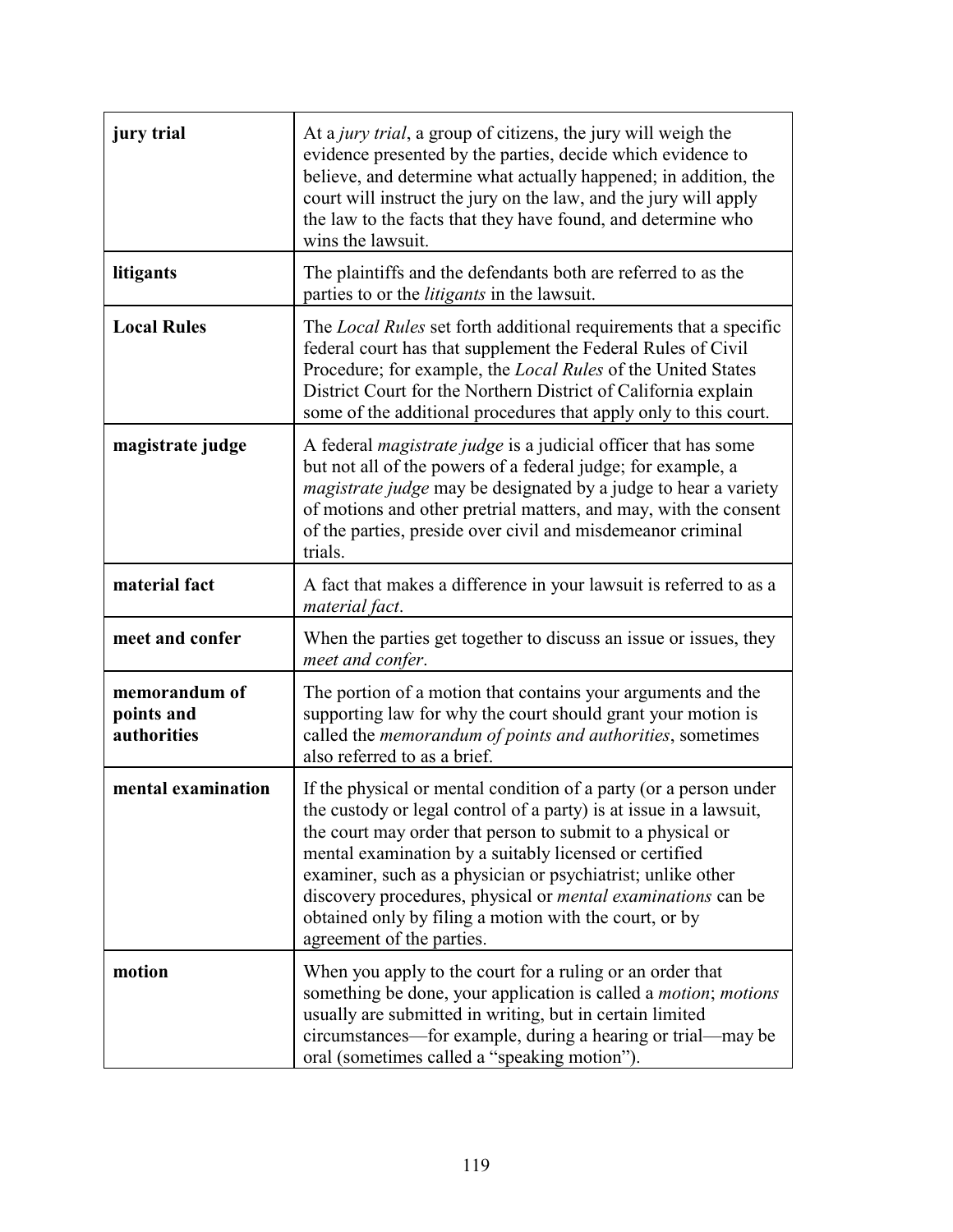| motion for a more<br>definite statement                             | In a <i>motion for a more definite statement</i> , a defendant argues<br>that the complaint is so vague, ambiguous, or confusing that he<br>or she cannot respond to it, and asks for the details that the<br>defendant needs in order to respond to the complaint.                                                                                                                                                                                                                                       |
|---------------------------------------------------------------------|-----------------------------------------------------------------------------------------------------------------------------------------------------------------------------------------------------------------------------------------------------------------------------------------------------------------------------------------------------------------------------------------------------------------------------------------------------------------------------------------------------------|
| motion for a new<br>trial                                           | A <i>motion for a new trial</i> argues that another trial should be held<br>because of a deficiency in the current trial, for example,<br>because the jury's verdict in the current trial is against the clear<br>weight of the evidence.                                                                                                                                                                                                                                                                 |
| motion for default<br>judgment                                      | If the defendant does not answer the complaint, the plaintiff can<br>file a <i>motion for default judgment</i> , asking the court to grant<br>judgment in favor of the plaintiff. If the court grants the<br>motion, the plaintiff has won the case.                                                                                                                                                                                                                                                      |
| motion for judgment<br>as a matter of law                           | In a jury trial, <i>motion for judgment as a matter of law</i> argues<br>that the opposing party's evidence is so legally deficient that no<br>jury could reasonably decide the case in favor of the opposing<br>party. Defendants may bring such a motion after plaintiffs have<br>presented all their evidence, and after all the evidence has been<br>presented, either party may bring such a motion; if the court<br>grants the <i>motion for judgment as a matter of law</i> , the case is<br>over. |
| motion for<br>permission to file a<br>motion for<br>reconsideration | Before filing a motion for reconsideration, a party must ask the<br>court for permission to file such a motion, which is done<br>through a motion for permission to file a motion for<br>reconsideration.                                                                                                                                                                                                                                                                                                 |
| motion for protective<br>order                                      | If you receive a discovery request and believe the discovery<br>sought is inappropriate or too burdensome, or you need more<br>time to respond, you may file a <i>motion for protective order</i> to<br>ask the court to order that the discovery be limited or proceed in<br>a certain way.                                                                                                                                                                                                              |
| motion for<br>reconsideration                                       | A motion for reconsideration asks the court to consider<br>changing a previous decision, and cannot be filed without the<br>permission of the court.                                                                                                                                                                                                                                                                                                                                                      |
| motion for relief<br>from judgment or<br>order                      | A motion for relief from judgment or order argues that a<br>judgment or order should not be given effect or should be<br>changed for one of the reasons permitted by Rule 60(b) of the<br>Federal Rules of Civil Procedure.                                                                                                                                                                                                                                                                               |
| motion for sanctions                                                | A <i>motion for sanctions</i> asks the court to punish a person; for<br>example, in the context of discovery, a <i>motion for sanctions</i><br>asks the court to punish a person for failing to make required<br>disclosures, refusing to respond to a discovery request, or<br>refusing to obey a court order to respond to a discovery request.                                                                                                                                                         |
| motion for summary<br>judgment                                      | A motion for summary judgment asks the court to decide a<br>lawsuit without a trial because the evidence shows that there is<br>no real dispute about the key facts.                                                                                                                                                                                                                                                                                                                                      |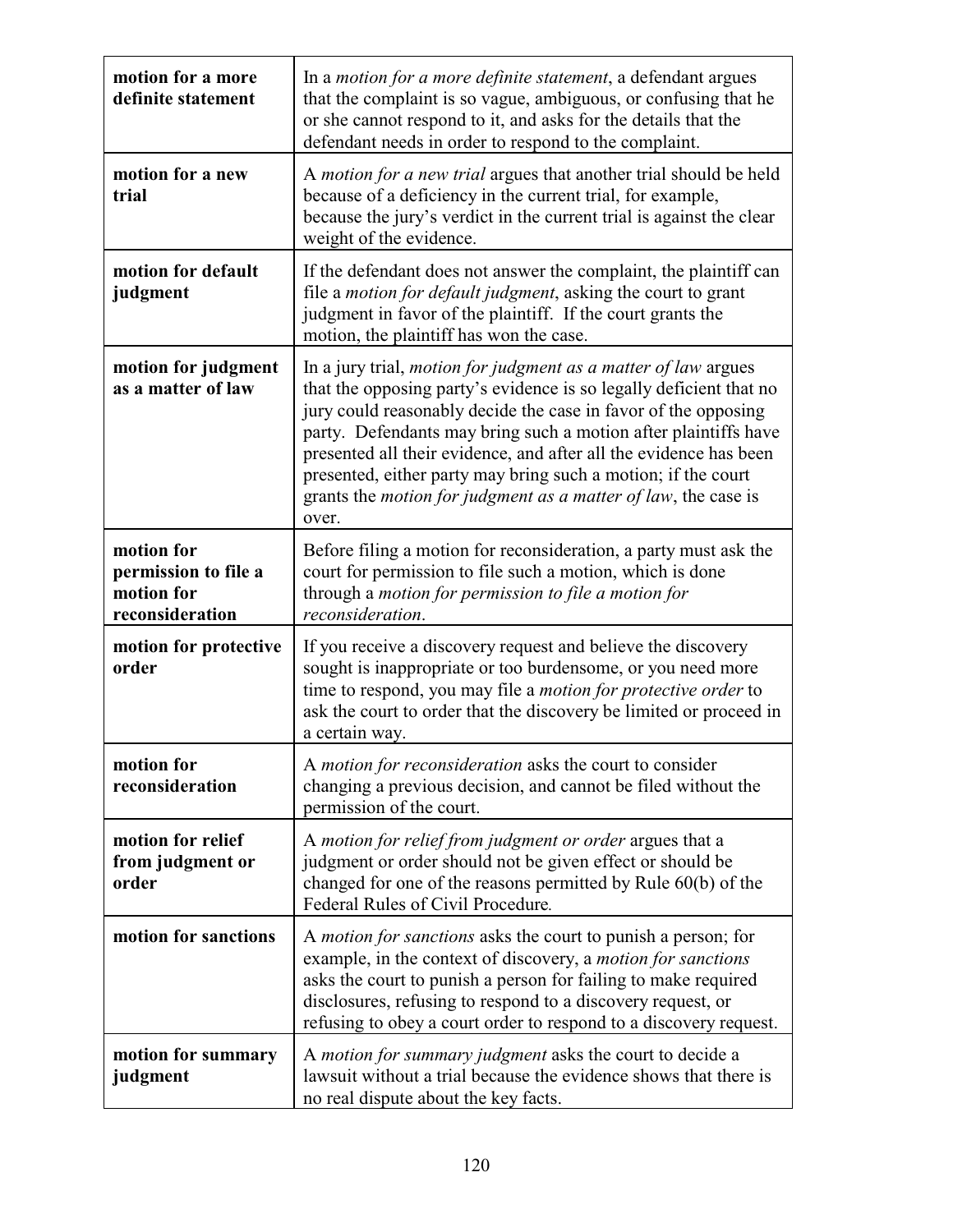| motion to amend or<br>alter the judgment           | After entry of judgment, either party may file a <i>motion to</i><br>amend or alter the judgment if the party believes a mistake was<br>made in the judgment that could be corrected by changing it.                                                                                                                      |
|----------------------------------------------------|---------------------------------------------------------------------------------------------------------------------------------------------------------------------------------------------------------------------------------------------------------------------------------------------------------------------------|
| motion to compel                                   | A <i>motion to compel</i> is a motion asking the court to order a<br>person to make disclosures or to respond to a discovery request,<br>or to provide more detailed disclosures or a more detailed<br>response to a discovery request.                                                                                   |
| motion to dismiss                                  | A <i>motion to dismiss</i> the complaint argues that there are legal<br>problems with the way the complaint was written, filed, or<br>served, and asks the court to order the portions of the complaint<br>with the legal problems dismissed.                                                                             |
| motion to extend<br>time                           | A <i>motion to extend time</i> is a motion asking the court to give<br>you more time, or a continuance, before a due date, for<br>example, to submit your brief on a motion.                                                                                                                                              |
| motion to shorten<br>time                          | A motion to shorten time is a motion asking that the court hear<br>another motion on a faster than normal schedule.                                                                                                                                                                                                       |
| motion to strike<br>(portions of the<br>complaint) | A motion in which you ask the court to order certain parts of<br>the complaint deleted because they are redundant, immaterial,<br>impertinent, or scandalous is called a <i>motion to strike</i> .                                                                                                                        |
| moving party                                       | The party who files a motion is referred to as the <i>moving party</i> .                                                                                                                                                                                                                                                  |
| non-binding<br>arbitration                         | One of the court's alternative dispute resolution (ADR)<br>programs is non-binding arbitration, in which a neutral third-<br>party (an arbitrator) gives a non-binding decision on the<br>complaint after a hearing at which both parties have an<br>opportunity to be heard.                                             |
| non-party deponent                                 | A deponent who is not a party to the lawsuit is called a <i>non</i> -<br>party deponent, or a non-party witness.                                                                                                                                                                                                          |
| non-party witness                                  | A person who has information relevant to your lawsuit, but who<br>is not a party, is called a <i>non-party witness</i> .                                                                                                                                                                                                  |
| notice of deposition                               | Before you can take a deposition, you must serve a reasonable<br>amount of time in advance of the deposition all of the other<br>parties in your lawsuit with a written notice of deposition,<br>giving them all of the information required under Rules 30(b)<br>and $26(g)(2)$ of the Federal Rules of Civil Procedure. |
| <b>Notary Public</b>                               | A <i>Notary Public</i> is a public officer who is authorized by the<br>state or federal government to administer oaths and to attest to<br>the authenticity of signatures.                                                                                                                                                |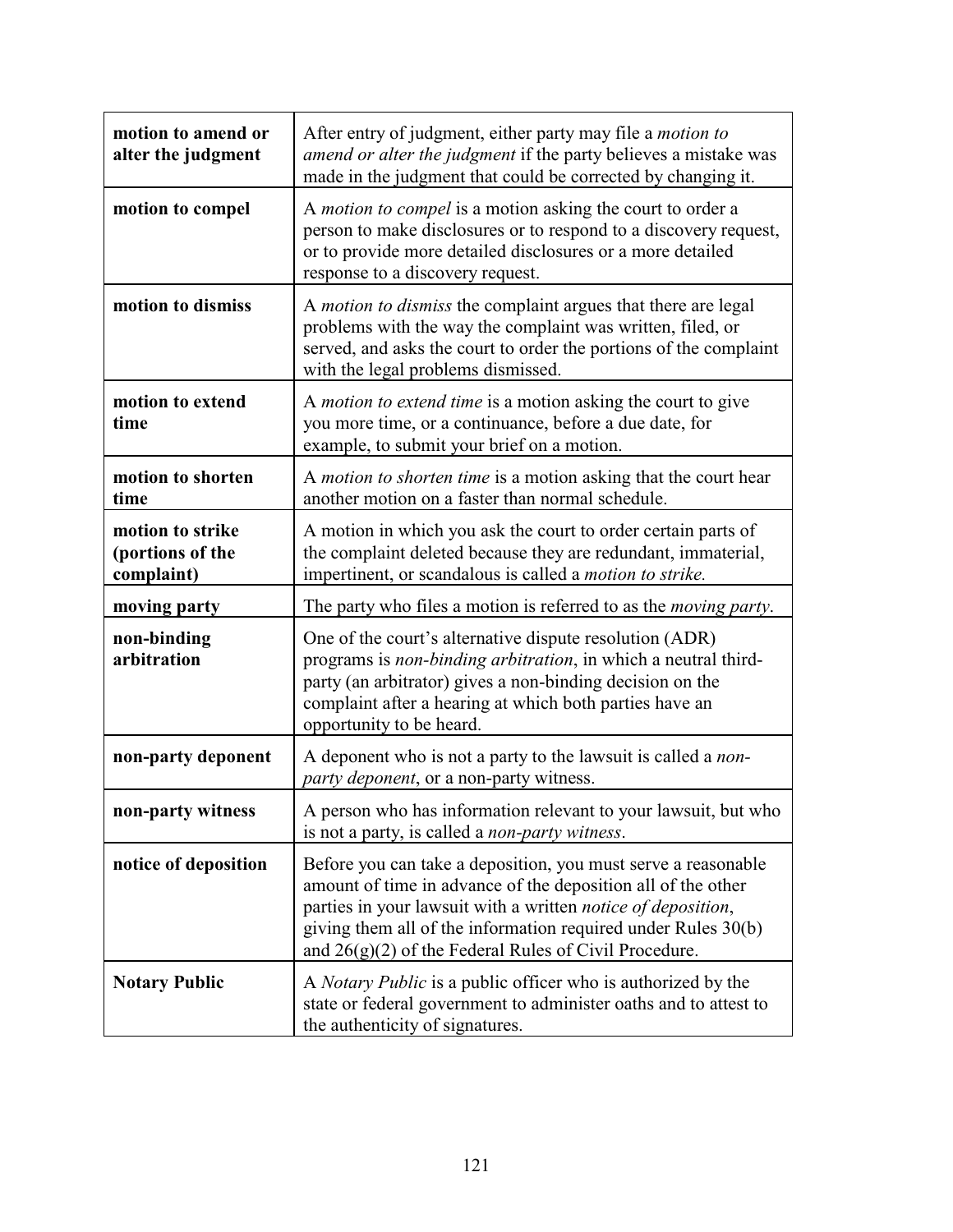| notice of motion           | The <i>notice of motion</i> , contained in the first paragraph of a<br>motion, is a statement telling the other parties what type of<br>motion you have filed and when you have asked the court to<br>hold a hearing on the motion.                                                                      |
|----------------------------|----------------------------------------------------------------------------------------------------------------------------------------------------------------------------------------------------------------------------------------------------------------------------------------------------------|
| opening statements         | At the beginning of the trial, after the jury has been selected, if<br>it is a jury trial, the parties have an opportunity to make<br>individual <i>opening statements</i> , in which they can describe the<br>issues in the case and state what they expect to prove during the<br>trial.               |
| opposing party             | In the context of motions, the party against whom a motion is<br>filed is called the <i>opposing party</i> ; more generally, the party on<br>the other side from you is referred to as the opposing party.                                                                                               |
| opposition brief           | The party opposing a motion files a statement with the court,<br>called an <i>opposition brief</i> —sometimes called an opposition, for<br>short—explaining his or her arguments against the motion.                                                                                                     |
| overrule (an<br>objection) | During examination of witnesses at trial, if a party objects to<br>evidence being admitted or a question being asked, the judge<br>may overrule the objection, which means that the evidence will<br>be admitted or the question may be asked, unless the judge later<br>sustains a different objection. |
| <b>PACER</b> system        | Docket information is available on the internet through the<br>PACER system; PACER stands for "Public Access to Electronic<br>Court Records."                                                                                                                                                            |
| parties                    | The plaintiffs and the defendants both are referred to as the<br><i>parties</i> to or the litigants in the lawsuit.                                                                                                                                                                                      |
| peremptory<br>challenge    | During jury selection, after all of the jurors challenged for<br>cause have been excused, the parties will have an opportunity<br>to request that additional jurors be excused without having to<br>give any reason for the request; making such a request is called<br>a peremptory challenge.          |
| perjury                    | A person is guilty of <i>perjury</i> if he or she makes a false<br>statement under oath or equivalent affirmation, when the<br>statement matters and the person does not believe it to be true.                                                                                                          |
| permanent case file        | The court maintains the original copy of every document filed<br>with it in a case file, also referred to as the <i>permanent case file</i> .                                                                                                                                                            |
| permissive<br>counterclaim | A permissive counterclaim is a claim by the defendant against<br>the plaintiff that is not based on the same events or transactions<br>as the plaintiff's claim against the defendant.                                                                                                                   |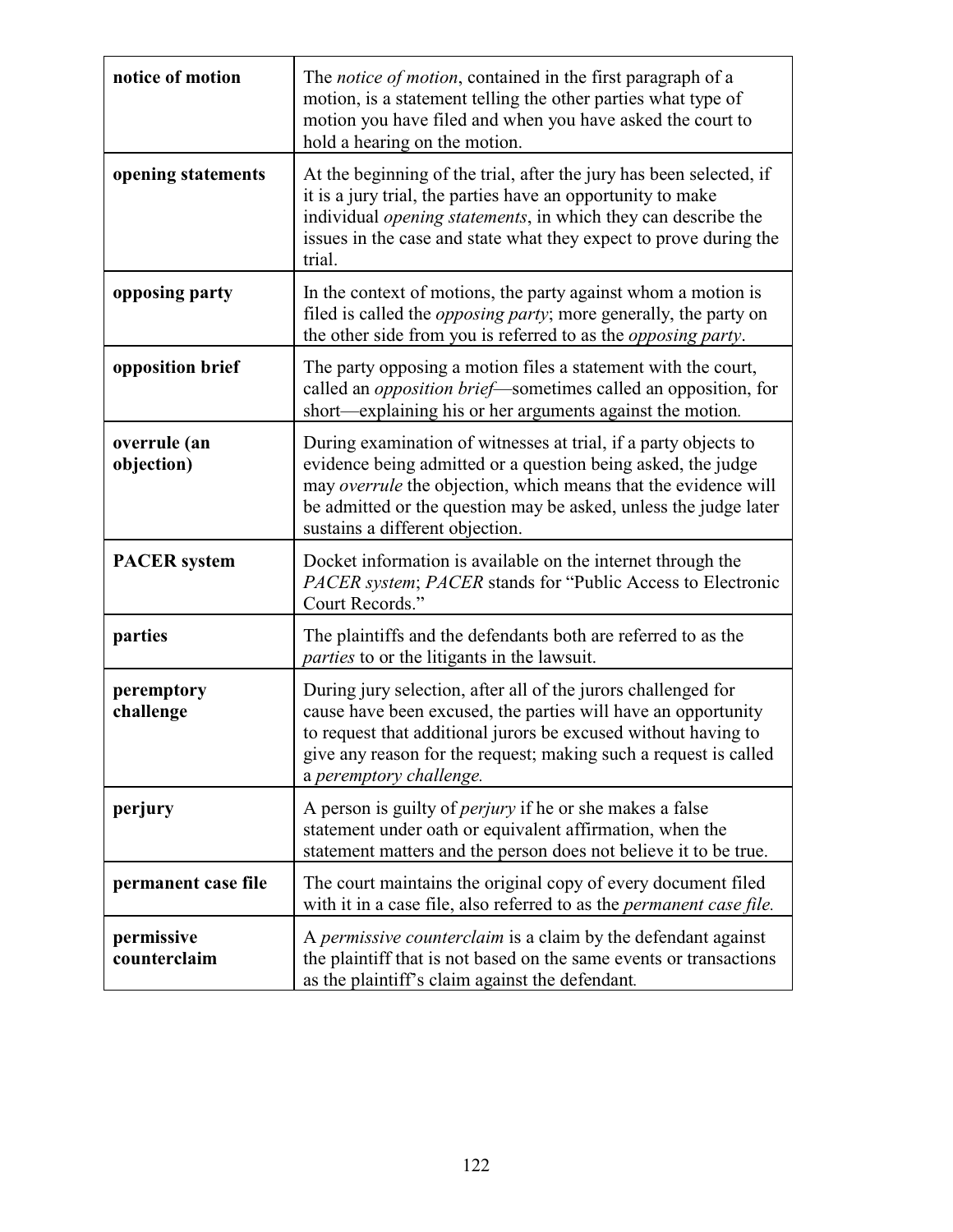| physical examination          | If the physical or mental condition of a party (or a person under<br>the custody or legal control of a party) is at issue in a lawsuit,<br>the court may order that person to submit to a physical or<br>mental examination by a suitably licensed or certified<br>examiner, such as a physician or psychiatrist; unlike other<br>discovery procedures, <i>physical</i> or mental <i>examinations</i> can be<br>obtained only by filing a motion with the court, or by<br>agreement of the parties. |
|-------------------------------|-----------------------------------------------------------------------------------------------------------------------------------------------------------------------------------------------------------------------------------------------------------------------------------------------------------------------------------------------------------------------------------------------------------------------------------------------------------------------------------------------------|
| plaintiffs                    | The <i>plaintiffs</i> are the people who file the complaint and who<br>claim to be injured by a violation of the law.                                                                                                                                                                                                                                                                                                                                                                               |
| plaintiffs' table             | In the center of the courtroom, there are several sets of long<br>tables and chairs where the lawyers and parties sit during<br>hearings and trial; the table nearest the jury box is where the<br>plaintiffs sit and is called the <i>plaintiffs'</i> table.                                                                                                                                                                                                                                       |
| prayer for relief             | The last section of a complaint is entitled the <i>prayer for relief</i> ,<br>and in it the plaintiffs tell the court what they want it to do to<br>relieve the injuries stated in their claims.                                                                                                                                                                                                                                                                                                    |
| pretrial conference           | The <i>pretrial conference</i> is a hearing shortly before trial at<br>which the court discusses its requirements for conducting trial<br>and resolves any final issues that have arisen before trial.                                                                                                                                                                                                                                                                                              |
| pretrial disclosures          | The disclosures required by Rule $26(a)(3)$ of the Federal Rules<br>of Civil Procedure of certain information about evidence that<br>you may present at trial (except for evidence that will be used<br>solely for impeachment) is referred to as the <i>pretrial</i><br>disclosures.                                                                                                                                                                                                               |
| procedural law                | <i>Procedural law</i> sets forth the requirements for how lawsuits<br>must be conducted in the courts.                                                                                                                                                                                                                                                                                                                                                                                              |
| process server                | A <i>process server</i> is a person authorized by law to serve process<br>on the defendant; usually <i>process servers</i> are professionals.                                                                                                                                                                                                                                                                                                                                                       |
| proof of service              | The document by which you can prove that a certain document<br>was served is called the <i>proof of service</i> ; for example, a<br>certificate of service is <i>proof of service</i> .                                                                                                                                                                                                                                                                                                             |
| proposed jury<br>instructions | Before the trial begins, the parties are required to submit<br><i>proposed jury instructions</i> that the judge may read, in whole or<br>part, or in modified form, to the jury at some point during the<br>trial, usually just before the jury deliberations, to instruct the<br>jury on the law relevant to the lawsuit.                                                                                                                                                                          |
| protective order              | A <i>protective order</i> is a court order limiting discovery or<br>requiring discovery to proceed in a certain way.                                                                                                                                                                                                                                                                                                                                                                                |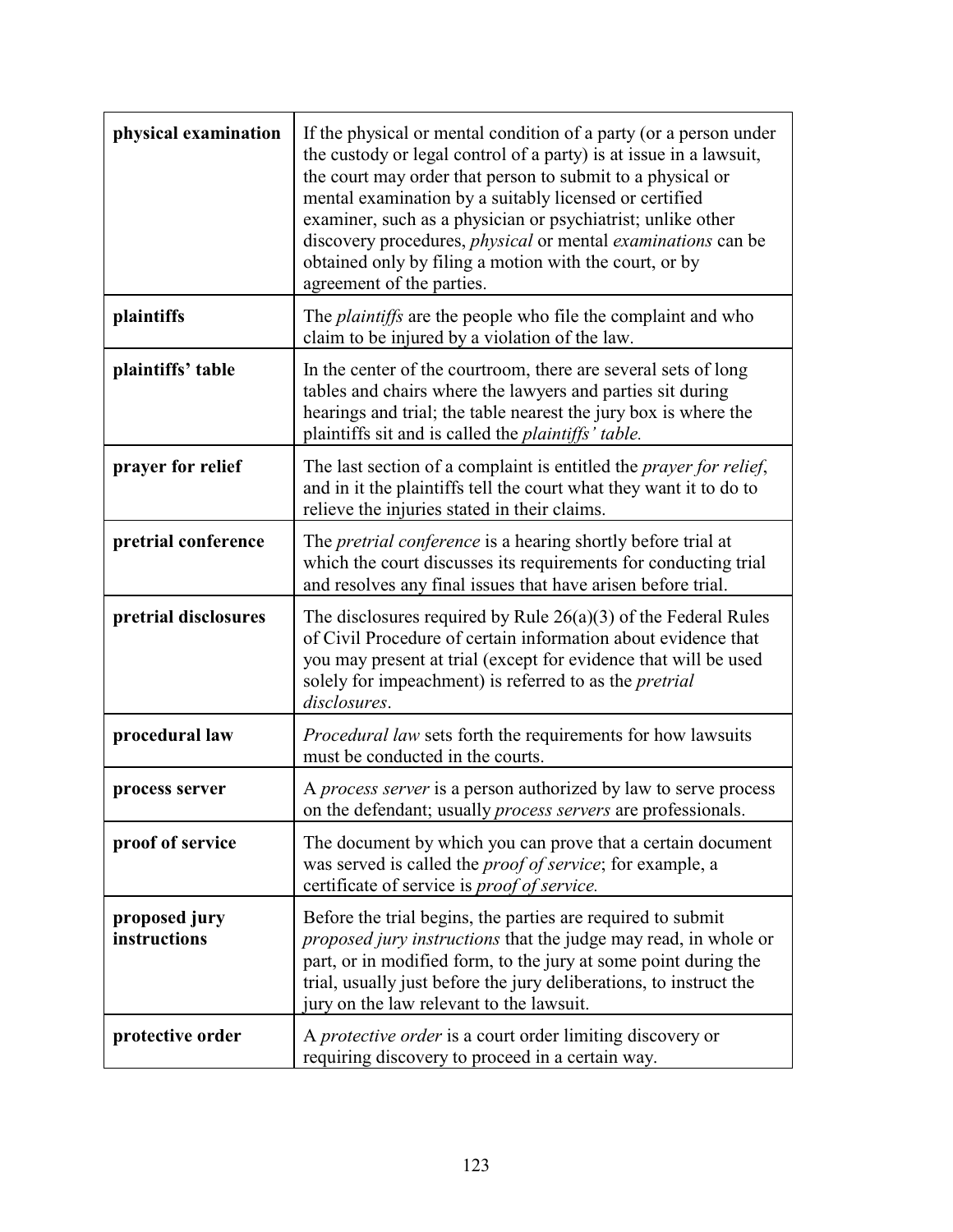| quash the subpoena                                   | If a court <i>quashes the subpoena</i> , the deponent does not have to<br>appear for the deposition and/or produce documents at the place<br>and time listed on the subpoena.                                                                                                                                                                                                                                         |
|------------------------------------------------------|-----------------------------------------------------------------------------------------------------------------------------------------------------------------------------------------------------------------------------------------------------------------------------------------------------------------------------------------------------------------------------------------------------------------------|
| rebuttal                                             | Rebuttal is the final stage of presenting evidence in a trial                                                                                                                                                                                                                                                                                                                                                         |
| rebuttal testimony                                   | At trial, after defendants have completed examining each of<br>their witnesses, plaintiffs can call additional witnesses solely to<br>counter—or "rebut"—testimony given by the defendants'<br>witnesses, that is, to give <i>rebuttal testimony</i> .                                                                                                                                                                |
| re-direct<br>examination                             | At trial, after the opposing party has cross-examined a witness,<br>the party who called the witness gets to ask the witness<br>questions about topics covered during the cross-examination;<br>this process is referred to as re-direct examination.                                                                                                                                                                 |
| referring judge                                      | A federal judge who refers some matter or matters within a<br>lawsuit to a magistrate judge is called the <i>referring judge</i> .                                                                                                                                                                                                                                                                                    |
| remedies                                             | In the context of a civil lawsuit, <i>remedies</i> are actions the court<br>can take to redress or compensate a violation of rights under the<br>law.                                                                                                                                                                                                                                                                 |
| renewed motion for<br>judgment as a matter<br>of law | After a jury trial, if you believe the jury made a serious mistake<br>and you had a motion for judgment as a matter of law at the<br>close of all evidence, then you may bring a renewed motion for<br><i>judgment as a matter of law</i> to argue that the jury erred in<br>reaching the decision that it made because the evidence was so<br>one-sided that no reasonable jury could have reached that<br>decision. |
| reply                                                | Both the answer to a counterclaim and the response to the<br>opposition to a motion are referred to as a reply.                                                                                                                                                                                                                                                                                                       |
| reply brief                                          | The moving party usually will file a <i>reply brief</i> —sometimes<br>called a reply, for short-responding to the opposing party's<br>opposition brief.                                                                                                                                                                                                                                                               |
| report and<br>recommendation                         | A federal judge may refer a matter within a lawsuit to a<br>magistrate judge for a <i>report and recommendation</i> ; that is, the<br>magistrate judge is not permitted to issue an order on the<br>matter, but rather must file with the referring judge a written<br><i>report and a recommendation</i> for how the matter should be<br>decided.                                                                    |
| request for entry of<br>default                      | The first step for the plaintiff to get a default judgment granted<br>by the court against a defendant is to file a <i>request for entry of</i><br><i>default</i> with the clerk of the court, showing that defendant has<br>been served with the complaint and summons, and has not filed<br>a written response to the complaint in the required time.                                                               |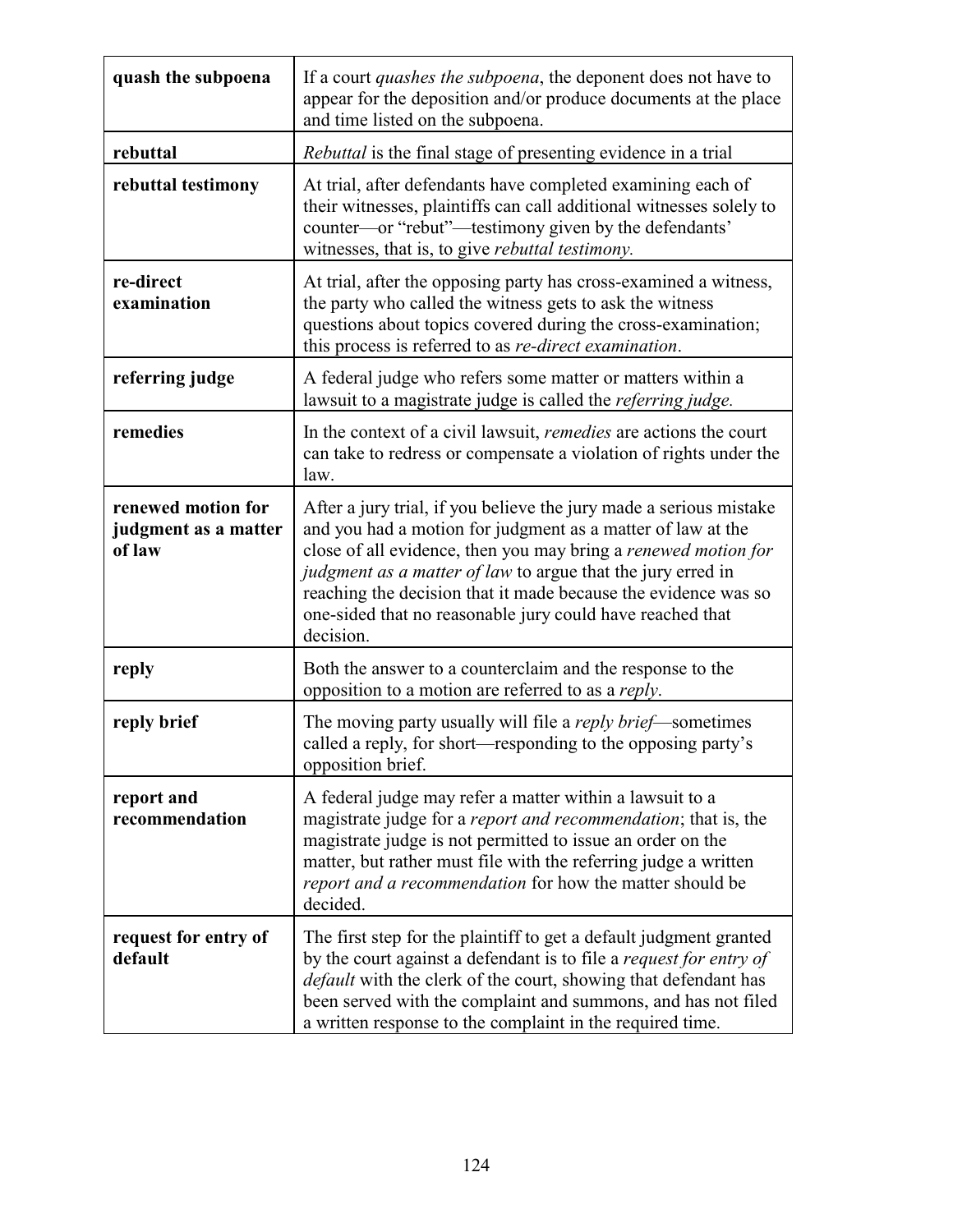| request for<br>inspection of<br>property        | In order to enter the property controlled or possessed by a party<br>to your lawsuit for the purposes of inspecting and measuring,<br>surveying, photographing, testing or sampling the property or<br>any object on the property relevant to your lawsuit, you ask the<br>party in writing in a document referred to as a request for<br>inspection of property. |
|-------------------------------------------------|-------------------------------------------------------------------------------------------------------------------------------------------------------------------------------------------------------------------------------------------------------------------------------------------------------------------------------------------------------------------|
| request for<br>production of<br>tangible things | In order to inspect and copy, test, or sample anything relevant<br>to your lawsuit which is in the possession, custody, or control<br>of another party to the lawsuit, you ask the party to make the<br>items available to you in a document referred to as a <i>request for</i><br>production of tangible things.                                                |
| request for waiver of<br>service                | A request for waiver of service is a form with which you ask<br>the defendant to accept the summons and complaint without<br>formal service.                                                                                                                                                                                                                      |
| requests for<br>admission                       | A request for admission is a court procedure in which one party<br>may ask another party in writing to admit the truth of any<br>statement, or to admit the application of any law to any fact.                                                                                                                                                                   |
| requests for<br>document production             | In order to obtain copies of documents that are relevant to your<br>lawsuit from parties to the lawsuit, you ask the parties for them<br>in writing in a document referred to as a <i>request for document</i><br>production.                                                                                                                                     |
| ruling from the<br>bench                        | If the court announces its decision on a motion during the<br>hearing on the motion, it is said to be <i>ruling from the bench</i> .                                                                                                                                                                                                                              |
| sanction                                        | A sanction is a punishment the court may be asked to impose<br>on a person in certain circumstances, for example, if a person<br>refuses to obey a court order, or refuses to respond to discovery<br>requests.                                                                                                                                                   |
| self-authenticating                             | Certain documents do not need any proof of authentication<br>beyond the documents themselves, to be admissible evidence in<br>accord with Rule 902 of the Federal Rules of Evidence; these<br>documents are said to be <i>self-authenticating</i> .                                                                                                               |
| serve, service                                  | When you provide a document to a party in accord with the<br>requirements found in Rule 5 of the Federal Rules of Civil<br>Procedure, you are said to have served or provided service to<br>the party.                                                                                                                                                            |
| service of process                              | Service of process is when the original complaint in the lawsuit<br>is provided to the defendants in accord with the requirements<br>for service found in Rule 5 of the Federal Rules of Civil<br>Procedure.                                                                                                                                                      |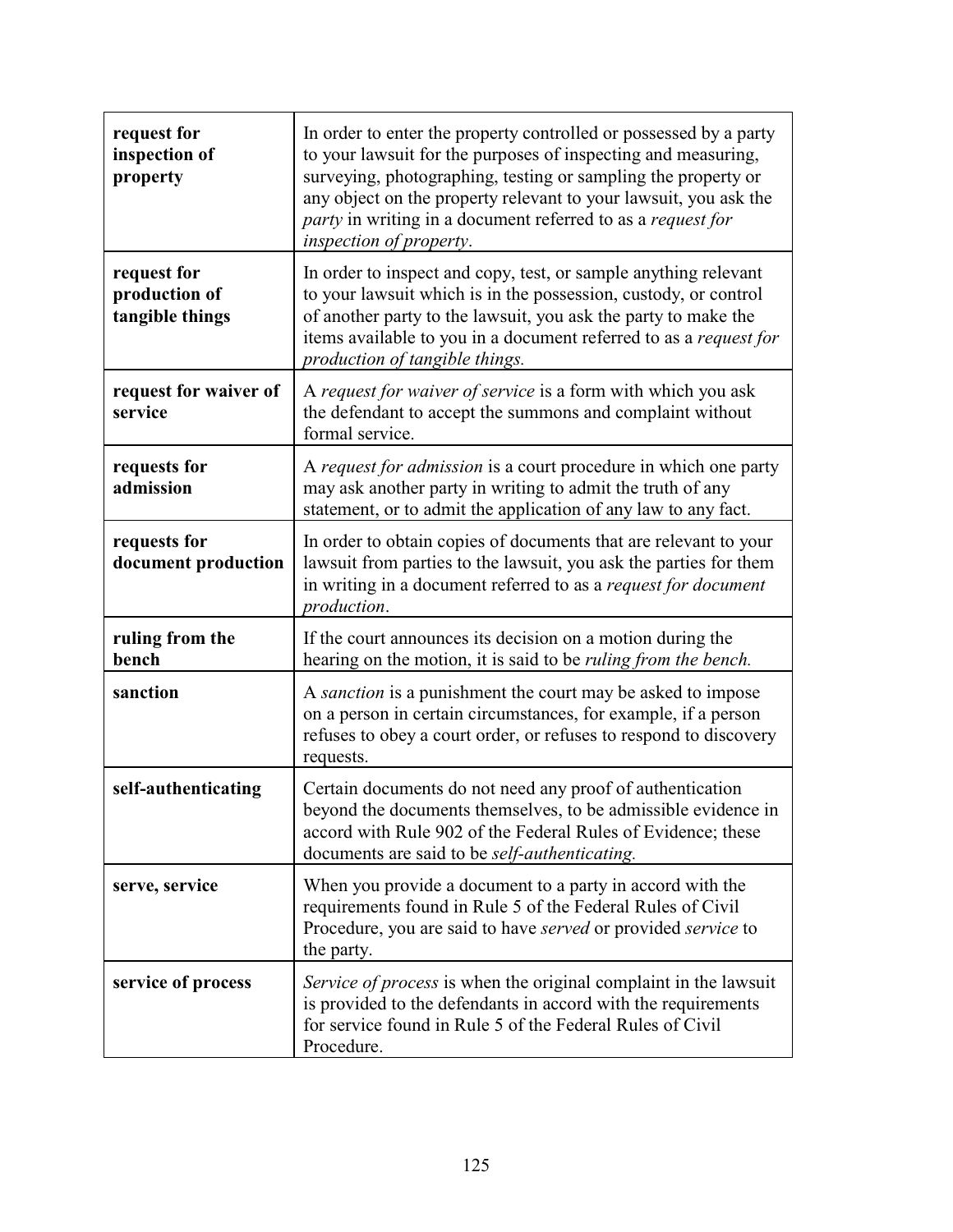| side bar                                    | A side bar is when the judge calls the lawyers (or the parties if<br>they don't have lawyers) to one side of the bench to discuss any<br>issue away from the jury's view.                                                                                                                                    |
|---------------------------------------------|--------------------------------------------------------------------------------------------------------------------------------------------------------------------------------------------------------------------------------------------------------------------------------------------------------------|
| standing order                              | A judge's <i>standing order</i> explains certain procedures, in<br>addition to those found in the Federal Rules of Civil Procedure<br>and the Local Rules, that apply only to lawsuits that are heard<br>by that particular judge.                                                                           |
| <b>Statement of</b><br><b>Nonopposition</b> | If the opposing party does not oppose a motion, he or she must<br>file a written statement telling the court he or she does not<br>oppose the motion, which is referred to as a Statement of<br>Nonopposition.                                                                                               |
| statement of<br>undisputed facts            | A statement of undisputed facts is a list of facts that one party<br>believes are true and that contains citations to the party's<br>evidence that those facts are true; either a statement of<br>undisputed facts or a joint statement of undisputed facts must<br>be filed with a summary judgment motion. |
| status conference                           | A status conference, which may also be referred to as a<br>subsequent case management conference, is a hearing the judge<br>may call during the course of the lawsuit to assess the progress<br>of the case, or address problems the parties are having.                                                     |
| statute of limitations                      | The <i>statute of limitations</i> is the amount of time the plaintiffs<br>have to file a complaint after they have been injured, or, in<br>some cases, after they have become aware of the cause of the<br>injury.                                                                                           |
| stipulation                                 | A <i>stipulation</i> is a written agreement signed by all the parties to<br>the lawsuit or their attorneys.                                                                                                                                                                                                  |
| strike                                      | If the court orders that a document or a portion of a document<br>be deleted, then it is said to <i>strike</i> the document or portion of it.                                                                                                                                                                |
| subject matter<br>jurisdiction              | If the law permits a court to hear a certain type of lawsuit, the<br>court is said to have <i>subject matter jurisdiction</i> over that type of<br>lawsuit.                                                                                                                                                  |
| subpoena                                    | A subpoena is a document issued by the court which requires a<br>person to appear for a court proceeding at a specific time and<br>place, and/or to make available at a specific time and place<br>documents specified in the <i>subpoena</i> .                                                              |
| subpoena duces<br>tecum                     | A subpoena duces tecum is the form of subpoena used to<br>require a non-party deponent to bring documents specified in<br>the subpoena duces tecum to the deposition; the same form is<br>used for a <i>subpoena duces tecum</i> as for a deposition subpoena.                                               |
| substantive law                             | <i>Substantive law</i> determines whether the facts of each individual<br>lawsuit constitute a violation of the law for which the court may<br>order a remedy.                                                                                                                                               |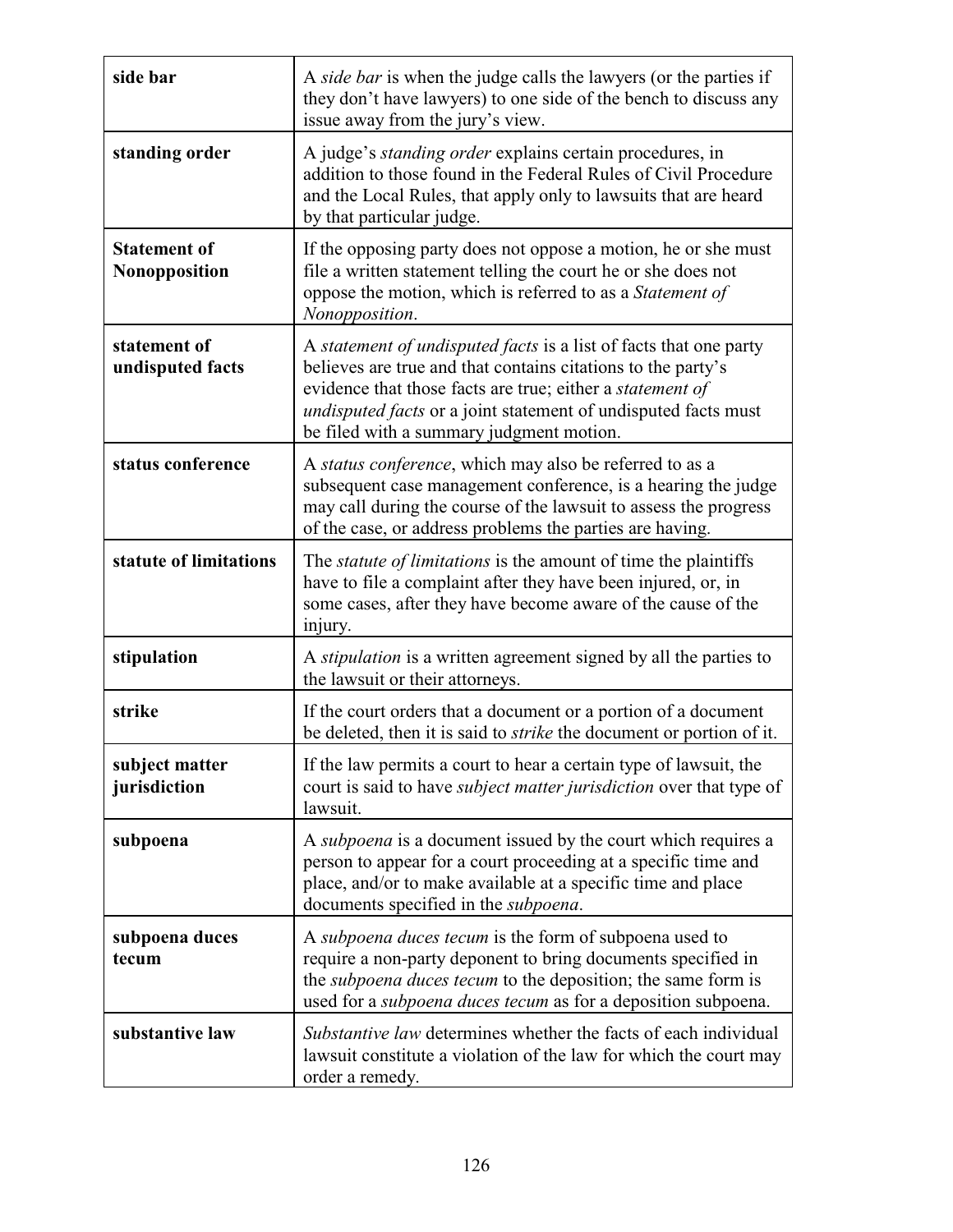| summary judgment                       | Summary judgment is a decision by the court to end a lawsuit,<br>usually before trial, because the evidence shows that there is no<br>real dispute about the key facts.                                                                                                                                                                                                                                                                                              |
|----------------------------------------|----------------------------------------------------------------------------------------------------------------------------------------------------------------------------------------------------------------------------------------------------------------------------------------------------------------------------------------------------------------------------------------------------------------------------------------------------------------------|
| summons                                | A summons is a document from the court that you must serve<br>along with your original complaint to start your lawsuit.                                                                                                                                                                                                                                                                                                                                              |
| sustain (an objection)                 | During examination of witnesses at trial, if a party objects to<br>evidence being admitted or a question being asked, the judge<br>may sustain the objection, which means that the evidence will<br>not be admitted or the question will not be asked.                                                                                                                                                                                                               |
| taking a motion<br>under consideration | If the court decides to consider a motion further after a hearing,<br>or without a hearing, and send the parties a written opinion, it is<br>said to be taking a motion under consideration.                                                                                                                                                                                                                                                                         |
| time-barred                            | When the time limit has passed by which plaintiffs must make<br>their claim (or, in other words, when the statute of limitations<br>has run), the claim is said to be <i>time-barred</i> .                                                                                                                                                                                                                                                                           |
| transcript                             | The written record taken down by a court reporter, or court<br>stenographer, of what was said in a deposition or court<br>proceeding is called a <i>transcript</i> .                                                                                                                                                                                                                                                                                                 |
| trial subpoena                         | A trial subpoena is a type of subpoena that requires a witness to<br>appear at trial on a certain date.                                                                                                                                                                                                                                                                                                                                                              |
| undisputed fact                        | A fact about which all the parties agree is an <i>undisputed fact</i> .                                                                                                                                                                                                                                                                                                                                                                                              |
| vacate                                 | When a court sets aside an order it previously made so that the<br>order has no further effect, it is said to have vacated the order.                                                                                                                                                                                                                                                                                                                                |
| venue                                  | <i>Venue</i> refers to the place where the lawsuit is filed.                                                                                                                                                                                                                                                                                                                                                                                                         |
| verdict                                | When the jury—or in a bench trial, the judge—decides who<br>wins the trial, the decision is call a <i>verdict</i> .                                                                                                                                                                                                                                                                                                                                                  |
| verdict form                           | In a jury trial, the form the jury fills out to record their verdict<br>is called a <i>verdict form</i> .                                                                                                                                                                                                                                                                                                                                                            |
| voir dire                              | <i>Voir dire</i> is a jury selection process in which each potential<br>juror is asked a series of questions designed to show any biases<br>that the juror may have that would prevent him or her from<br>being fair and impartial; usually, the judge asks questions<br>selected from a list the parties have submitted before trial, but<br>sometimes the judge allows the lawyers for the parties (or any<br>party without a lawyer) to ask additional questions. |
| waiver of service                      | If a party agrees that he or she does not require a document be<br>provided in accord with the service requirements of Rule 5 of<br>the Federal Rules of Civil Procedure, this agreement is called a<br>waiver of service.                                                                                                                                                                                                                                           |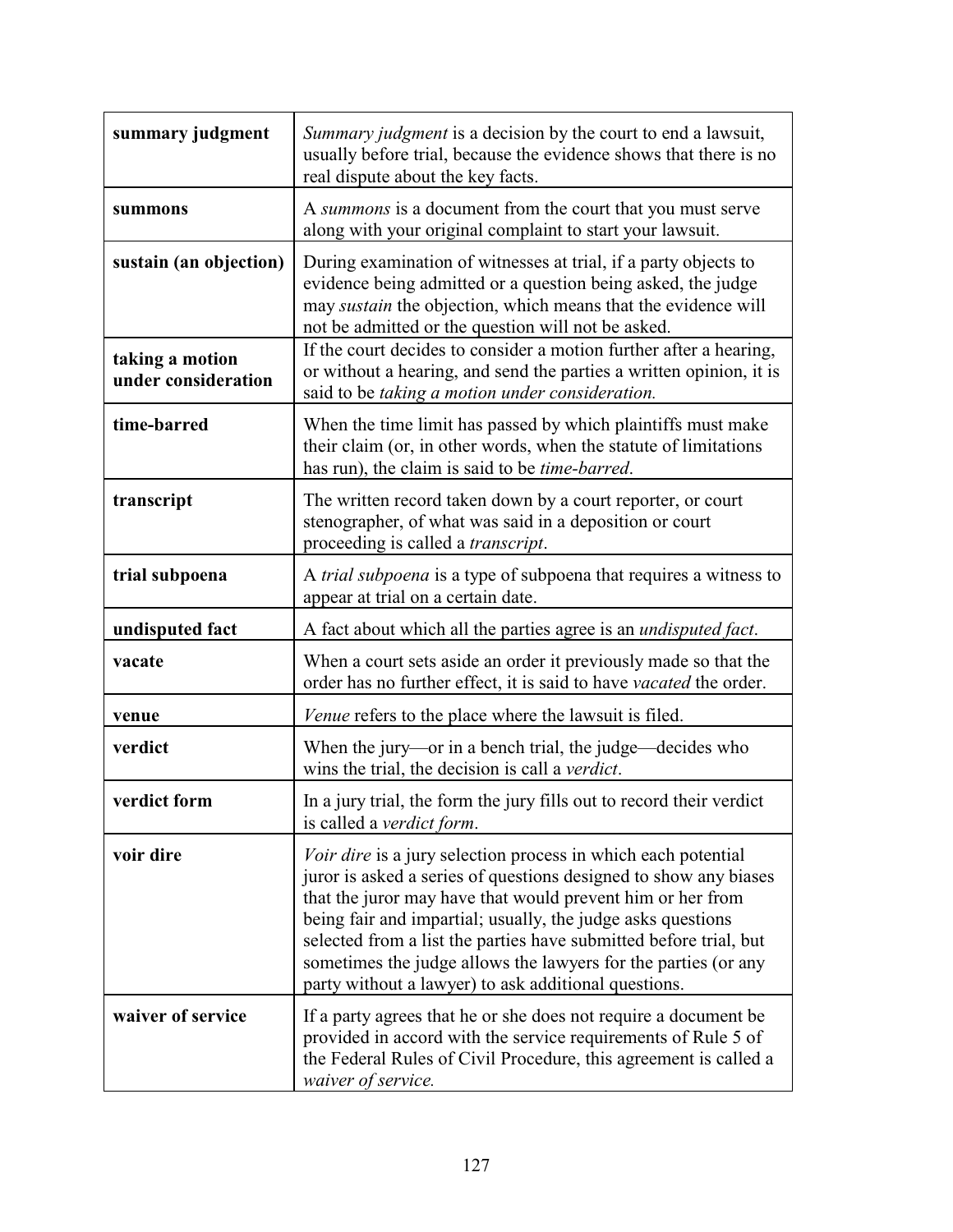| with prejudice    | If a court dismisses claims in your complaint with prejudice,<br>you may not file another complaint in which you assert those<br>claims again.                                                                                                                                                           |
|-------------------|----------------------------------------------------------------------------------------------------------------------------------------------------------------------------------------------------------------------------------------------------------------------------------------------------------|
| without prejudice | If a court dismisses claims in your complaint without prejudice,<br>you may file another complaint in which you assert these<br>claims again. Dismissal without prejudice is sometimes also<br>referred to as dismissal "with leave to amend" because you are<br>permitted to file an amended complaint. |
| witness           | A witness is a person who has personal knowledge regarding<br>facts relevant to your lawsuit                                                                                                                                                                                                             |
| witness box       | The chair where witnesses sit when they are testifying in court,<br>usually located in front of the courtroom and to the side of the<br>judge's bench, is referred to as the <i>witness box</i> .                                                                                                        |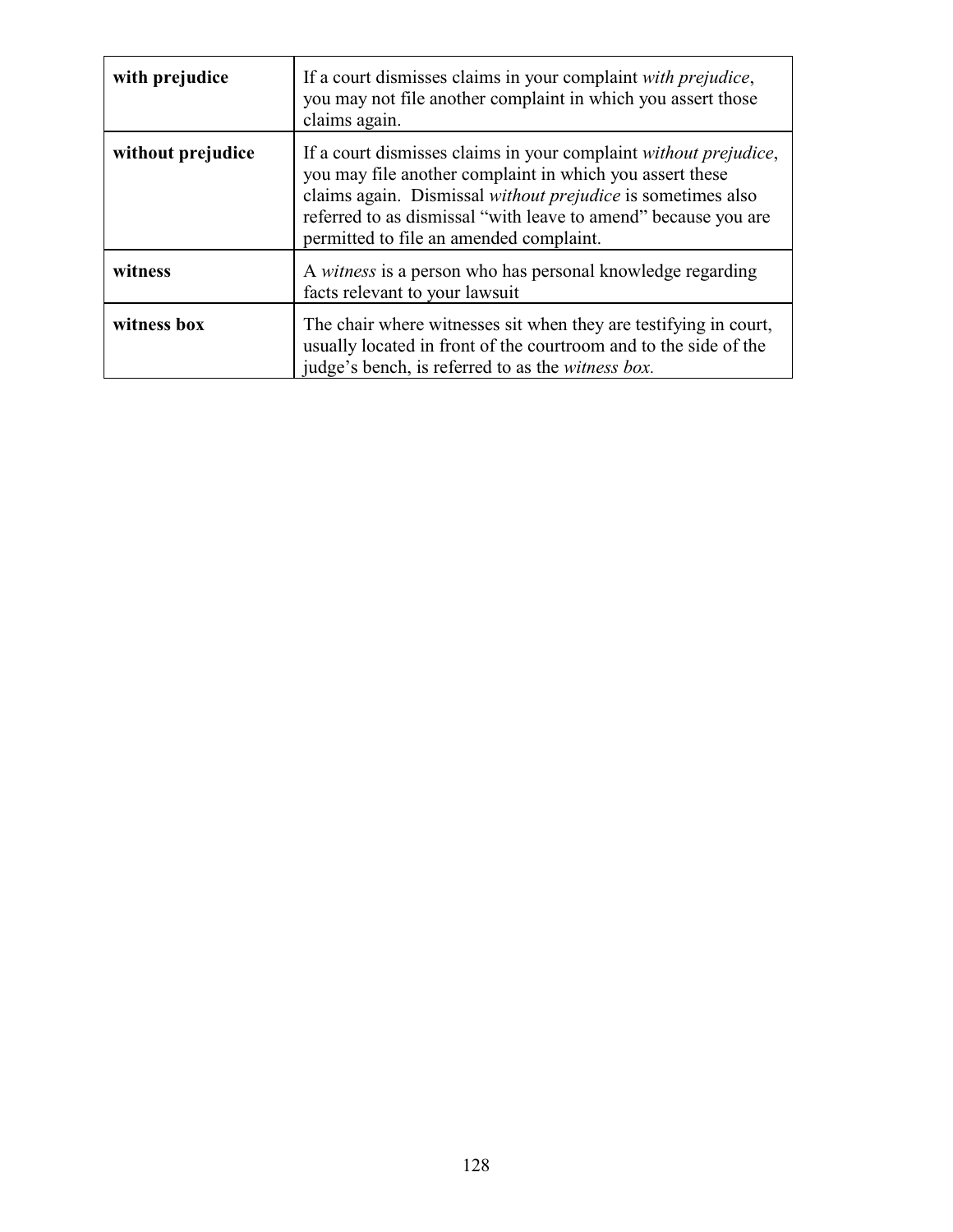#### **INDEX**

action [18](#page-22-0), [23](#page-26-0), [28](#page-32-0), [33](#page-37-0), [90](#page-94-0) adjourn [34](#page-38-0), [106](#page-109-0) admissible evidence [72](#page-76-0), [77](#page-81-0), [79](#page-83-0), [95](#page-99-0)[-97](#page-101-0), [102](#page-105-0) ADR [37](#page-41-0), [43](#page-47-0), [65](#page-69-0)[-67](#page-71-0) ADR Certification [37](#page-41-1), [66](#page-70-0) affidavit [97](#page-101-1), [98](#page-101-2) amending a document [24](#page-28-0) amount in controversy  $\overline{21}$ ,  $\overline{22}$ ,  $\overline{75}$ ,  $\overline{79}$ ,  $\overline{82}$ ,  $\overline{84}$ answer [24](#page-28-1), [43](#page-47-1)[-50](#page-54-0), [85](#page-89-0) application to proceed in forma pauperis [34](#page-38-1)[-36](#page-40-0) arbitration [2](#page-6-0), [64](#page-68-0), [66](#page-70-1) arbitrator [66](#page-70-2) authentication of evidence [98](#page-102-0), [99](#page-102-1) bench [92](#page-96-0), [93](#page-97-0), [104](#page-107-0) bench trial [101](#page-104-0), [106](#page-108-0), [110](#page-113-0) breach  $47, 91, 96, 97$  $47, 91, 96, 97$  $47, 91, 96, 97$  $47, 91, 96, 97$  $47, 91, 96, 97$  $47, 91, 96, 97$ brief [13](#page-17-0), [53](#page-57-0), [97](#page-101-4) caption [19](#page-23-0), [24](#page-27-0), [25](#page-28-2), [28](#page-32-1), [46](#page-50-0), [47](#page-51-1), [52](#page-56-0), [54](#page-58-0), [55](#page-59-0) caption page [19](#page-23-1), [25](#page-29-0), [28](#page-32-2), [29](#page-33-0), [52](#page-56-1), [59](#page-63-0) case file [59](#page-63-1), [60](#page-64-0) case management conference [37](#page-41-2), [63](#page-67-0)[-67](#page-71-1), [93](#page-97-1), [101](#page-104-1) case management order [64](#page-68-1), [65](#page-69-1), [67](#page-71-2), [73](#page-77-0), [102](#page-105-1) case management statement [37](#page-41-3), [64](#page-68-2)[-67](#page-71-3) certificate of service [29](#page-33-1), [41](#page-45-0), [42](#page-45-1) challenge for cause [103](#page-106-0) chambers [29](#page-33-2), [59](#page-63-2), [88](#page-92-0) chambers copy [31](#page-34-0) citation [53](#page-57-1), [55](#page-59-1), [99](#page-103-0) citing [53](#page-57-2) closing arguments [105](#page-108-1), [106](#page-109-1) complaint [13](#page-17-1), [18](#page-22-1)[-26](#page-30-0), [28](#page-32-3), [31](#page-35-0), [32](#page-36-0), [34](#page-38-2)[-52](#page-56-2), [59](#page-63-3), [63](#page-67-1), [65](#page-69-2), [66](#page-70-3), [99](#page-103-1), [101](#page-104-2) compulsory counterclaim [47](#page-51-2) contempt of court [91](#page-95-1) continuance [100](#page-103-2) counsel [74](#page-78-0), [88](#page-92-1), [94](#page-98-0) counterclaim [43](#page-47-2), [45](#page-49-0)[-48](#page-52-0) court of appeals [106](#page-109-2), [109](#page-112-0)[-111](#page-114-0) court reporter [33](#page-37-1), [34](#page-38-3), [73](#page-77-1), [78](#page-82-0), [92](#page-96-1) court stenographer [33](#page-37-2), [73](#page-77-2) courtroom deputy [13](#page-17-2), [59](#page-63-4), [92](#page-96-2) cross-examination [103](#page-106-1), [105](#page-108-2) damages [35](#page-39-0), [45](#page-49-1), [50](#page-54-1), [68](#page-72-0), [69](#page-73-0), [95](#page-99-1) de novo review [109](#page-112-1)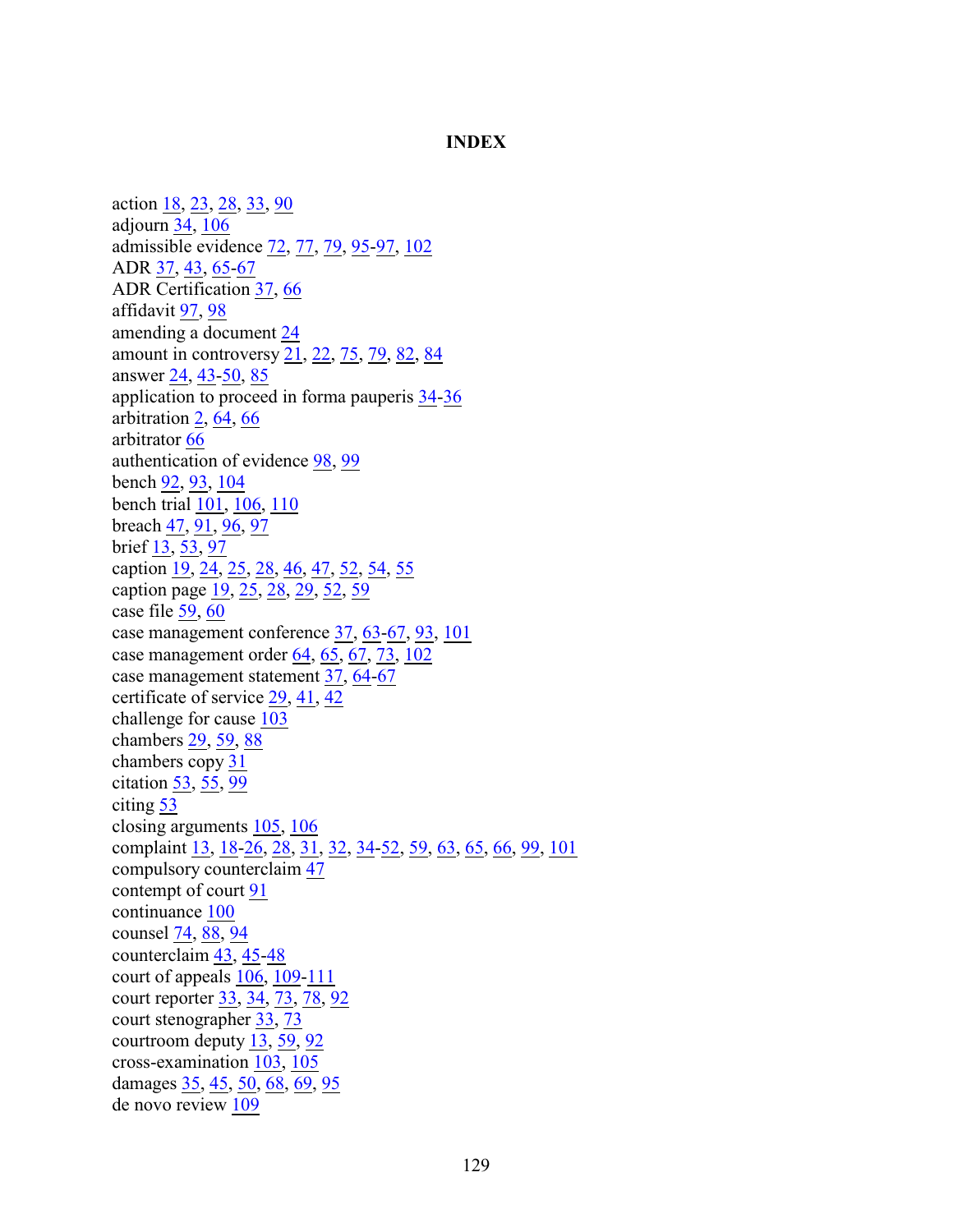declarant [54](#page-58-1) declaration [50](#page-54-2), [53](#page-57-3), [54](#page-57-4), [56](#page-60-0), [57](#page-61-0), [91](#page-94-1), [98](#page-101-5) default [50](#page-54-3) default judgment  $44, 50, 51, 91$  $44, 50, 51, 91$  $44, 50, 51, 91$  $44, 50, 51, 91$  $44, 50, 51, 91$  $44, 50, 51, 91$ defendants table [93](#page-97-2), [94](#page-98-1) defenses [45](#page-49-2), [48](#page-52-1), [68](#page-72-1), [91](#page-95-3), [96](#page-100-1), [97](#page-101-6), [105](#page-108-3) deliberating [106](#page-109-3) deponent [73](#page-77-3)[-78](#page-82-1) deposing [73](#page-77-4) deposition [70](#page-74-0), [72](#page-76-1)[-78](#page-82-2), [83](#page-87-0), [88](#page-92-2), [90](#page-94-2), [102](#page-105-2) direct examination [103](#page-106-2), [105](#page-108-4) discovery [21](#page-25-2), [43](#page-47-3), [57](#page-61-1), [63](#page-67-2)[-65](#page-69-3), [68](#page-72-2)[-70](#page-74-1), [72](#page-76-2), [73](#page-77-5), [75](#page-79-1), [77](#page-81-1), [79](#page-83-2), [80](#page-84-0), [82](#page-86-1), [84](#page-88-1), [86](#page-90-0), [88](#page-92-3)[-90](#page-94-3), [99](#page-103-3), [100](#page-103-4), [102](#page-105-3), [108](#page-111-0) discovery plan [64](#page-68-3), [65](#page-69-4), [68](#page-72-3) diversity jurisdiction [22](#page-25-3) division [18](#page-22-2), [22](#page-26-1), [23](#page-26-2), [26](#page-30-1), [29](#page-33-3), [30](#page-33-4) docket [33](#page-37-3), [34](#page-37-4), [59](#page-63-5)[-62](#page-65-0), [110](#page-113-1) drop box [30](#page-34-1), [31](#page-34-2), [37](#page-41-4) ECRO [33](#page-37-5), [34](#page-38-4) elements of a claim [96](#page-100-2), [97](#page-101-7) elements of defense [96](#page-100-3), [97](#page-101-8) ex parte [57](#page-61-2) ex parte motion [57](#page-61-3) exhibits [23](#page-27-1), [70](#page-74-2), [71](#page-75-0), [98](#page-102-2), [102](#page-105-4) expert disclosures [68](#page-72-4)[-70](#page-74-3) expert report [69](#page-73-1), [70](#page-74-4) expert witness [69](#page-73-2), [70](#page-74-5), [73](#page-77-6) federal question jurisdiction [21](#page-25-4) Federal Rules of Civil Procedure [13](#page-17-3), [19](#page-23-2)[-21](#page-24-0), [23](#page-27-2), [24](#page-28-3), [33](#page-37-6), [36](#page-40-1)[-42](#page-46-0), [44](#page-48-1)[-52](#page-56-3), [58](#page-61-4), [64](#page-68-4), [65](#page-69-5), [68](#page-72-5)[-86](#page-90-1), [88](#page-92-4)[-90](#page-94-4), [95](#page-99-2), [98](#page-102-3), [100](#page-103-5), [104](#page-107-1), [105](#page-108-5), [108](#page-111-1)[-111](#page-114-1) Federal Rules of Evidence [13](#page-17-4) filing fee [31](#page-35-1), [33](#page-37-7)[-36](#page-40-2) findings of fact and conclusions of law [106](#page-109-4), [110](#page-113-2) form complaint [19](#page-22-3) fraud [1](#page-5-0), [23](#page-27-3), [111](#page-114-2) good faith [21](#page-24-1), [65](#page-69-6), [75](#page-79-2), [79](#page-83-3), [81](#page-85-0), [84](#page-88-2), [88](#page-92-5)[-90](#page-93-0) ground [2](#page-6-1), [86](#page-90-2) hearing [28](#page-32-4), [29](#page-33-5), [31](#page-35-2), [33](#page-37-8), [52](#page-56-4)[-59](#page-63-6), [83](#page-87-1), [90](#page-94-5)[-94](#page-98-2), [107](#page-110-0) hearsay [98](#page-102-4), [104](#page-107-2) impeachment [68](#page-72-6), [70](#page-74-6) in forma pauperis [34](#page-38-1)[-36](#page-40-3) initial disclosures [68](#page-72-7), [69](#page-73-3) interlocutory order [111](#page-114-3) interrogatories [63](#page-67-3), [72](#page-76-3), [78](#page-82-3)[-80](#page-84-1), [90](#page-94-6) intradistrict assignment [22](#page-26-3), [26](#page-30-2) joint statement of undisputed facts [99](#page-103-6) judgment [33](#page-37-9), [90](#page-94-7), [105](#page-108-6)[-107](#page-110-1), [109](#page-112-2)[-111](#page-114-4) jury box [92](#page-96-3), [93](#page-97-3) jury deliberations [106](#page-109-5) jury selection [102](#page-105-5)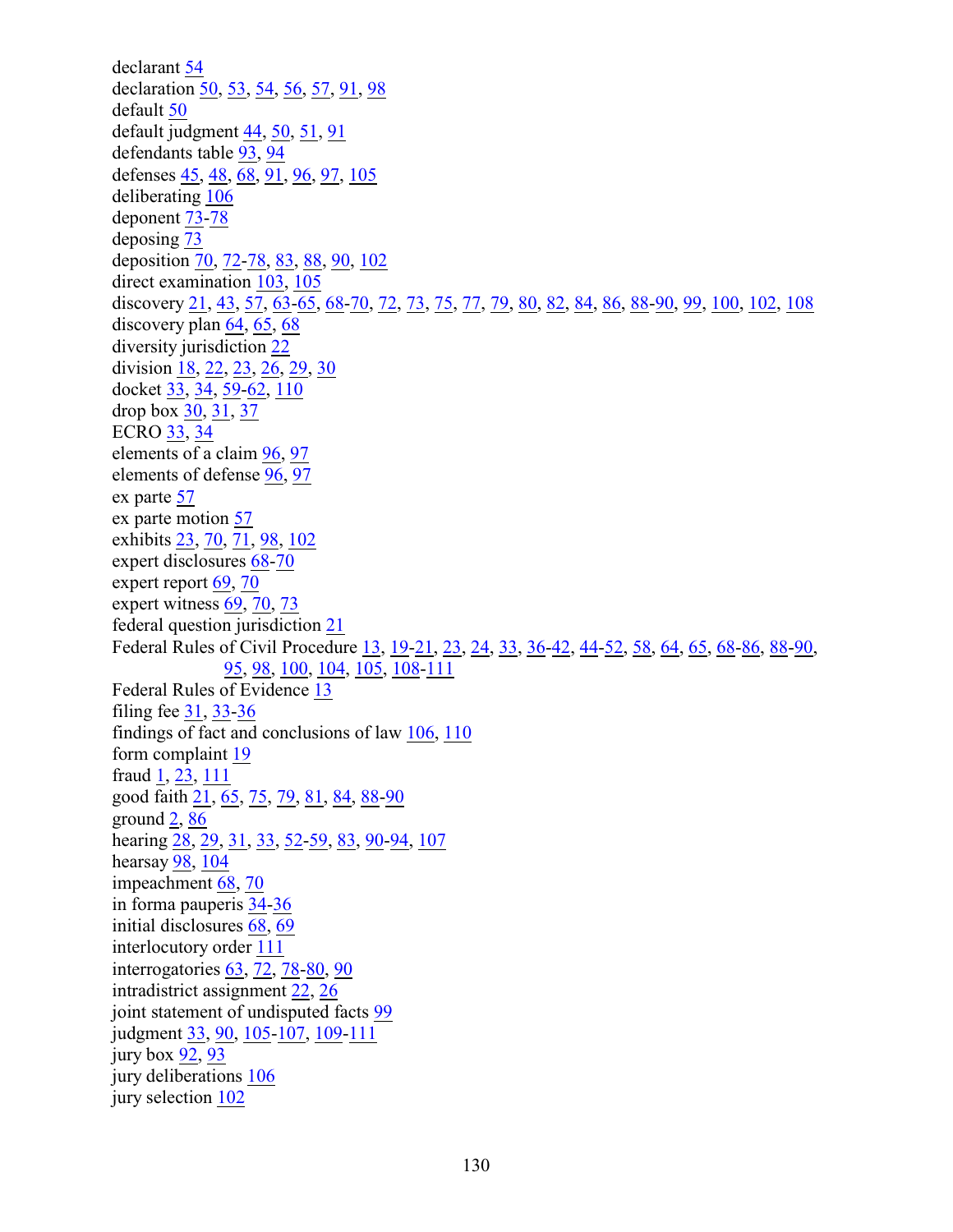jury trial [23](#page-27-4)[-25](#page-29-1), [101](#page-104-3), [102](#page-105-6), [104](#page-107-3)[-106](#page-109-6), [109](#page-112-3), [110](#page-113-3) litigants [18](#page-22-4), [102](#page-105-7) Local Rules [13](#page-17-5), [42](#page-46-1), [52](#page-56-5), [54](#page-58-2)[-58](#page-61-5), [63](#page-67-4)[-67](#page-71-4), [73](#page-77-7), [74](#page-78-1), [78](#page-82-4), [80](#page-84-2), [82](#page-86-2), [85](#page-89-1), [88](#page-92-6)[-90](#page-94-8), [99](#page-103-7), [107](#page-110-2), [108](#page-111-2), [111](#page-114-5) magistrate judge [29](#page-33-6), [33](#page-37-10), [37](#page-41-5), [43](#page-47-4), [108](#page-111-3), [109](#page-112-4) material fact [95](#page-99-3), [107](#page-110-3) meet and confer [64](#page-68-5), [68](#page-72-8), [73](#page-77-8), [74](#page-78-2) memorandum of points and authorities [53](#page-57-5), [55](#page-59-2) mental examination [72](#page-76-4), [86](#page-90-3), [91](#page-95-4) motion for a default judgment [44](#page-48-2) motion for a more definite statement [43](#page-47-5), [49](#page-53-0) motion for a new trial [106](#page-109-7), [110](#page-113-4) motion for default judgment [50](#page-54-5) motion for judgment as a matter of law [104](#page-107-4), [105](#page-108-7), [109](#page-112-5) motion for permission to file a motion for reconsideration [107](#page-110-4) motion for protective order [88](#page-92-7) motion for reconsideration [107](#page-110-5) motion for relief from judgment or order [110](#page-113-5) motion for sanctions [89](#page-93-1)[-91](#page-95-5) motion for summary judgment [95](#page-99-4)[-101](#page-104-4) motion in limine [102](#page-105-8) motion to amend or alter the judgment [110](#page-113-6) motion to compel [89](#page-93-2) motion to dismiss [24](#page-28-4), [43](#page-47-6), [48](#page-52-2), [49](#page-53-1) motion to extend time [58](#page-62-0) motion to shorten time [56](#page-60-1), [57](#page-61-6) motion to strike (portions of the complaint) [43](#page-47-7), [50](#page-54-6) moving party [52](#page-56-6), [55](#page-59-3) non-binding arbitration [66](#page-70-4) non-party deponent [76](#page-80-0), [83](#page-87-2), [89](#page-93-3) non-party witness [76](#page-80-1), [83](#page-87-2), [89](#page-93-3) Notary Public [98](#page-101-9) notice of deposition [74](#page-78-3)[-77](#page-81-2) notice of motion [53](#page-57-6), [55](#page-59-4) opening statements [103](#page-106-3) opposing party [24](#page-28-5), [52](#page-56-7), [55](#page-59-5), [57](#page-61-7), [90](#page-94-9), [94](#page-98-3), [95](#page-99-5), [100](#page-103-8), [103](#page-106-4)[-105](#page-108-8), [108](#page-111-4), [109](#page-112-6), [111](#page-114-6) opposition brief [52](#page-56-8), [55](#page-59-6)[-57](#page-61-8), [107](#page-110-6) overrule (an objection) [104](#page-107-5) PACER system [34](#page-37-11), [60](#page-64-1)[-62](#page-65-1) peremptory challenge [103](#page-106-5) perjury [42](#page-45-2), [53](#page-57-7), [54](#page-58-3), [98](#page-102-5) permanent case file [59](#page-63-7) permissive counterclaim [47](#page-51-3) physical examination [72](#page-76-5), [86](#page-90-4), [87](#page-91-0) plaintiffs' table [93](#page-97-4) plaintiffs table [93](#page-97-5), [94](#page-98-1) prayer for relief [20](#page-24-2)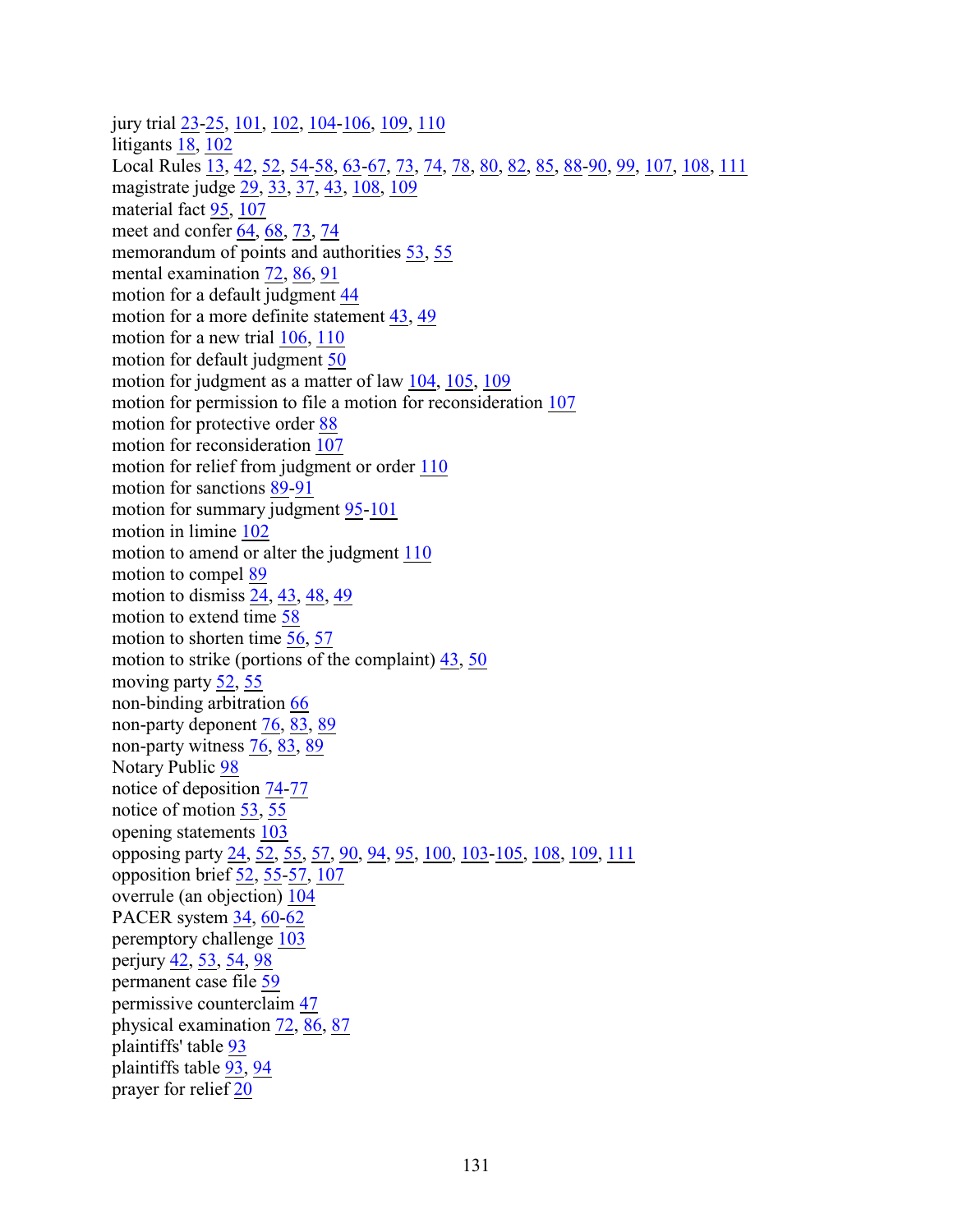pretrial conference [63](#page-67-5), [102](#page-105-9) pretrial disclosures [68](#page-72-9), [70](#page-74-7), [71](#page-75-1) procedural law [13](#page-17-6) process server [37](#page-41-6), [38](#page-42-0), [42](#page-45-3) proof of service [41](#page-45-4) proposed jury instructions [102](#page-105-10) protective order [88](#page-92-8) quash the subpoena [76](#page-80-2) re-direct examination [103](#page-106-6), [105](#page-108-9) rebuttal [105](#page-108-10) referring judge [108](#page-111-5), [109](#page-112-7) remedies [106](#page-109-8) renewed motion for judgment as a matter of law [106](#page-109-9), [109](#page-112-8) reply [48](#page-52-3) reply brief [52](#page-56-9), [55](#page-59-7)[-57](#page-61-9), [107](#page-110-7) report and recommendation [108](#page-111-6), [109](#page-112-9) request for admission [85](#page-89-2) request for document production [72](#page-76-6) request for entry of default [50](#page-54-7) request for inspection of property [81](#page-85-1) request for production of tangible things [81](#page-85-2) request for waiver of service [44](#page-48-3) requests for admission [72](#page-76-7), [84](#page-88-3)[-86](#page-90-5) requests for document production [72](#page-76-8), [77](#page-81-3), [81](#page-85-3), [82](#page-86-3) ruling from the bench [52](#page-56-10) sanction [21](#page-25-5), [107](#page-110-8) self-authenticating [99](#page-103-9) service [2](#page-6-2), [4](#page-8-0)[-11](#page-15-0), [29](#page-33-7), [31](#page-35-3), [37](#page-41-7)[-39](#page-43-0), [41](#page-45-5), [51](#page-55-1), [60](#page-64-2)[-62](#page-65-2), [74](#page-78-4), [78](#page-82-5), [82](#page-86-4)[-84](#page-88-4) service of process [36](#page-40-4), [39](#page-43-1), [48](#page-52-4) side bar [104](#page-107-6) standing order [13](#page-17-7), [37](#page-41-8), [54](#page-58-4), [57](#page-61-10), [64](#page-68-6), [67](#page-71-5), [99](#page-103-10) Statement of Nonopposition [55](#page-59-8) statement of undisputed facts [99](#page-103-11) status conference [63](#page-67-6), [93](#page-97-6) statute of limitations [24](#page-28-6) stipulation [56](#page-60-2)[-58](#page-61-11), [66](#page-70-5), [82](#page-86-5) subject matter jurisdiction  $18$ ,  $20-22$  $20-22$ ,  $47$ ,  $48$ subpoena [76](#page-80-3), [83](#page-87-3), [84](#page-88-5), [102](#page-105-11) subpoena duces tecum [77](#page-81-4), [83](#page-87-4) substantive law [13](#page-17-8) summary judgment [52](#page-56-11), [54](#page-58-5), [95](#page-99-6)[-98](#page-102-6), [100](#page-103-12) summons [36](#page-40-5)[-42](#page-45-6), [44](#page-48-4), [48](#page-52-6), [50](#page-54-8) sustain (an objection) [104](#page-107-5) taking a motion under consideration [52](#page-56-12) time-barred [24](#page-28-7) transcript [33](#page-37-12), [34](#page-38-5), [70](#page-74-8), [73](#page-77-9), [78](#page-82-6) trial subpoena [102](#page-105-12) undisputed fact [95](#page-99-7), [96](#page-100-4), [99](#page-103-13) vacate [107](#page-110-9), [108](#page-111-7), [111](#page-114-7)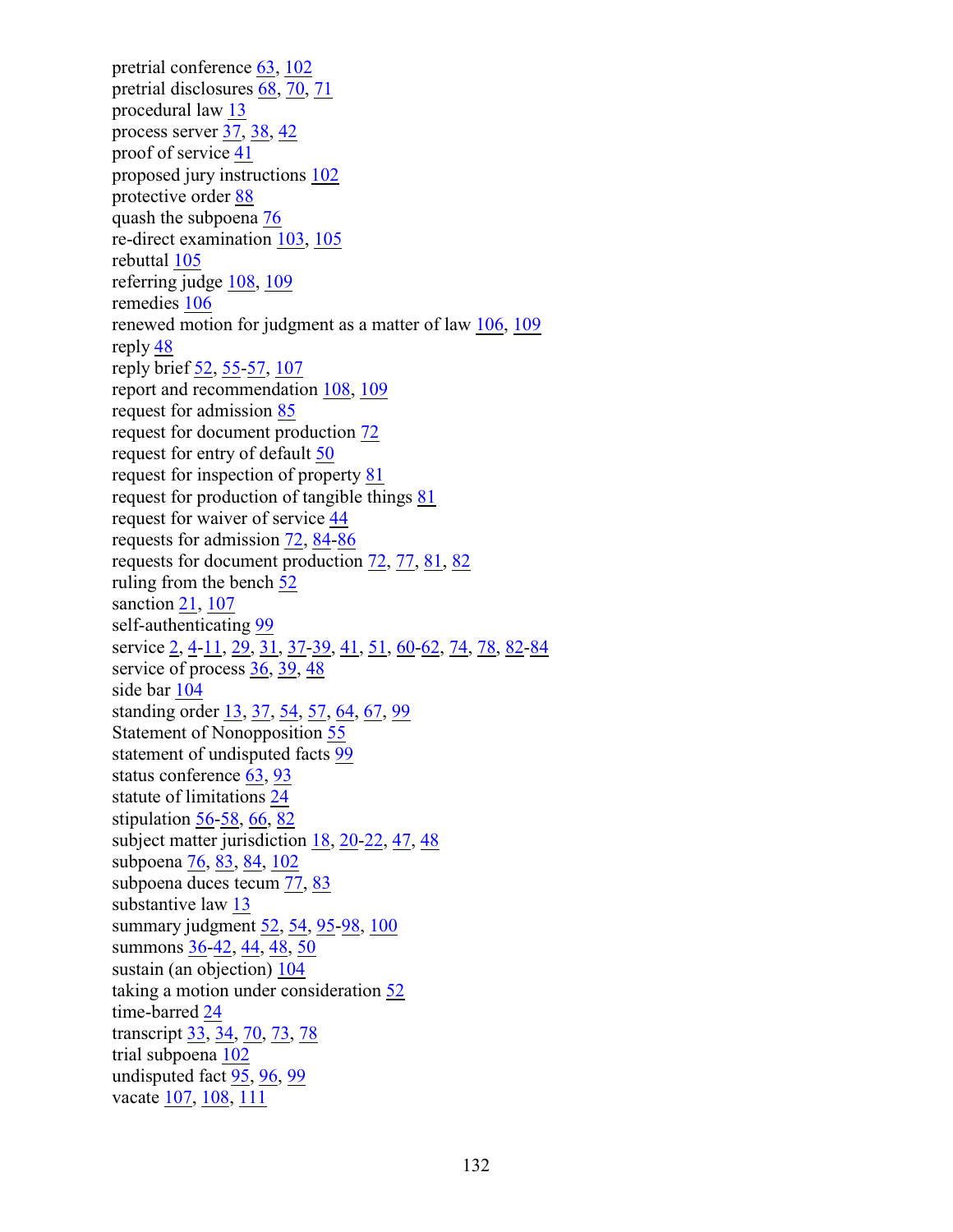venue <u>18, [20](#page-23-4), [22](#page-26-4), [26](#page-30-3), [48](#page-52-7)</u> verdict [106](#page-109-10), [109](#page-112-10), [110](#page-113-7) verdict form  $106$ voir dire [102](#page-105-13) waiver of service [37](#page-41-9), [38](#page-42-1), [41](#page-45-7), [44](#page-48-5) with prejudice [49](#page-53-2) without prejudice  $\frac{41}{3}$ witness [68](#page-72-10)[-70](#page-74-9), [73](#page-77-10)[-75](#page-79-3), [91](#page-95-6), [92](#page-96-4), [95](#page-99-8), [98](#page-101-10), [102](#page-105-14)[-105](#page-108-11), [110](#page-113-8) witness  $\overline{box}\ \frac{92}{2}$